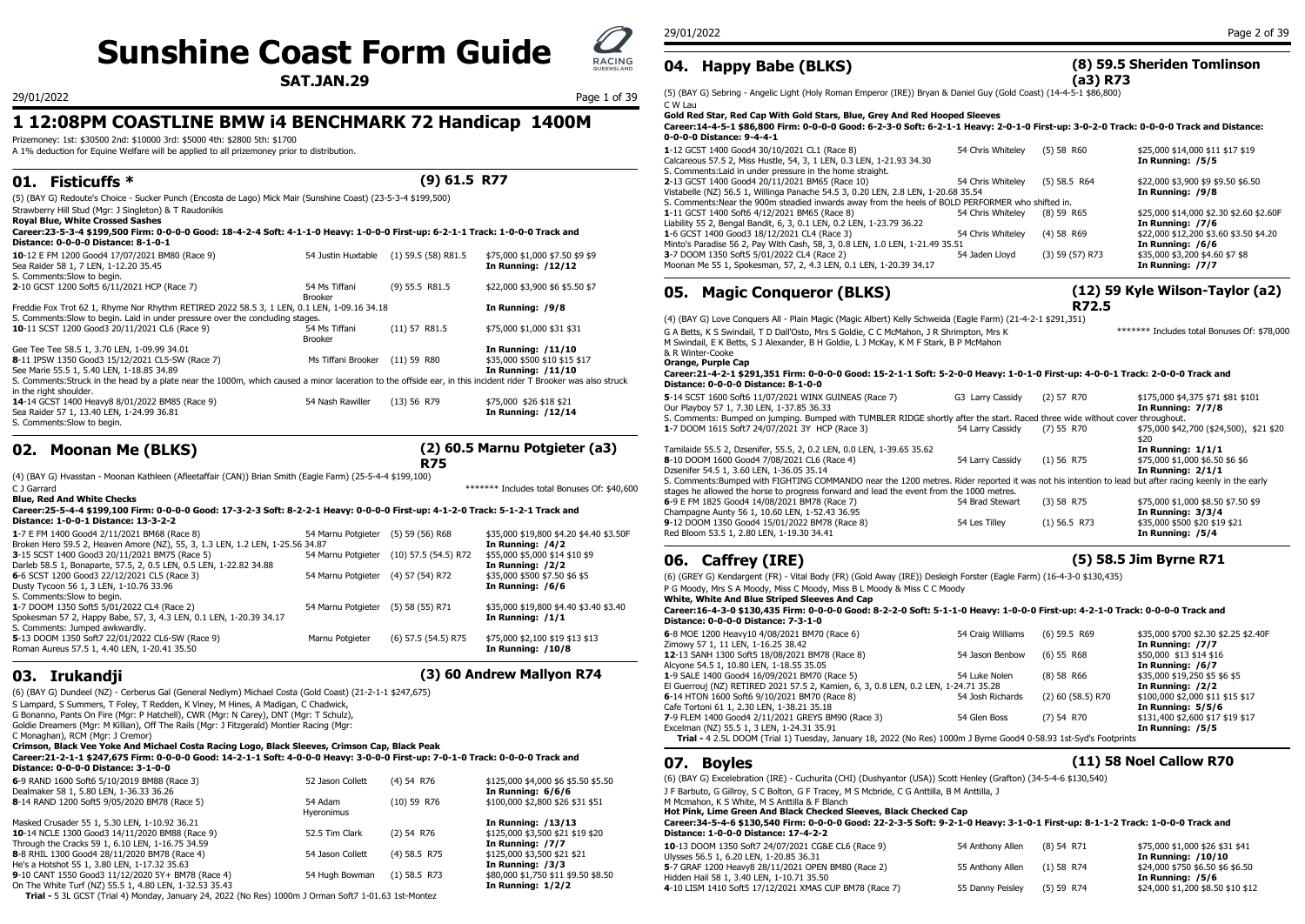| 29/01/2022<br>29/01/2022<br>Page 3 of 39 |
|------------------------------------------|
|------------------------------------------|

| Acoustix 57 1, 1 LEN, 1-22.59 36.51                      |                  |                                      | In Running: /8/7           | M W Brown &    |
|----------------------------------------------------------|------------------|--------------------------------------|----------------------------|----------------|
| 11-14 DOOM 1350 Soft7 1/01/2022 BM78 (Race 5)            |                  | 54 Adin Thompson (3) 55.5 (53.5) R71 | \$75,000 \$20 \$19 \$26    | Gold, Black S  |
| Strange Charm 56.5 1, 7.50 LEN, 1-22.35 36.27            |                  |                                      | In Running: /8/9           | Career: 31-4-9 |
| 7-14 BLNA 1590 Good4 14/01/2022 BALLINACUP BM88 (Race 7) | 55 Anthony Allen | (11) 55 R72                          | \$65,000 \$1,625 \$26 \$31 | Distance: 1-1  |
| Kedah (NZ) 57 1, 3.80 LEN, 1-38.38 34.97                 |                  |                                      | In Running: 3/3/4          | 2-7 E FM 1800  |
|                                                          |                  |                                      |                            |                |

### **08. Wolf Moon \* (4) 58 Ben Thompson R70**

(4) (BAY G) Wandjina - Anabaa's Legacy (NZ) (Anabaa (USA)) Billy Healey (Sunshine Coast) (7-3-1-1 \$88,250)

Ezybonds No 1 (Mgr: A P Endresz) **Bottle Green, Red, Yellow And Royal Blue Diamond Band, Diamonds On Sleeves And Cap**

**Career:7-3-1-1 \$88,250 Firm: 0-0-0-0 Good: 5-2-0-1 Soft: 1-1-0-0 Heavy: 1-0-1-0 First-up: 3-1-1-0 Track: 3-2-1-0 Track and Distance: 0-0-0-0 Distance: 2-1-0-1**

| 3-6 E FM 1400 Good3 17/04/2021 DAYBREAK LOVER (Race 5)<br>Apache Chase 57 1, Mass Destruction, 57, 2, 2.8 LEN, 4.2 LEN, 1-23.82 35.60<br>7-12 IPSW 1680 Good4 3/05/2021 BM68 (Race 7) | G4 James Orman<br>54 James Orman | $(3)$ 57 R69.5<br>$(3)$ 59 R69.5 | \$125,000 \$11,250 \$4.80 \$4.60 \$4.40<br>In Running: /2/2<br>\$25,000 \$500 \$1.55 \$1.90 \$1.95F | Bellissimi Amici 54.5 2, Destiny's Own, 61.5, 3, 0.1 LEN<br>12. Auron                               |
|---------------------------------------------------------------------------------------------------------------------------------------------------------------------------------------|----------------------------------|----------------------------------|-----------------------------------------------------------------------------------------------------|-----------------------------------------------------------------------------------------------------|
| Word for Word RETIRED 2021 57 2, Smart Meteor, 56, 3, 0.4 LEN, 2.8 LEN, 1-39.83 33.74                                                                                                 |                                  |                                  | In Running: $1/1/1$                                                                                 |                                                                                                     |
| Expert Eye 56 2, Sweeping The Board, 57.5, 3, 1.3 LEN, 0.1 LEN, 1-21.23 35.11<br>1-8 SCST 1600 Soft6 27/02/2021 CL3-SW (Race 1)                                                       | James Orman                      | (8) 56.5 R64                     | In Running: $/1/1$<br>\$55,000 \$30,500 \$4.40 \$4 \$4.80                                           | S. Comments: Carried wider rounding the home turn w<br>1-5 SCST 1400 Heavy8 9/01/2022 BM70 (Race 2) |
| 1-9 DOOM 1350 Good4 11/02/2021 BM65 (Race 8)                                                                                                                                          | 54 Ben Thompson                  | $(2)$ 55.5 R60                   | \$35,000 \$19,800 \$1.90 \$1.95 \$1.80F                                                             | Honorable Spirit 55.5 1, Fu Ni 54 3, 0.10 LEN, 1.5 LEN                                              |

S. Comments:When asked to comment on the performance, rider J Orman reported that after settling in a favourable position, failed to respond to his riding and in his opinion proved disappointing. A post-race veterinary examination revealed some mild soreness in both forelegs. Trainer B Healey advised that he would have his veterinary surgeon examine the horse and report back to Stewards if anything came to light which may have had a bearing on today's

performance. He further added that he may give consideration to sending the gelding for a spell.<br>2-10 SCST 1200 Heavy9 7/01/2022 CL3 (Race 6) 59.5 SS 69.5 Mem Thompson (9) 59.5 R69.5 **2**-10 SCST 1200 Heavy9 7/01/2022 CL3 (Race 6) 54 Ben Thompson (9) 59.5 R69.5 \$50,000 \$9,000 \$2.50 \$6.50 \$5.50EF<br>The Lioness 55 1, Sacca 55.5 3, 0.40 LEN, 0.5 LEN, 1-12.40 35.11 **54 Ben** Thompson (9) 59.5 R69.5 **In Running** The Lioness 55 1, Sacca 55.5 3, 0.40 LEN, 0.5 LEN, 1-12.40 35.11

## **09. Thatfridayfeeling (NZ)**



(5) (BAY G) Roc De Cambes (NZ) - Melancholy Miss (NZ) (Traditionally (USA)) Michael Lakey (Deagon) (18-4-2-2 \$85,500)

K J Elleray, E R Kamo, Mrs D Elleray, N H Dickinson, E J Materman, C Meaney, R Orr, J

Williams, C Hood, A Hood, Ms A White, C J A Radburn, S M Keogh & Mrs N M Sellwood **Lime Green, Black Diamond, Lime Green Cap**

**Career:18-4-2-2 \$85,500 Firm: 0-0-0-0 Good: 10-3-2-2 Soft: 6-0-0-0 Heavy: 2-1-0-0 First-up: 4-1-0-0 Track: 5-1-0-1 Track and Distance: 1-0-0-0 Distance: 4-1-0-0**

| 4-7 SCST 1800 Heavy8 9/05/2021 BM68 (Race 5)                                                                                     | 54 Sean Cormack    | $(1)$ 58 R66        | \$25,000 \$1,100 \$2.70 \$2.60 \$2.45F | שט טכנו ויוטטע נו־כ<br>Harlequin Field 58 1, 1 |
|----------------------------------------------------------------------------------------------------------------------------------|--------------------|---------------------|----------------------------------------|------------------------------------------------|
| Octavian 57.5 1, 1.50 LEN, 1-55.79 36.97                                                                                         |                    |                     | In Running: 5/3/4                      |                                                |
| 2-11 GCST 2200 Good4 22/05/2021 BM75 (Race 6)                                                                                    | 54 Jaden Lloyd     | $(2)$ 55.5 (54) R65 | \$30,000 \$5,300 \$3 \$3.70 \$4        |                                                |
| Accessory 55.5 1, Lady Solerno 55.5 3, 1.80 LEN, 0.7 LEN, 2-18.57 36.86                                                          |                    |                     | In Running: 7/8/7                      |                                                |
| 10-13 SCST 2400 Soft5 4/06/2021 BM75 (Race 7)                                                                                    | 54 Micheal Hellver | (7) 55 R65          | \$30,000 \$500 \$4.40 \$4.80 \$5.50    | 1st                                            |
| Isabella's Spring 54 1, 8 LEN, 2-33.07 37.15                                                                                     |                    |                     | In Running: 12/12/13                   |                                                |
| 1-8 E FM 2212 Good4 30/06/2021 BM75 (Race 3)                                                                                     | 54 Ms Samantha     | $(4)$ 54 R64        | \$35,000 \$19,800 \$21 \$26            | Margins:                                       |
|                                                                                                                                  | Collett            |                     |                                        |                                                |
| Total Recall 59 2, Watch the Cat, 55.5, 3, 0.8 LEN, 0.2 LEN, 2-23.77 36.60                                                       |                    |                     | In Running: $1/1/1$                    | <b>Match Ups:</b>                              |
| S. Comments: Change of tactics to be ridden further forward. Ridden accordingly.                                                 |                    |                     |                                        | 7/01/2022 SCST CI                              |
| 5-8 DOOM 2200 Soft7 10/07/2021 BM78 (Race 2)                                                                                     | 54 Anthony Allen   | $(5)$ 54.5 R69      | \$75,000 \$2,100 \$10 \$11             | The Lioness                                    |
| Tavion Prince (NZ) 59 1, 1.50 LEN, 2-23.23 39.15                                                                                 |                    |                     | In Running: 6/6/6                      | Wolf Moon                                      |
| S. Comments: Blundered on jumping.                                                                                               |                    |                     |                                        | 5/01/2022 DOOM (                               |
| Trial - 5 3.5L DEAG (Trial 6) Thursday, December 30, 2021 (No Res) 1050m Ms Samantha Collett Soft5 1-02.39 1st-Ocean Treaty (NZ) |                    |                     |                                        | Moonan Me                                      |
|                                                                                                                                  |                    |                     |                                        | Hanny Rahe                                     |

## **10. The Lioness \* (1) 57 Brad Stewart R72.5**

(4) (BAY M) Exosphere - Kallisto (General Nediym) Toby & Trent Edmonds (Bundall) (8-4-3-0 \$79,200)

R J Holt, A Burgess, G D West, D E Watling, B R West, S Ireland, S C Clarke, C J White,

L C Anderson, B Holt, Mrs R A Denys, B R Denys, N C Waller, B M Edwards, Mrs L M

Kennelly, A J Kennelly, D R Wockner & P Thomas

**Royal Blue And White Seams, White Sleeves, Royal Blue Seams**

**Career:8-4-3-0 \$79,200 Firm: 0-0-0-0 Good: 4-2-1-0 Soft: 3-1-2-0 Heavy: 1-1-0-0 First-up: 3-2-1-0 Track: 1-1-0-0 Track and Distance: 0-0-0-0 Distance: 1-0-1-0**

| 1-13 GCST 1200 Good4 17/04/2021 BM65 (Race 8)                              | 54 Matthew<br>McGillivray | $(8)$ 54 R59      | \$22,000 \$12,200 \$4 \$3.80 \$3.60F   |
|----------------------------------------------------------------------------|---------------------------|-------------------|----------------------------------------|
| Phionaix 59 2, Perfect Quality, 57.5, 3, 1 LEN, 1.0 LEN, 1-10.42 34.97     |                           |                   | In Running: /1/1                       |
| 2-10 IPSW 1350 Good4 19/05/2021 BM65 (Race 7)                              | 54 Robbie Fradd           | (5) 56 R64        | \$35,000 \$6,400 \$3.50 \$3.40 \$4.20  |
| Red Bloom 56.5 1, Golly Hutt 57.5 3, 3.30 LEN, 0.2 LEN, 1-20.76 34.81      |                           |                   | In Running: /2/2                       |
| 1-7 GCST 1100 Good4 20/11/2021 CL3 (Race 8)                                | 54 Zac Llovd              | (4) 55 (53) R64   | \$22,000 \$12,200 \$2.80 \$4.20 \$4.60 |
| Deference 58.5 2, Whittington Ways, 58, 3, 0.3 LEN, 0.1 LEN, 1-02.83 34.46 |                           |                   | In Running: /4/4                       |
| S. Comments: Bumped on jumping.                                            |                           |                   |                                        |
| 4-9 IPSW 1200 Good4 15/12/2021 BM68 (Race 4)                               | 54 Robbie Fradd           | (9) 57 R68        | \$35,000 \$1,900 \$5 \$5.50            |
| Jinx 'n' Drinx 55.5 1, 0.80 LEN, 1-10.13 33.98                             |                           |                   | In Running: /6/5                       |
| S. Comments: Began awkwardly. Raced wide throughout.                       |                           |                   |                                        |
| 1-10 SCST 1200 Heavy9 7/01/2022 CL3 (Race 6)                               | 54 Zac Llovd              | $(6)$ 57 (55) R68 | \$50,000 \$27,500 \$5.50 \$6 \$6       |
| Wolf Moon 59.5 2, Sacca, 55.5, 3, 0.4 LEN, 0.5 LEN, 1-12.40 35.11          |                           |                   | In Running: /5/5                       |
| S. Comments: Laid in under pressure in the home straight.                  |                           |                   |                                        |

**11. Lunasnit \* (6) 56 Ms Samantha Collett R70**

(5) (BROWN M) Star Witness - Lunar Snitzel (Snitzel) Barry Lockwood (Eagle Farm) (31-4-9-1 \$145,410)

**(10) 55.5 Ms Stephanie** 

**Thornton R65**

| M W Brown & TCB Bloodstock (Mgr: A T Brown)                                                                                                                                            |                               |               |                                                              |
|----------------------------------------------------------------------------------------------------------------------------------------------------------------------------------------|-------------------------------|---------------|--------------------------------------------------------------|
| Gold, Black Seams And Sleeves                                                                                                                                                          |                               |               |                                                              |
| Career:31-4-9-1 \$145,410 Firm: 0-0-0-0 Good: 18-2-7-1 Soft: 7-1-1-0 Heavy: 5-1-1-0 First-up: 6-1-2-0 Track: 1-1-0-0 Track and<br>Distance: 1-1-0-0 Distance: 7-2-1-0                  |                               |               |                                                              |
| 2-7 E FM 1800 Good4 8/09/2021 BM65 (Race 7)<br>Galaxy Belle (NZ) 58 1, Evita La Vie 52 3, 1.30 LEN, 2.7 LEN, 1-51.50 36.05                                                             | 54 Larry Cassidy              | $(6)$ 54 R59  | \$35,000 \$6,400 \$4.80 \$3.50 \$3.30<br>In Running: $1/1/1$ |
| 3-9 E FM 2231 Good4 17/09/2021 BM65 (Race 3)<br>Fu Ni 57.5 1, Taaffeite (NZ), 53, 2, 0.8 LEN, 0.2 LEN, 2-24.22 36.43                                                                   | 54 Larry Cassidy              | (3) 55 R60    | \$35,000 \$3,200 \$1.90 \$1.55 \$1.55F<br>In Running: 2/2/1  |
| S. Comments:Over-raced and checked from heels when the pace slackened passing the 1600m before shifting wider and improving to a position outside the<br>lead after passing the 1400m. |                               |               |                                                              |
| 4-13 TWBA 2000 Good4 25/09/2021 TWBA CUP (Race 7)<br>Wapiti 56 1, 2.70 LEN, 2-03.96 36.97                                                                                              | 54 Robbie Fradd               | $(12)$ 54 R60 | \$125,000 \$6,250 \$31 \$41<br>In Running: 12/12/10          |
| 2-11 E FM 2406 Good4 9/10/2021 Oltv (Race 8)<br>Honorable Spirit 55.5 1, Fu Ni 54 3, 0.10 LEN, 1.5 LEN, 2-31.74 38.20                                                                  | G4 54 Robbie Fradd (5) 54 R62 |               | \$130,000 \$23,400 \$7.50 \$10 \$10<br>In Running: 6/6/4     |
| S. Comments: Carried wider rounding the home turn when TIDES OF JUPITER shifted wider to improve.                                                                                      |                               |               |                                                              |
| 1-5 SCST 1400 Heavy8 9/01/2022 BM70 (Race 2)                                                                                                                                           | 54 Ms Samantha<br>Collett     | $(5)$ 55 R66  | \$24,000 \$13,400 \$7 \$8 \$7                                |
| Bellissimi Amici 54.5 2, Destiny's Own, 61.5, 3, 0.1 LEN, 1.5 LEN, 1-27.46 34.61                                                                                                       |                               |               | In Running: /5/5                                             |

(4) (BAY G) Savabeel - Ampin (NZ) (Pins) Tony Gollan (Eagle Farm) (10-2-1-2 \$46,900) Stableboard Bloodstock (Mgr: R Board)

**White, Royal Blue Chevron, Silver Trim Shoulder And Sleeves, Royal Blue Cap**

**Career:10-2-1-2 \$46,900 Firm: 0-0-0-0 Good: 8-2-1-1 Soft: 2-0-0-1 Heavy: 0-0-0-0 First-up: 4-1-1-0 Track: 3-0-0-1 Track and Distance: 1-0-0-1 Distance: 2-0-0-1**

| 3-14 E FM 1600 Good4 30/06/2021 CL1 (Race 7)<br>Alatar 57 1, Fiorente Star, 54, 2, 1.3 LEN, 0.1 LEN, 1-39.61 36.03                   | 54 Rvan Malonev | $(9)$ 59 R62   | \$35,000 \$3,200 \$2.10 \$2.25 \$2.25F<br>In Running: $1/1/2$ |
|--------------------------------------------------------------------------------------------------------------------------------------|-----------------|----------------|---------------------------------------------------------------|
| 6-11 E FM 1800 Good4 17/07/2021 3Y HCP (Race 5)<br>Victoria Park 55.5 1, 6.60 LEN, 1-50.94 37.83                                     | 54 Brad Stewart | $(3)$ 55.5 R62 | \$75,000 \$1,000 \$8.50 \$7 \$7<br>In Running: 4/5/5          |
| S. Comments: Raced keenly in the middle stages. A post-race veterinary examination revealed signs of mild heat stress.               |                 |                |                                                               |
| 9-11 SCST 1000 Soft5 5/12/2021 CG&E CL2 (Race 5)                                                                                     | 54 Brad Stewart | $(3)$ 57 R61   | \$22,000 \$400 \$5.50 \$6 \$4.60                              |
| Adonisea 57 1, 3.80 LEN, 0-58.12 34.40                                                                                               |                 |                | <b>In Running: /11/8</b>                                      |
| 1-9 IPSW 1200 Good3 24/12/2021 CL1-SW (Race 3)                                                                                       | Rvan Malonev    | $(1)$ 59 R61   | \$22,000 \$12,200 \$2.05 \$2 \$2.40                           |
| Beauchamp 59 2, Chicamo, 57, 3, 0.8 LEN, 1.5 LEN, 1-08.87 34.03                                                                      |                 |                | In Running: $/4/3$                                            |
| S. Comments: Made heavy contact with the running rail near the 900m when placed in restricted room. Hung out rounding the home turn. |                 |                |                                                               |
| 5-13 DOOM 1350 Good4 12/01/2022 CL2 (Race 7)                                                                                         | 54 Rvan Malonev | $(12)$ 58 R65  | \$35,000 \$1,200 \$7.50 \$7 \$6                               |
| Harlequin Field 58 1, 1.60 LEN, 1-21.46 34.44                                                                                        |                 |                | In Running: /7/7                                              |
|                                                                                                                                      |                 |                |                                                               |

## 1st..........................................2nd..........................................3rd..........................................4th............................................

Margins:.......... Margins:....................................................................................Time:....................................................................................

### **Match Ups:**

| -----------                        |          |                 |
|------------------------------------|----------|-----------------|
| 7/01/2022 SCST CL3 (Race 6) 1,200M |          |                 |
| The Lioness                        | $1 - 10$ | (6) 57          |
| Wolf Moon                          | $2 - 10$ | (9) 59.5 0.4LEN |
| 5/01/2022 DOOM CL4 (Race 2) 1,350M |          |                 |
| Moonan Me                          | $1 - 7$  | (5) 58          |
| Happy Babe                         | $3 - 7$  | (3) 59 4.4LEN   |
|                                    |          |                 |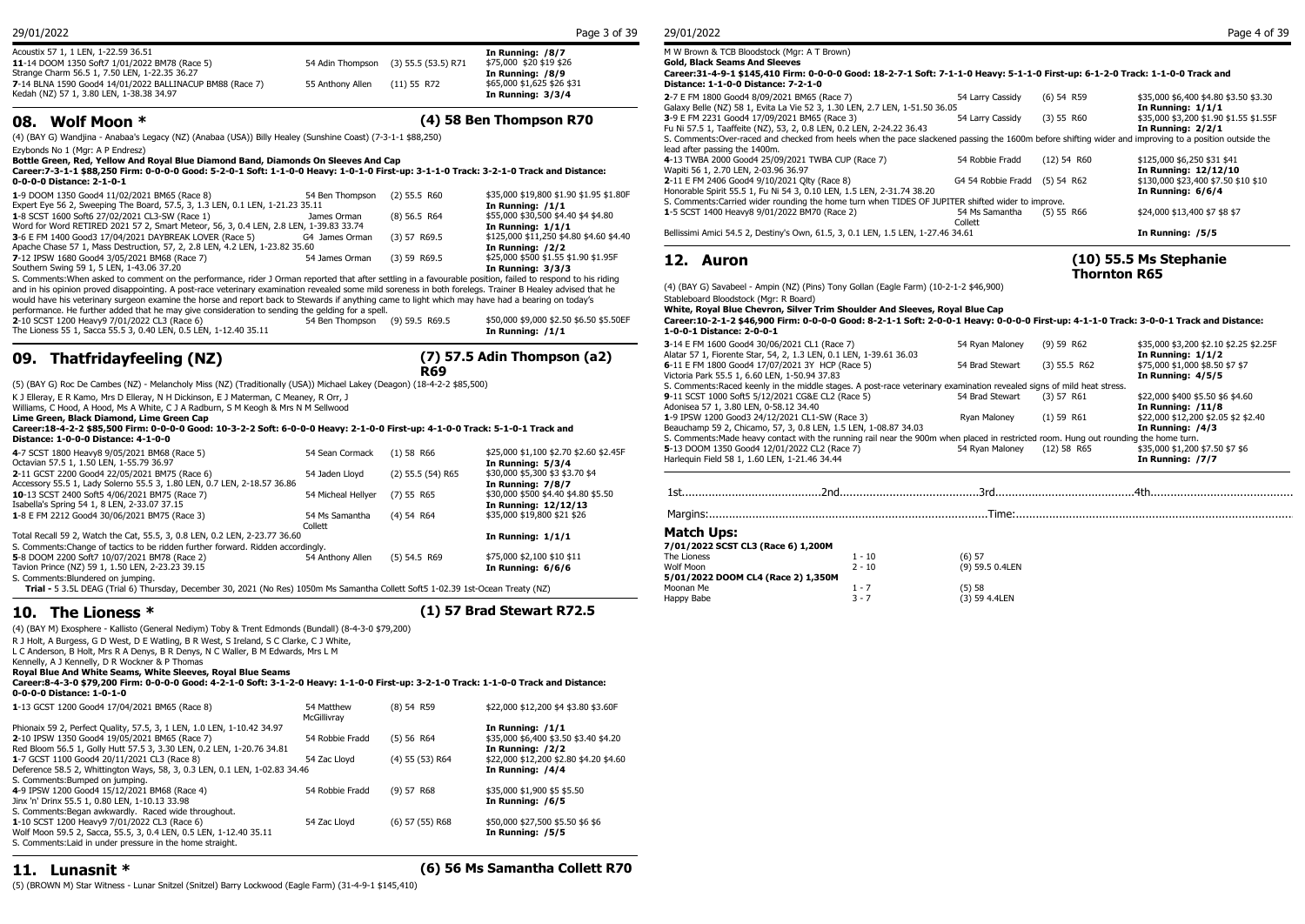## **2 12:43PM COASTLINE BMW iX3 BENCHMARK 72 Handicap 1400M**

Prizemoney: 1st: \$30500 2nd: \$10000 3rd: \$5000 4th: \$2800 5th: \$1700

A 1% deduction for Equine Welfare will be applied to all prizemoney prior to distribution.

## **01. Overseas (NZ) (BLKS) (8) 61 Adam Sewell R76.5**

(4) (BAY OR BROWN G) Ocean Park (NZ) - Rosie's Cause (Giant's Causeway (USA)) Billy Healey (Sunshine Coast) (15-7-5-1 \$88,205)

D G Symons, N A J Ell, A W Mole, R J Featherstone, Ms MJ Lewis, R H Kinlyside, Mrs B Bennett, S Bennett, G R Wilson, M G Ferguson, N W Mellifont, S J Hurford, B M

Newnham, TJ McMillan, A Blaikie, K Payne & B Murphy

**Yellow, Black And White Checked Sash, Black And White Checked Cap**

**Career:15-7-5-1 \$88,205 Firm: 0-0-0-0 Good: 8-4-4-0 Soft: 7-3-1-1 Heavy: 0-0-0-0 First-up: 3-1-1-0 Track: 0-0-0-0 Track and Distance: 0-0-0-0 Distance: 3-1-1-1**

|                                                                                                                    |                  |                |                                         | $=$ $\frac{1}{2}$ $\frac{1}{2}$ $\frac{1}{2}$ $\frac{1}{2}$ $\frac{1}{2}$ $\frac{1}{2}$ $\frac{1}{2}$ $\frac{1}{2}$ $\frac{1}{2}$ $\frac{1}{2}$ $\frac{1}{2}$ $\frac{1}{2}$ |
|--------------------------------------------------------------------------------------------------------------------|------------------|----------------|-----------------------------------------|-----------------------------------------------------------------------------------------------------------------------------------------------------------------------------|
| 2-9 MKAY 1100 Good4 20/04/2021 BM65 (Race 6)                                                                       | 54 Ms Trinity    | $(5)$ 59.5 R68 | \$18,500 \$3,275 \$2.70 \$2.60 \$4.20   | Career: 22-3-5-4 \$10                                                                                                                                                       |
|                                                                                                                    | Bannon           |                |                                         | <b>Distance: 1-0-0-0 Dis</b>                                                                                                                                                |
| The Egyptian 59.5 1, Hurricane Fighter (NZ) 59.5 3, 0.80 LEN, 2.0 LEN, 1-03.46 34.35                               |                  |                | In Running: /2/2                        | 4-13 E FM 1600 Good3                                                                                                                                                        |
| 5-10 MKAY 1200 Soft6 30/04/2021 CL4 (Race 7)                                                                       | 54 Brad Pengelly | $(6)$ 59 R69   | \$18,500 \$550 \$4 \$3.90 \$5           |                                                                                                                                                                             |
| Star of O'reilly (NZ) 59 1, 4.60 LEN, 1-10.87 34.64                                                                |                  |                | In Running: /8/8                        | Looks Like Elvis 58.5 1,                                                                                                                                                    |
| 1-11 TOWN 1300 Good4 13/05/2021 BM65 (Race 6)                                                                      | 54.5 Carl Spry   | $(4)$ 60 R68   | \$18,500 \$10,400 \$4.60 \$4.40 \$5.50  | 3-10 E FM 1815 Good3                                                                                                                                                        |
| Shepherd Of Fire 57 2, Galaxy Ghost, 56.5, 3, 1.3 LEN, 1.0 LEN, 1-19.19 36.30                                      |                  |                | In Running: $/8/10$                     |                                                                                                                                                                             |
| 1-7 BOWN 1280 Good4 5/06/2021 BM65 (Race 3)                                                                        | 55 Carl Sprv     | $(2)$ 63.5 R72 | \$12,000 \$6,700 \$1.85 \$1.75 \$2F     | Looks Like Elvis 56 1, M                                                                                                                                                    |
| Ceebiz Kit RETIRED 2021 55 2, Jemadar RETIRED 2021, 62, 3, 0.2 LEN, 2.5 LEN, 1-16.51 00.00                         |                  |                | In Running: /4/4                        | 5-12 E FM 1400 Good4                                                                                                                                                        |
| 1-9 MKAY 1300 Soft7 17/06/2021 CL6-SW (Race 6)                                                                     | Carl Sprv        | $(1)$ 58.5 R74 | \$18,500 \$10,400 \$2.70 \$3.50 \$3.30F | Smart 'N' Sexy (NZ) 54                                                                                                                                                      |
| Cinnamon Missile 56 2, Soldiers (NZ), 54.5, 3, 0.3 LEN, 0.5 LEN, 1-16.03 34.98                                     |                  |                | In Running: /5/5                        | 2-9 GCST 1400 Good4                                                                                                                                                         |
| Trial - 6 4.6L DOOM (Trial 3) Tuesday, January 18, 2022 (No Res) 1000m Adam Sewell Good4 0-58.78 1st-Queen Sweeper |                  |                |                                         |                                                                                                                                                                             |
|                                                                                                                    |                  |                |                                         |                                                                                                                                                                             |

## **02. Cracker Essgee (5) 60.5 Ms Leah Kilner (a2) R75**

(4) (BAY G) Hvasstan - Flying Essgee (Easy Rocking) Michael Costa (Gold Coast) (19-6-3-3 \$226,300)

Mrs M Goodair, S Goodair, Miss M Darwin, Miss L Darwin, Mrs K McLellan \*\*\*\*\*\*\* Includes total Bonuses Of: \$61,800

**Black, Gold Angel, Sleeves And Cap**

#### **Career:19-6-3-3 \$226,300 Firm: 0-0-0-0 Good: 13-5-2-3 Soft: 5-1-1-0 Heavy: 1-0-0-0 First-up: 3-0-0-1 Track: 1-0-0-0 Track and Distance: 0-0-0-0 Distance: 3-0-0-1**

| Distance: 0-0-0-0 Distance: 3-0-0-1                                   |                 |                |                                  |                      |
|-----------------------------------------------------------------------|-----------------|----------------|----------------------------------|----------------------|
| 8-11 IPSW 1350 Good4 19/06/2021 T L COONEY (Race 5)                   | Bobby El-Issa   | $(8)$ 57 R74   | \$107,000 \$1,000 \$26 \$41 \$61 | (7) (BAY G) Testa    |
| Palaisipan 55 1, 2.50 LEN, 1-21.51 35.59                              |                 |                | In Running: /4/4                 | Ms J M Montgome      |
| S. Comments: Pulled hard early.                                       |                 |                |                                  | <b>Red And White</b> |
| 9-14 SCST 1600 Soft6 11/07/2021 WINX GUINEAS (Race 7)                 | G3 Ryan Wiggins | $(9)$ 57 R73.5 | \$175,000 \$2,625 \$101 \$101    | Career: 47-5-5-6     |
| Our Playboy 57 1, 8.50 LEN, 1-37.85 36.33                             |                 |                | In Running: $1/3/4$              | Distance: 2-1-0      |
| 3-9 E FM 1400 Good4 11/12/2021 GATEWAY 4Y-SW (Race 5)                 | Jake Bavliss    | $(4)$ 57 R72   | \$250,000 \$23,750 \$61 \$81     | 8-12 TWBA 1200       |
| Apache Chase 57 1, Palaisipan, 55, 2, 2.5 LEN, 0.1 LEN, 1-23.83 35.30 |                 |                | In Running: /5/4                 | Don't Stop 57 1, 2   |
| 6-9 DOOM 1600 Soft6 26/12/2021 BERNBOROUGH (Race 7)                   | G4 Robbie Fradd | $(2)$ 56 R74   | \$200,000 \$2,750 \$18 \$16 \$19 | 7-8 E FM 1200 Go     |
| Kubrick 56 1, 2.30 LEN, 1-36.67 35.38                                 |                 |                | In Running: 3/3/2                | Acrobatic 57 1, 2.   |
| 8-14 GCST 1400 Heavy8 8/01/2022 BM85 (Race 9)                         | 54 Jake Bavliss | $(2)$ 54 R75   | \$75,000 \$1,000 \$9 \$6 \$6     | 3-10 GCST 1400 9     |
| Sea Raider 57 1, 2.40 LEN, 1-24.99 36.81                              |                 |                | In Running: /5/5                 | Stoked 56 1, Love    |
|                                                                       |                 |                |                                  |                      |

## **03. Garoppolo (NZ) \* (2) 59.5 Jaden Lloyd (a2) R73.5**

(4) (BROWN G) Per Incanto (USA) - Savamour (NZ) (Savabeel) Maryann Brosnan (Gold Coast) (8-3-0-1 \$88,375)

Miss K A Fuller, L Takau & N Fuller

**White, Black Seams**

Career:8-3-0-1 \$88,375 Firm: 0-0-0-0 Good: 6-3-0-1 Soft: 2-0-0-0 Heavy: 0-0-0-0 First-up: 3-2-0-1 Track: 1-1-0-0 Track and Distance: **0.07. Jinx 'n' Drinx 0-0-0-0 Distance: 0-0-0-0**

| 12-14 DOOM 1110 Good4 22/05/2021 3Y-SW (Race 4)                                                                                                 | Robbie Fradd    | (2) 56 R65            | \$125,000 \$10 \$12 \$14              | (7) (BAY OR BROWN N        |
|-------------------------------------------------------------------------------------------------------------------------------------------------|-----------------|-----------------------|---------------------------------------|----------------------------|
| Kisukano 55 1, 4.60 LEN, 1-04.85 34.39                                                                                                          |                 |                       | In Running: /10/11                    | W J Phelan & R S Lahi      |
| S. Comments: Near the 450m put in an awkward stride.                                                                                            |                 |                       |                                       | Yellow, Maroon Diar        |
| 8-11 E FM 1200 Good4 5/06/2021 QLD DAY (Race 9)                                                                                                 | G4 Robbie Fradd | (1) 57 R65            | \$200,000 \$2,750 \$41 \$51 \$41      | Career: 51-8-10-6 \$       |
| Setanta 57 1, 2 LEN, 1-11.33 35.36                                                                                                              |                 |                       | In Running: /8/9                      | <b>Distance: 4-0-1-2 D</b> |
| 1-10 E FM 1200 Good4 26/06/2021 3YC&G (Race 3)                                                                                                  | 54 Jaden Lloyd  | $(10)$ 54 $(51)$ R65  | \$75,000 \$42,700 \$5 \$6.50 \$6.50   | 5-11 DOOM 1200 Goo         |
| Kingston's Here 54 2, Mass Destruction, 59, 3, 1.3 LEN, 3.5 LEN, 1-11.02 35.25                                                                  |                 |                       | In Running: /10/10                    | She Can Sing 55 1, 3.2     |
| 3-12 E FM 1200 Good4 11/12/2021 CL6-SW (Race 8)                                                                                                 | Jaden Llovd     | $(12)$ 54.5 $(52.5)$  | \$75,000 \$7,350 \$4.80 \$6.50 \$5.50 | 9-15 DOOM 1350 Goo         |
|                                                                                                                                                 |                 | R72.5                 |                                       | Catesby 6 1, 4 LEN, 1-     |
| Garibaldi 57.5 1, Boom Spender, 57.5, 2, 1.3 LEN, 0.3 LEN, 1-10.90 34.92                                                                        |                 |                       | In Running: /12/12                    | 1-9 IPSW 1200 Good4        |
| 6-15 DOOM 1200 Soft6 26/12/2021 CL3-SW (Race 5)                                                                                                 | Jaden Llovd     | $(1)$ 59 $(57)$ R73.5 | \$55,000 \$1,000 \$3.30 \$4.40 \$5F   | Harlequin Field 56.5 2,    |
| Mass Destruction 59 1, 3.50 LEN, 1-10.72 34.58                                                                                                  |                 |                       | In Running: /8/8                      | S. Comments: Began a       |
| S. Comments: Held up and had difficulty obtaining clear running between the 200 metres and the 100 metres and when shifting out to improve took |                 |                       |                                       |                            |

hing clear running between the 200 metres and the 100 metres and when shifting out to improve took SAFEWORK wider on the track and being awkwardly placed at the heels of PALLADAS for a short distance.

## **04. Group Think (6) 59 Jim Byrne R72**

(5) (BROWN G) So You Think (NZ) - Rock Beauty (Stratum) Michelle Payne (Sunshine Coast) (27-4-2-8 \$111,110)

Emmanuel Bloodstock Pty Ltd (Mgr: Mrs R Geeves)

**White, Dark Blue Flame And Collar, Striped Sleeves, Cuffs And Peak**

**Career:27-4-2-8 \$111,110 Firm: 0-0-0-0 Good: 16-3-1-4 Soft: 9-1-1-3 Heavy: 2-0-0-1 First-up: 4-0-0-2 Track: 2-2-0-0 Track and** 

| Distance: 0-0-0-0 Distance: 5-0-1-1                                           |                               |            |                                     | $\{1, 2, 3, 4, 5, 6, 7, 8, 7, 8, 7, 8, 7, 8, 7, 8, 7, 8, 7, 8, 7, 8, 7, 8, 7, 8, 7, 8, 7, 8, 7, 8, 7, 8, 7, 8, 7, 8, 7, 8, 7, 8, 7, 8, 7, 8, 7, 8, 7, 8, 7, 8, 7, 8, 7, 8, 7, 8, 7, 8, 7, 8, 7, 8, 7, 8, 7, 8, 7, 8, 7, 8, 7,$<br>Ezvbonds No 1 |
|-------------------------------------------------------------------------------|-------------------------------|------------|-------------------------------------|-------------------------------------------------------------------------------------------------------------------------------------------------------------------------------------------------------------------------------------------------|
| 4-11 IPSW 1666 Good3 15/09/2021 BM70 (Race 7)                                 | 54 Jim Byrne                  | (3) 59 R70 | \$25,000 \$1,100 \$5.50 \$6 \$7     | Bottle Green, Red, Yellow And Rova                                                                                                                                                                                                              |
| Destiny's Own 59.5 1, 2.40 LEN, 1-40.60 36.53                                 |                               |            | In Running: 5/5/6                   | Career: 16-3-3-3 \$119,850 Firm: 0-0                                                                                                                                                                                                            |
| 1-6 SCST 1800 Good4 3/10/2021 CL4 (Race 1)                                    | 54 Mark Du Plessis (1) 58 R69 |            | \$22,000 \$12,200 \$4.40 \$4.60 \$5 | Distance: 0-0-0-0 Distance: 4-0-1-1                                                                                                                                                                                                             |
| Don't Despair 56.5 2, Cosmic Gossip, 56.5, 3, 0.2 LEN, 1.0 LEN, 1-52.58 34.28 |                               |            | In Running: 2/2/2                   |                                                                                                                                                                                                                                                 |

|             | (8) 56.5 R73                                                                                 | \$75,000 \$7,350 \$14 \$15          |
|-------------|----------------------------------------------------------------------------------------------|-------------------------------------|
|             |                                                                                              | In Running: 4/4/3                   |
| Joshua Parr | (4) 55.5 (56) R70                                                                            | \$130,000 \$5,000 \$18 \$15 \$15    |
|             |                                                                                              | In Running: 5/4/2                   |
| 55 Matthew  | $(7)$ 55 R70                                                                                 | \$103,000 \$3,700 \$6.50 \$7 \$5.50 |
|             |                                                                                              |                                     |
|             |                                                                                              | In Running: 6/5/5                   |
|             | Irish Sequel (IRE) 58.5 1, Taaffeite (NZ), 54, 2, 1.5 LEN, 1.3 LEN, 2-22.08 36.83<br>Bennett | 54 Mark Du Plessis                  |

**05. Perfect Witness (BLKS)**

(7) (BAY G) Star Witness - Flawless (NZ) (Zabeel (NZ)) Tony Gollan (Eagle Farm) (22-3-5-4 \$101,200)

P W Mariani, P J Koelmeyer, M T Henzel, S W Symons, D J Tangey, R M Gooch, G W

Gooch, W Head, D Bruce & Just Fun Racing (Mgr: D C Halpin)

**Lime, Gold Stars, Sleeves And Cap**

#### (5) 59.5 R68 \$18,500 \$3,275 \$2.70 \$2.60 \$4.20 **Career:22-3-5-4 \$101,200 Firm: 0-0-0-0 Good: 15-2-3-3 Soft: 6-1-1-1 Heavy: 1-0-1-0 First-up: 6-0-1-1 Track: 4-1-1-0 Track and Distance: 1-0-0-0 Distance: 7-0-1-2**

| 4-13 E FM 1600 Good3 17/08/2019 BM80 (Race 7)                                                                                       | 54 Matthew<br>McGillivrav | $(6)$ 55 R72   | \$75,000 \$3,500 \$26 \$21 \$31 |
|-------------------------------------------------------------------------------------------------------------------------------------|---------------------------|----------------|---------------------------------|
| Looks Like Elvis 58.5 1, 4.40 LEN, 1-36.11 34.82                                                                                    |                           |                | In Running: 3/4/5               |
| 3-10 E FM 1815 Good3 31/08/2019 CL6-SW (Race 4)                                                                                     | Matthew                   | $(6)$ 54.5 R72 | \$75,000 \$7,350 \$10 \$13 \$10 |
|                                                                                                                                     | McGillivrav               |                |                                 |
| Looks Like Elvis 56 1, Magnufighter, 57.5, 2, 3 LEN, 2.3 LEN, 1-52.38 33.99                                                         |                           |                | In Running: 5/5/9               |
| 5-12 E FM 1400 Good4 2/01/2021 BM75 (Race 5)                                                                                        | 54 Nash Rawiller          | $(5)$ 57.5 R72 | \$75,000 \$2,100 \$41 \$21 \$21 |
| Smart 'N' Sexy (NZ) 54 1, 2.80 LEN, 1-23.10 34.98                                                                                   |                           |                | In Running: /7/9                |
| 2-9 GCST 1400 Good4 5/06/2021 BM75 (Race 5)                                                                                         | 54 Ms Georgina            | $(4)$ 57.5 R72 | \$22,000 \$3,900 \$15 \$14 \$20 |
|                                                                                                                                     | Cartwright                |                |                                 |
| Getyourgreyon 58.5 1, London Banker (NZ) 59 3, 2 LEN, 0.3 LEN, 1-22.07 34.58                                                        |                           |                | In Running: /9/8                |
| S. Comments: Passing the 1000m was tightened between runners and had to be restrained.                                              |                           |                |                                 |
| 5-9 SCST 1800 Soft5 18/06/2021 BM72 (Race 4)                                                                                        | 54 Rvan Malonev           | $(5)$ 59 R72   | \$25,000 \$800 \$3 \$3 \$2.80F  |
| Fort Wayne 59 1, 3.30 LEN, 1-50.08 35.39                                                                                            |                           |                | In Running: 4/6/6               |
| Trial - 4 3.2L DEAG (Trial 6) Thursday, December 30, 2021 (No Res) 1050m Ms Georgina Cartwright Soft5 1-02.39 1st-Ocean Treaty (NZ) |                           |                |                                 |
|                                                                                                                                     |                           |                |                                 |

## **06. Tesarc (BLKS) (4) 58.5 Noel Callow R71**

(7) (BAY G) Testa Rossa - Special Deece (Encosta de Lago) Mark Currie (Toowoomba) (47-5-5-6 \$176,280)

Ms J M Montgomery & Mrs D T Currie \*\*\*\*\*\*\* Includes total Bonuses Of: \$8,400 **Red And White Thirds, Green Cedar Tree, White Cap, Green Stripes**

#### **Career:47-5-5-6 \$176,280 Firm: 0-0-0-0 Good: 32-3-3-3 Soft: 11-2-1-3 Heavy: 3-0-1-0 First-up: 8-1-0-0 Track: 2-1-0-0 Track and Distance: 2-1-0-0 Distance: 19-3-2-5 8**-12 TWBA 1200 Good4 25/09/2021 BM75 (Race 9) 54 Brad Stewart (11) 58.5 R74.5 \$75,000 \$1,000 \$11 \$12 \$14 Don't Stop 57 1, 2.20 LEN, 1-12.95 36.14 **In Running: /4/5 7**-8 E FM 1200 Good4 16/10/2021 CG&E BM75 (Race 5) 54.5 Ms Leah Kilner (2) 58.5 (56.5) R74.5 \$55,000 \$1,000 \$15<br>Acrobatic 57 1. 2.30 LEN. 1-11.76 35.81 Acrobatic 57 1, 2.30 LEN, 1-11.76 35.81<br> **3-**10 GCST 1400 Soft5 6/11/2021 CL5 (Race 6) **In Running: /7/7** 54 Josh Oliver (1) 58.5 R73 \$22,000 \$2,100 \$6 \$5.50 \$6 **3**-10 GCST 1400 Soft5 6/11/2021 CL5 (Race 6) 54 Josh Oliver (1) 58.5 R73 \$22,000 \$2,100 \$6 \$<br>Stoked 56 1. Love Yers All. 56.5. 2. 1.5 LEN. 0.3 LEN. 1-22.11 35.20 **5.50 \$5.50 \$5.50 \$5.50 \$5.50 \$6.50 \$5.50** Stoked 56 1, Love Yers All, 56.5, 2, 1.5 LEN, 0.3 LEN, 1-22.11 35.20 S. Comments: Had some difficulty securing clear running in the early stages of the home straight.<br>11-15 SCST 1400 Good3 20/11/2021 BM75 (Race 5) 54 Taylor Marshall (7) 58 R73 **11**-15 SCST 1400 Good3 20/11/2021 BM75 (Race 5) **54 Taylor Marshall (7) 58 R73** \$55,000 \$21 \$26 \$21 \$26 \$21 \$26 \$21<br>Darleb 58.5 1. 4.10 LEN. 1-22.82 34.88

### Darleb 58.5 1, 4.10 LEN, 1-22.82 34.88<br>**4**-10 E FM 1600 Good4 18/12/2021 BM72 (Race 9) **In Running: /11/9** 54 Taylor Marshall (1) 59 R72 \$55,000 \$2,800 \$15 \$17 \$9 **4**-10 E FM 1600 Good4 18/12/2021 BM72 (Race 9) 54 Taylor Marshall (1) 59 R72 \$55,000 \$2,800 \$15 \$15<br>1**n Running: 7/7/7** \$95,000 \$17 \$95,62 Dune Forty Five 55 1, 1.80 LEN, 1-37.69 35.62

(7) (BAY OR BROWN M) Falvelon - Miss Jinx (Flying Spur) John Phelan (Deagon) (51-8-10-6 \$253,950) W J Phelan & R S Lahiff \*\*\*\*\*\*\* Includes total Bonuses Of: \$63,900

### **Yellow, Maroon Diamonds And Armbands, Striped Cap Career:51-8-10-6 \$253,950 Firm: 0-0-0-0 Good: 41-5-9-6 Soft: 7-3-1-0 Heavy: 3-0-0-0 First-up: 8-3-0-0 Track: 14-1-2-3 Track and**

| Distance: 4-0-1-2 Distance: 20-2-4-4                                                                                        |                    |                         |                                                             |
|-----------------------------------------------------------------------------------------------------------------------------|--------------------|-------------------------|-------------------------------------------------------------|
| 5-11 DOOM 1200 Good4 7/08/2021 F&M NMW (Race 6)<br>She Can Sing 55 1, 3.20 LEN, 1-09.74 33.98                               | 54 Tavlor Marshall | $(4)$ 54.5 R72          | \$75,000 \$2,100 \$21 \$26<br>In Running: /11/11            |
| 9-15 DOOM 1350 Good4 28/08/2021 BM78 (Race 9)<br>Catesby 6 1, 4 LEN, 1-18.95 34.58                                          | 54 Tavlor Marshall | (5) 54 R72              | \$75,000 \$1,000 \$20 \$21 \$20<br><b>In Running: /10/9</b> |
| 1-9 IPSW 1200 Good4 15/12/2021 BM68 (Race 4)<br>Harlequin Field 56.5 2, Exactamente, 59, 3, 0.2 LEN, 0.2 LEN, 1-10.13 33.98 | 54 Marnu Potgieter | $(6)$ 58.5 (55.5) R71   | \$35,000 \$19,800 \$21 \$21<br>In Running: /3/2             |
| S. Comments: Began awkwardly.                                                                                               |                    |                         |                                                             |
| 7-9 IPSW 1350 Good4 29/12/2021 BM70 (Race 7)<br>Plutocrat 56 1, 2.70 LEN, 1-20.08 34.52<br>S. Comments: Slow to begin.      | 54 Marnu Potgieter | $(8)$ 59.5 $(56.5)$ R75 | \$35,000 \$500 \$7.50 \$8 \$5<br>In Running: /2/2           |
| 6-12 DOOM 1350 Good4 15/01/2022 BM78 (Race 8)<br>Red Bloom 53.5 1, 2.40 LEN, 1-19.30 34.41                                  | 54 Marnu Potgieter | (9) 55 (52) R74.5       | \$35,000 \$500 \$18 \$20 \$26<br>In Running: /7/7           |
|                                                                                                                             |                    |                         |                                                             |

## **08. Good Chat (12) 57.5 James Orman R69.5**

(4) (BAY G) All Too Hard - Stolen Beauty (Mossman) Billy Healey (Sunshine Coast) (16-3-3-3 \$119,850)

**Bottle Green, Red, Yellow And Royal Blue Diamond Band, Diamonds On Sleeves And Cap**

**Career:16-3-3-3 \$119,850 Firm: 0-0-0-0 Good: 10-3-3-2 Soft: 6-0-0-1 Heavy: 0-0-0-0 First-up: 4-1-1-0 Track: 1-1-0-0 Track and** 

# **07. Jinx 'n' Drinx (1) 58 Taylor Marshall R74.5**

**(9) 58.5 Ms Samantha Collett** 

**R71**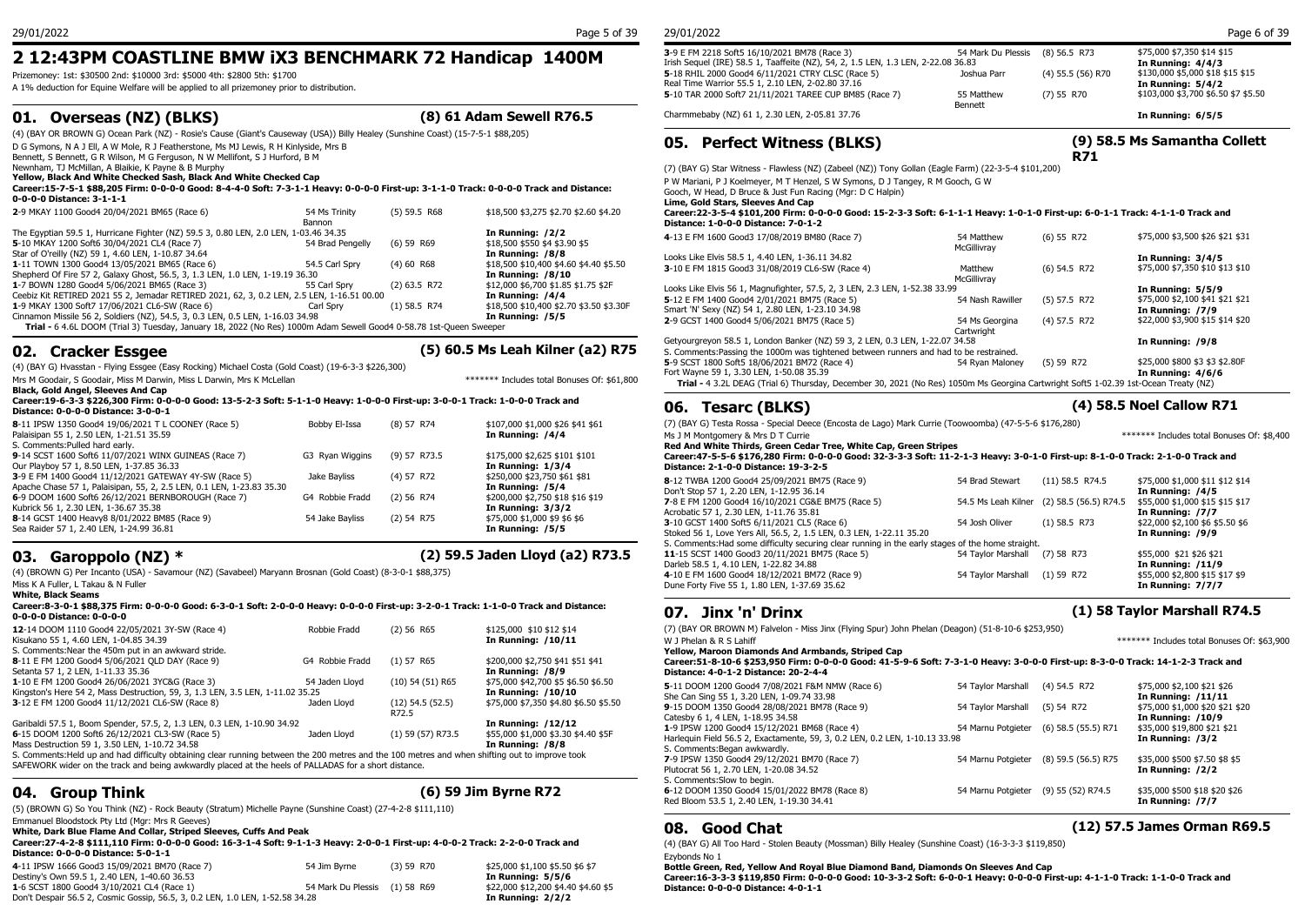| 12-13 DOOM 1200 Soft7 24/07/2021 BM72 (Race 6)<br>Luskin Hero 57 1, 8.90 LEN, 1-11.67 36.56                                                         | 54 Mark Du Plessis (8) 57.5 R70  |                | \$55,000 \$10 \$13 \$12<br>In Running: /1/2 | Dusty Tycoon 56 1, Hard Labour 58.5 3, 0.40 LEN, 1.8 LEN, 1-10.76 33.96<br>S. Comments: Began awkwardly. After over-racing at heels near the 600 meters, was then held up from that point until approaching t |                                         | <b>In Runnin</b> |
|-----------------------------------------------------------------------------------------------------------------------------------------------------|----------------------------------|----------------|---------------------------------------------|---------------------------------------------------------------------------------------------------------------------------------------------------------------------------------------------------------------|-----------------------------------------|------------------|
| 11-12 DOOM 1200 Good4 28/08/2021 CG&E CL6 (Race 6)<br>Weona Smartone (NZ) 58.5 1, 5.60 LEN, 1-08.66 34.34                                           | 54 Micheal Hellyer (6) 54 R69    |                | \$75,000 \$21 \$20 \$21<br>In Running: /5/5 | 3-9 DOOM 1200 Soft6 22/01/2022 BM72 (Race 7)                                                                                                                                                                  | 54 Ms Samantha<br>(9) 56 R70<br>Collett | \$55,000 \$5     |
| 2-11 RHIL 1300 Good3 17/11/2021 BM72 (Race 7)                                                                                                       | 54 Brodie Lov                    | $(7)$ 57.5 R65 | \$50,000 \$8,950 \$16 \$19 \$21             | Bad Barista 56 1, Purroni, 57, 2, 2.3 LEN, 0.7 LEN, 1-10.85 34.90                                                                                                                                             |                                         | <b>In Runnin</b> |
| Zarastro 57.5 1, Awesome Lad 61 3, 1.20 LEN, 0.1 LEN, 1-16.72 34.97                                                                                 |                                  |                | In Running: /1/1                            |                                                                                                                                                                                                               |                                         |                  |
| 5-9 E FM 1400 Good4 11/12/2021 GATEWAY 4Y-SW (Race 5)                                                                                               | Baylee Nothdurft (1) 57 R69.5    |                | \$250,000 \$6,875 \$21 \$20 \$26            |                                                                                                                                                                                                               | (10) 54 Ron Stey                        |                  |
| Apache Chase 57 1, 3.60 LEN, 1-23.83 35.30                                                                                                          |                                  |                | In Running: /7/6                            | 12. Merimee                                                                                                                                                                                                   |                                         |                  |
| 4-12 GCST 1300 Soft7 8/01/2022 3&4YCG&E CL4-SW (Race 6)                                                                                             | Baylee Nothdurft (11) 57.5 R69.5 |                | \$244,000 \$11,250 \$6.50 \$9 \$10          | (3) (CHESTNUT F) Winning Rupert - Choix de Maia (NZ) (Choisir) Chris Waller (Gold Coast) (8-2-2-0 \$51,450)                                                                                                   |                                         |                  |
| The Ritz 59 1, 4 LEN, 1-18.20 36.64                                                                                                                 |                                  |                | In Running: /6/4                            | Star Thoroughbreds Pty Ltd, Felgate Holdings, N P Marks, G Dakin, Nitro Racing, Mrs C                                                                                                                         |                                         |                  |
| S. Comments: Raced four wide without cover for the majority. Near the 250m raced in rest room and was eased when PALLADAS shifted out marginally to |                                  |                |                                             | H Loggett, B.B. West, Mrs. W. E. Holmes, D.J. Quinzne, M.A. Bolfo, Bulliman Bacing, S.J.                                                                                                                      |                                         |                  |

improve and THUNDER MANIA shifted in whilst laying in despite the efforts of its rider.

## **09. Stormy Rock (BLKS) (11) 57 Ryan Maloney R68**

\*\*\*\*\*\*\* Includes total Bonuses Of: \$5,625

(5) (BAY G) Fastnet Rock - Blizzardly (More Than Ready (USA)) Matthew Dunn (Murwillumbah) (14-2-3-3 \$83,905)

S Newton, Mrs J Newton, S Black, M Mackney, MP Holt, M Penhey, J Jankovic, D Singh,

S Johnston, S Foster, B Ring, B Carter, M Bulmer, J Campbell, Viva Racing (M Lowe), Tres Directores (D Dick), Hamilton Racing (I Hamilton), Flying Fish (D Fish) & Migaloo's (B

Harper) MGFS Racing (Mgr: S D Mitchell)

#### **Dark Green, Old Gold Horse Symbol, Striped Sleeves And Cap**

**Career:14-2-3-3 \$83,905 Firm: 0-0-0-0 Good: 6-0-0-1 Soft: 6-2-1-2 Heavy: 2-0-2-0 First-up: 3-1-0-0 Track: 0-0-0-0 Track and Distance: 0-0-0-0 Distance: 3-0-0-1**

| 4-8 DOOM 1200 Good4 31/03/2021 CL2 (Race 7)                                                                                                            | 54 Baylee       | $(1)$ 60 R69        | \$35,000 \$1,900 \$5.50 \$6 \$6.50     | S. Comments: Bumped     |
|--------------------------------------------------------------------------------------------------------------------------------------------------------|-----------------|---------------------|----------------------------------------|-------------------------|
|                                                                                                                                                        | Nothdurft       |                     |                                        | 8-9 DOOM 1350 Good      |
| Shamrock Lu 54.5 1, 1.10 LEN, 1-10.93 34.53                                                                                                            |                 |                     | In Running: /5/5                       | NEUTRON 59 1, 8.90      |
| 4-9 GCST 1200 Good4 30/10/2021 CL4 (Race 7)                                                                                                            | 54 Luke Dittman | $(8)$ 58 R69        | \$25,000 \$1,100 \$4.40 \$4.60 \$3.20F | 7-13 DOOM 1350 God      |
| Zoulou Dancer 54 1, 2 LEN, 1-09.37 33.84                                                                                                               |                 |                     | In Running: /4/3                       | Harlequin Field 58 1, 2 |
| 2-9 IPSW 1200 Soft7 3/12/2021 CL3 (Race 8)                                                                                                             | 54 Luke Dittman | $(5)$ 59.5 R69      | \$22,000 \$3,900 \$5.50 \$3.80 \$4     | S. Comments: Connec     |
| Deference 59 1, Laurie 56 3, 1.30 LEN, 1.3 LEN, 1-10.09 34.34                                                                                          |                 |                     | In Running: /7/4                       |                         |
| S. Comments: Bumped on jumping and was then tightened for room shortly after the start and lost ground. Hung out rounding the home turn. Cast its near |                 |                     |                                        |                         |
| fore plate in running.                                                                                                                                 |                 |                     |                                        |                         |
| 3-15 DOOM 1200 Soft6 26/12/2021 CL3-SW (Race 5)                                                                                                        | Andrew Mallvon  | $(4)$ 57.5 R69      | \$55,000 \$5,000 \$31 \$19 \$21        |                         |
| Mass Destruction 59 1, Boomnova, 57, 2, 0.2 LEN, 2.8 LEN, 1-10.72 34.58                                                                                |                 |                     | <b>In Running: /12/12</b>              | Margins:                |
| S. Comments: Slow to begin. Hampered near the 200 metres when SAFEWORK shifted out to improve. Held up for clear running until a point near the 100    |                 |                     |                                        |                         |
| metres.                                                                                                                                                |                 |                     |                                        | <b>Match Ups:</b>       |
| 8-13 DOOM 1350 Good4 12/01/2022 CL2 (Race 7)                                                                                                           | 54 Kvle         | $(5)$ 60 $(58)$ R69 | \$35,000 \$500 \$4.60 \$5.50 \$5.50    | 12/01/2022 DOOM         |
|                                                                                                                                                        | Wilson-Taylor   |                     |                                        | Merimee                 |
| Harlequin Field 58 1, 3.10 LEN, 1-21.46 34.44                                                                                                          |                 |                     | In Running: /8/8                       | Stormy Rock             |

S. Comments:Bumped on jumping. Disappointed for clear running approaching the 200 metres and was obliged to alter course.

**10. The Cullinan (3) 56.5 Boris Thornton R67**

(4) (GREY G) Benfica - Wild Silk (Ukok Warrior) Bryan Dais (Eagle Farm) (12-2-0-2 \$124,925)

B J Dais & Ms P R Dais **All Audience** of: \$40,000 to the material state of the state of the state and the state of the state of the state of the state of the state of the state of the state of the state of the state of the

#### **Dark Blue, Silver Sleeves, Dark Blue Spots, Silver Spots On Cap Career:12-2-0-2 \$124,925 Firm: 0-0-0-0 Good: 7-2-0-1 Soft: 4-0-0-1 Heavy: 1-0-0-0 First-up: 3-0-0-0 Track: 2-0-0-1 Track and Distance: 0-0-0-0 Distance: 4-1-0-0 1**-9 E FM 1805 Good4 6/03/2021 3Y HCP (Race 5) 54 Ms Leah Kilner (1) 57 (54) R62 \$75,000 \$42,700 (\$24,500), \$7 \$6.50 \$6.50<br>In Running: 5/5/5 Abracadazzle 55 2, Bold Executive, 56.5, 3, 0.1 LEN, 0.5 LEN, 1-52.31 34.42 **3**-6 E FM 2206 Soft5 20/03/2021 3Y HCP (Race 2) 54 Ms Leah Kilner (6) 59 (56) R67 \$75,000 \$7,350 (\$3,500), \$3 \$3.40

|                                                                               |                                |                | \$3.20F                          |
|-------------------------------------------------------------------------------|--------------------------------|----------------|----------------------------------|
| Bold Executive 56 1, Calm Seeker (NZ), 56, 2, 1.5 LEN, 0.3 LEN, 2-26.75 34.53 |                                |                | In Running: 2/2/2                |
| 13-14 RHIL 2000 Soft7 27/03/2021 RHIL GNEAS (Race 5)                          | G1 Robbie Dolan                | $(1)$ 56.5 R64 | \$614,000 \$201 \$201            |
| Mo'unga (NZ) 56.5 1, 16.30 LEN, 2-04.84 36.95                                 |                                |                | In Running: 6/6/7                |
| 5-6 E FM 1400 Good3 17/04/2021 DAYBREAK LOVER (Race 5)                        | G4 Ms Leah Kilner (1) 57 R67   |                | \$125,000 \$3,125 \$26 \$41 \$61 |
| Apache Chase 57 1, 9.30 LEN, 1-23.82 35.60                                    |                                |                | In Running: /5/6                 |
| 5-10 SCST 1200 Heavy9 7/01/2022 CL3 (Race 6)                                  | 54 Boris Thornton (5) 58.5 R67 |                | \$50,000 \$1,500 \$61 \$31 \$31  |
| The Lioness 55 1, 3 LEN, 1-12.40 35.11                                        |                                |                | In Running: /7/7                 |

### **11. Renouf (7) 56 James Orman R70**

(5) (CHESTNUT M) Street Boss (USA) - Flying Tessie (Testa Rossa) Paul Jenkins (Sunshine Coast) (23-4-3-5 \$127,805) A L Clotworthy, A Holland, Lord A J N Smith, G J Carlson, J A Richards, Ms C Vernon, P A Ward, Q Chalmers, S M Wallace, T G Cory, S C J Jocumsen, Mrs J G Artis, N J Mansfield, C T Clarke, T J Hulme, A M Carter, B J Peut, UNITED 5, Mulligan & Adrenalin Yhoroughbreds No 1 \*\*\*\*\*\*\* Includes total Bonuses Of: \$13,770 **Sky Blue, White And Purple Adrenaline Logo, Orange Sleeves And Cap With Purple Adrenaline Logo Career:23-4-3-5 \$127,805 Firm: 0-0-0-0 Good: 13-2-3-1 Soft: 9-2-0-4 Heavy: 1-0-0-0 First-up: 6-1-0-1 Track: 8-3-1-2 Track and Distance: 1-0-0-0 Distance: 2-0-0-0 9**-13 DOOM 1200 Soft5 13/11/2021 BM72 (Race 7) 54 Ryan Maloney (10) 56.5 R71.5 \$55,000 \$1,000 \$18 \$21 \$19 Salateen 55.5 1, 4.50 LEN, 1-10.54 35.81 Salateen 55.5 1, 4.50 LEN, 1-10.54 35.81 **In Running: /10/10 5**-15 SCST 1400 Good3 20/11/2021 BM75 (Race 5) 54 Mark Du Plessis (3) 54.5 R70 \$55,000 \$1,700 \$11 **512 \$12 \$12 \$12 \$12 \$14 \$12 \$12 \$12 \$12 \$12 \$12 \$12 \$12 \$12 \$14 \$12 \$14 \$12 \$14 \$12 \$12 \$12 \$14 \$12 \$12 \$12 \$12 \$12 \$12 \$1** Darleb 58.5 1, 2.60 LEN, 1-22.82 34.88 **In Running: /1/1 7**-10 DOOM 1350 Heavy8 10/12/2021 BM68 (Race 5) 54 Ben Thompson (8) 58 R70 \$35,000 \$500 \$7 \$9.<br>54 **1n Running: /9/6** Swanston 58.5 1, 2.40 LEN, 1-20.83 35.88 Swanston 58.5 1, 2.40 LEN, 1-20.83 35.88 S. Comments:Slow to begin. Raced wide throughout. **2**-6 SCST 1200 Good3 22/12/2021 CL5 (Race 3) 54 Kyle (3) 54 CJ3 R69 (3) 54 (53) R69 \$35,000 \$6,400 \$8.50 \$7.50 \$6.50

Wilson-Taylor

| 29/01/2022 | Page 7 of 39 | 29/01/2022           |  |
|------------|--------------|----------------------|--|
|            |              | $\sim$ $\sim$ $\sim$ |  |
|            |              |                      |  |

| 29/01/2022                                                                                                                                      |                |            | Page 8 of 39                       |
|-------------------------------------------------------------------------------------------------------------------------------------------------|----------------|------------|------------------------------------|
| Dusty Tycoon 56 1, Hard Labour 58.5 3, 0.40 LEN, 1.8 LEN, 1-10.76 33.96                                                                         |                |            | In Running: /5/5                   |
| S. Comments:Began awkwardly. After over-racing at heels near the 600 meters, was then held up from that point until approaching the 200 meters. |                |            |                                    |
| 3-9 DOOM 1200 Soft6 22/01/2022 BM72 (Race 7)                                                                                                    | 54 Ms Samantha | (9) 56 R70 | \$55,000 \$5,000 \$5 \$7.50 \$7.50 |
|                                                                                                                                                 | Collett        |            |                                    |

Bad Barista 56 1, Purroni, 57, 2, 2.3 LEN, 0.7 LEN, 1-10.85 34.90 **In Running: /9/8**

### **12. Merimee (10) 54 Ron Stewart R65**

Star Thoroughbreds Pty Ltd, Felgate Holdings, N P Marks, G Dakin, Nitro Racing, Mrs C H Leggett, R B West, Mrs W F Holmes, D J Quinane, M A Rolfe, Bulliman Racing, S L

Williams, J And T Racing, Mrs R A Glasgow, Mrs T G Johnston, Paramount Racing & Mrs

J E Coulter

### **Purple, White Stars And Cap**

#### **Career:8-2-2-0 \$51,450 Firm: 0-0-0-0 Good: 8-2-2-0 Soft: 0-0-0-0 Heavy: 0-0-0-0 First-up: 3-0-1-0 Track: 0-0-0-0 Track and Distance: 0-0-0-0 Distance: 5-2-1-0**

| 2-8 GCST 1400 Good4 21/08/2021 3Y MDN-SW (Race 3)                                                                                                    | Jason Tavlor    | $(8)$ 55       | \$25,000 \$4,200 \$2.40 \$2.45 \$2.60   |
|------------------------------------------------------------------------------------------------------------------------------------------------------|-----------------|----------------|-----------------------------------------|
| Duchess Rothesay 55 1, Beans Means 57 3, 2 LEN, 1.5 LEN, 1-23.51 35.42                                                                               |                 |                | In Running: /7/5                        |
| S. Comments: Raced ungenerously whilst being restrained for a considerable distance in the early and middle stages. Laid out rounding the home turn. |                 |                |                                         |
| 1-14 E FM 1400 Good4 8/09/2021 3Y MDN-SW (Race 3)                                                                                                    | Jim Byrne       | (13) 55        | \$37,000 \$20,700 \$5.50 \$5.50 \$5.50  |
| Canadian Dancer 55 2, Saint Bartholomew, 57, 3, 2.8 LEN, 0.2 LEN, 1-25.55 35.84                                                                      |                 |                | <b>In Running: /10/6</b>                |
| 1-6 DOOM 1350 Good4 22/09/2021 3Y BM65 (Race 1)                                                                                                      | 54 Jim Byrne    | $(2)$ 55.5 R62 | \$35,000 \$19,800 \$1.45 \$1.50 \$1.55F |
| Collay's Spirit (NZ) 56 2, Monday Monday, 55, 3, 1.5 LEN, 0.3 LEN, 1-19.84 34.68                                                                     |                 |                | In Running: /5/3                        |
| S. Comments: Bumped on jumping.                                                                                                                      |                 |                |                                         |
| 8-9 DOOM 1350 Good4 6/10/2021 0 - 68 (Race 6)                                                                                                        | 54 Jim Byrne    | $(7)$ 54 R66   | \$35,000 \$500 \$3.40 \$4.40 \$4.80     |
| NEUTRON 59 1, 8.90 LEN, 1-18.70 33.93                                                                                                                |                 |                | In Running: /8/6                        |
| 7-13 DOOM 1350 Good4 12/01/2022 CL2 (Race 7)                                                                                                         | 54 Robbie Fradd | $(1)$ 55 R66   | \$35,000 \$500 \$5.50 \$8.50 \$9.50     |
| Harlequin Field 58 1, 2.90 LEN, 1-21.46 34.44                                                                                                        |                 |                | In Running: /5/5                        |
| S. Comments: Connections advised the mare would be ridden more forward if circumstances permitted. The horse was ridden accordingly.                 |                 |                |                                         |
|                                                                                                                                                      |                 |                |                                         |

1st..........................................2nd..........................................3rd..........................................4th............................................

Margins:....................................................................................Time:....................................................................................

### **Match Ups:**

| 12/01/2022 DOOM CL2 (Race 7) 1,350M           |           |                 |  |
|-----------------------------------------------|-----------|-----------------|--|
| Merimee                                       | $7 - 13$  | (1) 55 2.9LEN   |  |
| Stormy Rock                                   | $8 - 13$  | (5) 60 3.1LEN   |  |
| 26/12/2021 DOOM CL3-SW (Race 5) 1,200M        |           |                 |  |
| Stormy Rock                                   | $3 - 15$  | (4) 57.5 3LEN   |  |
| Garoppolo (NZ)                                | $6 - 15$  | $(1)$ 59 3.5LEN |  |
| 11/12/2021 E FM GATEWAY 4Y-SW (Race 5) 1,400M |           |                 |  |
| Cracker Essgee                                | $3 - 9$   | (4) 57 2.6LEN   |  |
| Good Chat                                     | $5 - 9$   | $(1)$ 57 3.6LEN |  |
| 20/11/2021 SCST BM75 (Race 5) 1,400M          |           |                 |  |
| Renouf                                        | $5 - 15$  | (3) 54.5 2.6LEN |  |
| Tesarc                                        | $11 - 15$ | (7) 58 4.1LEN   |  |
|                                               |           |                 |  |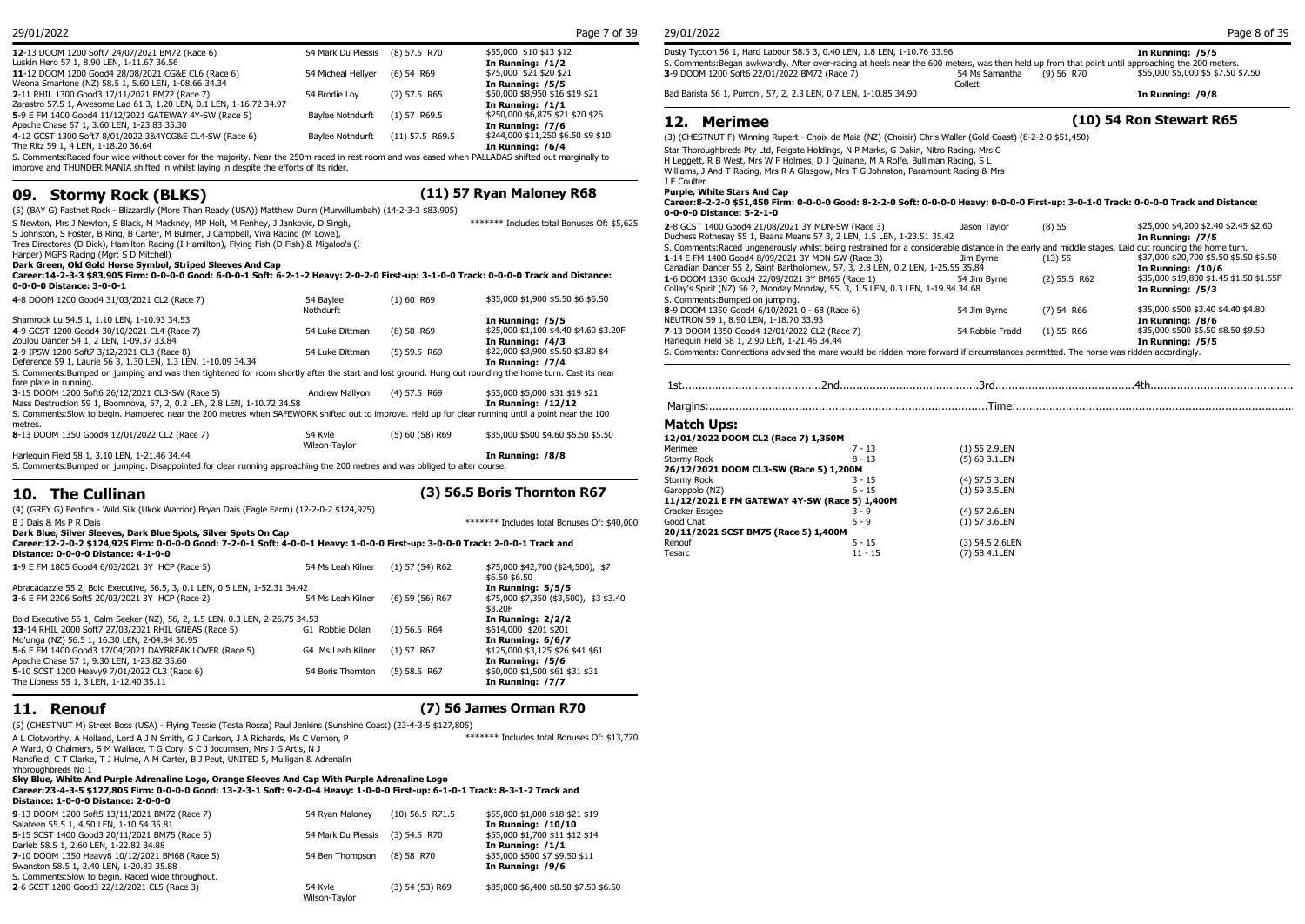## **3 01:18PM COASTLINE BMW M3 QTIS Three-Year-Old Handicap 1600M**

QTIS Prizemoney: 1st: \$67200 2nd: \$21350 3rd: \$10850

Prizemoney: 1st: \$42700 2nd: \$14350 3rd: \$7350 4th: \$3500 5th: \$2100 A 1% deduction for Equine Welfare will be applied to all prizemoney prior to distribution.

## **01. Allet Why We Drink**

| (9) 59 Brad Stewart R70 |
|-------------------------|
|-------------------------|

\*QTIS\* (3) (CHESTNUT G) Spill the Beans - Bellavonane (Clang) Jan Pritchard (Beaudesert) (11-4-1-0 \$112,275) B P Kenny, Ms J Pritchard, M J Cleary & Mrs S M Cleary **Washington Cleary According to the Cleary According to the Cleary According to the Cleary According to the Cleary According to the Cleary According to the Cleary Acco** 

#### **Gold, Black Diamond Check And Cap Career:11-4-1-0 \$112,275 Firm: 0-0-0-0 Good: 3-1-0-0 Soft: 6-2-1-0 Heavy: 2-1-0-0 First-up: 2-0-0-0 Track: 3-1-0-0 Track and Distance: 0-0-0-0 Distance: 1-0-0-0**

| <u>Distance, 0-0-0-0 Distance, 1-0-0-0</u>                                                                                                   |                               |                     |                                      | Gamb<br>05.          |
|----------------------------------------------------------------------------------------------------------------------------------------------|-------------------------------|---------------------|--------------------------------------|----------------------|
| 1-7 IPSW 1350 Good4 20/10/2021 3Y BM62 (Race 1)                                                                                              | 54 Michael Cahill             | $(4)$ 59 R62        | \$35,000 \$19,800 (\$10,500), \$5    |                      |
|                                                                                                                                              |                               |                     | \$5.50 \$4.40                        | (3) (BAY OR BROWN    |
| Blue Jacket 59 2, Thatfeelsbetter, 59, 3, 0.1 LEN, 1.3 LEN, 1-20.53 34.76                                                                    |                               |                     | In Running: /5/6                     | O T I Racing, Mr J M |
| S. Comments: Raced keenly in the early and middle stages.                                                                                    |                               |                     |                                      | Menchise, Mr J P Spe |
| 2-10 IPSW 1350 Soft7 10/11/2021 BM72 (Race 7)                                                                                                | 54 Michael Cahill             | $(9)$ 54.5 (55) R66 | \$35,000 \$6,400 \$6 \$4.60 \$4.20   | S Roth, Uthmever Ra  |
| Spokesman 56 1, Blazing Mac 55 3, 0.80 LEN, 0.2 LEN, 1-21.07 35.49                                                                           |                               |                     | In Running: /7/8                     | Beartown No.1 & Be   |
| LR-8 SCST 1400 Heavy8 3/12/2021 3Y BM65 (Race 1)                                                                                             | 54 Michael Cahill             | $(7)$ 60 R67        | \$22,000 \$2.30 \$2.80 \$2.60        | Navy Blue, Gold H    |
| 35.70                                                                                                                                        |                               |                     | In Running: //                       | Career: 1-1-0-0 \$1  |
| 4-7 DOOM 1600 Soft6 26/12/2021 CITY TO SURF (Race 3)                                                                                         | Ben Thompson                  | (4) 57 R67          | \$105,000 \$5,000 \$5.50 \$5 \$4.80  | 0-0-0-0 Distance:    |
| Indiscreetly 55 1, 7.80 LEN, 1-38.01 34.75                                                                                                   |                               |                     | In Running: 5/6/5                    |                      |
| S. Comments: Held up for clear running in the home straight before shifting out to improve near the 150 metres and bumping with CHIEF ARTIE. |                               |                     |                                      | 1-8 IPSW 1350 Heav   |
| 1-6 IPSW 1680 Heavy8 8/01/2022 3Y BM68 (Race 3)                                                                                              | 54 Travis Wolfgram (1) 59 R66 |                     | \$24,000 \$13,400 (\$10,500), \$1.65 | Ronlee Gal 55 2, Me: |
|                                                                                                                                              |                               |                     | \$1.60 \$1.60F                       |                      |
| Perfect Encounter 53 2, Our Hot Friend, 52.5, 3, 0.1 LEN, 0.5 LEN, 1-44.29 36.08                                                             |                               |                     | In Running: 5/5/5                    | Atl<br>06.<br>QTIS   |

## **02. Allah Military Gambler (BLKS) (7) 58 Ryan Wiggins R68**

\*QTIS\* (3) (GREY G) Rommel - Call to Ransom (Red Ransom (USA)) Chris Munce (Eagle Farm) (6-1-2-0 \$102,725) P R Gutzke, M R Schumacher, D Moretti, Ms A Brynza, C D Mccoombes, D Schembri, R J

Chipperfield, P E Leonard, K H Clarke, P Ivey, Mrs E J McCoombes, Mrs S M O'Neill, J A

Thomas, S J Bougoure, C P Stewart, H E Stewart, A C Stewart & Willi Greys

**Red, Black Star, Black And White Striped Sleeves, Black Cap**

#### **Career:6-1-2-0 \$102,725 Firm: 0-0-0-0 Good: 1-0-0-0 Soft: 4-1-1-0 Heavy: 1-0-1-0 First-up: 2-0-0-0 Track: 2-0-0-0 Track and Distance: 0-0-0-0 Distance: 0-0-0-0**

| 1-9 DOOM 1110 Soft6 27/03/2021 2Y HCP (Race 1)                                                                            | 54 Justin Huxtable | (3) 55            | \$75,000 \$42,700 (\$24,500), \$31 \$26            | 1-10 SCST T200 SUIT 27<br>Theeaglehaslanded 57.5      |
|---------------------------------------------------------------------------------------------------------------------------|--------------------|-------------------|----------------------------------------------------|-------------------------------------------------------|
| Stellar Magic 55.5 2, Startantes, 55.5, 3, 0.5 LEN, 0.1 LEN, 1-05.37 34.73                                                |                    |                   | In Running: /4/4                                   | S. Comments: Held up for                              |
| 2-7 DOOM 1200 Soft6 10/04/2021 2Y HCP (Race 1)                                                                            | 54 Justin Huxtable | $(5)$ 58 $(56.5)$ | \$75,000 \$14,350 (\$7,000), \$3.60 \$3<br>\$2.80F | 7-7 SCST 1300 Heavy8 9                                |
| Startantes 56.5 1, Ahooshu 58.5 3, 0.20 LEN, 1.8 LEN, 1-11.42 35.09                                                       |                    |                   | In Running: /2/2                                   | Isis Carmella 58 1, 6.40 L<br>S. Comments: Over-raced |
| S. Comments: Hampered near 200 metres when AHOOSHU shifted out.                                                           |                    |                   |                                                    |                                                       |
| 6-10 E FM 1000 Soft5 1/05/2021 DALRELLO (Race 6)                                                                          | G4 Glen Boss       | (3) 57            | \$140,000 \$2,100 \$13 \$12 \$15                   | 6-8 SCST 1400 Soft6 23/                               |
| Miss Hipstar 55 1, 3.90 LEN, 0-59.96 35.22                                                                                |                    |                   | In Running: /5/5                                   | Mishani Untamed 53.5 1,                               |
| 5-7 SCST 1000 Good3 22/12/2021 CL1 (Race 2)                                                                               | 54 Ben Thompson    | $(3)$ 59 R67      | \$35,000 \$1,200 \$8 \$7 \$7                       |                                                       |
| Hakkai Maru 54 1, 2.80 LEN, 0-57.22 33.74                                                                                 |                    |                   | In Running: /6/6                                   | <b>QTIS Ourl</b><br>07.                               |
| S. Comments: After beginning awkwardly checked shortly after between WITH EDGE and ATOUCHOFSYN which jumped out abruptly. |                    |                   |                                                    |                                                       |
| 2-14 IPSW 1350 Heavy8 8/01/2022 CL1 (Race 10)                                                                             | 54 Rvan Wiggins    | $(3)$ 60 R67      | \$50,000 \$9,000 \$2.40 \$2.70 \$2.90F             | *QTIS* (3) (CHESTNUT G                                |
| Powerwolf (NZ) 51 1, Day Day Supreme 59 3, 0.10 LEN, 0.3 LEN, 1-22.52 36.89                                               |                    |                   | In Running: /4/4                                   | Mrs L Chiu, Miss L J Ross<br>Clar Dhia, White Classic |

### **03. Sutto's Gal (6) 56 Ms Skye Bogenhuber R68**

\*QTIS\* (3) (CHESTNUT F) Spill the Beans - Cathrin Mary (Choisir) Kevin Kemp (Toowoomba) (12-3-0-1 \$160,100) M H Sutton, R M Sutton, Mrs A E Dare & R M Dare \*\*\*\*\*\*\* Includes total Bonuses Of: \$70,050

**Red, Royal Blue Half, White Vee, Collar And Halved Sleeves, Quartered Cap**

| Career:12-3-0-1 \$160,100 Firm: 0-0-0-0 Good: 9-3-0-0 Soft: 2-0-0-1 Heavy: 1-0-0-0 First-up: 2-0-0-0 Track: 3-0-0-1 Track and<br>Distance: 1-0-0-0 Distance: 3-1-0-0            |                          |                |                                                                              | Vetta Velocita 56.5                                        |
|---------------------------------------------------------------------------------------------------------------------------------------------------------------------------------|--------------------------|----------------|------------------------------------------------------------------------------|------------------------------------------------------------|
| 7-9 E FM 1400 Good4 16/10/2021 3YO-Olty (Race 8)<br>Rhapsody Rose 59 1, 5.60 LEN, 1-24.35 36.72                                                                                 | 54 Mark Du Plessis       | $(7)$ 54 R57   | \$125,000 \$1,875 \$71 \$61 \$151<br>In Running: /2/3                        | 2-6 SCST 1600 Goo                                          |
| 1-6 E FM 1600 Good4 30/10/2021 3Y HCP (Race 1)                                                                                                                                  | 54 Ron Stewart           | $(5)$ 54 R56   | \$75,000 \$42,700 (\$36,750), \$14 \$15<br>\$12                              | Vantan Express 59<br>S. Comments:Slow<br>3-6 IPSW 1680 Hea |
| Big Muskie 56.5 2, Du Maurier, 54, 3, 0.1 LEN, 1.5 LEN, 1-36.91 35.81<br><b>10-12 SCST 1600 Good3 20/11/2021 3Y-Olty (Race 4)</b><br>Caboche (NZ) 56 1, 3.20 LEN, 1-36.44 35.35 | 54 Anthony Allen         | $(1)$ 55.5 R65 | In Running: $1/1/1$<br>\$105,000 \$1,000 \$17 \$21 \$18<br>In Running: 3/3/3 | Why We Drink 59 1                                          |
| 6-10 DOOM 1350 Heavy10 1/01/2022 VO ROGUE 3Y-SW (Race 7)<br>Tiger Heart 57 1, 4.10 LEN, 1-23.48 37.27                                                                           | G3 Ron Stewart           | $(9)$ 55 R64   | \$300,000 \$3,750 \$101 \$101<br>In Running: /3/2                            | 5-7 DOOM 1660 Go<br>Sutto's Gal 54.5 1,                    |
| 1-7 DOOM 1660 Good4 15/01/2022 3Y HCP (Race 1)<br>Tarex (NZ) 54.5 2, Perfect Encounter, 52, 3, 2.8 LEN, 0.2 LEN, 1-39.12 34.96                                                  | 54 Ms Skve<br>Bogenhuber | $(6)$ 54.5 R64 | \$35,000 \$19,800 (\$15,750), \$6.50<br>\$7.50 \$6.50<br>In Running: $1/1/1$ | <b>Spee</b>                                                |
|                                                                                                                                                                                 |                          |                |                                                                              |                                                            |

(3) (BAY G) Fastnet Rock - Rendzina (Testa Rossa) Chris Waller (Gold Coast) (4-1-0-0 \$23,300) Star Thoroughbreds Pty Ltd (Mgr: Ms D J Martin), Paramount Racing (Mgr: Ms K M Wood), M I Ive, Mrs R A Ive, Felgate Holdings (Mgr: P D Felgate), J E Goodwin, C G Olliver, P L Ward, B Calabro, J G R McCrimmon, McLeish Family Racing (Mgr: D M Mcleish) & Boeara Holdings (Mgr: Ms D A Dunphy)

## **04. Carneros (5) 54 Jim Byrne R60**

#### **Purple, White Stars And Cap Career:4-1-0-0 \$23,300 Firm: 0-0-0-0 Good: 2-1-0-0 Soft: 2-0-0-0 Heavy: 0-0-0-0 First-up: 2-1-0-0 Track: 0-0-0-0 Track and Distance: 0-0-0-0 Distance: 0-0-0-0**

| 12-13 SALE 1206 Soft5 25/07/2021 2Y MDN-SW (Race 5)<br>Chartres 58 1, 13.30 LEN, 1-12.18 35.76 | Craig Williams                  | (11)58 | \$35,000 \$19 \$16 \$21<br>In Running: /13/11 |
|------------------------------------------------------------------------------------------------|---------------------------------|--------|-----------------------------------------------|
| 7-9 CRAN 1400 Soft5 15/08/2021 3Y MDN-SW (Race 1)                                              | Damian Lane                     | (4)58  | \$35,000 \$700 \$15 \$14 \$14                 |
| Footlights (NZ) 58 1, 7.80 LEN, 1-25.88 36.97                                                  |                                 |        | In Running: /4/3                              |
| 1-10 IPSW 1350 Good4 29/12/2021 MDN (Race 1)                                                   | 54 Larry Cassidy                | (1)56  | \$37,000 \$20,700 \$10 \$7 \$6                |
| Maple Door 57.5 2, Magic Boom, 53.5, 3, 0.2 LEN, 0.5 LEN, 1-20.74 35.03                        |                                 |        | In Running: /4/3                              |
| S. Comments: Slow to begin.                                                                    |                                 |        |                                               |
| 4-7 DOOM 1660 Good4 15/01/2022 3Y HCP (Race 1)                                                 | 54 Mark Du Plessis (5) 54.5 R60 |        | \$35,000 \$1,900 \$16 \$14 \$21               |
| Sutto's Gal 54.5 1, 4.70 LEN, 1-39.12 34.96                                                    |                                 |        | In Running: 4/5/4                             |
|                                                                                                |                                 |        |                                               |

## **05. Gambu (NZ) (BLKS) (2) 54 Ron Stewart R60**

(3) (BAY OR BROWN G) Redwood (GB) - Bak da Chief (NZ) (Chief Bearhart (CAN)) Chris Waller (Gold Coast) (1-1-0-0 \$14,500)

O T I Racing, Mr J M Simmons, Ms S M Fitzgerald, Mr M Phillips, Mrs L Phillips, Mr R

Menchise, Mr J P Spence, Webbmck Racing, Oceans Six Racing, Mr S M W Charles, Mr S

S Roth, Uthmeyer Racing, Ms M Moore, O T I One-Fifty, Mr S D Gorman, Mr D Efron,

Beartown No.1 & Beartown No.2

### **Navy Blue, Gold Hoops, White Sleeves And Cap**

**Career:1-1-0-0 \$14,500 Firm: 0-0-0-0 Good: 0-0-0-0 Soft: 0-0-0-0 Heavy: 1-1-0-0 First-up: 1-1-0-0 Track: 0-0-0-0 Track and Distance: 0-0-0-0 Distance: 0-0-0-0**

1-8 IPSW 1350 Heavy8 8/01/2022 MDN (Race 6) 54 Ryan Wiggins (2) 57.5 \$\$26,000 \$14,500 \$8.50 \$10 \$8<br>Ronlee Gal 55 2, Mexican Star, 54.5, 3, 0.8 LEN, 1.3 LEN, 1-22.75 36.85 Ronlee Gal 55 2, Mexican Star, 54.5, 3, 0.8 LEN, 1.3 LEN, 1-22.75 36.85

## **06. Atrevida (3) 54 Ms Tiffani Brooker R58**

\*QTIS\* (3) (BROWN F) Domesday - Maggiore (Nicconi) Cameron Taylor (Sunshine Coast) (6-1-0-0 \$16,215)

Miss N Lanphier, Miss P J Daniels & P J Staines

#### **Hot Pink, White Taylor Made Horsemanship Logo, Seams, Sleeves And Cap Career:6-1-0-0 \$16,215 Firm: 0-0-0-0 Good: 1-0-0-0 Soft: 4-1-0-0 Heavy: 1-0-0-0 First-up: 3-0-0-0 Track: 6-1-0-0 Track and Distance: 0-0-0-0 Distance: 0-0-0-0**

| .                                                                          |                               |           |                                  |
|----------------------------------------------------------------------------|-------------------------------|-----------|----------------------------------|
| 13-14 SCST 1000 Soft7 11/07/2021 2Y HCP (Race 3)                           | 54 Ron Stewart                | (6) 54    | \$75,000 \$151 \$101 \$81        |
| Miss Hipstar 56.5 1, 8.70 LEN, 0-59.40 34.72                               |                               |           | In Running: /14/14               |
| 5-16 SCST 1200 Good4 12/12/2021 MDN (Race 4)                               | 54 Mark Du Plessis            | $(15)$ 54 | \$24,000 \$775 \$101 \$61 \$41   |
| Not Another 54.5 1, 2.60 LEN, 1-12.32 35.30                                |                               |           | In Running: /16/15               |
| 1-10 SCST 1200 Soft7 27/12/2021 MDN-SW (Race 1)                            | Mark Du Plessis               | $(2)$ 54  | \$24,000 \$13,400 \$4.20 \$4 \$5 |
| Theeaglehaslanded 57.5 2, Realaide, 56, 3, 0.2 LEN, 0.8 LEN, 1-13.40 36.32 |                               |           | In Running: /5/5                 |
| S. Comments: Held up for clear running between the 500m and the 200m.      |                               |           |                                  |
| 7-7 SCST 1300 Heavy8 9/01/2022 3Y BM65 (Race 3)                            | 54 Mark Du Plessis (1) 54 R59 |           | \$24,000 \$470 \$18 \$17 \$21    |
| Isis Carmella 58 1, 6.40 LEN, 1-18.81 35.15                                |                               |           | In Running: /6/7                 |
| S. Comments: Over-raced when restrained near the 1200m.                    |                               |           |                                  |
| 6-8 SCST 1400 Soft6 23/01/2022 3Y BM65 (Race 4)                            | 54 Mark Du Plessis (4) 54 R59 |           | \$24,000 \$470 \$51 \$41 \$31    |
| Mishani Untamed 53.5 1, 5.10 LEN, 1-26.92 34.40                            |                               |           | In Running: /2/2                 |
|                                                                            |                               |           |                                  |

## **07. Also Cur Hot Friend (BLKS) 10. In the U.S. Sen Thompson R58**

\*QTIS\* (3) (CHESTNUT G) Sizzling - Northern Friends (Distinctly North (USA)) Les Ross (Eagle Farm) (18-1-3-4 \$94,375) Mrs L Chiu, Miss L J Ross, Mrs S K Gray & Mrs A K Young \*\*\*\*\*\*\* Includes total Bonuses Of: \$26,800

#### **Sky Blue, White Sleeves And Cap Career:18-1-3-4 \$94,375 Firm: 0-0-0-0 Good: 11-1-3-1 Soft: 4-0-0-0 Heavy: 3-0-0-3 First-up: 3-0-1-1 Track: 5-0-1-2 Track and Distance: 1-0-1-0 Distance: 1-0-1-0**

| 3-4 IPSW 1200 Heavy10 27/11/2021 3Y BM65 (Race 2)<br>Baristasista 57.5 1, Commit To Success, 52.5, 2, 2.8 LEN, 0.1 LEN, 1-12.83 36.55 | 54 Jackson Morris  | $(2)$ 57.5 R58      | \$22,000 \$2,100 (\$1,500), \$8 \$7 \$7<br>In Running: /4/3 |
|---------------------------------------------------------------------------------------------------------------------------------------|--------------------|---------------------|-------------------------------------------------------------|
| 3-8 SCST 1400 Heavy8 3/12/2021 3Y BM65 (Race 1)                                                                                       | 54 Jackson Morris  | $(4)$ 55.5 R58      | \$22,000 \$2,100 (\$1,500), \$17 \$20<br>\$20               |
| Vetta Velocita 56.5 1, Collay's Spirit (NZ), 60.5, 2, 1.3 LEN, 1.3 LEN, 1-25.12 35.70                                                 |                    |                     | In Running: /6/7                                            |
| 2-6 SCST 1600 Good4 17/12/2021 3Y BM65 (Race 6)                                                                                       | 54 Ben Thompson    | $(2)$ 58 R58        | \$25,000 \$4,200 (\$3,000), \$7.50 \$9<br>\$10              |
| Vantan Express 59 1, Kalpana 56.5 3, 0.80 LEN, 0.5 LEN, 1-39.20 36.02                                                                 |                    |                     | In Running: $6/6/3$                                         |
| S. Comments: Slow to begin then hampered between runners and lost ground.                                                             |                    |                     |                                                             |
| 3-6 IPSW 1680 Heavy8 8/01/2022 3Y BM68 (Race 3)                                                                                       | 54 Ms Melea Castle | (4) 55.5 (52.5) R59 | \$24,000 \$2,300 (\$1,500), \$8 \$9.50<br>\$9.50            |
| Why We Drink 59 1, Perfect Encounter, 53, 2, 0.1 LEN, 0.5 LEN, 1-44.29 36.08                                                          |                    |                     | In Running: 4/4/2                                           |
| 5-7 DOOM 1660 Good4 15/01/2022 3Y HCP (Race 1)                                                                                        | 54 Ms Leah Kilner  | (3) 54 (52) R59     | \$35,000 \$1,200 \$11 \$12 \$13                             |
| Sutto's Gal 54.5 1, 9 LEN, 1-39.12 34.96                                                                                              |                    |                     | In Running: 5/4/7                                           |

## **08. Speed Map**

### **(1) 54 Ms Stephanie Thornton R58**

(3) (BAY C) Holler - A Princess (Skilled) Allan Chau (Gold Coast) (6-1-2-0 \$24,975)

#### A List Stud Pty Ltd (Mgr: S Y Lee) & Miss H I Pakis **Pink, Navy Blue Seams**

#### **Career:6-1-2-0 \$24,975 Firm: 0-0-0-0 Good: 2-0-0-0 Soft: 4-1-2-0 Heavy: 0-0-0-0 First-up: 2-0-0-0 Track: 1-0-0-0 Track and Distance: 0-0-0-0 Distance: 1-1-0-0**

| 12-14 SCST 1000 Good4 25/07/2021 2YC&G MDN-SW (Race 2) | Mr Allan Chau | (13) 57 | \$22,000 \$14 \$15 \$14       |
|--------------------------------------------------------|---------------|---------|-------------------------------|
| Regal Conqueror 57 1, 8.70 LEN, 0-59.77 35.67          |               |         | In Running: $/1/2$            |
| 5-11 GCST 1200 Good4 20/11/2021 MDN-SW (Race 4)        | Mr Allan Chau | (3) 56  | \$24,000 \$775 \$31 \$26 \$31 |

# \*\*\*\*\*\*\* Includes total Bonuses Of: \$31,500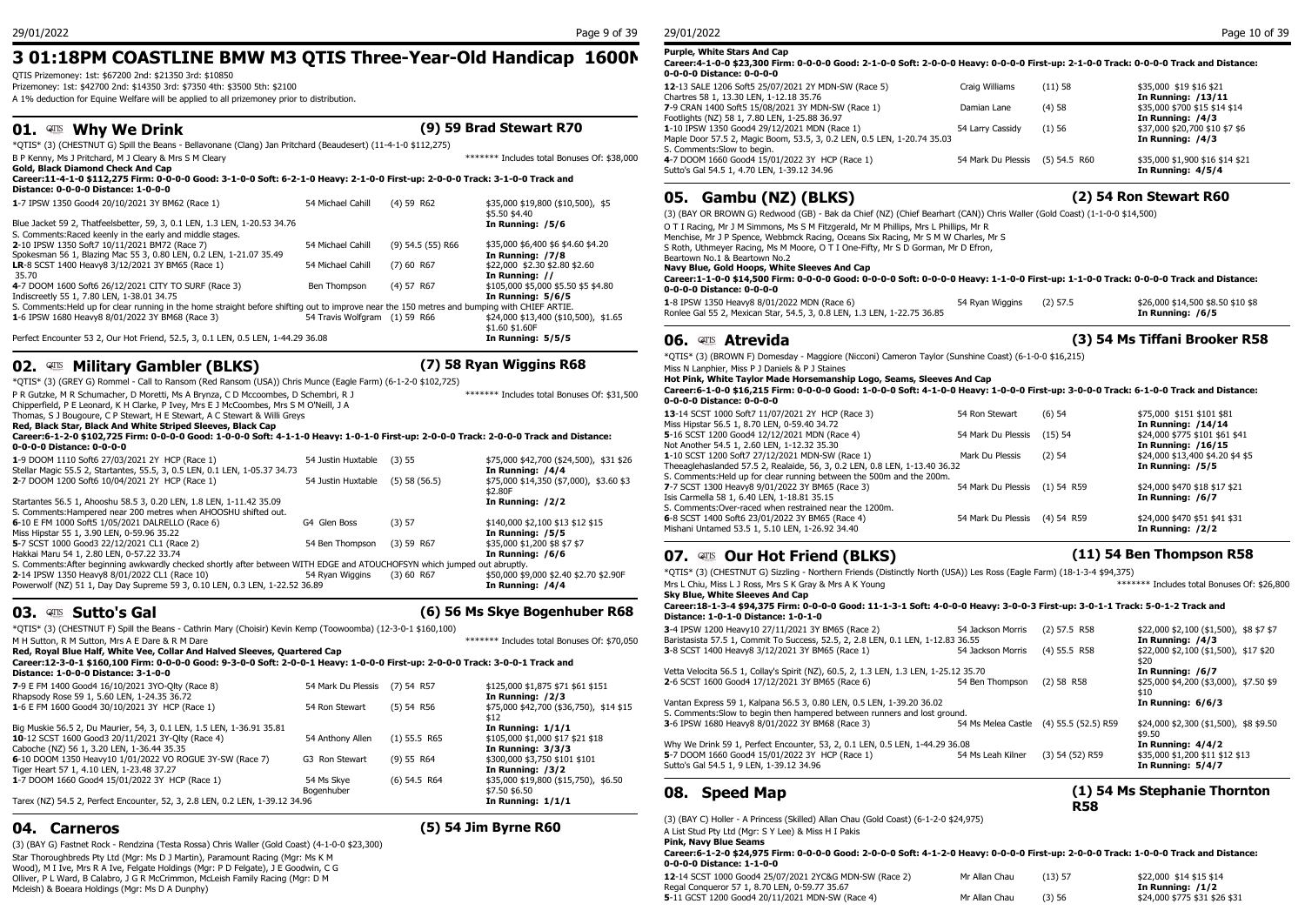| My Oddette (NZ) 55.5 1, 4.90 LEN, 1-09.15 35.82                               |                          |            | In Running: /6/6                        | 4 01:5              |
|-------------------------------------------------------------------------------|--------------------------|------------|-----------------------------------------|---------------------|
| 2-14 GCST 1400 Soft6 11/12/2021 MDN (Race 6)                                  | 54 Scott Gallowav        | $(3)$ 55.5 | \$24,000 \$4,100 \$21 \$21              |                     |
| Applications (NZ) 58.5 1, Data Patch 55.5 3, 0.30 LEN, 0.2 LEN, 1-23.77 36.25 |                          |            | In Running: /8/8                        | Handi               |
| 2-12 GCST 1300 Soft7 26/12/2021 3Y MDN-SW (Race 4)                            | Scott Galloway           | (3) 57     | \$27,000 \$4,600 \$13 \$16 \$13         |                     |
| Mishani Esprit 52 1, Virtuosity 56 3, 1.50 LEN, 0.8 LEN, 1-17.85 34.87        |                          |            | In Running: /4/3                        | <b>QTIS Prizemo</b> |
| 1-12 BLNA 1590 Soft5 14/01/2022 MDN-SW (Race 1)                               | Matthew McGuren (3) 57.5 |            | \$30,000 \$15,100 \$2.40 \$2.70 \$2.50F | Prizemoney: 1       |
| Dis Go Boom 59 2, Royal Sky, 59, 3, 0.1 LEN, 7.3 LEN, 1-38.60 36.47           |                          |            | In Running: 3/3/4                       | A 1% deducti        |
|                                                                               |                          |            |                                         |                     |

### **09. Drive A Deel (8) 54 Jaden Lloyd (a2)**

(3) (BAY F) Dundeel (NZ) - Drive On (Fastnet Rock) Natalie McCall (Sunshine Coast) (2-0-1-0 \$7,400)

Murphy Syndicate (Mgr: T O Murphy)

**Maroon And Gold Diamonds**

**Career:2-0-1-0 \$7,400 Firm: 0-0-0-0 Good: 2-0-1-0 Soft: 0-0-0-0 Heavy: 0-0-0-0 First-up: 1-0-0-0 Track: 1-0-0-0 Track and Distance: 0-0-0-0 Distance: 0-0-0-0**

| 6-11 SCST 1200 Good3 22/12/2021 F&M MDN (Race 4)                             | 56 Ben Thompson (7) 57 |                   | \$37,000 \$600 \$14 \$13 \$21      | Distance: 0-0-0-    |
|------------------------------------------------------------------------------|------------------------|-------------------|------------------------------------|---------------------|
| Secret Note 57 1, 1.80 LEN, 1-11.76 35.25                                    |                        |                   | In Running: 7374                   | 1-8 DOOM 1200 Go    |
| 2-12 DOOM 1350 Good4 15/01/2022 3Y MDN (Race 3)                              | 55 Jaden Llovd         | $(3)$ 56.5 (54.5) | \$37,000 \$6,800 \$8 \$9.50 \$7.50 | Alpine Edge 58 2, 0 |
| Naughty Harry (NZ) 57 1, Fastnet Jack 58 3, 0.80 LEN, 0.1 LEN, 1-19.69 35.13 |                        |                   | In Running: /2/3                   | 1-7 DOOM 1350 Go    |

## **10. Hell Of A Prince (4) 54 Ms Leah Kilner (a2)**

(3) (BROWN C) Casino Prince - Hell of a Rose (Octagonal (NZ)) Rob Davidson (Sunshine Coast) (4-0-1-0 \$5,850)

B A Bohringer & D J Sheehan **Red, Green Diamonds And Sleeves, Red Hoops, Green Cap, Red Stripes**

**Career:4-0-1-0 \$5,850 Firm: 0-0-0-0 Good: 2-0-0-0 Soft: 1-0-0-0 Heavy: 1-0-1-0 First-up: 2-0-1-0 Track: 2-0-1-0 Track and Distance: 0-0-0-0 Distance: 0-0-0-0**

| v-v-v-v Distance: v-v-v-v                                                                                                                            |                    |          |                                   | ICCDOLITIES JULIE       |
|------------------------------------------------------------------------------------------------------------------------------------------------------|--------------------|----------|-----------------------------------|-------------------------|
| 13-14 SCST 1000 Good4 25/07/2021 2YC&G MDN-SW (Race 2)                                                                                               | Nathan Thomas      | (5) 57   | \$22,000 \$101 \$101 \$81         | <b>Trial - 10LDO</b>    |
| Regal Conqueror 57 1, 13 LEN, 0-59.77 35.67                                                                                                          |                    |          | In Running: /14/14                |                         |
| S. Comments:Resaddled at the start. Slow to begin. Restrained when awkwardly placed on heels near the 800m and then commenced to hang out and did so |                    |          |                                   | $02.$ QTIS Le           |
| for the remainder. Trainer R Davidson was advised that a warning would be placed on the colt for hanging out.                                        |                    |          |                                   |                         |
| 4-6 TWBA 1050 Soft5 31/07/2021 2Y MDN-SW (Race 5)                                                                                                    | Adam Sewell        | $(4)$ 57 | \$20,000 \$950 \$151 \$101 \$91   |                         |
| Ilikeit Iloveit 53 1, 9.50 LEN, 1-04.99 37.39                                                                                                        |                    |          | In Running: /6/6                  | *OTIS* (3) (BAY G       |
| 2-10 SCST 1400 Heavy9 2/01/2022 CG&E MDN (Race 2)                                                                                                    | 54 Jake Bavliss    | (6)56    | \$26,000 \$4,400 \$101 \$91 \$101 | P G McCallum & W        |
| Richunclemoneybags 57 1, Gibbed 57 3, 0.80 LEN, 0.1 LEN, 1-26.37 37.29                                                                               |                    |          | In Running: /7/8                  | <b>Blue, Yellow Hoo</b> |
| 7-7 DOOM 1660 Good4 15/01/2022 3Y HCP (Race 1)                                                                                                       | 54 Micheal Hellver | (1)54    | \$35,000 \$500 \$81 \$61 \$61     | Career: 6-5-0-1 \$      |
| Sutto's Gal 54.5 1, 9.30 LEN, 1-39.12 34.96                                                                                                          |                    |          | In Running: 6/6/6                 | 0-0-0-0 Distance        |

## **11. WE Spill The Secret (BLKS) 11. WE Spill The Secret (BLKS) (10)** 54 Taylor Marshall

\*QTIS\* (3) (BROWN G) Spill the Beans - Dream Speed (Haradasun) Michael Lakey (Deagon) (2-0-0-0 \$2,400)

Viva Racing (Mgr: M S Lowe), R D Bradshaw, Mrs J L Bradshaw, D Long, Viva Racing

(Mgr: M S Lowe) Club, J P Stockham, J Stewart, D Clark & Miss K Mercer

**Dark Green, Old Gold Horse Symbol, Striped Sleeves And Cap Career:2-0-0-0 \$2,400 Firm: 0-0-0-0 Good: 2-0-0-0 Soft: 0-0-0-0 Heavy: 0-0-0-0 First-up: 1-0-0-0 Track: 0-0-0-0 Track and Distance:** 

#### **0-0-0-0 Distance: 0-0-0-0**

| $0 - 0 - 0$ bistance, $0 - 0 - 0$                  |                             |          |                                     | S. Comments: Raced  |
|----------------------------------------------------|-----------------------------|----------|-------------------------------------|---------------------|
| 5-10 IPSW 1100 Good4 29/12/2021 MDN (Race 2)       | 54 Taylor Marshall (7) 57.5 |          | \$37,000 \$1,200 \$101 \$61 \$41    | 1-6 TWBA 1000 Soft  |
| Logomania 57.5 1, 1.50 LEN, 1-04.10 34.44          |                             |          | In Running: /8/8                    |                     |
| 5-12 DOOM 1200 Good4 12/01/2022 3Y MDN-SW (Race 3) | <b>Brad Stewart</b>         | $(8)$ 57 | \$37,000 \$1,200 \$10 \$9.50 \$9.50 | Twilight Boom 54 2. |
| Royal Rebellion 55 1, 1.80 LEN, 1-10.85 34.80      |                             |          | In Running: /7/8                    | 1-6 E FM 1000 Good  |

## 1st..........................................2nd..........................................3rd..........................................4th............................................

**Match Ups:**

| 15/01/2022 DOOM 3Y HCP (Race 1) 1,660M |                                                                                                                                  |
|----------------------------------------|----------------------------------------------------------------------------------------------------------------------------------|
| $1 - 7$                                | $(6)$ 54.5                                                                                                                       |
| $4 - 7$                                | (5) 54.5 4.7LEN                                                                                                                  |
| $5 - 7$                                | (3) 54 9LEN                                                                                                                      |
| $7 - 7$                                | (1) 54 9.3LEN                                                                                                                    |
|                                        |                                                                                                                                  |
| $1 - 6$                                | (1)59                                                                                                                            |
| $3 - 6$                                | (4) 55.5 0.6LEN                                                                                                                  |
|                                        |                                                                                                                                  |
| <b>DNF</b>                             | (7)60                                                                                                                            |
| $3 - 8$                                | (4) 55.5 2.6LEN                                                                                                                  |
|                                        |                                                                                                                                  |
| $12 - 14$                              | (13) 57 8.7LEN                                                                                                                   |
| $13 - 14$                              | (5) 57 13LEN                                                                                                                     |
|                                        | 8/01/2022 IPSW 3Y BM68 (Race 3) 1,680M<br>3/12/2021 SCST 3Y BM65 (Race 1) 1,400M<br>25/07/2021 SCST 2YC&G MDN-SW (Race 2) 1,000M |

## **4 01:53PM COASTLINE BMW 2 SERIES COUPÉ QTIS Three-Year-Old Handicap 1000M**

QTIS Prizemoney: 1st: \$67200 2nd: \$21350 3rd: \$10850 Prizemoney: 1st: \$42700 2nd: \$14350 3rd: \$7350 4th: \$3500 5th: \$2100 A 1% deduction for Equine Welfare will be applied to all prizemoney prior to distribution.

## **01. Startantes \* (BLKS) (11) 62 R90**

(3) (BAY F) Star Turn - Funtantes (Easy Rocking) Robert Heathcote (Eagle Farm) (11-5-1-2 \$309,900) Mrs V A Heathcote, T A McPherson, N J Brownlow, G N Elliott, B W Harry, W R Mellish, T J Altass, G Shreeve, R S Ciobo, R A Ryan & C L Lagerroth **Pink, Black Checks And Sleeves, Checked Cap Career:11-5-1-2 \$309,900 Firm: 0-0-0-0 Good: 8-4-0-1 Soft: 3-1-1-1 Heavy: 0-0-0-0 First-up: 2-0-1-0 Track: 0-0-0-0 Track and Distance: 0-0-0-0 Distance: 0-0-0-0**

| 1-8 DOOM 1200 Good4 28/08/2021 3Y-SWP (Race 7)                                                 | <b>Tavlor Marshall</b>        | $(3)$ 54 R72    | \$125,000 \$72,500 \$5 \$6 \$7        |
|------------------------------------------------------------------------------------------------|-------------------------------|-----------------|---------------------------------------|
| Alpine Edge 58 2, Glorious Ruby, 55, 3, 0.1 LEN, 1.8 LEN, 1-09.74 34.46                        |                               |                 | In Running: /5/6                      |
| 1-7 DOOM 1350 Good4 11/09/2021 3Y-Olty (Race 4)                                                | 54 Taylor Marshall (4) 57 R78 |                 | \$100,000 \$57,500 \$2.60 \$2.70      |
|                                                                                                |                               |                 | \$2.25F                               |
| Whitewater 54 2, Bulloo, 54, 3, 2.3 LEN, 0.7 LEN, 1-19.07 34.76                                |                               |                 | In Running: /7/7                      |
| 6-13 RHIL 1400 Good3 25/09/2021 GOLDEN ROSE (Race 8)                                           | G1 Regan Bayliss              | $(10)$ 54.5 R83 | \$1,046,600 \$10,000 \$31 \$26 \$21   |
| In The Congo 56.5 1, 2.90 LEN, 1-21.46 34.33                                                   |                               |                 | In Running: /11/10                    |
| 3-14 RAND 1600 Good4 2/10/2021 FLIGHT (Race 7)                                                 | G1 Sam Clipperton             | $(6)$ 56 R84    | \$760,000 \$74,250 \$4.80 \$5 \$4.40F |
| Never Been Kissed (NZ) 56 1, Hinged, 56, 2, 0.3 LEN, 2.0 LEN, 1-34.04 35.21                    |                               |                 | In Running: 10/10/9                   |
| 12-12 RAND 1400 Good3 23/10/2021 INVITATION (Race 9)                                           | G3 Robbie Dolan               | $(5)$ 52 R89    | \$2,000,000 \$9.50 \$9 \$10           |
| Icebath (NZ) 57 1, 5.10 LEN, 1-22.37 34.67                                                     |                               |                 | In Running: /11/11                    |
| Trial - 1 0L DOOM (Trial 13) Tuesday, January 18, 2022 (CL2) 840m Ms Leah Kilner Good4 0-50.54 |                               |                 |                                       |
|                                                                                                |                               |                 |                                       |

## **02. ATIS Legal Esprit**

**(7) 57.5 Kyle Wilson-Taylor (a2) R77**

\*QTIS\* (3) (BAY G) Bel Esprit - Legal Assistant (Commands) Donald Baker (Toowoomba) (6-5-0-1 \$160,250) P G McCallum & W B Andrews Breeding & Racing (Mgr: W B Andrews) \*\*\*\*\*\* Includes total Bonuses Of: \$62,000 **Blue, Yellow Hoops And Armbands, Hooped Cap**

**Career:6-5-0-1 \$160,250 Firm: 0-0-0-0 Good: 3-2-0-1 Soft: 3-3-0-0 Heavy: 0-0-0-0 First-up: 2-2-0-0 Track: 0-0-0-0 Track and Distance: 0-0-0-0 Distance: 3-2-0-1**

| 1-6 GCST 900 Good4 30/01/2021 2Y HCP (Race 2)                                                            | 54 Ron Goltz               | (3)58             | \$25,000 \$14,000 (\$8,500), \$1.80<br>\$1.60 \$1.50F  |
|----------------------------------------------------------------------------------------------------------|----------------------------|-------------------|--------------------------------------------------------|
| Campai 54.5 2, Blue Pacific, 54.5, 3, 2 LEN, 2.3 LEN, 0-51.51 32.94                                      |                            |                   | In Running: //1                                        |
| 3-9 DOOM 1050 Good4 13/02/2021 2Y HCP (Race 4)                                                           | 54.5 Ron Goltz             | $(2)$ 58.5        | \$125,000 \$11,250 (\$3,500), \$3.20<br>\$3.30 \$3.20F |
| Glorious Ruby 57.5 1, Gemelon Bolt, 56.5, 2, 1.3 LEN, 0.2 LEN, 1-00.80 33.72                             |                            |                   | In Running: /2/1                                       |
| 1-8 TWBA 870 Soft6 10/07/2021 2Y HCP (Race 1)                                                            | 54 Ms Skye<br>Bogenhuber   | $(8)$ 59.5        | \$20,000 \$11,000 (\$8,500), \$1.50<br>\$1.55 \$1.55F  |
| Autumn Daze 52.5 2, Twilight Boom, 54, 3, 0.2 LEN, 2.8 LEN, 0-52.26 35.52                                |                            |                   | In Running: //2                                        |
| S. Comments: Raced 4 wide without cover for the majority. Laid in under pressure in the home straight.   |                            |                   |                                                        |
| 1-6 TWBA 1000 Soft6 24/07/2021 2Y HCP (Race 6)                                                           | 54 Ms Angela<br>Jones      | $(4)$ 60.5 (57.5) | \$20,000 \$11,000 (\$8,500), \$1.50<br>\$1.40 \$1.30F  |
| Twilight Boom 54 2, Mishani Scandal, 57, 3, 2 LEN, 1.8 LEN, 1-02.15 37.19                                |                            |                   | In Running: $/1/2$                                     |
| 1-6 E FM 1000 Good4 14/08/2021 3YC&G HCP (Race 2)                                                        | 54 Ms Madeleine<br>Wishart | $(3)$ 59 (56) R72 | \$75,000 \$42,700 (\$24,500), \$2.80<br>\$2.70 \$2.80  |
| Mishani Sniper 54 2, The Kewess, 54, 3, 2.3 LEN, 0.1 LEN, 0-59.00 34.75                                  |                            |                   | In Running: /2/2                                       |
| S. Comments: Began awkwardly. Raced greenly when placed under pressure over the final 200m and laid out. |                            |                   |                                                        |

## Margins:....................................................................................Time:....................................................................................

S. Comments:Laid out under pressure in the home straight.

**03. Rubiquitous (2) 54.5 Jim Byrne R71**

(3) (BAY G) Rubick - Novaspirit (Bel Esprit) Chris Anderson (Eagle Farm) (5-3-1-0 \$91,850) T J Harry, R H Morrison, M A Sleba, Mrs E J D Anderson, K Hufer, R A N Miller, L D Swain, W J Ouston, M J Duffy, D R Miller, P R Latham, T F Sheehan, P C Wood, M P Pearson, T A Cranitch, J Collier, W G Wust & Syndicates: Oakmeadows (Mgr: M B Rudolph) **Red, Black And White Checked Sash, White Pom Pom Career:5-3-1-0 \$91,850 Firm: 0-0-0-0 Good: 3-2-0-0 Soft: 2-1-1-0 Heavy: 0-0-0-0 First-up: 3-3-0-0 Track: 1-1-0-0 Track and Distance: 1-1-0-0 Distance: 4-3-1-0 1**-7 SCST 1000 Soft7 8/01/2021 2Y MDN-SW (Race 1) Jaden Lloyd (6) 57 (55) \$25,000 \$14,000 \$2.30 \$3.20 \$3.40 Clairvue Lady 55 2, Address Unknown, 55, 3, 1.3 LEN, 2.3 LEN, 1-00.28 35.52 **In Running: /3/4 In Running: /3/4**<br>2-10 DOOM 1050 Soft5 23/01/2021 2Y HCP (Race 1) 5556781 54.5 Brad Stewart (4) 58 \$75,000 \$14,350 \$4.40 \$4.60 **2**-10 DOOM 1050 Soft5 23/01/2021 2Y HCP (Race 1) 54.5 Brad Stewart (4) 58 \$75,000 \$14,350 \$4.60 \$14,350 \$4.60 \$14<br>Mystic Gem 55 1, Hamlet Von Snitzel 57 3, 0.50 LEN, 1.3 LEN, 1-01.01 34.23 Mystic Gem 55 1, Hamlet Von Snitzel 57 3, 0.50 LEN, 1.3 LEN, 1-01.01 34.23<br>1-8 E FM 1000 Good4 4/09/2021 3Y HCP (Race 8) 54 Michael Cahill (4) 54.5 R62 \$75,000 \$42,700 \$12 \$14 \$14 **1**-8 E FM 1000 Good4 4/09/2021 3Y HCP (Race 8) 54 Michael Cahil (4) 54.5 R62 \$75,000 \$42,700 \$12<br>Mister Larrabee 53 2, The Rattlesnake, 54, 3, 0.8 LEN, 0.2 LEN, 0-58.75 34.73 Mister Larrabee 53 2, The Rattlesnake, 54, 3, 0.8 LEN, 0.2 LEN, 0-58.75 34.73 **In Running: /1/1**<br> **6**-6 GCST 1100 Good4 18/09/2021 3Y HCP (Race 3) 54 Michael Cahil (4) 57 R67 \$100,000 \$1,000 \$4 \$5 \$5 **6**-6 GCST 1100 Good4 18/09/2021 3Y HCP (Race 3) 54 Michael Cahill (4) 57 R67 Oriental Princess 54 1, 3.50 LEN, 1-04.05 35.41 **In Running: /2/2** S. Comments: Had a tendency to hang out for the majority of the event. A post-race veterinary examination revealed the gelding to have sustained a laceration to the inside of its off side cheek. **1**-6 DOOM 1050 Good4 12/01/2022 3Y BM68 (Race 1) 54 Brad Stewart (4) 59 R67 \$35,000 \$19,800 \$2.80 \$3.80 \$4

Self Indulgent 54.5 2, Asherla, 53, 3, 0.2 LEN, 2.5 LEN, 1-00.64 33.12 **In Running: /1/1**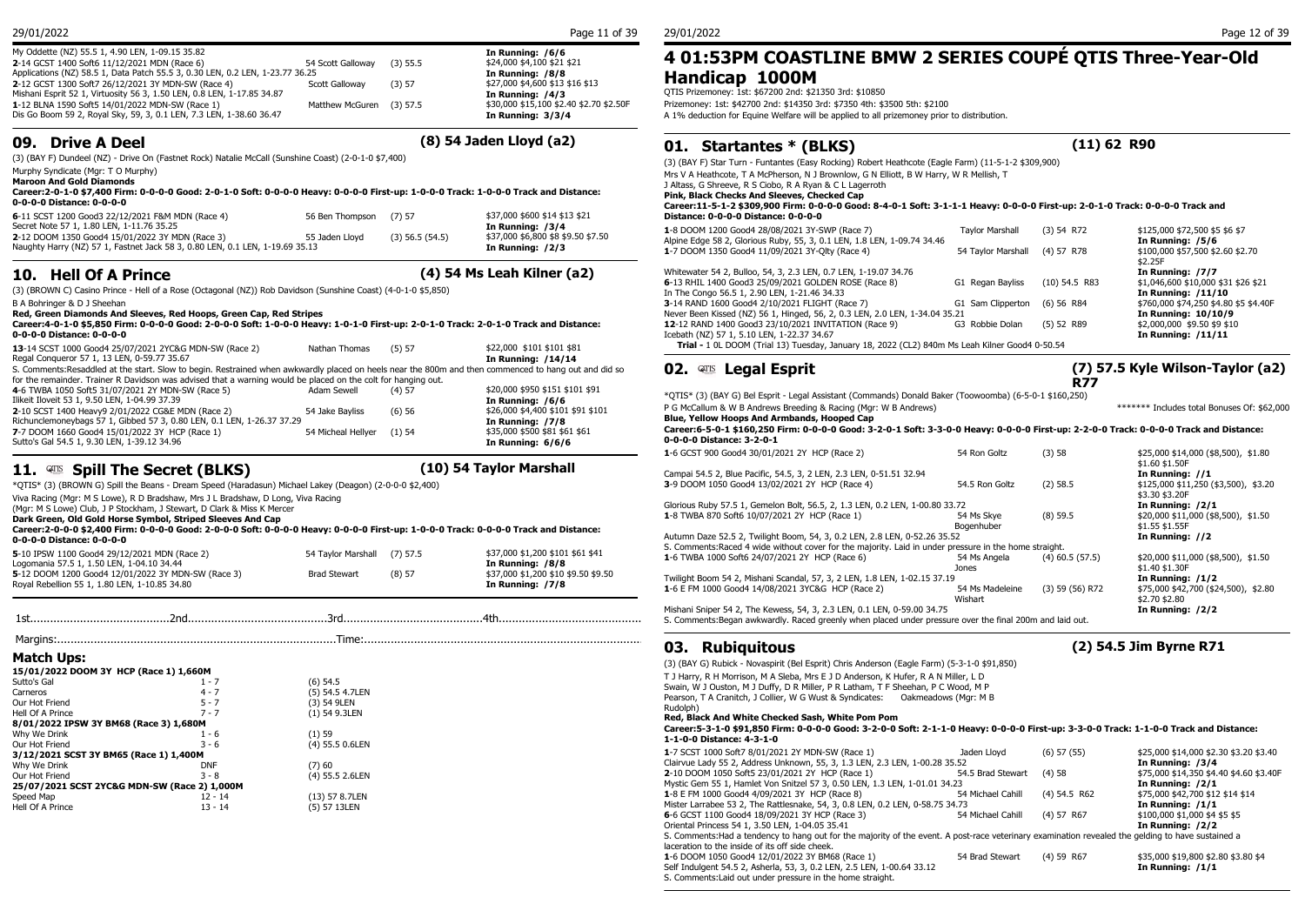## **04. Muschialli (4) 54 Ben Thompson R67**

| vt. – riujuniam                                                                                                                        |                              |                               |                                                     | 0-0-0-0 Distance: 1-0-0                                   |
|----------------------------------------------------------------------------------------------------------------------------------------|------------------------------|-------------------------------|-----------------------------------------------------|-----------------------------------------------------------|
| *QTIS* (3) (BAY G) Better Than Ready - Monte Bella (Bel Esprit) Tony Gollan (Eagle Farm) (6-2-0-2 \$108,850)                           |                              |                               |                                                     | 1-10 GCST 900 Good4 27/                                   |
| Lyndhurst Stud (Mgr: M J Kruger), H F Black, A C Black & J K Shelton                                                                   |                              |                               | ******* Includes total Bonuses Of: \$39,700         |                                                           |
| Green And Purple Quarters, White Sleeves And Cap                                                                                       |                              |                               |                                                     | MISS SEATTLE 57 2, Redee                                  |
| Career:6-2-0-2 \$108,850 Firm: 0-0-0-0 Good: 3-1-0-2 Soft: 2-1-0-0 Heavy: 1-0-0-0 First-up: 2-1-0-1 Track: 2-1-0-1 Track and Distance: |                              |                               |                                                     | 1-5 GCST 900 Good4 11/0                                   |
| 2-1-0-1 Distance: 3-2-0-1                                                                                                              |                              |                               |                                                     |                                                           |
| 9-12 GCST 1200 Heavy8 15/05/2021 2Y MDN (Race 4)                                                                                       | 54 Ms Georgina<br>Cartwright | (9)58                         | \$25,000 \$500 \$7 \$7.50 \$7.50                    | Blackjack Boom 56 2, Mada<br>6-7 DOOM 1050 Soft6 26/      |
| Minto's Paradise 58 1, 5.30 LEN, 1-13.73 37.62<br>S. Comments: Near the 200m steadied from heels.                                      |                              |                               | In Running: /2/3                                    | Muschialli 54 1, 7.60 LEN,<br>S. Comments: Slow to begi   |
| 1-9 SCST 1000 Good4 5/11/2021 3YC&G MDN-SW (Race 1)                                                                                    | Ryan Maloney                 | (9) 57                        | \$27,000 \$15,000 (\$10,500), \$4.80                |                                                           |
|                                                                                                                                        |                              |                               | \$5 \$3.70                                          | Blacki<br><b>08.</b> QTIS                                 |
| Nord Lyon 57 2, Prince Amongst Men, 57, 3, 0.2 LEN, 2.8 LEN, 0-57.44 33.05                                                             |                              |                               | In Running: /6/6                                    |                                                           |
| S. Comments: Raced three wide with cover for the majority of the event. Steadied from heels near the 800 metres.                       |                              |                               |                                                     | *OTIS* (3) (BAY G) Spirit                                 |
| 3-14 SCST 1000 Good3 20/11/2021 3Y HCP (Race 6)                                                                                        | 54 Robbie Fradd              | $(2)$ 54 R60                  | \$75,000 \$7,350 (\$3,500), \$7.50<br>\$5.50 \$5.50 | A C Lloyd Jones, M Leveret<br>Buttigieg, C Schedlich, H H |
| Coco Rox 54 1, Glorious Ruby, 56.5, 2, 0.3 LEN, 1.8 LEN, 0-56.38 33.27                                                                 |                              |                               | In Running: $/11/7$                                 | Tricolours Racing & Syndic                                |
| 6-9 DOOM 1200 Soft6 4/12/2021 RUPERT 3YC&G-SW (Race 5)                                                                                 | Robbie Fradd                 | $(2)$ 56.5 R62                | \$130,000 \$1,950 \$12 \$15 \$17                    | Black, Tricolours Logo                                    |
| Far Too Easy 56.5 1, 3.40 LEN, 1-09.86 34.45                                                                                           |                              |                               | In Running: /5/4                                    | Career: 3-2-1-0 \$52,100                                  |
| 1-7 DOOM 1050 Soft6 26/12/2021 3Y HCP (Race 1)                                                                                         | 54 Ben Thompson              | (5) 54 R62                    | \$75,000 \$42,700 (\$24,500), \$5                   | 2-2-0-0 Distance: 2-2-0                                   |
| Frosty Mango 54 2, Ahooshu, 59, 3, 0.1 LEN, 2.8 LEN, 1-01.33 34.30                                                                     |                              |                               | \$5.50 \$6<br>In Running: /7/7                      | 1-9 SCST 1000 Good4 22/                                   |
| S. Comments: Inclined to layout under pressure in the home straight.                                                                   |                              |                               |                                                     | Funny Money 55 2, Indeep                                  |
|                                                                                                                                        |                              |                               |                                                     | 2-5 GCST 900 Good4 11/0                                   |
|                                                                                                                                        |                              | $\mathbf{A} \cdot \mathbf{A}$ |                                                     |                                                           |

### **05. Funny Money \* (10) 54 R65**

(3) (CHESTNUT F) Capitalist - Laughter (NZ) (O'Reilly (NZ)) Stuart Kendrick (Sunshine Coast) (5-2-3-0 \$46,500) Kendrick Racing, K J Caldwell, M Clarke, G B Warren, S L Jimmieson, K J Gibson, A R Waller, RJ Chipperfield, Mrs C J Barrett, G D Althaus, G L Wilson, Wessel Thoroughbreds, M A McLean, A Stephenson, Reddy Racers, J M Wessel, J W McInally, G Sullivan, Mrs W L Sullivan & Daniel Livestock **White, Royal Blue Stars, Royal Blue And White Stars Sleeves And Cap Career:5-2-3-0 \$46,500 Firm: 0-0-0-0 Good: 3-1-2-0 Soft: 2-1-1-0 Heavy: 0-0-0-0 First-up: 2-0-2-0 Track: 2-0-2-0 Track and Distance: 2-0-2-0 Distance: 3-1-2-0 2**-8 SCST 1000 Soft6 14/03/2021 2Y HCP (Race 1) 54 Ms Tiffani (3) 54 Brooker (3) 54 \$22,000 \$3,900 \$3.30 \$3.40 \$2.90F Vetta Velocita 56 1, Sutto's Gal 54 3, 0.30 LEN, 1.3 LEN, 0-58.75 34.39 **In Running: /1/1** S. Comments:Delayed start when proved difficult to load. Trainer S Kendrick was advised a warning would be placed on the filly's barrier manners. **2**-6 GCST 900 Good4 7/08/2021 MDN-SW (Race 1) **Cartwright** (1) 53 \$22,000 \$3,900 \$1.55 \$1.50 \$1.75F Modesto 57.5 1, No Better Affaire 57.5 3, 1.30 LEN, 0.5 LEN, 0-51.13 32.94 **In Running: //1<br>2-9 SCST 1000 Good4 22/08/2021 3Y MDN-SW (Race 3) Ms Stephanie (1) 55 \$22,000 \$3,900 \$2. 2**-9 SCST 1000 Good4 22/08/2021 3Y MDN-SW (Race 3) Thornton (1) 55 \$22,000 \$3,900 \$2.45 \$3.80 \$3.80 Blackjack Boom 57 1, Indeep 55 3, 1 LEN, 0.2 LEN, 0-58.75 34.12<br>1-14 GCST 900 Soft7 4/09/2021 MDN (Race 3) **In Running: /1/11** 54 Ms Tiffani (1) 55 \$27,000 \$15,000 \$2. **1**-14 GCST 900 Soft7 4/09/2021 MDN (Race 3) Brooker (1) 55 \$27,000 \$15,000 \$2.40 \$2.80 \$2.80F Evan Almighty 59 2, Another Spirit, 56, 3, 0.1 LEN, 0.2 LEN, 0-52.45 34.19 **In Running: //1 1**-9 DOOM 1050 Good4 22/09/2021 CL1-SW (Race 6) Ms Tiffani Brooker (2) 54.5 R61 Deep Rouge 57 2, Reliable Ruby (NZ), 57, 3, 0.2 LEN, 0.1 LEN, 1-00.85 33.41 **In Running: /2/2 In Running: /2/2**<br>S. Comments: Bumped shortly after jumping S. Comments:Bumped shortly after jumping. **Trial -** 1 0L SCST (Trial 7) Tuesday, January 11, 2022 (CL2) 850m Ms T Brooker Soft7 0-49.77

**06. Lovemetender (BLKS) (1) 54 Jaden Lloyd (a2) R65** (3) (BAY F) Testa Rossa - War Flower (War Pass (USA)) John Ramsey (Scone) (10-1-0-1 \$67,000) Ramsey Pastoral Pty Ltd (Mgr: S B Ramsey) \*\*\*\*\*\*\* Includes total Bonuses Of: \$11,250 **Green, White Braces, Yellow Hooped Sleeves And Cap Career:10-1-0-1 \$67,000 Firm: 0-0-0-0 Good: 8-1-0-1 Soft: 2-0-0-0 Heavy: 0-0-0-0 First-up: 4-1-0-1 Track: 0-0-0-0 Track and Distance: 0-0-0-0 Distance: 3-0-0-1 6**-12 K GR 1200 Good4 11/09/2021 MIDWAY BM72 (Race 4) 52 Ms Ellen Hennessy  $$100.000$  \$3,200 \$9.50 \$8.50 \$8.50 Dalaalaat 55.5 1, 3.30 LEN, 1-10.82 35.55 **In Running: /2/4 7**-11 RHIL 1300 Good3 25/09/2021 MIDWAY BM72 (Race 3) 52 Robbie Dolan (6) 52 R65 \$100,000 \$2,800 \$26 \$21 \$2<br>Barossa Rosa 58 1, 1.90 LEN, 1-16.70 33.67<br>**8**-14 RAND 1600 Good4 2/10/2021 FLIGHT (Race 7) G1 Robbie Dolan (11) Barossa Rosa 58 1, 1.90 LEN, 1-16.70 33.67<br>**8**-14 RAND 1600 Good4 2/10/2021 FLIGHT (Race 7) **In Running: In Running: 61 Robbie Dolan** (11) 56 R65 **8**-14 RAND 1600 Good4 2/10/2021 FLIGHT (Race 7) Never Been Kissed (NZ) 56 1, 5 LEN, 1-34.04 35.21<br>**10**-12 RAND 1400 Soft6 16/10/2021 REG ALLEN (Race 4) **In Running: 13/13/13** 10-12 RAND 1400 \$3.500 \$20 \$21 \$16 **10**-12 RAND 1400 Soft6 16/10/2021 REG ALLEN (Race 4) G4 53 Joshua Parr (10) 57.5 R65 \$141,000 \$3,500 \$20 \$21 \$16 Fangirl 57 1, 9.20 LEN, 1-23.50 35.25<br>**5-**12 SCNE 1000 Good4 21/12/2021 CL1 (Race 2) 55 Ms Madeline (1) 61.5 (59.5) R69 **5**-12 SCNE 1000 Good4 21/12/2021 CL1 (Race 2) Owen **Owen Contract Contract Contract Contract Contract Contract Contract Contract Contract Contract Contract Contract Contract Contract Contract Contract Contract Contract Contract Contract Contract Contract Contract Co**  $$24.000$  \$750 \$6 \$5.50 \$5.50 Bullinachinashop 53 1, 1.70 LEN, 0-57.84 33.89 **In Running: /3/4 (5) 54 Ms Stephanie Thornton** 

## **07. Alle Princess Lunar**

**R65** Mrs

\*QTIS\* (3) (BAY F) Bel Esprit - Sami Queen (Commands) Scott Morrisey (Gold Coast) (3-2-0-0 \$61,500) K I Say, Mrs J O Say & W N Tape  $*****$  Includes total Bonuses Of: \$28,500 **Cerise, Gold Sash And Cap**

#### **Career:3-2-0-0 \$61,500 Firm: 0-0-0-0 Good: 2-2-0-0 Soft: 1-0-0-0 Heavy: 0-0-0-0 First-up: 2-1-0-0 Track: 0-0-0-0 Track and Distance: 0-0-0-0 Distance: 1-0-0-0 1**-10 GCST 900 Good4 27/08/2021 3Y MDN (Race 2) 55.5 Ms Madeleine  $(100, 610, 000, (112,750), 87,812)$

| $\sim$ 10 000 1 000 0000 1 27,00,2021 01 1101 (1000 27                    | Wishart          | , 170, 21, 27,      | 1,000,11,000,111,000,111,101         |
|---------------------------------------------------------------------------|------------------|---------------------|--------------------------------------|
|                                                                           |                  |                     | \$15                                 |
| MISS SEATTLE 57 2, Redeeming Spirit, 54, 3, 2 LEN, 1.3 LEN, 0-51.33 33.37 |                  |                     | In Running: //3                      |
| 1-5 GCST 900 Good4 11/09/2021 3Y BM65 (Race 1)                            | 56 Mr Allan Chau | $(4)$ 58 R62        | \$22,000 \$12,200 (\$15,750), \$3.80 |
|                                                                           |                  |                     | \$3.20 \$3.20EF                      |
| Blackjack Boom 56 2, Madam Ava, 57, 3, 0.5 LEN, 1.5 LEN, 0-50.93 32.85    |                  |                     | In Running: //2                      |
| 6-7 DOOM 1050 Soft6 26/12/2021 3Y HCP (Race 1)                            | 54 Jaden Llovd   | $(7)$ 54 $(52)$ R66 | \$75,000 \$1,000 \$8.50 \$9 \$10     |
| Muschialli 54 1, 7.60 LEN, 1-01.33 34.30                                  |                  |                     | In Running: /1/1                     |
| S. Comments: Slow to begin. Raced three wide without cover throughout.    |                  |                     |                                      |
|                                                                           |                  |                     |                                      |

## **08. Blackjack Boom (3) 54 Robbie Fradd R64**

**10. Not Another (6) 54 Ms Leah Kilner (a2) R61**

\*QTIS\* (3) (BAY G) Spirit of Boom - Goodlookin Gambler (Johannesburg (USA)) Toby & Trent Edmonds (Bundall) (3-2-1-0 \$52,100) A C Lloyd Jones, M Leverett, A D Kennedy, D M Ryan, M A Cutts, D M Andrews, W J Buttigieg, C Schedlich, H H Taylor, A J Kent, H G H Mccathie, S A Aboud, Ms K Hewett, Tricolours Racing & Syndications Pty Ltd (Mgr: JF Moss) & Rare Breed (Mgr: B Routh) \*\*\*\*\*\*\* Includes total Bonuses Of: \$22,000 **Black, Tricolours Logo Career:3-2-1-0 \$52,100 Firm: 0-0-0-0 Good: 3-2-1-0 Soft: 0-0-0-0 Heavy: 0-0-0-0 First-up: 1-1-0-0 Track: 2-2-0-0 Track and Distance: 2-2-0-0 Distance: 2-2-0-0 1**-9 SCST 1000 Good4 22/08/2021 3Y MDN-SW (Race 3) Robbie Fradd (2) 57 \$22,000 \$12,200 (\$8,500), \$4.40 \$3.10 \$3.10F<br>In Running: /2/2 Funny Money 55 2, Indeep, 55, 3, 1 LEN, 0.2 LEN, 0-58.75 34.12<br> **2-**5 GCST 900 Good4 11/09/2021 3Y BM65 (Race 1) **In Running: /2/2** 59 (56) R60 \$22,000 \$3,900 (\$3,000), \$2.60 **2**-5 GCST 900 Good4 11/09/2021 3Y BM65 (Race 1) \$3.40 \$3.20EF Princess Lunar 58 1, Madam Ava 57 3, 0.50 LEN, 1.5 LEN, 0-50.93 32.85 **In Running: //1** S. Comments:Rider dropped his near side rein passing the 200m placing him at a slight disadvantage for the remainder of the event.<br>1-4 SCST 1000 Good4 24/09/2021 3Y BM65 (Race 2) 55 Robbie Fradd (1) 57.5 R61 \$25,000 \$14,00 **1-4 SCST 1000 Good4 24/09/2021 3Y BM65 (Race 2)** 

 $$2.70 $2.60$ <br>In Running: /1/1 Single Memo 56 2, Our Hot Friend, 56, 3, 0.2 LEN, 4.5 LEN, 0-57.80 33.18 **Trial -** 1 0L DOOM (Trial 10) Tuesday, January 18, 2022 (No Res) 1000m R Fradd Good4 0-59.16

## **09. Sweet Margot May \* (12) 54 Andrew Mallyon R64**

(3) (BAY F) I Am Invincible - You Can Dance (Redoute's Choice) Natalie McCall (Sunshine Coast) (3-2-0-0 \$33,425)

| (27,000) (DATT) I AM INVITUDIC - TOU CAN DANCE (REUGULE'S CHOICE) NAME PICCAN (JUNSHINE COAST) (3-2-0-0                               |                                 |          |                                                      |  |
|---------------------------------------------------------------------------------------------------------------------------------------|---------------------------------|----------|------------------------------------------------------|--|
| Murphy Syndicate (Mgr: T O Murphy)                                                                                                    |                                 |          | ******* Includes total Bonuses Of: \$5.625           |  |
| <b>Maroon And Gold Diamonds</b>                                                                                                       |                                 |          |                                                      |  |
| Career:3-2-0-0 \$33,425 Firm: 0-0-0-0 Good: 1-1-0-0 Soft: 2-1-0-0 Heavy: 0-0-0-0 First-up: 2-2-0-0 Track: 2-1-0-0 Track and Distance: |                                 |          |                                                      |  |
| 2-1-0-0 Distance: 3-2-0-0                                                                                                             |                                 |          |                                                      |  |
| 1-11 SCST 1000 Soft5 4/06/2021 2Y MDN (Race 3)                                                                                        | 55 Ms Tiffani<br><b>Brooker</b> | (8)56    | \$22,000 \$12,200 \$6 \$7.50 \$5                     |  |
| Dembe 57.5 2, Maximum Output, 58.5, 3, 1 LEN, 0.2 LEN, 0-59.20 35.31<br>6-11 SCST 1000 Soft5 18/06/2021 2Y CL1-SW (Race 2)            | Ms Tiffani Brooker              | $(8)$ 57 | In Running: /6/4<br>\$25,000 \$500 \$3 \$3.70 \$3.90 |  |
|                                                                                                                                       |                                 |          |                                                      |  |

Sacca 56 1, 4.40 LEN, 0-58.94 34.50 **In Running: /9/7 1**-11 BLNA 1000 Good4 14/01/2022 CL1 (Race 4) \$1.75 \$1.65F<br>**In Running: /2/2** Apalala 56 2, More Than Buttons, 57, 3, 2.8 LEN, 1.2 LEN, 0-58.02 33.89

(3) (BROWN F) Headwater - Silky Brown (Captain Sonador) Stuart Kendrick (Sunshine Coast) (5-1-3-0 \$31,600)

Reed Racing (Mgr: H C Reed)

**Purple, Black Seams, Purple Cap Career:5-1-3-0 \$31,600 Firm: 0-0-0-0 Good: 2-1-1-0 Soft: 2-0-1-0 Heavy: 0-0-0-0 First-up: 2-0-2-0 Track: 3-1-2-0 Track and Distance: 1-0-1-0 Distance: 2-0-2-0**

| 2-9 SCST 1000 Soft7 28/03/2021 2YF MDN-SW (Race 2)<br>Angel Like 57 1, TOP BIRD 57 3, 1.50 LEN, 0.8 LEN, 0-59.54 35.11                                   | James Orman        | (3) 57            | \$25,000 \$4,200 \$6 \$8.50 \$8.50<br>In Running: /3/4 |
|----------------------------------------------------------------------------------------------------------------------------------------------------------|--------------------|-------------------|--------------------------------------------------------|
| 2-10 SCPT 1000 Synthetic 26/11/2021 MDN (Race 1)                                                                                                         | 54 Ms Tiffani      | $(2)$ 56.5        | \$24,000 \$4,100 \$2.50 \$2.40 \$2.50EF                |
|                                                                                                                                                          | Brooker            |                   |                                                        |
| Mystic Aroma 56 1, Grandeur Rose 52 3, 1.50 LEN, 2.3 LEN, 0-58.30 33.99                                                                                  |                    |                   | In Running: /3/4                                       |
| S. Comments: Held up in the early stages of the home straight. Raced three wide for the majority of the event.                                           |                    |                   |                                                        |
| 1-16 SCST 1200 Good4 12/12/2021 MDN (Race 4)                                                                                                             | 54 Ms Leah Kilner  | $(5)$ 56 $(54.5)$ | \$24,000 \$13,400 \$1.95 \$1.85 \$1.95F                |
| D'esprit 56.5 2, Richunclemoneybags, 57.5, 3, 0.5 LEN, 1.8 LEN, 1-12.32 35.30                                                                            |                    |                   | In Running: /1/1                                       |
| 2-5 SCST 1300 Good4 22/12/2021 3Y BM68 (Race 1)                                                                                                          | 54 Tavlor Marshall | $(4)$ 54 R61      | \$35,000 \$6,400 \$5.50 \$6.50 \$5.50                  |
| Collay's Spirit (NZ) 57 1, Isis Carmella 58.5 3, 1 LEN, 1.3 LEN, 1-17.36 36.70                                                                           |                    |                   | In Running: /2/2                                       |
| 4-9 GCST 1200 Soft6 8/01/2022 3Y HCP (Race 1)                                                                                                            | 54 Ms Leah Kilner  | (5) 54 (52) R62   | \$75,000 \$3,500 \$26 \$21                             |
| Starman 59 1, 4.80 LEN, 1-11.74 36.03                                                                                                                    |                    |                   | In Running: /4/3                                       |
| S. Comments: After being caught extremely wide in the early stages was ridden forward by its rider to obtain a position three wide approaching the 800m. |                    |                   |                                                        |

## **11. The Rattlesnake (8) 54 R61**

\*QTIS\* (3) (BAY G) Spirit of Boom - Ready to Belong (More Than Ready (USA)) Chris Anderson (Eagle Farm) (2-1-0-1 \$33,350) D M Richardson, R H Morrison, I R Turner, J T D Barlow, Mrs P Clements, R Clements, Mrs S L Keating, G G Keating, Miss T L Komrowski, M V Chicken, A S Goves, Mrs R Goves & C G J Evans, Boom (Mgr: Mrs P M Schloss) Smeath Racing (Mgr: D R Smeath) Eureka \*\*\*\*\*\*\* Includes total Bonuses Of: \$12,000

Stud (Mgr: S C Mcalpine) **Black, Purple Boom Racing Logo And Cap, Black Pom Pom**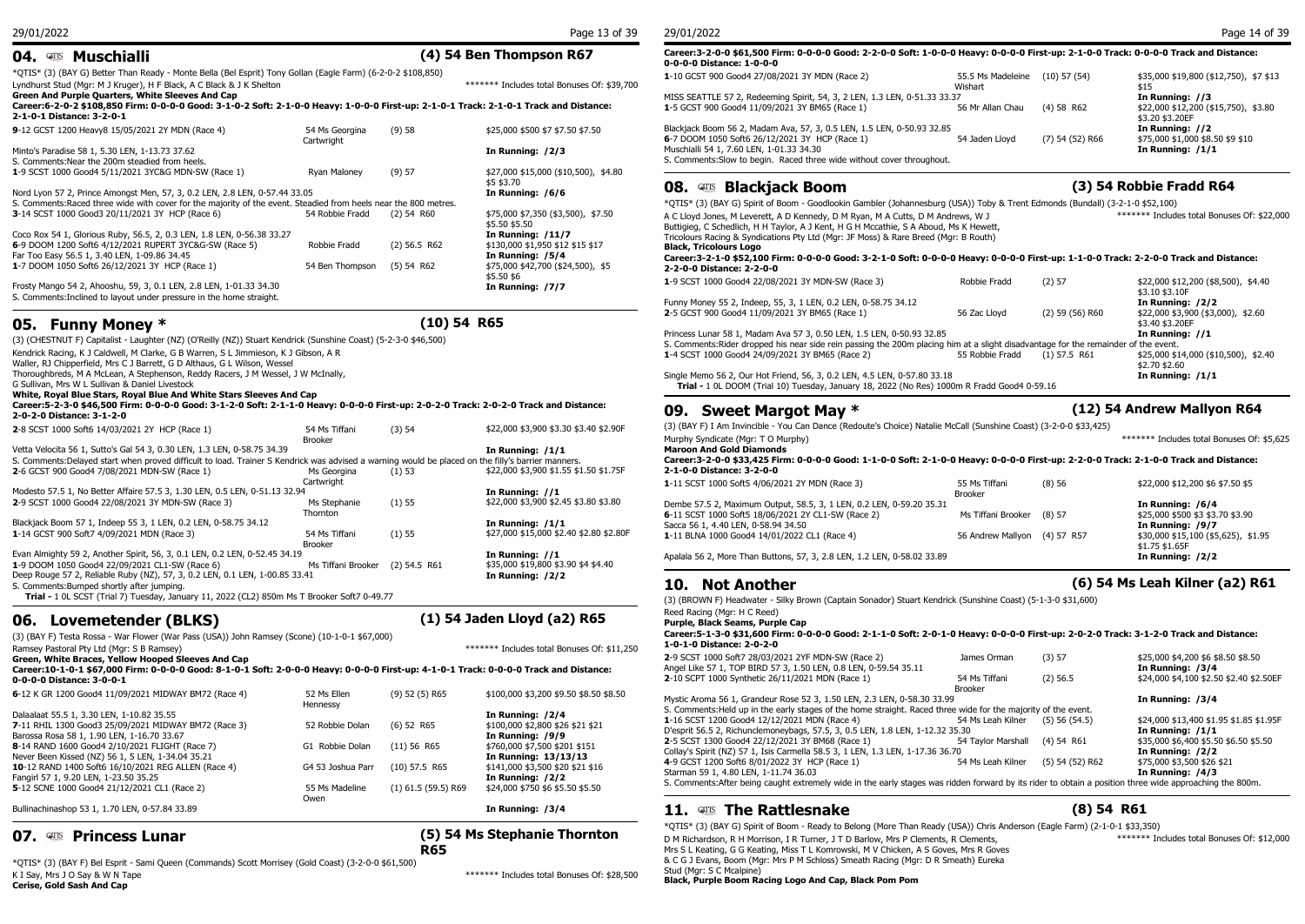### **Career:2-1-0-1 \$33,350 Firm: 0-0-0-0 Good: 2-1-0-1 Soft: 0-0-0-0 Heavy: 0-0-0-0 First-up: 1-1-0-0 Track: 0-0-0-0 Track and Distance: 0-0-0-0 Distance: 1-0-0-1 1**-9 IPSW 800 Good4 13/08/2021 3Y MDN-SW (Race 3) Brad Stewart (6) 57 \$25,000 \$14,000 (\$8,500), \$2.90 **1000 M**

| Winneba 55 2, Jay Peak Kitten, 55.5, 3, 1 LEN, 2.8 LEN, 0-45.98 32.53<br>S. Comments: - Over raced in the middle stages. |                    |              | \$2.70 \$3.30<br>In Running: //2      | Prizemoney: 1<br>A 1% deducti            |      |
|--------------------------------------------------------------------------------------------------------------------------|--------------------|--------------|---------------------------------------|------------------------------------------|------|
| 3-8 E FM 1000 Good4 4/09/2021 3Y HCP (Race 8)                                                                            | 54 Tavlor Marshall | $(2)$ 54 R60 | \$75,000 \$7,350 (\$3,500), \$11 \$15 | the control of the control of the<br>01. |      |
| Rubiquitous 54.5 1, Mister Larrabee, 53, 2, 0.8 LEN, 0.2 LEN, 0-58.75 34.73<br>In Running: /5/3                          |                    |              |                                       |                                          | - Ra |
| Trial - 2 2.3L DOOM (Trial 10) Tuesday, January 18, 2022 (No Res) 1000m B Stewart Good4 0-59.16 1st-Blackjack Boom       |                    |              |                                       |                                          |      |

## **12. Power Sister (BLKS) (9) 54 Sean Cormack**

(3) (CHESTNUT F) Counterattack - Hennessy Beau (Hennessy (USA)) Damien Batters (Sunshine Coast) (4-0-0-1 \$4,325)

Ms D M Tjoeng

**Light Blue, Red Vee, White Sleeves, Red Cap**

#### **Career:4-0-0-1 \$4,325 Firm: 0-0-0-0 Good: 2-0-0-0 Soft: 2-0-0-1 Heavy: 0-0-0-0 First-up: 2-0-0-1 Track: 1-0-0-0 Track and Distance: 1-0-0-0 Distance: 1-0-0-0**

| 5-9 IPSW 800 Good4 13/08/2021 3Y MDN-SW (Race 3)                                              | Jaden Llovd     | $(7)$ 55 $(53.5)$ | \$25,000 \$800 \$26 \$31                | Jadentom RETIRED 202       |
|-----------------------------------------------------------------------------------------------|-----------------|-------------------|-----------------------------------------|----------------------------|
| The Rattlesnake 57 1, 4.50 LEN, 0-45.98 32.53                                                 |                 |                   | In Running: //5                         | 2-10 GCST 1200 Soft7       |
| S. Comments: Raced wide throughout                                                            |                 |                   |                                         |                            |
| 8-10 IPSW 1100 Soft6 25/08/2021 MDN (Race 1)                                                  | 54 Jake Bavliss | $(5)$ 54 $(54.5)$ | \$22,000 \$400 \$21 \$19 \$21           | Baller 54 1, Wisdom Of     |
| Doctor Teekay 59 1, 7.40 LEN, 1-05.86 35.51                                                   |                 |                   | In Running: /6/7                        | 7-11 GCST 1200 Good4       |
| 3-10 GATT 860 Soft7 1/01/2022 MDN (Race 1)                                                    | 54 Ms Montana   | (3) 54 (51)       | \$21,000 \$1,900 \$3.70 \$2.90 \$3.90EF | Desert Lord 54 1, 5.10     |
|                                                                                               | Philpot         |                   |                                         | <b>7-8 DOOM 1110 Good4</b> |
| Pocketrocket 55.5 1, Jagen H'ghar, 59, 2, 2.8 LEN, 0.5 LEN, 0-50.02 00.00                     |                 |                   | In Running: //7                         | You Make Me Smile 54       |
| S. Comments: Approaching the 400m momentarily steadied from heels then commenced to hang out. |                 |                   |                                         | 2-13 GCST 900 Heavy8       |
| 4-11 SCST 1000 Good4 16/01/2022 MDN (Race 4)                                                  | 54 Sean Cormack | $(11)$ 54         | \$26,000 \$1,225 \$81 \$71 \$61         | Remlaps Gem 54 1, Jul      |
| King's Express 58.5 1, 1.60 LEN, 0-57.88 33.75                                                |                 |                   | In Running: /1/1                        |                            |

|                                           |          |                | $11.3$ JUILS, $111.3$ D<br><b>Black, Dark Blue</b> |
|-------------------------------------------|----------|----------------|----------------------------------------------------|
| <b>Match Ups:</b>                         |          |                | Career: 9-8-0-0<br>2-2-0-0 Distanc                 |
| 26/12/2021 DOOM 3Y HCP (Race 1) 1,050M    |          |                |                                                    |
| Muschialli                                | $1 - 7$  | (5) 54         | 1-6 GCST 1100 H                                    |
| Princess Lunar                            | $6 - 7$  | (7) 54 7.6LEN  | September Girl 55                                  |
| 2/10/2021 RAND FLIGHT (Race 7) 1,600M     |          |                | 1-8 DOOM 1200 0                                    |
| Startantes                                | $3 - 14$ | (6) 56 2.3LEN  | Slow Hands (NZ)                                    |
| Lovemetender                              | $8 - 14$ | $(11)$ 56 5LEN | 1-12 DOOM 1200                                     |
| 11/09/2021 GCST 3Y BM65 (Race 1) 900M     |          |                | Dreamreacher 58                                    |
| Princess Lunar                            | $1 - 5$  | (4)58          | 1-8 GCST 1200 G                                    |
| Blackjack Boom                            | $2 - 5$  | (2) 59 0.5LEN  | Tramonto 58 2, D                                   |
| 4/09/2021 E FM 3Y HCP (Race 8) 1,000M     |          |                | 1-7 GCST 1100 So                                   |
| Rubiauitous                               | 1 - 8    | $(4)$ 54.5     | Elixir 53.5 2, Mod                                 |
| The Rattlesnake                           | $3 - 8$  | (2) 54 1LEN    | S. Comments: Afte                                  |
| 22/08/2021 SCST 3Y MDN-SW (Race 3) 1,000M |          |                |                                                    |
| <b>Blackjack Boom</b>                     | 1 - 9    | (2) 57         | King<br>03.                                        |
| <b>Funny Money</b>                        | $2 - 9$  | $(1)$ 55 1LEN  |                                                    |
| 13/08/2021 IPSW 3Y MDN-SW (Race 3) 800M   |          |                | $(6)$ (BAY G) Love                                 |

#### The Rattlesnake 1 - 9 (6) 57<br>
Power Sister 5 - 9 (7) 55  $(7)$  55 4.5LEN

## **5 02:32PM COASTLINE BMW 4 SERIES GRAN COUPÉ OPEN Handicap 1000M**

Prizemoney: 1st: \$42700 2nd: \$14350 3rd: \$7350 4th: \$3500 5th: \$2100 A 1% deduction for Equine Welfare will be applied to all prizemoney prior to distribution.

### **01. Racecourse Road**

\*\*\*\*\*\*\* Includes total Bonuses Of: \$40,000

(6) (CHESTNUT G) Show a Heart - Kidnapper (Red Ransom (USA)) Kelly Schweida (Eagle Farm) (29-9-4-1 \$444,750) R J Zuttion, Mrs B J Zuttion, C D Wenck, Mrs N Leembruggen, A Grant-Taylor, Mrs N L Grant-Taylor, B Molan, Ms H M Molan, M S Templeton & Gadawon Gadawon (Mgr: G Billinghurst)

**Black, Gold Shield, Quartered Cap**

#### **Career:29-9-4-1 \$444,750 Firm: 0-0-0-0 Good: 18-4-2-1 Soft: 9-4-1-0 Heavy: 2-1-1-0 First-up: 8-2-3-1 Track: 6-2-2-0 Track and Distance: 4-1-2-0 Distance: 6-2-2-0**

| 1-9 DOOM 1200 Soft5 10/04/2021 HCP (Race 8)                                                             | 54 Ron Stewart                 | $(5)$ 56 R91   | \$75,000 \$42,700 \$3.80 \$3.60 \$3.30  |
|---------------------------------------------------------------------------------------------------------|--------------------------------|----------------|-----------------------------------------|
| Jadentom RETIRED 2021 59.5 2, Capital Connection RETIRED 2021, 55.5, 3, 0.4 LEN, 1.8 LEN, 1-09.88 35.20 |                                |                | In Running: /1/1                        |
| 2-10 GCST 1200 Soft7 8/05/2021 GOLDMARKET (Race 4)                                                      | G4 54 Ron Stewart (3) 56.5 R95 |                | \$125,000 \$22,500 \$3.60 \$3.80        |
|                                                                                                         |                                |                | \$3.50F                                 |
| Baller 54 1, Wisdom Of Water 54 3, 0.40 LEN, 0.8 LEN, 1-10.85 35.18                                     |                                |                | In Running: /1/1                        |
| 7-11 GCST 1200 Good4 27/08/2021 GOLDMARKET Olty (Race 7)                                                | G4 54 Ron Stewart (5) 54 R96   |                | \$125,000 \$1,875 \$3.70 \$3.80 \$3.60F |
| Desert Lord 54 1, 5.10 LEN, 1-08.62 34.10                                                               |                                |                | In Running: /1/1                        |
| 7-8 DOOM 1110 Good4 11/09/2021 Olty (Race 8)                                                            | 54 Rvan Malonev                | $(4)$ 57 R95   | \$100,000 \$1,000 \$3.30 \$3.80 \$3.70  |
| You Make Me Smile 54 1, 2.90 LEN, 1-03.72 33.86                                                         |                                |                | In Running: $/2/2$                      |
| 2-13 GCST 900 Heavy8 8/01/2022 Olty (Race 8)                                                            | 54 Ben Thompson                | $(5)$ 55.5 R94 | \$105,000 \$20,500 \$4.80 \$4 \$4.80    |
| Remlaps Gem 54 1, Jule's Spirit 54 3, 1.30 LEN, 0.7 LEN, 0-52.02 33.75                                  |                                |                | In Running: //3                         |

### **02. Weona Smartone (NZ) (2) 58 Ryan Maloney R92**

1st..........................................2nd..........................................3rd..........................................4th............................................ (5) (BAY G) Shamexpress (NZ) - Cora Lynn (NZ) (Golan (IRE)) David Vandyke (Sunshine Coast) (9-8-0-0 \$193,800)

#### R S Jones, Mrs D M Jones, D R Ind, D M Kane, C J G McKid & D J Vandyke

**Black, Dark Blue Diamond, White And Dark Blue Striped Sleeves, White Cap Career:9-8-0-0 \$193,800 Firm: 0-0-0-0 Good: 5-4-0-0 Soft: 3-3-0-0 Heavy: 1-1-0-0 First-up: 5-4-0-0 Track: 2-2-0-0 Track and Distance: 2-2-0-0 Distance: 2-2-0-0**

| 1-6 GCST 1100 Heavy10 12/05/2021 BM72 (Race 6)<br>September Girl 55 2, Kumasi, 57.5, 3, 5.5 LEN, 0.5 LEN, 1-05.83 35.24                                | 54 Ryan Maloney | $(2)$ 57.5 R69.5  | \$35,000 \$19,800 \$1.14 \$1.20 \$1.20F<br>In Running: $/1/1$ |
|--------------------------------------------------------------------------------------------------------------------------------------------------------|-----------------|-------------------|---------------------------------------------------------------|
| 1-8 DOOM 1200 Good4 2/06/2021 BM78 (Race 7)                                                                                                            | 54 Rvan Malonev | $(2)$ 57 R74.5    | \$35,000 \$19,800 \$1.22 \$1.14 \$1.18F                       |
| Slow Hands (NZ) 61 2, Fuji Flyer, 58.5, 3, 5 LEN, 0.2 LEN, 1-09.31 33.70                                                                               |                 |                   | In Running: $/1/1$                                            |
| 1-12 DOOM 1200 Good4 28/08/2021 CG&E CL6 (Race 6)                                                                                                      | 54 Rvan Malonev | $(10)$ 58.5 R79.5 | \$75,000 \$42,700 \$1.50 \$1.55 \$1.55F                       |
| Dreamreacher 58 2, Ditmas, 55.5, 3, 0.2 LEN, 0.4 LEN, 1-08.66 34.34                                                                                    |                 |                   | In Running: /2/2                                              |
| 1-8 GCST 1200 Good4 18/09/2021 CL6 (Race 6)                                                                                                            | 54 Rvan Malonev | $(8)$ 59 R84      | \$75,000 \$42,700 \$1.55 \$1.65 \$1.65F                       |
| Tramonto 58 2, Ditmas, 53.5, 3, 0.4 LEN, 0.3 LEN, 1-10.06 34.38                                                                                        |                 |                   | In Running: /1/1                                              |
| 1-7 GCST 1100 Soft6 4/12/2021 HCP (Race 7)                                                                                                             | 54 Noel Callow  | $(2)$ 60.5 R89.5  | \$25,000 \$14,000 \$1.30 \$1.24 \$1.20F                       |
| Elixir 53.5 2, Modelka, 54, 3, 0.2 LEN, 1.3 LEN, 1-03.51 33.96                                                                                         |                 |                   | In Running: /5/5                                              |
| S. Comments: After beginning only fairly, was then tightened for room on jumping and lost ground and as a result settled further back than anticipated |                 |                   |                                                               |
|                                                                                                                                                        |                 |                   |                                                               |

**03. King Klaus (7) 56.5 Jason Taylor R89.5**

(6) (BAY G) Love Conquers All - Khasahn (Commands) Gary Clem (Bundaberg) (20-10-5-1 \$221,200)

D P Dickman, N R Beeston, Mrs D M Beeston, K E Martens, Mrs K R Martens, A D

Martens & P A Martens

**Pink, Black Spots, Lime Sleeves And Quartered Cap**

**Career:20-10-5-1 \$221,200 Firm: 0-0-0-0 Good: 10-5-2-1 Soft: 7-3-3-0 Heavy: 3-2-0-0 First-up: 5-3-1-0 Track: 9-4-2-1 Track and Distance: 7-4-2-0 Distance: 13-7-4-0**

| 1-9 SCST 1000 Good4 5/09/2021 HCP (Race 4)                                        | 54 James Orman  | $(5)$ 59.5 R88 | \$22,000 \$12,200 \$2.25 \$2.15 \$2.50F |
|-----------------------------------------------------------------------------------|-----------------|----------------|-----------------------------------------|
| Boblee RETIRED 2021 55.5 2, Tycoon Ace, 57.5, 3, 0.1 LEN, 0.8 LEN, 0-57.04 33.71  |                 |                | In Running: /1/1                        |
| 2-8 GCST 900 Good4 18/09/2021 HCP (Race 4)                                        | 54 Ron Stewart  | $(6)$ 56 R91   | \$100,000 \$20,000 \$9.50 \$10 \$11     |
| The Move 54 1, The Odyssey 6 3, 1 LEN, 1.0 LEN, 0-50.72 32.98                     |                 |                | In Running: //2                         |
| 2-9 DOOM 1050 Soft6 2/10/2021 HCP (Race 8)                                        | 54 Ron Stewart  | $(8)$ 56 R91   | \$75,000 \$14,350 \$7 \$7.50 \$8.50     |
| Tambo's Mate RETIRED 2022 59 1, Le Palmier 54 3, 0.10 LEN, 0.1 LEN, 1-01.41 35.01 |                 |                | In Running: /1/2                        |
| 4-6 E FM 1000 Good4 2/11/2021 Olty (Race 7)                                       | 54 James Orman  | $(6)$ 57.5 R91 | \$125,000 \$6,250 \$5 \$7.50 \$8.50     |
| Kylease 55 1, 3.10 LEN, 0-57.53 34.05                                             |                 |                | In Running: $/1/2$                      |
| 5-13 GCST 900 Heavy8 8/01/2022 Olty (Race 8)                                      | 54 Jason Taylor | $(11)$ 54 R90  | \$105,000 \$3,000 \$10 \$7 \$8.50       |
| Remlaps Gem 54 1, 2.80 LEN, 0-52.02 33.75                                         |                 |                | In Running: //4                         |

## **04. Jule's Spirit (5) 55.5 James Orman R87.5**

(6) (BAY G) Spirit of Boom - Areeba Areeba (Victory Note (USA)) John Smerdon (Gold Coast) (34-10-2-4 \$206,360) P R Bennett **All and Struck and Struck and Struck and Struck and Struck and Struck and Struck and Struck and Struck and Struck and Struck and Struck and Struck and Struck and Struck and Struck and Struck and Struck and Str** 

**Gold, Red Sash, Hooped Sleeves, Gold Cap Career:34-10-2-4 \$206,360 Firm: 0-0-0-0 Good: 19-5-1-3 Soft: 10-1-1-0 Heavy: 5-4-0-1 First-up: 7-3-1-1 Track: 5-2-0-0 Track and Distance: 4-2-0-0 Distance: 20-8-1-2**

**4**-6 BVLE 1000 Good3 18/09/2021 LIGHTNING BEND (Race 4) 55 Jasper Franklin (1) 65 (62) R87 \$19,300 \$930 \$2 \$2 \$1.90F<br>She's Choosie 53.5 1, 2.80 LEN. 0-57.92 33.48 She's Choosie 53.5 1, 2.80 LEN, 0-57.92 33.48<br>**1.4 GCST 900 Good4 9/10/2021 HCP (Race 2)** 53 Service 54 Travis Wolfgram (3) 58 R81 \$22,000 \$12,200 \$3 \$3.20 \$3 1-4 GCST 900 Good4 9/10/2021 HCP (Race 2) 54 Travis Wolfgram (3) 58 R81 \$22,000 \$12,200 \$32<br>One Stryke 56.5 2, Archer's Paradox, 56, 3, 0.5 LEN, 0.1 LEN, 0-50.83 33.04 **10 Stryke 56.5 2, Archer's Paradox**, 56, 3, 0.5 LEN, One Stryke 56.5 2, Archer's Paradox, 56, 3, 0.5 LEN, 0.1 LEN, 0-50.83 33.04 **In Running: //3**<br>1-7 GCST 1100 Heavy8 23/10/2021 HCP (Race 8) 554 Travis Wolfgram (5) 57 R84 \$22,000 \$12,200 \$2.50 \$2.45 \$3.10F **1**-7 GCST 1100 Heavy8 23/10/2021 HCP (Race 8)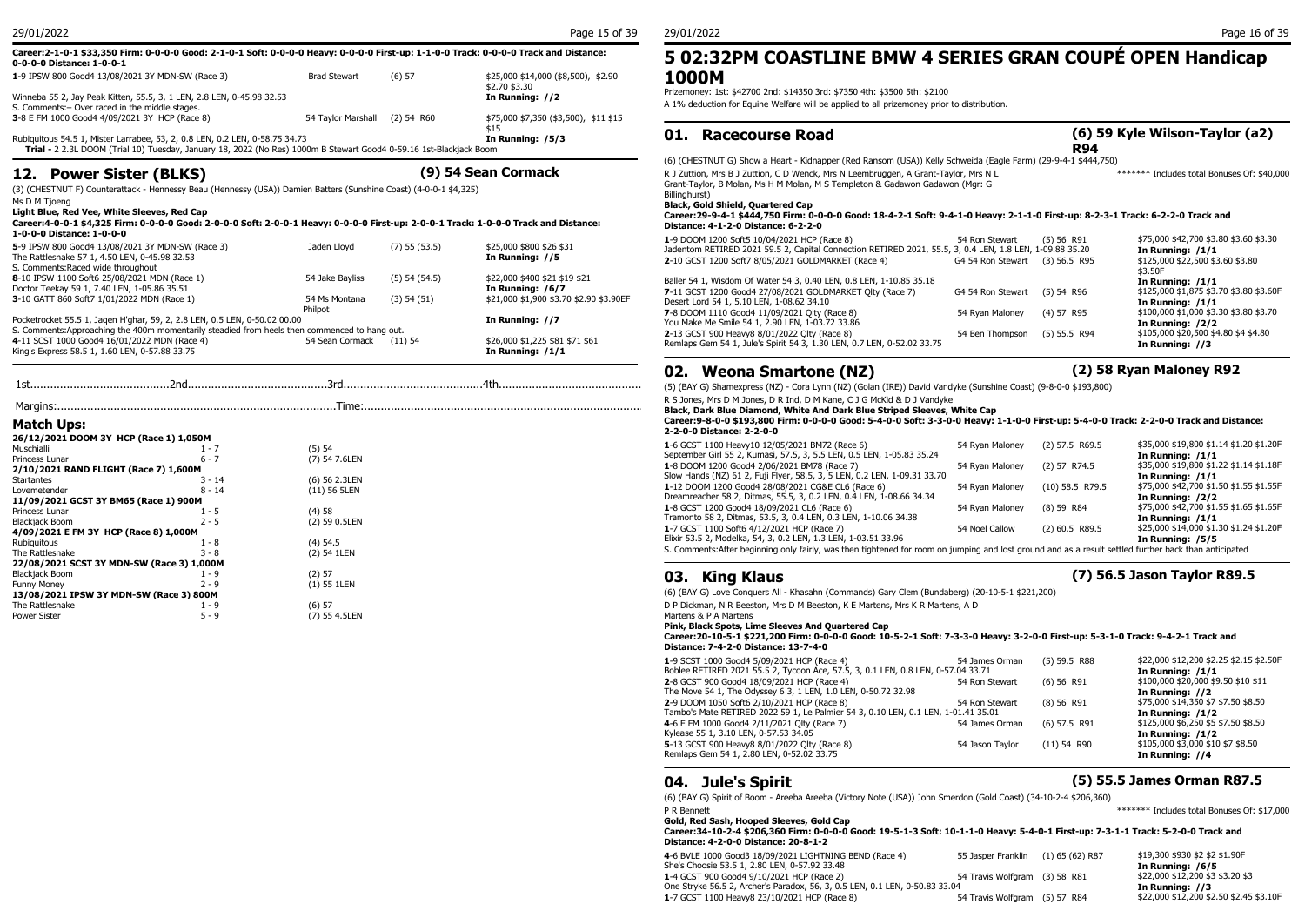| 05. Niedorp<br>$\overline{C}$ (DAVAM M.L. CL. L. D. L. D. L. T. P. A. L. V. T. L. O. H. $\overline{C}$ . L. F. L. VOE E.A. E. 4000 OE0)                        |                                 |                 | (8) 55 Ms Samantha Collett R90                          | 1-7 MKAY 1200 Good4 19/12/2020 CL6-SW (Race 3)<br>Moreno (NZ) 59 2, Chinchinbilla, 56, 3, 0.2 LEN, 6.3 LEN, 1-08.94 34.17<br>1-5 TOWN 1000 Soft5 15/01/2021 HCP (Race 2) | Ms Trinity Bannon (2) 59<br>54 Ms Trinity | (5)59 |
|----------------------------------------------------------------------------------------------------------------------------------------------------------------|---------------------------------|-----------------|---------------------------------------------------------|--------------------------------------------------------------------------------------------------------------------------------------------------------------------------|-------------------------------------------|-------|
| 3-13 GCST 900 Heavy8 8/01/2022 Olty (Race 8)<br>Remlaps Gem 54 1, Racecourse Road, 55.5, 2, 1.3 LEN, 0.7 LEN, 0-52.02 33.75                                    | 54 Larry Cassidy                | $(13)$ 54 R87.5 | \$105,000 \$10,500 \$31 \$31<br>In Running: //2         | Career:29-9-5-1 \$203,450 Firm: 0-0-0-0 Good: 23-7-5-1 Soft: 5-2-0-0 Heavy: 1-0-0-0 First<br>Distance: 0-0-0-0 Distance: 6-3-1-0                                         |                                           |       |
| 5-10 GCST 1200 Soft5 6/11/2021 HCP (Race 7)<br>Freddie Fox Trot 62 1, 2.30 LEN, 1-09.16 34.18<br>S. Comments: Raced three wide without cover for the majority. | 54 Travis Wolfgram (7) 59 R87.5 |                 | \$22,000 \$750 \$4.40 \$5.50 \$6.50<br>In Running: /4/4 | Richards, Miss C Xiriha, N W Mellifont, N J Coves, M Radley, Mrs M A Thomas & D A<br>Thompson<br>White, Royal Blue Diagonal Stripes, Stripe Sleeves, Royal Blue Cap      |                                           |       |
| Elixir 54 2, Sidekiss, 54, 3, 0.2 LEN, 0.8 LEN, 1-03.89 35.82                                                                                                  |                                 |                 | In Running: /3/3                                        | G H Armstrong, Mrs J H Symons, G R Wilson, R J King, R H Kinlyside, N Ferguson, J A                                                                                      |                                           |       |
| 29/01/2022                                                                                                                                                     |                                 |                 | Page 17 of 39                                           | 29/01/2022                                                                                                                                                               |                                           |       |

(5) (BAY M) Not a Single Doubt - Black Tulip (Lonhro) Tony Gollan (Eagle Farm) (25-5-4-5 \$388,850) Ms Z Daly, B A Siemsen, Mrs C E Welsh, N B Welsh, Mrs J V B Van Buynder, Dr P G Van

Buynder & S M George **Black, White Horse Face, Collar And Sleeves**

**Career:25-5-4-5 \$388,850 Firm: 0-0-0-0 Good: 20-4-3-4 Soft: 3-1-1-1 Heavy: 2-0-0-0 First-up: 8-3-2-2 Track: 1-0-0-0 Track and** 

| Distance: 1-0-0-0 Distance: 7-1-3-2                                                                                                                   |                                            |               |                                                   | 7-7 E FM 1000 Good4 18/12/2021 BM85 (Race 6)                                                                                                                 |          | 54 Jim Byrne                  | $(1)$ 59 R85 | \$75,000 \$1,000 \$6 \$11 \$13                                      |
|-------------------------------------------------------------------------------------------------------------------------------------------------------|--------------------------------------------|---------------|---------------------------------------------------|--------------------------------------------------------------------------------------------------------------------------------------------------------------|----------|-------------------------------|--------------|---------------------------------------------------------------------|
| 9-13 DOOM 1110 Good4 22/05/2021 CHIEF DE BEERS (Race 6)<br>Varda RETIRED 2021 54 1, 2.50 LEN, 1-04.51 34.97<br>S. Comments: Cast its near hind plate. | G4 54 Glen Boss                            | $(10)$ 54 R94 | \$125,000 \$1,875 \$8 \$8.50<br>In Running: /10/8 | Alevsa's Dream 53 1, 5.50 LEN, 0-57.38 33.16<br>7-8 IPSW 1200 Heavy8 8/01/2022 HCP (Race 8)<br>Rhyme Nor Rhythm RETIRED 2022 57.5 1, 7.30 LEN, 1-11.19 35.74 |          | 54 Micheal Hellyer (7) 57 R84 |              | In Running: /5/4<br>\$24,000 \$470 \$6 \$9 \$10<br>In Running: /2/3 |
| 13-14 IPSW 1200 Good4 19/06/2021 WATERHOUSE (Race 9)                                                                                                  | G4 54 Ms Georgina (4) 56 R93<br>Cartwright |               | \$153,000 \$8.50 \$9 \$10                         |                                                                                                                                                              |          |                               |              |                                                                     |
| Lillemor RETIRED 2021 54 1, 6.10 LEN, 1-11.48 36.02                                                                                                   |                                            |               | In Running: /2/2                                  |                                                                                                                                                              |          |                               |              |                                                                     |
| S. Comments: Inconvenienced over the concluding stages.                                                                                               |                                            |               |                                                   |                                                                                                                                                              |          |                               |              |                                                                     |
| 5-9 SCST 1000 Good3 20/11/2021 SWP (Race 7)                                                                                                           | Ms Samantha                                | (9) 56 R91    | \$125,000 \$3,125 \$41 \$31 \$31                  |                                                                                                                                                              |          |                               |              |                                                                     |
| Zoustyle 58 1, 3.90 LEN, 0-55.72 32.63                                                                                                                | Collett                                    |               | In Running: /4/4                                  | Match Ups:                                                                                                                                                   |          |                               |              |                                                                     |
| 3-11 E FM 1000 Good4 11/12/2021 BRIBIE (Race 7)                                                                                                       | G4 54 Jim Byrne                            | $(10)$ 54 R91 | \$130,000 \$11,700 \$14 \$13 \$15                 | 8/01/2022 GCST Olty (Race 8) 900M                                                                                                                            |          |                               |              |                                                                     |
| Totally Charmed RETIRED 2022 55 1, Simply Fly, 54, 2, 0.8 LEN, 2.0 LEN, 0-57.11 33.71                                                                 |                                            |               | In Running: /5/5                                  | Racecourse Road                                                                                                                                              | $2 - 13$ | (5) 55.5 1.3LEN               |              |                                                                     |
| 7-13 GCST 900 Heavy8 8/01/2022 Olty (Race 8)                                                                                                          | 54 Jim Byrne                               | $(9)$ 54 R91  | \$105,000 \$1,000 \$8 \$8.50 \$8.50               | Jule's Spirit                                                                                                                                                | $3 - 13$ | (13) 54 2LEN                  |              |                                                                     |
| Remlaps Gem 54 1, 3.40 LEN, 0-52.02 33.75                                                                                                             |                                            |               | In Running: //7                                   | King Klaus                                                                                                                                                   | $5 - 13$ | (11) 54 2.8LEN                |              |                                                                     |
|                                                                                                                                                       |                                            |               |                                                   | Niedorp                                                                                                                                                      | $7 - 13$ | (9) 54 3.4LEN                 |              |                                                                     |

## **06. Startantes \* (BLKS) (1) 54 Robbie Fradd R90**

(3) (BAY F) Star Turn - Funtantes (Easy Rocking) Robert Heathcote (Eagle Farm) (11-5-1-2 \$309,900) Mrs V A Heathcote, T A McPherson, N J Brownlow, G N Elliott, B W Harry, W R Mellish, T J Altass, G Shreeve, R S Ciobo, R A Ryan & C L Lagerroth **Pink, Black Checks And Sleeves, Checked Cap Career:11-5-1-2 \$309,900 Firm: 0-0-0-0 Good: 8-4-0-1 Soft: 3-1-1-1 Heavy: 0-0-0-0 First-up: 2-0-1-0 Track: 0-0-0-0 Track and Distance: 0-0-0-0 Distance: 0-0-0-0 1**-8 DOOM 1200 Good4 28/08/2021 3Y-SWP (Race 7) Taylor Marshall (3) 54 R72 \$125,000 \$72,500 \$5 \$6 \$7<br>Alpine Edge 58 2, Glorious Ruby, 55, 3, 0.1 LEN, 1.8 LEN, 1-09.74 34.46 **Taylor Marshall** (3) 54 R72 **In Running: /5/6** Alpine Edge 58 2, Glorious Ruby, 55, 3, 0.1 LEN, 1.8 LEN, 1-09.74 34.46 **In Running: /5/6 In Running: /5/6 In Running: /5/6 In Running: /5/6 In Running: /5/6 In Running: /5/6 In Running: /5/6 In Running: /5/6 1**-7 DOOM 1350 Good4 11/09/2021 3Y-Qlty (Race 4) \$2.25F<br>**In Running: /7/7** Whitewater 54 2, Bulloo, 54, 3, 2.3 LEN, 0.7 LEN, 1-19.07 34.76 **In Running: /7/7 Letter 31 20:46 1211**<br> **In Running: /7/7** Capan Bayliss (10) 54.5 R83 \$1,046,600 \$10,000 \$31 \$26 \$21 **6**-13 RHIL 1400 Good3 25/09/2021 GOLDEN ROSE (Race 8) G1 Regan Bayliss (10) 54.5 R83 \$1,046,600 \$10,000 \$31 **Exercise 31.046**  $\frac{11}{10}$ In The Congo 56.5 1, 2.90 LEN, 1-21.46 34.33 **In Running: /11/10 3**-14 RAND 1600 Good4 2/10/2021 FLIGHT (Race 7) Never Been Kissed (NZ) 56 1, Hinged, 56, 2, 0.3 LEN, 2.0 LEN, 1-34.04 35.21 **In Running: 10/10/9**<br>**12-**12 RAND 1400 Good3 23/10/2021 INVITATION (Race 9) G3 Robbie Dolan (5) 52 R89 \$2,000,000 \$9.50 \$9 \$10 **12**-12 RAND 1400 Good3 23/10/2021 INVITATION (Race 9) G3 Robbie Dolan (5) 52 R89 \$2,000,000 \$9.50 \$9 \$100 Icebath (NZ) 57 1, 5.10 LEN, 1-22.37 34.67 Icebath (NZ) 57 1, 5.10 LEN, 1-22.37 34.67

**Trial -** 1 0L DOOM (Trial 13) Tuesday, January 18, 2022 (CL2) 840m Ms Leah Kilner Good4 0-50.54

Syndicate (Mgr: J D Charteris)

**07. Je Suis Belle (4) 54 Taylor Marshall R87.5**

(5) (BROWN M) Bel Esprit - Licorice Stick (Lonhro) Mark Currie (Toowoomba) (14-7-4-2 \$233,800)

Mrs D T Currie, Miss B J Currie, T Khoury, M Casey, S M Donnelly, J A Finnigan, M J Pain, W D McDonald, G J Dunne, Waratah (Mgr: M J Williams), Gainsborough Lodge (Mgr: Ms M M Richards), Taylor Peterson (Mgr: S W Taylor) & Bundaberg Racing \*\*\*\*\*\*\* Includes total Bonuses Of: \$45,150 **White, Royal Blue Crossed Sashes, Red And Royal Blue Striped Sleeves And Quartered Cap**

#### **Career:14-7-4-2 \$233,800 Firm: 0-0-0-0 Good: 9-5-3-1 Soft: 3-1-1-0 Heavy: 2-1-0-1 First-up: 5-2-3-0 Track: 5-3-1-0 Track and Distance: 5-3-1-0 Distance: 11-7-3-0**

| 3-8 GCST 1100 Heavy9 13/03/2021 CL6-SW (Race 2)                                                                                 | Bobby El-Issa      | $(4)$ 55.5 R77      | \$75,000 \$7,350 \$6.50 \$8.50 \$6.50   |
|---------------------------------------------------------------------------------------------------------------------------------|--------------------|---------------------|-----------------------------------------|
| Say Haya 55.5 1, Partners, 56, 2, 0.2 LEN, 1.3 LEN, 1-06.82 37.36                                                               |                    |                     | In Running: /4/2                        |
| S. Comments: Made contact with another runner shortly after the start and had to be steadied off heels when it rolled outwards. |                    |                     |                                         |
| 2-8 E FM 1000 Good4 17/07/2021 CL6 (Race 2)                                                                                     | 54 Bobby El-Issa   | $(7)$ 54 R77        | \$75,000 \$14,350 \$6 \$6.50 \$7        |
| Shooting For Gold 58 1, Genzai The Wolf 56 3, 2.30 LEN, 0.2 LEN, 0-58.90 34.66                                                  |                    |                     | In Running: $/3/1$                      |
| S. Comments: Shifted in abruptly on jumping. Raced three wide without cover throughout.                                         |                    |                     |                                         |
| 3-10 E FM 1200 Good4 31/07/2021 CL6 (Race 7)                                                                                    | 54 Ms Madeleine    | $(1)$ 54.5 (52) R78 | \$75,000 \$7,350 \$4.80 \$4.80 \$4.40   |
|                                                                                                                                 | Wishart            |                     |                                         |
| TRIPLE ACE RETIRED 2021 56.5 1, Weboughtazou, 58, 2, 0.2 LEN, 1.0 LEN, 1-11.34 34.73                                            |                    |                     | In Running: /6/6                        |
| 1-8 E FM 1000 Good4 21/08/2021 NMW (Race 8)                                                                                     | 54 Tavlor Marshall | $(8)$ 55 R78        | \$75,000 \$42,700 \$4.80 \$5 \$3.90     |
| Mischief Managed 53 2, So Clever, 52, 3, 1.5 LEN, 0.8 LEN, 0-58.40 34.20                                                        |                    |                     | In Running: /2/2                        |
| 1-6 E FM 1000 Good4 4/09/2021 CL6 (Race 5)                                                                                      | 54 Tavlor Marshall | $(1)$ 56.5 R82      | \$75,000 \$42,700 \$2.50 \$2.15 \$2.05F |
| Le Palmier 55.5 2, Plenty, 54.5, 3, 3.3 LEN, 1.2 LEN, 0-57.93 33.77                                                             |                    |                     | In Running: $/1/1$                      |
| Trial - 2 0.8L TWBI (Trial 7) Thursday, January 6, 2022 (No Res) 650m N Evans Soft5 0-38.79 1st-Laurie                          |                    |                     |                                         |

## **08. I Did It Again (BLKS) (3) 54 Ms Leah Kilner (a2) R82**

(7) (BAY G) Nicconi - Not That Innocent (Foxhound (USA)) Darryl Hansen (Sunshine Coast) (29-9-5-1 \$203,450)

### **White, Royal Blue Diagonal Stripes, Stripe Sleeves, Royal Blue Cap**

#### **Career:29-9-5-1 \$203,450 Firm: 0-0-0-0 Good: 23-7-5-1 Soft: 5-2-0-0 Heavy: 1-0-0-0 First-up: 9-3-1-0 Track: 0-0-0-0 Track and Distance: 0-0-0-0 Distance: 6-3-1-0**

| 1-7 MKAY 1200 Good4 19/12/2020 CL6-SW (Race 3)<br>Moreno (NZ) 59 2, Chinchinbilla, 56, 3, 0.2 LEN, 6.3 LEN, 1-08.94 34.17 | Ms Trinity Bannon       | $(2)$ 59 R78   | \$15,000 \$8,300 \$1.85 \$1.85 \$1.75F<br>In Running: $/1/1$ |
|---------------------------------------------------------------------------------------------------------------------------|-------------------------|----------------|--------------------------------------------------------------|
| 1-5 TOWN 1000 Soft5 15/01/2021 HCP (Race 2)                                                                               | 54 Ms Trinity<br>Bannon | $(5)$ 59 R79.5 | \$18,500 \$10,400 \$1.60 \$1.65 \$1.50F                      |
| Revenire 56.5 2, El Shaday (NZ), 58, 3, 2.3 LEN, 1.2 LEN, 0-56.32 33.54                                                   |                         |                | In Running: /1/1                                             |
| 1-8 MKAY 1050 Good4 20/04/2021 HCP (Race 4)                                                                               | 54 Ms Trinity<br>Bannon | $(1)$ 60 R82   | \$18,500 \$10,400 \$2.20 \$2.15 \$2.20F                      |
| Princess Rules 51 2, Our Boy Pendles, 53.5, 3, 0.1 LEN, 0.2 LEN, 0-59.95 33.87                                            |                         |                | In Running: /2/1                                             |
| 7-7 E FM 1000 Good4 18/12/2021 BM85 (Race 6)                                                                              | 54 Jim Byrne            | $(1)$ 59 R85   | \$75,000 \$1,000 \$6 \$11 \$13                               |
| Aleysa's Dream 53 1, 5.50 LEN, 0-57.38 33.16                                                                              |                         |                | In Running: /5/4                                             |
| 7-8 IPSW 1200 Heavy8 8/01/2022 HCP (Race 8)                                                                               | 54 Micheal Hellver      | $(7)$ 57 R84   | \$24,000 \$470 \$6 \$9 \$10                                  |
| Rhyme Nor Rhythm RETIRED 2022 57.5 1, 7.30 LEN, 1-11.19 35.74                                                             |                         |                | In Running: /2/3                                             |
|                                                                                                                           |                         |                |                                                              |

### **Match Ups:**

| 8/01/2022 GCST Olty (Race 8) 900M |          |                 |  |
|-----------------------------------|----------|-----------------|--|
| Racecourse Road                   | $2 - 13$ | (5) 55.5 1.3LEN |  |
| Jule's Spirit                     | $3 - 13$ | (13) 54 2LEN    |  |
| Kina Klaus                        | $5 - 13$ | (11) 54 2.8LEN  |  |
| Niedorp                           | $7 - 13$ | (9) 54 3.4LEN   |  |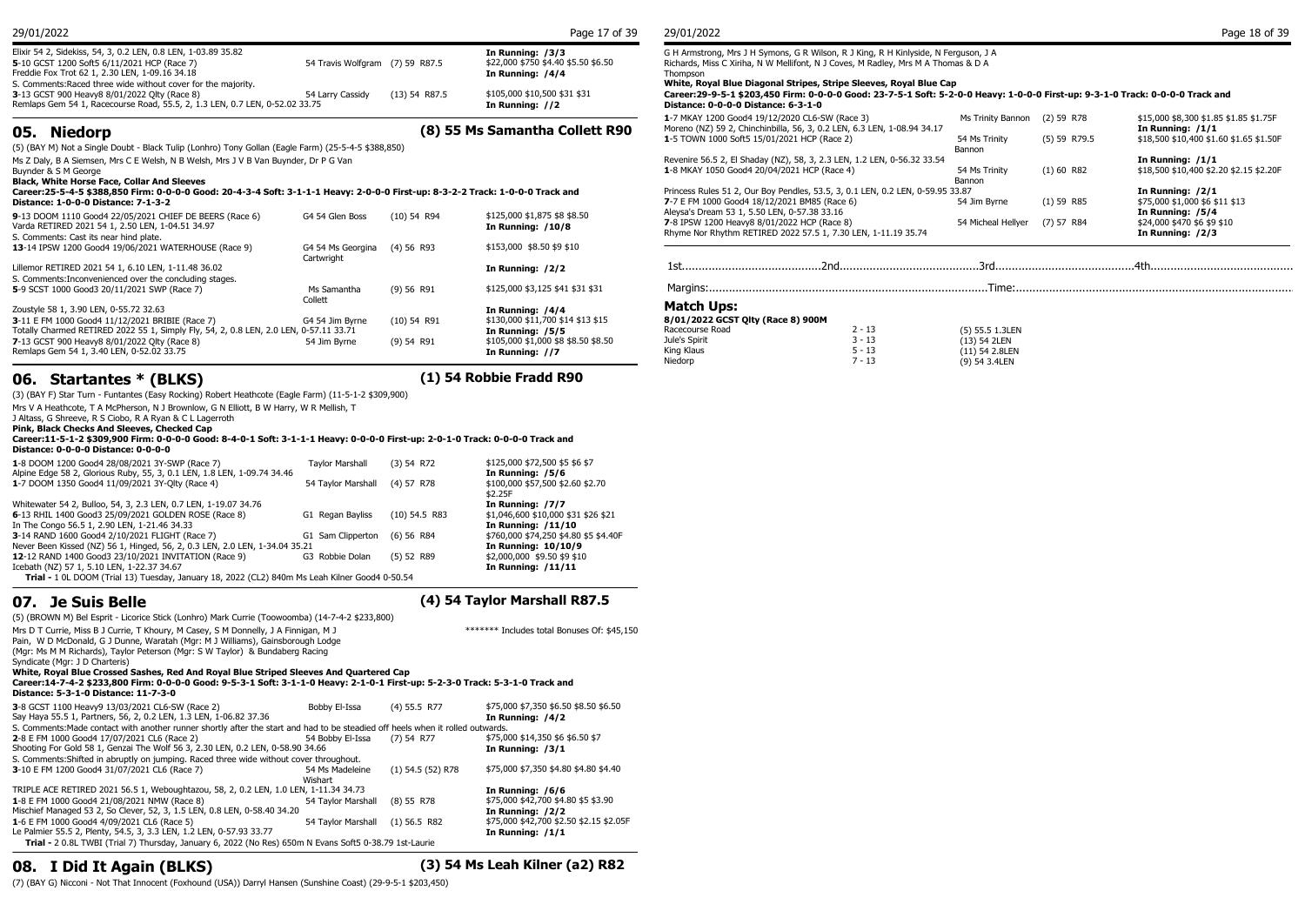## **6 03:12PM COASTLINE BMW X3 Class 3 Plate 1000M**

Prizemoney: 1st: \$30500 2nd: \$10000 3rd: \$5000 4th: \$2800 5th: \$1700

A 1% deduction for Equine Welfare will be applied to all prizemoney prior to distribution.

## **01. Lucifer's Loot (9) 59 Brad Stewart R68**

(4) (BAY OR BROWN G) Rich Enuff - Devil Heart (Show a Heart) Natalie McCall (Sunshine Coast) (10-3-2-0 \$64,500)

The Deck (Mgr: Mrs K Hall), Ms T Schultz, Fun Times (Mgr: R Eterovic), D Green, Shane Haines Racing (Mgr: S Haines), C Howes & N Stanley \*\*\*\*\*\*\* Includes total Bonuses Of: \$10,800

#### **Blue, Sky Blue Diagonal Stripes, Diagonal Striped Sleeves, Blue Cap With Sky Blue Piping**

**Career:10-3-2-0 \$64,500 Firm: 0-0-0-0 Good: 5-2-2-0 Soft: 5-1-0-0 Heavy: 0-0-0-0 First-up: 3-1-1-0 Track: 7-3-2-0 Track and Distance: 7-3-2-0 Distance: 9-3-2-0**

| 1-9 SCST 1000 Good4 8/08/2021 CL1-SW (Race 5)<br>Phantom Spirit 59 2, Kiki Coco, 55.5, 3, 2 LEN, 1.3 LEN, 0-58.36 34.42 | James Orman                   | (5) 59 R60   | \$25,000 \$14,000 \$1.70 \$2 \$2F<br>In Running: /1/1 | <b>Holida</b><br>05.   |
|-------------------------------------------------------------------------------------------------------------------------|-------------------------------|--------------|-------------------------------------------------------|------------------------|
| 1-8 SCST 1000 Good4 29/08/2021 CL2 (Race 6)                                                                             | 54 James Orman                | $(1)$ 59 R64 | \$25,000 \$14,000 \$2.10 \$1.85 \$2.35F               |                        |
| Ovidius 53 2, Spectate, 52, 3, 0.3 LEN, 1.8 LEN, 0-57.99 34.19                                                          |                               |              | In Running: $/1/1$                                    | (4) (BAY G) Exceed And |
| 2-11 SCST 1000 Good4 12/12/2021 CL3 (Race 5)                                                                            | 54 Ben Thompson               | $(8)$ 59 R68 | \$22,000 \$3,900 \$7 \$8 \$9                          | Adrenaline Dreams, OG  |
| All Stars 56 1, Poupee 54 3, 0.30 LEN, 0.3 LEN, 0-57.84 33.82                                                           |                               |              | In Running: /1/1                                      | Bruwer, M B Irwin, R V |
| 5-9 DOOM 1050 Soft5 5/01/2022 0 - 70 (Race 7)                                                                           | 55.5 Nash Rawiller (2) 59 R69 |              | \$35,000 \$1,200 \$3.60 \$4.80 \$5.50                 | O'Bryan, J Strano, Mrs |
| One Shy Ruby 57.5 1, 3.30 LEN, 1-01.26 34.14                                                                            |                               |              | In Running: /2/2                                      | G Corv                 |
| 4-12 DOOM 1200 Good4 15/01/2022 CL3 (Race 7)                                                                            | 54 Mark Du Plessis (7) 58 R68 |              | \$35,000 \$1,900 \$18 \$26 \$41                       | Sky Blue, White And    |
| Zoukina 54.5 1, 4.20 LEN, 1-09.25 34.00                                                                                 |                               |              | In Running: /3/3                                      | Career: 11-2-1-2 \$61  |
|                                                                                                                         |                               |              |                                                       |                        |

## **02. Shamrock Lu (BLKS) (5) 59 Jim Byrne R67**

| (4) (BAY G) Hallowed Crown - Dutchy's Lass (Dutch Harry) Tony Gollan (Eagle Farm) (10-3-1-1 \$65,400) |  |
|-------------------------------------------------------------------------------------------------------|--|
|                                                                                                       |  |

|                                                                                                                                                           |                 |                |                                            | Mosscon 57.5 1, Ocean Reward, 60.5, 2, 0.8 LEN, 0.1 LEN, 1-10.55 35.04                         |                |
|-----------------------------------------------------------------------------------------------------------------------------------------------------------|-----------------|----------------|--------------------------------------------|------------------------------------------------------------------------------------------------|----------------|
| M G Buys, R J Wood & Miss L V Foran                                                                                                                       |                 |                | ******* Includes total Bonuses Of: \$9,700 | 1-9 GEEL 1300 Good3 24/01/2021 BM58 (Race 6)                                                   | 54 Ethan Brown |
| Royal Blue And Orange Diagonal Stripes, Orange And Royal Blue Seams Cap                                                                                   |                 |                |                                            | Entrez Boo (NZ) 57.5 2, Sebsilk, 61.5, 3, 1.3 LEN, 0.5 LEN, 1-17.37 35.18                      |                |
| Career:10-3-1-1 \$65,400 Firm: 0-0-0-0 Good: 6-3-0-1 Soft: 3-0-1-0 Heavy: 1-0-0-0 First-up: 3-1-0-1 Track: 3-1-1-0 Track and Distance:                    |                 |                |                                            | 4-10 SANH 1300 Good3 10/02/2021 BM64 (Race 7)                                                  | 54 Ethan Brown |
| 1-1-0-0 Distance: 2-1-0-0                                                                                                                                 |                 |                |                                            | Faretti 59 1, 2.70 LEN, 1-17.57 34.50                                                          |                |
| 4-13 SCST 1200 Good4 25/04/2021 BM65 (Race 8)                                                                                                             | 54 Ben Thompson | $(6)$ 57.5 R64 | \$22,000 \$1,050 \$2.15 \$2.05 \$2.40F     | 4-8 CRAN 1000 Heavv10 22/07/2021 BM64 (Race 7)                                                 | 54 Ethan Brown |
| Devillain 55.5 1, 2.40 LEN, 1-11.39 34.92                                                                                                                 |                 |                | In Running: /2/2                           | Rattle And Bang 57.5 1, 4.50 LEN, 1-01.65 37.08                                                |                |
| 9-10 GCST 1100 Good4 29/05/2021 CG&E CL2 (Race 6)                                                                                                         | 54 Ms Georgina  | $(2)$ 58 R64   | \$22,000 \$400 \$5.50 \$5.50 \$5.50        | 10-12 BRTS 1100 Synthetic 6/08/2021 BM64 (Race 9)                                              | 54 Ethan Brown |
|                                                                                                                                                           | Cartwright      |                |                                            | Mayan 6 1, 3.90 LEN, 1-05.44 35.56                                                             |                |
| Roque Rocker 59.5 1, 5.80 LEN, 1-03.91 34.88                                                                                                              |                 |                | In Running: /5/6                           | Trial - 1 0L DOOM (Trial 6) Tuesday, January 18, 2022 (CL2) 1000m T Wolfgram Good4 0-59        |                |
| S. Comments: Near the 900m tightened for racing room and shifted in and away from another runner, which was racing to its outside. Disappointed for a run |                 |                |                                            |                                                                                                |                |
| entering the home straight before shifting back to the inside in an attempt to secure clear running.                                                      |                 |                |                                            | 06. Potent View (BLKS)                                                                         |                |
| 1-10 SCST 1000 Good4 2/11/2021 CL2 (Race 2)                                                                                                               | 54 Ms Georgina  | $(2)$ 58.5 R63 | \$22,000 \$12,200 \$3.30 \$7 \$6           |                                                                                                |                |
|                                                                                                                                                           | Cartwright      |                |                                            | (4) (BAY G) Poet's Voice (GB) - Hilldale (Beautiful Crown (USA)) Gary Clem (Bundaberg) (12-2-2 |                |
| Squirrel Hunter (NZ) 58 2, Phantom Spirit, 58, 3, 0.5 LEN, 0.5 LEN, 0-57.62 34.40                                                                         |                 |                | In Running: /4/4                           | K E Martens, Mrs K R Martens, A D Martens & P A Martens                                        |                |
| 2-11 SCST 1200 Soft7 3/12/2021 CG&E BM68 (Race 7)                                                                                                         | 54.5 Ben        | $(1)$ 58.5 R67 | \$22,000 \$3,900 \$4.40 \$4.20 \$5.50      | Pink, Black Spots, Lime Sleeves And Ouartered Cap                                              |                |
|                                                                                                                                                           | Thompson        |                |                                            | Career:12-2-2-3 \$50,105 Firm: 0-0-0-0 Good: 8-0-2-2 Soft: 3-2-0-1 Heavy: 1-0-0-0 F            |                |
| Jetty 59 1, So Clever 58.5 3, 0.20 LEN, 0.5 LEN, 1-11.79 35.06                                                                                            |                 |                | In Running: /3/2                           | 2-1-0-0 Distance: 6-1-1-1                                                                      |                |
| 5-8 DOOM 1050 Soft6 1/01/2022 CL3-SW (Race 1)                                                                                                             | Jim Byrne       | (5) 59 R68     | \$55,000 \$1,700 \$9 \$11 \$10             | 2-8 E FM 1000 Good4 7/07/2021 CL2 (Race 7)                                                     | 54 Jim Byrne   |
| Kingston's Here 59 1, 2.80 LEN, 1-01.91 35.11                                                                                                             |                 |                | In Running: /7/7                           | Botator BETIBED 2021 50.1 Cooctato 51.2. 2.20 LEN 2.2.1 EN 0-50.27.22.05                       |                |

## **03. Xerri (BLKS) (7) 59 Jaden Lloyd (a2) R73.5**

(4) (BAY OR BROWN G) Snitzel - Sempre Libera (Medaglia d'Oro (USA)) Toby & Trent Edmonds (Gold Coast) (16-3-3-4 \$134,650) Miss J Edmonds, J Robinson, B J Francis, Mrs R Morgan-Elliott, J P Elliott, J R Rourke, W H Hilton, S P Wilde, I G Mathieson, S S Roth, Felgate Holdings (Mgr: P D Felgate) & Fortensity Equine Management (Mgr: Mrs B A Gray) **White, Red Stars Career:16-3-3-4 \$134,650 Firm: 0-0-0-0 Good: 10-2-3-1 Soft: 6-1-0-3 Heavy: 0-0-0-0 First-up: 4-1-0-1 Track: 4-2-1-0 Track and Distance: 4-2-1-0 Distance: 8-2-1-1 10**-14 DOOM 1110 Good4 22/05/2021 3Y-SW (Race 4) Baylee Nothdurft (13) 56 R70 \$125,000 \$1,875 \$31 \$41 <br>Kisukano 55 1, 4.30 LEN, 1-04.85 34.39 **August 2018** Kisukano 55 1, 4.30 LEN, 1-04.85 34.39 S. Comments:Raced three wide with cover. **3**-10 DOOM 1050 Soft6 16/06/2021 CL2 (Race 6) 54 Baylee (1) 59.5 R69 Nothdurft (1) 59.5 R69 \$35,000 \$3,200 \$2.20 \$2.25 \$2.05F Luskin Hero 57 1, Phoenix River, 57, 2, 0.8 LEN, 1.5 LEN, 1-02.31 35.05 **In Running: /1/1** S. Comments:B Nothdurft, rider of XERRI, was fined the sum of \$300 under AR132(7)(a)(ii) for use of the whip on six occasions prior to 100 metres, one more than permitted. **3**-5 GCST 900 Soft7 2/11/2021 CL4 (Race 2) 54 Jag (2) 59 R69 Guthmann-Chester (2) 59 R69 \$22,000 \$2,100 \$4 \$4.20 \$3.50 Iolite 58.5 1, Winside, 58.5, 2, 0.4 LEN, 1.3 LEN, 0-50.43 32.70 **In Running: //2 1**-10 SCST 1000 Good4 20/11/2021 NMW (Race 2) Aleysa's Dream 54.5 2, Iolite, 55.5, 3, 1 LEN, 0.1 LEN, 0-56.34 33.00<br>
54 Robbie Fradd (4) 54 R73.5 \$75,000 \$2,100 \$3 \$2.80 \$3F و 54 Robbie Fradd (4) 54 R73.5 \$75,000 \$2,100 \$3 \$2.80 **5**-7 E FM 1000 Good4 18/12/2021 BM85 (Race 6) Aleysa's Dream 53 1, 4.60 LEN, 0-57.38 33.16 **In Running: /4/3 (2) 57.5 Kyle Wilson-Taylor (a2)** 

## **04. Allez Zou (NZ) (BLKS)**

(4) (BAY G) Zoustar - Nouveau Amour (More Than Ready (USA)) Billy Healey (Sunshine Coast) (11-2-3-0 \$41,150) Ezybonds No 1 (Mgr A Endresz)

**Bottle Green, Red, Yellow And Royal Blue Diamond Band, Diamonds On Sleeves And Cap**

#### **Career:11-2-3-0 \$41,150 Firm: 0-0-0-0 Good: 7-2-2-0 Soft: 3-0-0-0 Heavy: 1-0-1-0 First-up: 4-0-1-0 Track: 9-2-2-0 Track and Distance: 6-1-2-0 Distance: 6-1-2-0**

| 1-11 SCST 1200 Good4 25/04/2021 MDN-SW (Race 3)                                 | James Orman        | $(4)$ 56.5        | \$22,000 \$12,200 \$3.10 \$3 \$3.80    |
|---------------------------------------------------------------------------------|--------------------|-------------------|----------------------------------------|
| Moonshiner 56.5 2, Collateral Joy, 51.5, 3, 2.5 LEN, 0.1 LEN, 1-11.95 35.12     |                    |                   | In Running: /4/4                       |
| 2-8 TWBA 1300 Good4 29/05/2021 CL1-SW (Race 5)                                  | Kyle Wilson-Taylor | (2) 58.5 (57) R58 | \$20,000 \$3,500 \$2.90 \$4 \$4        |
| Genuine AI (NZ) 59 1, Got The Lot 58.5 3, 0.80 LEN, 2.5 LEN, 1-21.57 36.19      |                    |                   | In Running: /3/3                       |
| 2-9 SCST 1000 Good4 17/10/2021 CL1-SW (Race 2)                                  | James Orman        | $(1)$ 59 R59      | \$22,000 \$3,900 \$4.80 \$10 \$8.50    |
| Square Dance 59 1, Tickler 59 3, 0.20 LEN, 0.4 LEN, 0-57.53 33.46               |                    |                   | In Running: /8/6                       |
| 1-6 SCST 1000 Good4 5/11/2021 CG&E BM65 (Race 3)                                | 56 James Orman     | $(3)$ 56.5 R60    | \$25,000 \$14,000 \$3.30 \$4.80 \$4.80 |
| Carribean King (NZ) 57 2, Logan's Blade, 58, 3, 0.2 LEN, 1.8 LEN, 0-57.86 33.49 |                    |                   | In Running: /5/5                       |
| 6-10 IPSW 1100 Good4 15/12/2021 CL2-SW (Race 3)                                 | Baylee Nothdurft   | $(3)$ 59 R64      | \$35,000 \$500 \$9 \$16 \$18           |
| Frederick The Dane 59 1, 2.30 LEN, 1-02.79 34.17                                |                    |                   | In Running: /9/9                       |
| S. Comments: Tightened on jumping and lost ground.                              |                    |                   |                                        |

## **05. Holiday Dreams (Late:Yulong Island)**

**(14) 57.5 Ms Samantha Collett R65**

**(8) 57.5 Ms Tegan Harrison** 

**R71.5**

(4) (BAY G) Exceed And Excel - Lindisfarne (Viscount) Robert Heathcote (Eagle Farm) (11-2-1-2 \$61,670) Adrenaline Dreams, OGG no 1, R M Harvey, B I Toohey, Mrs M Walsh, D M Blades, F Bruwer, M B Irwin, R V Moore, Mrs T L Hulme, A L Clotworthy, G P Mondon, Ms J

O'Bryan, J Strano, Mrs M Graham, P A Frame, Mrs R A Erbacher, S Cahill, S J Noon & T

**Sky Blue, White And Purple Adrenaline Logo, Orange Sleeves And Cap With Purple Adrenaline logo Career:11-2-1-2 \$61,670 Firm: 0-0-0-0 Good: 6-2-0-2 Soft: 1-0-0-0 Heavy: 3-0-1-0 First-up: 4-0-0-1 Track: 0-0-0-0 Track and Distance:** 

#### **0-0-0-0 Distance: 3-0-0-1**

| $9 - 9 - 9 - 9 - 11$                                                                       |                |                |                                         |
|--------------------------------------------------------------------------------------------|----------------|----------------|-----------------------------------------|
| 3-8 Y VL 1200 Good3 29/12/2020 CL1 (Race 9)                                                | 56 Daniel      | $(1)$ 59.5 R61 | \$22,000 \$1,760 \$1.45 \$1.55 \$1.45F  |
|                                                                                            | Stackhouse     |                |                                         |
| Mosscon 57.5 1, Ocean Reward, 60.5, 2, 0.8 LEN, 0.1 LEN, 1-10.55 35.04                     |                |                | In Running: /2/1                        |
| 1-9 GEEL 1300 Good3 24/01/2021 BM58 (Race 6)                                               | 54 Ethan Brown | (9) 62 R61     | \$35,000 \$19,250 \$1.70 \$1.85 \$1.95F |
| Entrez Boo (NZ) 57.5 2, Sebsilk, 61.5, 3, 1.3 LEN, 0.5 LEN, 1-17.37 35.18                  |                |                | In Running: /1/1                        |
| 4-10 SANH 1300 Good3 10/02/2021 BM64 (Race 7)                                              | 54 Ethan Brown | $(8)$ 60 R65   | \$50,000 \$2,500 \$7.50 \$8             |
| Faretti 59 1, 2.70 LEN, 1-17.57 34.50                                                      |                |                | In Running: /1/1                        |
| 4-8 CRAN 1000 Heavy10 22/07/2021 BM64 (Race 7)                                             | 54 Ethan Brown | $(6)$ 60.5 R65 | \$35,000 \$1,750 \$4 \$5 \$6            |
| Rattle And Bang 57.5 1, 4.50 LEN, 1-01.65 37.08                                            |                |                | In Running: /3/3                        |
| 10-12 BRTS 1100 Synthetic 6/08/2021 BM64 (Race 9)                                          | 54 Ethan Brown | $(4)$ 60.5 R65 | \$35,000 \$700 \$10 \$11 \$11           |
| Mayan 6 1, 3.90 LEN, 1-05.44 35.56                                                         |                |                | In Running: /7/8                        |
| Trial - 1 0L DOOM (Trial 6) Tuesday, January 18, 2022 (CL2) 1000m T Wolfgram Good4 0-59.32 |                |                |                                         |

## **06. Potent View (BLKS) (6) 57.5 Jason Taylor R60**

(4) (BAY G) Poet's Voice (GB) - Hilldale (Beautiful Crown (USA)) Gary Clem (Bundaberg) (12-2-2-3 \$50,105) K E Martens, Mrs K R Martens, A D Martens & P A Martens \*\*\*\*\*\*\* Includes total Bonuses Of: \$5,625

#### **Career:12-2-2-3 \$50,105 Firm: 0-0-0-0 Good: 8-0-2-2 Soft: 3-2-0-1 Heavy: 1-0-0-0 First-up: 2-0-0-1 Track: 2-1-0-0 Track and Distance: 2-1-0-0 Distance: 6-1-1-1**

| 2-8 E FM 1000 Good4 7/07/2021 CL2 (Race 7)                                                       | 54 Jim Byrne                   | $(6)$ 58 R61          | \$35,000 \$6,400 \$7.50 \$8.50 \$9.50  |
|--------------------------------------------------------------------------------------------------|--------------------------------|-----------------------|----------------------------------------|
| Rotator RETIRED 2021 59 1, Spectate 51 3, 2.30 LEN, 2.2 LEN, 0-59.27 33.95                       |                                |                       | In Running: /1/1                       |
| S. Comments: Bumped on jumping.                                                                  |                                |                       |                                        |
| 3-7 GCST 900 Soft5 24/07/2021 CL2 (Race 2)                                                       | 54 Travis Wolfgram (1) 57 R61  |                       | \$22,000 \$2,100 \$3.30 \$3.20 \$2.70F |
| TRIP THE LIGHT 56 1, Lucky Go First RETIRED 2021, 57, 2, 1 LEN, 0.5 LEN, 0-51.67 33.63           |                                |                       | In Running: //3                        |
| S. Comments: Began awkwardly and shifted out.                                                    |                                |                       |                                        |
| 4-8 SCST 1000 Good4 29/08/2021 CL2 (Race 6)                                                      | 54 Andrew Mallvon (4) 57.5 R61 |                       | \$25,000 \$1,100 \$6 \$6.50 \$7.50     |
| Lucifer's Loot 59 1, 2.30 LEN, 0-57.99 34.19                                                     |                                |                       | In Running: /3/2                       |
| S. Comments: Bumped on jumping and taken wider as a result. Raced wide with no cover throughout. |                                |                       |                                        |
| 3-7 E FM 1000 Good4 8/09/2021 CL3 (Race 5)                                                       | 54 Ms Leah Kilner              | $(6)$ 54.5 $(52)$ R61 | \$35,000 \$3,200 \$18 \$19 \$19        |
| Contemptuous 59 1, Better Get Set, 55.5, 2, 1.8 LEN, 0.4 LEN, 0-58.01 33.75                      |                                |                       | In Running: $/1/2$                     |
| 7-9 WOND 1000 Good 16/10/2021 BM60 (Race 1)                                                      | 55 Ms Montana                  | $(5)$ 60.5 (57.5) R61 | \$9,500 \$2,70F                        |
|                                                                                                  | Philpot                        |                       |                                        |
| Oakfield Comanche 61.5 1, 6.60 LEN, 0-59.66 00.00                                                |                                |                       | In Running: //                         |

## **07. Zingalong (BLKS)**

#### (4) (CHESTNUT G) Falvelon - Magic Symphony (Magic Albert) Trevor Miller (Sunshine Coast) (16-2-5-3 \$230,700) M E J Mills, Mrs M G Mills, R B Darney & T N Miller \*\*\*\*\*\*\* Includes total Bonuses Of: \$31,000

**Black, White Crossed Sashes, Red And White Striped Sleeves, Red Cap**

**Career:16-2-5-3 \$230,700 Firm: 0-0-0-0 Good: 6-1-1-1 Soft: 8-0-3-2 Heavy: 2-1-1-0 First-up: 3-1-1-0 Track: 9-2-3-2 Track and Distance: 9-2-3-2 Distance: 13-2-3-3**

| R69<br>\$75,000 \$42,700 \$4.40 \$3.90 \$4<br>In Running: /3/3<br>R73.5<br>\$75,000 \$2,100 \$3 \$2.80 \$3F<br>In Running: /4/3 |                                  | 4-8 E FM 1000 Good4 9/10/2021 CL3-SW (Race 1)<br>Shamaton 57.5 1, 2.20 LEN, 0-57.53 33.54<br>S. Comments: Raced wide throughout. | Michael Cahill     | $(8)$ 57.5 R75    | \$55,000 \$2,800 \$3.20 \$3.40 \$2.70F<br>In Running: /4/4 |
|---------------------------------------------------------------------------------------------------------------------------------|----------------------------------|----------------------------------------------------------------------------------------------------------------------------------|--------------------|-------------------|------------------------------------------------------------|
|                                                                                                                                 |                                  | 5-10 DOOM 1050 Soft5 23/10/2021 BM72 (Race 3)                                                                                    | 55.5 Kvle          | (6) 60 (57) R74.5 | \$55,000 \$1,700 \$4.60 \$3.40 \$3.60                      |
|                                                                                                                                 |                                  | Lyrical Girl 58.5 1, 4.60 LEN, 1-00.47 33.19                                                                                     | Wilson-Taylor      |                   |                                                            |
|                                                                                                                                 | (2) 57.5 Kyle Wilson-Taylor (a2) |                                                                                                                                  |                    |                   | In Running: /5/6                                           |
| R64                                                                                                                             |                                  | 2-8 SCST 1000 Soft7 12/11/2021 BM70 (Race 6)<br>Hidden Eyes 59 1, Red Rubi 56 3, 0.20 LEN, 1.0 LEN, 0-58.07 33.99                | 54 Marnu Potgieter | (8) 60.5 (59) R73 | \$30,000 \$5,300 \$2.45 \$1.85 \$2F<br>In Running: /1/1    |
| \$41,150)                                                                                                                       |                                  | 5-10 SCST 1000 Soft7 3/12/2021 CL4-SW (Race 5)                                                                                   | Adam Sewell        | $(9)$ 56 R73.5    | \$22,000 \$750 \$5.50 \$5 \$6                              |
|                                                                                                                                 |                                  | Iolite 59 1, 5.80 LEN, 0-57.31 33.32                                                                                             |                    |                   | In Running: /2/3                                           |
|                                                                                                                                 |                                  | 2-7 SCST 1000 Soft7 27/12/2021 CL2-SW (Race 5)                                                                                   | Zac Llovd          | (4) 59 (57) R71.5 | \$22,000 \$3,900 \$1.65 \$1.55 \$1.55F                     |
|                                                                                                                                 |                                  | One Shy Ruby 55.5 1, December Diamond 57 3, 0.80 LEN, 2.3 LEN, 0-58.40 34.16                                                     |                    |                   | In Running: /1/1                                           |

#### 29/01/2022 Page 20 of 39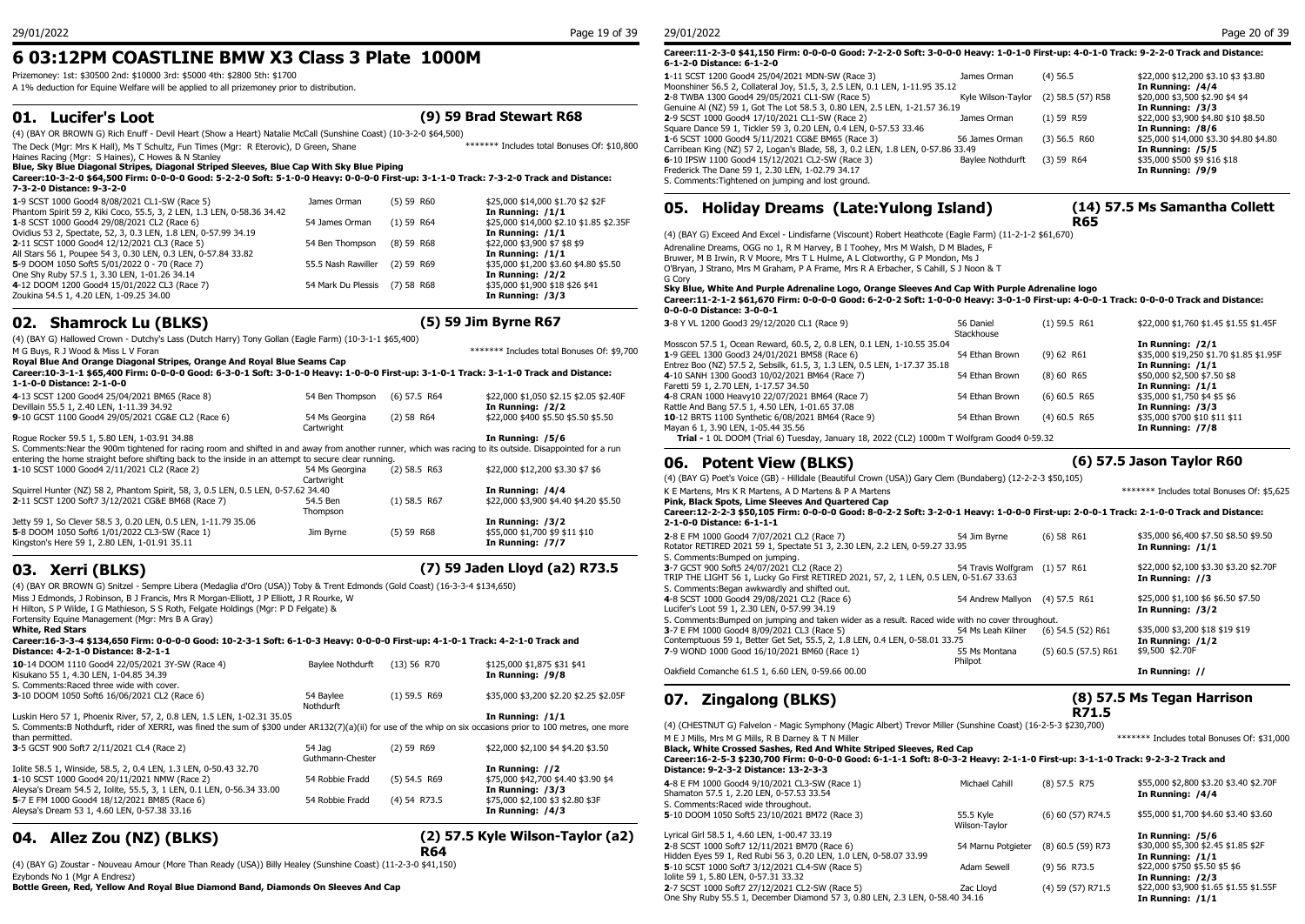S. Comments:Near the 100m attempted to savage ONE SHY RUBY. Trainer T Miller was advised ZINGALONG must trial prior to its next race start.

## **08. One Shy Ruby**

**R74** 4-1 (4) (BAY M) Rubick - Novaspirit (Bel Esprit) Chris Anderson (Eagle Farm) (12-3-4-1 \$89,050) R H Morrison, M B Rudolph, Mrs E J D Anderson, D M Lutteral, T J Harry, A J Seibold, C A Lynn, I R Turner, J Collier, L J Conway, N J Gregorski, B K Jones, T Keliher, D P Marr, M P Pearson, G N Sutton, B N Neven & Cranston Club (Mgr: M P Pearson) **Red, Black And White Checked Sash, White Pom Pom Career:12-3-4-1 \$89,050 Firm: 0-0-0-0 Good: 5-0-1-0 Soft: 7-3-3-1 Heavy: 0-0-0-0 First-up: 4-1-2-0 Track: 5-2-2-0 Track and Distance: 4-2-1-0 Distance: 7-3-2-0 2**-10 E FM 1000 Soft6 5/05/2021 CL2 (Race 6) 54 James Orman (3) 55.5 R65 \$35,000 \$6,400 \$3.20 \$2.80 \$2.60F Tolite 59 1 Hidden Hail 57.5 1, Spirit House 56.5 3, 0.10 LEN, 0.2 LEN, 1-00.38 35.70 **In Running: /7/8 In Running: /7/8 In Running: /7/8 1100 Good4 19/05/2021 CL3 (Race 5) 54.6 55.70 12.10 12.10 12.10 12.10 12.10 12.10 12.10 8**-10 IPSW 1100 Good4 19/05/2021 CL3 (Race 5) 54 Kyle Wilson-Taylor \$35,000 \$500 \$3.40 \$3.50 \$3.40F Freya's Cloak 54.5 1, 2.50 LEN, 1-04.20 34.57 **In Running: /9/8** S. Comments:Held up rounding the home turn and near the 200m shifted back to the inside in an attempt to secure clear running, however was unable to do so and became held up on the heels of EMBERS and went to the line without being fully tested. **2**-10 SCST 1200 Soft5 9/06/2021 F&M CL1-SW (Race 7) James Orman (3) 58.5 R66 \$35,000 \$6,400 \$5 \$3.90 \$3.90 Redoute's Image 58.5 1, Love My Super 58.5 3, 2.80 LEN, 0.2 LEN, 1-12.44 35.84 **1**-7 SCST 1000 Soft7 27/12/2021 CL2-SW (Race 5) Ms Stephanie (5) 55.5 R66 **Thornton** In Running: /4/4<br>\$22,000 \$12,200 \$2.80 \$3.30 \$3.30 Zingalong 57 2, December Diamond, 57, 3, 0.8 LEN, 2.3 LEN, 0-58.40 34.16 **In Running: /3/2 1**-9 DOOM 1050 Soft5 5/01/2022 0 - 70 (Race 7) 55.5 Ms Stephanie Thornton (5) 57.5 R70 \$35,000 \$19,800 \$3 \$2.70 \$2.50F Moonan Joyce 56.5 2, Marokawa, 58.5, 3, 1.8 LEN, 0.7 LEN, 1-01.26 34.14 **In Running: /3/3**

### **09. Queen Sweeper (15) 57 Ms Leah Kilner (a2) R75**

| (4) (BAY M) Rich Enuff - Zilzie (NZ) (Generous (IRE)) Stuart Kendrick (Sunshine Coast) (17-3-4-3 \$166,975)                   |                                 |                       |                                             | 5-8 IPSW 1200 Good4 25/                                 |
|-------------------------------------------------------------------------------------------------------------------------------|---------------------------------|-----------------------|---------------------------------------------|---------------------------------------------------------|
| Showtime Breeding (Mar: J M Cutts)                                                                                            |                                 |                       | ******* Includes total Bonuses Of: \$57,750 | Dis Dah Wun RETIRED 202                                 |
| White, Black Quarters, Orange Cap                                                                                             |                                 |                       |                                             | 4-8 SCST 1000 Soft6 13/07                               |
| Career:17-3-4-3 \$166,975 Firm: 0-0-0-0 Good: 9-0-3-3 Soft: 7-3-1-0 Heavy: 1-0-0-0 First-up: 4-0-2-1 Track: 7-2-2-1 Track and |                                 |                       |                                             | Mort Doyle 58 1, 1.80 LEN                               |
| Distance: 6-2-1-1 Distance: 8-2-2-2                                                                                           |                                 |                       |                                             | 2-6 GCST 1100 Soft5 24/0<br>Zumikon 55 1, Logan's Bla   |
| 4-10 SCST 1000 Good4 2/11/2021 CL2 (Race 2)                                                                                   | 54 Ms Tiffani<br><b>Brooker</b> | $(4)$ 59 R68          | \$22,000 \$1,050 \$4 \$2.70 \$2.70F         | S. Comments: Bounded on<br>7-8 GCST 1200 Good4 14/      |
| Shamrock Lu 58.5 1, 1.20 LEN, 0-57.62 34.40                                                                                   |                                 |                       | In Running: /7/9                            | Mother's Day 55.5 1, 5.50                               |
| 1-6 SCST 1000 Soft7 12/11/2021 CL2-SW (Race 5)                                                                                | <b>Tavlor Marshall</b>          | $(4)$ 55.5 R68        | \$22,000 \$12,200 \$3.90 \$4.40<br>\$3.80EF | S. Comments: Slow to begi<br>was unable to run on as he |
| Mishani Fraudster 59 2, Mill Rossa, 57, 3, 1 LEN, 0.2 LEN, 0-57.93 33.96                                                      |                                 |                       | In Running: /4/4                            | 8-9 SCST 1000 Good4 3/1                                 |
| 1-11 SCST 1000 Soft6 5/12/2021 F&M CL2 (Race 3)                                                                               | 54 Ms Leah Kilner               | $(3)$ 62 (60.5) R71.5 | \$22,000 \$12,200 \$6.50 \$5.50 \$7         | Sip It Slow 54 1, 2.80 LEN,                             |
| Dovetail Diva 57 2, Princess Tenko, 59.5, 3, 0.2 LEN, 1.3 LEN, 0-57.68 33.71                                                  |                                 |                       | In Running: /7/5                            | S. Comments: Slow to begi                               |
| 3-7 E FM 1000 Good4 18/12/2021 BM85 (Race 6)                                                                                  | 54 Ms Leah Kilner               | $(5)$ 54 $(52)$ R75   | \$75,000 \$7,350 \$6 \$3.30 \$3.30          | Trial - 1 0L DOOM (Tri                                  |
| Aleysa's Dream 53 1, Archer's Paradox, 56.5, 2, 0.5 LEN, 3.3 LEN, 0-57.38 33.16                                               |                                 |                       | In Running: /3/5                            |                                                         |
| 9-10 DOOM 1200 Soft7 1/01/2022 0 - 90 (Race 4)                                                                                | 54 Ms Tiffani<br>Brooker        | (3) 54 R75            | \$125,000 \$1,875 \$18 \$15 \$19            | <b>Amunge</b><br>13.                                    |
| Dr Why Not 54 1, 6.60 LEN, 1-10.78 34.96                                                                                      |                                 |                       | In Running: /4/3                            | (4) (BAY M) Exceed And Ex                               |

## **10. Shanjomi (12) 57 Ryan Maloney R68**

(4) (CHESTNUT M) Dream Ahead (USA) - Diadem Trist (Beautiful Crown (USA)) Matthew Dunn (Murwillumbah) (8-3-1-1 \$61,290)

M C Herrmann, Mrs S A Herrmann, J A Herrmann & A R Herrmann **Gold, Lime Green Diamonds And Sleeves**

**Career:8-3-1-1 \$61,290 Firm: 0-0-0-0 Good: 5-0-1-1 Soft: 3-3-0-0 Heavy: 0-0-0-0 First-up: 2-2-0-0 Track: 0-0-0-0 Track and Distance: 0-0-0-0 Distance: 2-1-0-0 1**-11 DOOM 1200 Soft5 23/06/2021 F&M CL3 (Race 6) 54 Michael Cahill (6) 55.5 R64 \$35,000 \$19,800 \$6 \$6.50 \$6.50

| 1-11 DOOM 1200 Softs 23/06/2021 F&M CL3 (Race 6)                                                                                                        | 54 Michael Cahill | (6) 55.5 R64            | \$35,000 \$19,800 \$6 \$6.50 \$6.50    | Star Cherie 57.5 1, He  |
|---------------------------------------------------------------------------------------------------------------------------------------------------------|-------------------|-------------------------|----------------------------------------|-------------------------|
| Front Money RETIRED 2021 58 2, Zeftabrook, 58.5, 3, 0.1 LEN, 0.1 LEN, 1-10.56 34.22                                                                     |                   |                         | In Running: /2/2                       | 5-10 K GR 1200 Good     |
| S. Comments: On arrival at the barriers underwent a veterinary examination and was cleared to start. When racing keenly near the 600 metres shifted out |                   |                         |                                        | Cobia 58.5 1, 1.20 LEI  |
| and away from the heels of FRONT MONEY.                                                                                                                 |                   |                         |                                        | 7-8 KENS 1300 Good4     |
| 5-9 E FM 1200 Good4 17/07/2021 3Y HCP (Race 8)                                                                                                          | 54 Michael Cahill | $(1)$ 54 R68            | \$75,000 \$2,100 \$10 \$13 \$9         | Ruby Tuesday 59 1, 5    |
| Bad Barista 54 1, 2.50 LEN, 1-12.62 35.64                                                                                                               |                   |                         | In Running: /1/2                       | 8-9 W FM 1000 Soft6     |
| 5-8 DOOM 1050 Good4 7/08/2021 CL3-SW (Race 3)                                                                                                           | Luke Dittman      | $(6)$ 57 R68            | \$55,000 \$1,700 \$15 \$19 \$15        |                         |
| Tramonto 57.5 1, 2.40 LEN, 1-00.56 33.76                                                                                                                |                   |                         | In Running: /2/2                       | De Grawin 61.5 1, 5.6   |
| 2-6 LISM 1100 Good3 23/08/2021 CL3 (Race 4)                                                                                                             | 55 Matthew        | $(2)$ 58.5 R65          | \$24,000 \$4,440 \$2.10 \$2.20 \$1.90F |                         |
|                                                                                                                                                         | McGuren           |                         |                                        |                         |
| Lasting Kiss 59.5 1, Rose Bouguet 55.5 3, 0.40 LEN, 0.5 LEN, 1-03.62 33.09                                                                              |                   |                         | In Running: $/1/1$                     | 14. Funny               |
| 4-7 DOOM 1200 Good4 11/09/2021 F&M NMW (Race 1)                                                                                                         | 54 Kvle           | $(3)$ 55.5 $(52.5)$ R68 | \$75,000 \$3,500 \$3.90 \$4            | (3) (CHESTNUT F) Car    |
|                                                                                                                                                         | Wilson-Taylor     |                         |                                        | Kendrick Racing, K J C  |
| Lasting Kiss 58 1, 3.20 LEN, 1-09.69 34.13                                                                                                              |                   |                         | In Running: /3/4                       | Waller, R1 Chinnerfield |
|                                                                                                                                                         |                   |                         |                                        |                         |

## **11. Spirit House (13) 57 James Orman R68**

(5) (BAY M) Spirit of Boom - Ready to Belong (More Than Ready (USA)) Tony Gollan (Eagle Farm) (18-3-4-2 \$81,050)

Werrett Bloodstock Pty Ltd (Mgr: N R J Werrett), Whitby Bloodstock Pty Ltd (Mgr: M J Whitby) & Glenlogan Park (Mgr: J M Haseler) \*\*\*\*\*\*\* Includes total Bonuses Of: \$6,900

**Maroon, White Epaulettes**

**Career:18-3-4-2 \$81,050 Firm: 0-0-0-0 Good: 12-3-2-1 Soft: 5-0-2-1 Heavy: 1-0-0-0 First-up: 4-1-2-0 Track: 5-2-2-0 Track and Distance: 5-2-2-0 Distance: 10-2-2-1**

running.

home strai

awkwardly

**(10) 57 Ms Stephanie Thornton** 

| 29/01/2022                                                                                                                                                                                    |                             |                | Page 22 of 39                                         |
|-----------------------------------------------------------------------------------------------------------------------------------------------------------------------------------------------|-----------------------------|----------------|-------------------------------------------------------|
| 5-10 E FM 1000 Good4 30/06/2021 BM72 (Race 6)<br>Iced 56 1, 3.40 LEN, 0-59.56 35.12                                                                                                           | 54 Rvan Malonev             | $(8)$ 56.5 R71 | \$35,000 \$1,200 \$5 \$5.50 \$5<br>In Running: /9/9   |
| S. Comments:Approaching the home turn commenced to race keenly and steadied from the heels of GIN 'N' BITTERS before shifting wider to secure clear<br>runnina.                               |                             |                |                                                       |
| 4-11 E FM 1000 Good4 17/07/2021 CL3-SW (Race 3)<br>Cinderella 55 1, 0.40 LEN, 0-59.11 34.57                                                                                                   | Andrew Mallyon              | (3) 57 R70     | \$55,000 \$2,800 \$8.50 \$11 \$11<br>In Running: /5/4 |
| 6-8 DOOM 1050 Good4 7/08/2021 CL3-SW (Race 3)                                                                                                                                                 | Ms Stephanie<br>Thornton    | (8) 57 R70     | \$55,000 \$1,000 \$15 \$18 \$20                       |
| Tramonto 57.5 1, 2.60 LEN, 1-00.56 33.76                                                                                                                                                      |                             |                | In Running: /7/7                                      |
| S. Comments: From the wide barrier restrained shortly after the start to a rearward position closer to the rails. Held up for clear running for the majority of the<br>home straight.         |                             |                |                                                       |
| 6-11 SCST 1000 Good4 19/12/2021 BM75 (Race 6)                                                                                                                                                 | 54 Ms Stephanie<br>Thornton | $(3)$ 54.5 R70 | \$32,500 \$500 \$12 \$13 \$14                         |
| Iolite 59 1, 3 LEN, 0-57.35 33.69                                                                                                                                                             |                             |                | In Running: /11/10                                    |
| S. Comments:Contacted on jumping. Became awkwardly placed on heels on entering the home straight and again had to be restrained after becoming<br>awkwardly placed on heels passing the 200m. |                             |                |                                                       |
| 4-8 DOOM 1110 Good4 12/01/2022 BM75 (Race 5)                                                                                                                                                  | 54 Ms Stephanie<br>Thornton | $(8)$ 54 R69   | \$35,000 \$1,900 \$19 \$21 \$18                       |

## Toorooloo 58 1, 3.80 LEN, 1-04.69 33.50 **In Running: /8/8** S. Comments: Slow to begin

## **12. Kokopo Kitty (BLKS) (4) 55.5 Boris Thornton R59**

(5) (BAY M) Deep Field - Rebel Dancer (Danehill Dancer (IRE)) Louise White (Sunshine Coast) (16-2-2-1 \$44,950)

D J Kelso, Ms L A White, Ms D M Bryant, E H Ruha, A Mastrodomenico, Ms D L Hendry,

Ms K M Hillier, Ms D J Gilbert, D L Edwards, D R Wilson, J N Weller, R Weller, D A Phillips,

Mrs S Barrett & J J C Rodda

**Light Blue, Grey Diamond Checks, Diamond Armbands**

**Career:16-2-2-1 \$44,950 Firm: 0-0-0-0 Good: 9-1-1-1 Soft: 7-1-1-0 Heavy: 0-0-0-0 First-up: 4-0-1-0 Track: 8-2-0-0 Track and Distance: 5-0-0-0 Distance: 5-0-0-0**

| 5-8 IPSW 1200 Good4 25/11/2020 F&M BM65 (Race 5)                                                                                                           | 54 Mr Dale Smith  | $(5)$ 57 R61   | \$35,000 \$1,200 \$16 \$18 \$20       |
|------------------------------------------------------------------------------------------------------------------------------------------------------------|-------------------|----------------|---------------------------------------|
| Dis Dah Wun RETIRED 2021 59 1, 3.60 LEN, 1-09.17 33.97                                                                                                     |                   |                | In Running: /7/7                      |
| 4-8 SCST 1000 Soft6 13/07/2021 CL4 (Race 2)                                                                                                                | 54 Ben Thompson   | $(5)$ 54 R61   | \$25,000 \$1,100 \$6.50 \$7 \$7.50    |
| Mort Doyle 58 1, 1.80 LEN, 0-58.29 34.12                                                                                                                   |                   |                | In Running: /7/6                      |
| 2-6 GCST 1100 Soft5 24/07/2021 BM65 (Race 3)                                                                                                               | 54 Scott Galloway | (1) 55 R61     | \$22,000 \$3,900 \$3.50 \$3.80 \$3.80 |
| Zumikon 55 1, Logan's Blade 58 3, 2.50 LEN, 2.5 LEN, 1-04.09 33.79                                                                                         |                   |                | In Running: /5/5                      |
| S. Comments: Bounded on jumping. Raced keenly in the middle stages.                                                                                        |                   |                |                                       |
| 7-8 GCST 1200 Good4 14/08/2021 CL2 (Race 7)                                                                                                                | 54 Scott Galloway | $(5)$ 55 R61   | \$22,000 \$400 \$7.50 \$9 \$11        |
| Mother's Day 55.5 1, 5.50 LEN, 1-11.30 33.23                                                                                                               |                   |                | In Running: /8/7                      |
| S. Comments: Slow to begin. Rider reported that after being slow to begin, the mare was not suited by the slow tempo during the event and as a conseguence |                   |                |                                       |
| was unable to run on as he had expected in the home straight.                                                                                              |                   |                |                                       |
| 8-9 SCST 1000 Good4 3/10/2021 F&M CL2 (Race 2)                                                                                                             | 54 Michael Cahill | $(8)$ 56.5 R60 | \$22,000 \$400 \$3.60 \$3.70 \$3.30F  |
| Sip It Slow 54 1, 2.80 LEN, 0-57.73 33.90                                                                                                                  |                   |                | In Running: /8/8                      |
| S. Comments: Slow to begin. Raced wide throughout. Bumped with MASSABIELLE after passing the 400m.                                                         |                   |                |                                       |
| Trial - 1 0L DOOM (Trial 4) Tuesday, January 18, 2022 (CL2) 1000m B Thornton Good4 0-57.89                                                                 |                   |                |                                       |

## 13. Amungee

(4) (BAY M) Exceed And Excel - Gamba (Elusive Quality (USA)) Matthew Dunn (Murwillumbah) (10-1-4-1 \$52,045)

Waratah Thoroughbreds (Mgr: P G Fudge) \*\*\*\*\*\*\* Includes total Bonuses Of: \$5,625 **White, Red Waratah, Diagonal Halved Sleeves, White Cap, Red Waratah**

**Career:10-1-4-1 \$52,045 Firm: 0-0-0-0 Good: 5-0-2-0 Soft: 5-1-2-1 Heavy: 0-0-0-0 First-up: 4-1-2-0 Track: 0-0-0-0 Track and Distance: 0-0-0-0 Distance: 4-1-0-1**

| 1-7 HAWK 1000 Soft7 1/07/2021 3Y MDN (Race 2)                                                                                                                                                    | 55.5 Nash Rawiller    | (3)59                 | \$35,000 \$16,740 (\$5,625), \$3.60 \$4<br>\$4.40F                   |
|--------------------------------------------------------------------------------------------------------------------------------------------------------------------------------------------------|-----------------------|-----------------------|----------------------------------------------------------------------|
| Dizzy Devine 57.5 2, Smarty Lee, 59, 3, 2.5 LEN, 0.3 LEN, 0-58.11 34.11<br>3-9 WYNG 1000 Soft6 20/07/2021 CL1 (Race 8)<br>Star Cherie 57.5 1, Head On Up, 57, 2, 0.3 LEN, 0.7 LEN, 0-58.20 34.27 | 55 Ms Rachel King     | $(4)$ 57.5 R61        | In Running: /3/3<br>\$35,000 \$3,200 \$6 \$9 \$9<br>In Running: /4/5 |
| 5-10 K GR 1200 Good3 5/08/2021 CL1 (Race 3)                                                                                                                                                      | 55 Nash Rawiller      | $(3)$ 57.5 $(58)$ R61 | \$35,000 \$1,280 \$6.50 \$7 \$7                                      |
| Cobia 58.5 1, 1.20 LEN, 1-11.17 33.62<br>7-8 KENS 1300 Good4 1/09/2021 F&M BM72 (Race 5)                                                                                                         | 54 Sam Clipperton     | $(3)$ 55.5 R61        | In Running: /6/6<br>\$50,000 \$1,500 \$15 \$19 \$21                  |
| Ruby Tuesday 59 1, 5.20 LEN, 1-17.67 34.77                                                                                                                                                       |                       |                       | In Running: /4/3                                                     |
| 8-9 W FM 1000 Soft6 12/01/2022 BM72 (Race 3)                                                                                                                                                     | 54 Ms Kathy<br>O'Hara | $(8)$ 54 R60          | \$50,000 \$1,500 \$21 \$19 \$19                                      |
| De Grawin 61.5 1, 5.60 LEN, 0-57.98 34.14                                                                                                                                                        |                       |                       | In Running: /8/9                                                     |

## **14. Funny Money \* (1) 54 Ms Tiffani Brooker R65**

(3) 55.5 (52.5) R68 \$75,000 \$3,500 \$3.90 \$4 (3) (CHESTNUT F) Capitalist - Laughter (NZ) (O'Reilly (NZ)) Stuart Kendrick (Sunshine Coast) (5-2-3-0 \$46,500)

Kendrick Racing, K J Caldwell, M Clarke, G B Warren, S L Jimmieson, K J Gibson, A R

Waller, RJ Chipperfield, Mrs C J Barrett, G D Althaus, G L Wilson, Wessel

Thoroughbreds, M A McLean, A Stephenson, Reddy Racers, J M Wessel, J W McInally,

G Sullivan, Mrs W L Sullivan & Daniel Livestock

**White, Royal Blue Stars, Royal Blue And White Stars Sleeves And Cap**

#### **Career:5-2-3-0 \$46,500 Firm: 0-0-0-0 Good: 3-1-2-0 Soft: 2-1-1-0 Heavy: 0-0-0-0 First-up: 2-0-2-0 Track: 2-0-2-0 Track and Distance: 2-0-2-0 Distance: 3-1-2-0**

| 2-8 SCST 1000 Soft6 14/03/2021 2Y HCP (Race 1) | 54 Ms Tiffani | (3)54 | \$22,000 \$3,900 \$3.30 \$3.40 \$2.90F |
|------------------------------------------------|---------------|-------|----------------------------------------|
|                                                | Brooker       |       |                                        |

Vetta Velocita 56 1, Sutto's Gal 54 3, 0.30 LEN, 1.3 LEN, 0-58.75 34.39 **In Running: /1/1** S. Comments:Delayed start when proved difficult to load. Trainer S Kendrick was advised a warning would be placed on the filly's barrier manners.

**13. Amungee (11) 54 Ben Thompson R60**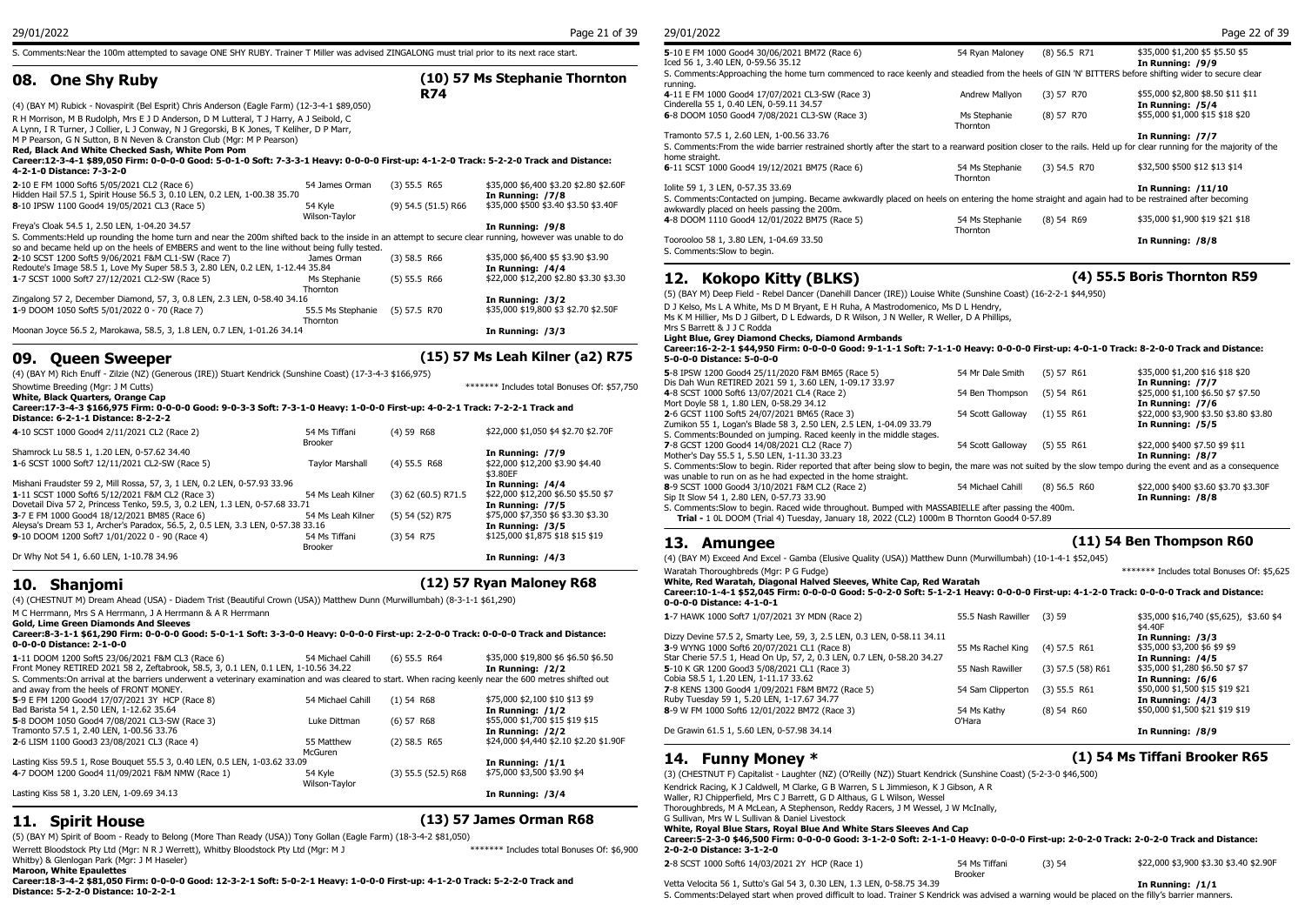| 2-6 GCST 900 Good4 7/08/2021 MDN-SW (Race 1)                                                | Ms Georgina<br>Cartwright       | (1) 53         | \$22,000 \$3,900 \$1.55 \$1.50 \$1.75F  | 7 03:52PM COASTLINE                                   |
|---------------------------------------------------------------------------------------------|---------------------------------|----------------|-----------------------------------------|-------------------------------------------------------|
| Modesto 57.5 1, No Better Affaire 57.5 3, 1.30 LEN, 0.5 LEN, 0-51.13 32.94                  |                                 |                | In Running: //1                         | Prizemoney: 1st: \$42700 2nd: \$14350 3rd: \$7350 4th |
| 2-9 SCST 1000 Good4 22/08/2021 3Y MDN-SW (Race 3)                                           | Ms Stephanie<br><b>Thornton</b> | (1) 55         | \$22,000 \$3,900 \$2.45 \$3.80 \$3.80   | A 1% deduction for Equine Welfare will be applied to  |
| Blackjack Boom 57 1, Indeep 55 3, 1 LEN, 0.2 LEN, 0-58.75 34.12                             |                                 |                | In Running: $/1/1$                      |                                                       |
| 1-14 GCST 900 Soft7 4/09/2021 MDN (Race 3)                                                  | 54 Ms Tiffani<br>Brooker        | (1) 55         | \$27,000 \$15,000 \$2.40 \$2.80 \$2.80F | 01. Profit                                            |
| Evan Almighty 59 2, Another Spirit, 56, 3, 0.1 LEN, 0.2 LEN, 0-52.45 34.19                  |                                 |                | In Running: $//1$                       |                                                       |
| 1-9 DOOM 1050 Good4 22/09/2021 CL1-SW (Race 6)                                              | Ms Tiffani Brooker              | $(2)$ 54.5 R61 | \$35,000 \$19,800 \$3.90 \$4 \$4.40     | (5) (BAY G) Dundeel (NZ) - Opportunity (NZ) (Redout   |
| Deep Rouge 57 2, Reliable Ruby (NZ), 57, 3, 0.2 LEN, 0.1 LEN, 1-00.85 33.41                 |                                 |                | In Running: /2/2                        | Think Big Stud Syndicate (Mgrs: D Ramage & The Est    |
| S. Comments: Bumped shortly after jumping.                                                  |                                 |                |                                         | Nam), N D R Hay, J R Kruger, M A Lightfoot, Foote St  |
| Trial - 1 0L SCST (Trial 7) Tuesday, January 11, 2022 (CL2) 850m Ms T Brooker Soft7 0-49.77 |                                 |                |                                         | Syndicate (Mgr: N D R Hay)                            |

## **15. Sweet Margot May \* (3) 54 Andrew Mallyon R64**

(3) (BAY F) I Am Invincible - You Can Dance (Redoute's Choice) Natalie McCall (Sunshine Coast) (3-2-0-0 \$33,425)

| (3) (DAT F) I AM INVINUME - TOU CAN DANCE (REQUULE S'CHOICE) NALANE MICCAN (SUNSHINE COASL) (3-2-0-0 \$33,425)                                                           |                           |              |                                            | 10-13 SCST 1400 Soft6 11                             |
|--------------------------------------------------------------------------------------------------------------------------------------------------------------------------|---------------------------|--------------|--------------------------------------------|------------------------------------------------------|
| Murphy Syndicate (Mgr: T O Murphy)                                                                                                                                       |                           |              | ******* Includes total Bonuses Of: \$5.625 | King Of Hastings 54 1, 3.3                           |
| <b>Maroon And Gold Diamonds</b><br>Career:3-2-0-0 \$33,425 Firm: 0-0-0-0 Good: 1-1-0-0 Soft: 2-1-0-0 Heavy: 0-0-0-0 First-up: 2-2-0-0 Track: 2-1-0-0 Track and Distance: |                           |              |                                            | 3-13 E FM 1400 Good4 31<br>Emerald Kingdom 58.5 1, S |
| 2-1-0-0 Distance: 3-2-0-0                                                                                                                                                |                           |              |                                            | 3-6 E FM 1600 Good4 14/0                             |
| 1-11 SCST 1000 Soft5 4/06/2021 2Y MDN (Race 3)                                                                                                                           | 55 Ms Tiffani             | (8)56        | \$22,000 \$12,200 \$6 \$7.50 \$5           | Dissolution 58.5 1, Prioritis                        |
|                                                                                                                                                                          | <b>Brooker</b>            |              |                                            | S. Comments: Carried outw                            |
| Dembe 57.5 2, Maximum Output, 58.5, 3, 1 LEN, 0.2 LEN, 0-59.20 35.31                                                                                                     |                           |              | In Running: /6/4                           | 3-11 E FM 1400 Good4 18                              |
| 6-11 SCST 1000 Soft5 18/06/2021 2Y CL1-SW (Race 2)                                                                                                                       | Ms Tiffani Brooker (8) 57 |              | \$25,000 \$500 \$3 \$3.70 \$3.90           |                                                      |
| Sacca 56 1, 4.40 LEN, 0-58.94 34.50                                                                                                                                      |                           |              | In Running: /9/7                           | Stampe 54 1, Sambro, 54,                             |
| 1-11 BLNA 1000 Good4 14/01/2022 CL1 (Race 4)                                                                                                                             | 56 Andrew Mallvon         | $(4)$ 57 R57 | \$30,000 \$15,100 (\$5,625), \$1.95        | 17-18 GCST 1400 Good3 1                              |
|                                                                                                                                                                          |                           |              | \$1.75 \$1.65F                             | Eleven Eleven 58 1, 4.90 L                           |
| Apalala 56 2, More Than Buttons, 57, 3, 2.8 LEN, 1.2 LEN, 0-58.02 33.89                                                                                                  |                           |              | In Running: /2/2                           | S. Comments: Slow to begi                            |
|                                                                                                                                                                          |                           |              |                                            |                                                      |

|                                        |          |                 | vz. scat             |
|----------------------------------------|----------|-----------------|----------------------|
|                                        |          |                 | (7) (BAY G) Sea T    |
| Match Ups:                             |          |                 | G N Elliott, Mrs S . |
|                                        |          |                 | Royal Blue, Whit     |
| 5/01/2022 DOOM 0 - 70 (Race 7) 1,050M  |          |                 | Career: 19-5-2-1     |
| One Shy Ruby                           | $1 - 9$  | (5) 57.5        | Distance: 0-0-0-     |
| Lucifer's Loot                         | $5 - 9$  | (2) 59 3.3LEN   | 1-7 DOOM 2020 S      |
| 27/12/2021 SCST CL2-SW (Race 5) 1,000M |          |                 | Humbolt Current (    |
| One Shy Ruby                           | $1 - 7$  | $(5)$ 55.5      | S. Comments: Trai    |
| Zingalong                              | $2 - 7$  | (4) 59 0.8LEN   | the event from the   |
| 18/12/2021 E FM BM85 (Race 6) 1,000M   |          |                 | 2-9 DOOM 2200 S      |
| Queen Sweeper                          | $3 - 7$  | (5) 54 3.8LEN   |                      |
| Xerri                                  | $5 - 7$  | (4) 54 4.6LEN   | Stardome (NZ) 54     |
| 2/11/2021 SCST CL2 (Race 2) 1,000M     |          |                 | 8-11 DOOM 2000       |
| Shamrock Lu                            | $1 - 10$ | $(2)$ 58.5      |                      |
| Queen Sweeper                          | $4 - 10$ | (4) 59 1.2LEN   | Warning 58 1, 3.7    |
| 29/08/2021 SCST CL2 (Race 6) 1,000M    |          |                 | 10-12 DOOM 135       |
| Lucifer's Loot                         | $1 - 8$  | (1)59           |                      |
| Potent View                            | $4 - 8$  | (4) 57.5 2.3LEN | Wonderful Riri 56.   |
|                                        |          |                 | 5-9 DOOM 1600 S      |
| 7/08/2021 DOOM CL3-SW (Race 3) 1,050M  |          |                 | Sea Raider 58 1, 0   |
| Shanjomi                               | $5 - 8$  | (6) 57 2.4LEN   |                      |
| Spirit House                           | $6 - 8$  | (8) 57 2.6LEN   | .                    |

## (1) 53 \$22,000 \$3,900 \$1.55 \$1.50 \$1.75F **7 03:52PM COASTLINE BMW X4 Class 6 Handicap 1600M**

Prizemoney: 1st: \$42700 2nd: \$14350 3rd: \$7350 4th: \$3500 5th: \$2100

(1) 55 \$22,000 \$3,900 \$2.45 \$3.80 \$3.80 A 1% deduction for Equine Welfare will be applied to all prizemoney prior to distribution.

### **(5) 61.5 Kyle Wilson-Taylor (a2) R90**

(5) (BAY G) Dundeel (NZ) - Opportunity (NZ) (Redoute's Choice) Chris Anderson (Eagle Farm) (24-5-4-6 \$380,738) Think Big Stud Syndicate (Mgrs: D Ramage & The Estate of the Late Dato Tan Chin Nam), N D R Hay, J R Kruger, M A Lightfoot, Foote Street Investments & Triple D Syndicate (Mgr: N D R Hay) **Black And White Checks, Yellow Sleeves Career:24-5-4-6 \$380,738 Firm: 0-0-0-0 Good: 22-5-4-6 Soft: 2-0-0-0 Heavy: 0-0-0-0 First-up: 5-2-1-2 Track: 3-2-0-0 Track and** 

| Distance: 1-1-0-0 Distance: 7-1-1-2                                                                        |                                 |                     |                                     |
|------------------------------------------------------------------------------------------------------------|---------------------------------|---------------------|-------------------------------------|
| 10-13 SCST 1400 Soft6 11/07/2021 TAB GLASSHOUSE (Race 8)<br>King Of Hastings 54 1, 3.30 LEN, 1-25.19 35.58 | G4 54 Larry Cassidy             | (8) 54 R89.5        | \$175,000 \$2,625 \$11 \$13 \$15    |
|                                                                                                            |                                 |                     | In Running: $/9/10$                 |
| 3-13 E FM 1400 Good4 31/07/2021 HCP (Race 8)                                                               | 54 Tavlor Marshall              | $(4)$ 54.5 R89.5    | \$75,000 \$7,350 \$5.50 \$6.50 \$8  |
| Emerald Kingdom 58.5 1, Scallopini, 56, 2, 0.1 LEN, 2.5 LEN, 1-23.71 35.60                                 |                                 |                     | In Running: /8/7                    |
| 3-6 E FM 1600 Good4 14/08/2021 HCP (Race 4)                                                                | 54 Jaden Llovd                  | $(3)$ 58 (55) R89.5 | \$75,000 \$7,350 \$2 \$2.40 \$2.30F |
| Dissolution 58.5 1, Prioritise RETIRED 2021, 55, 2, 0.4 LEN, 0.1 LEN, 1-39.47 35.00                        |                                 |                     | In Running: $4/4/3$                 |
| S. Comments: Carried outwards on jumping.                                                                  |                                 |                     |                                     |
| 3-11 E FM 1400 Good4 18/12/2021 LOUGH NEAGH (Race 8)                                                       | G4 54 Ms Stephanie (8) 54 R89.5 |                     | \$150,000 \$13,500 \$8 \$13 \$10    |
|                                                                                                            | Thornton                        |                     |                                     |
| Stampe 54 1, Sambro, 54, 2, 1.3 LEN, 0.2 LEN, 1-22.85 35.06                                                |                                 |                     | In Running: /9/9                    |
| 17-18 GCST 1400 Good3 15/01/2022 MM CUP (Race 6)                                                           | G4 54 Brett Prebble             | $(18)$ 54 R90       | \$1,002,500 \$5,050 \$41 \$51 \$61  |
| Eleven Eleven 58 1, 4.90 LEN, 1-20.50 34.41                                                                |                                 |                     | In Running: /18/18                  |
| S. Comments:Slow to begin.                                                                                 |                                 |                     |                                     |

## **02. Seat Of Power (IRE) (BLKS)**

### **(10) 60.5 Ms Leah Kilner (a2)**

**R88** (7) (BAY G) Sea The Stars (IRE) - Ice Mint (USA) (Awesome Again (CAN)) Gary Duncan (Caloundra) (19-5-2-1 \$143,750)

G N Elliott, Mrs S J Elliott, Milo Racing (Mgr: T J D Merlehan), T A McPherson & H N Ginis **Royal Blue, White Star And Sleeves, Royal Blue Cap, White Stars**

#### **Career:19-5-2-1 \$143,750 Firm: 0-0-0-0 Good: 9-4-1-0 Soft: 8-1-1-1 Heavy: 2-0-0-0 First-up: 5-1-0-0 Track: 1-0-0-0 Track and Distance: 0-0-0-0 Distance: 6-2-0-1**

| 1-7 DOOM 2020 Soft6 10/04/2021 HCP (Race 2)<br>Humbolt Current (GB) 56 2, Sir Barnabus, 54, 3, 2.5 LEN, 0.3 LEN, 2-05.76 35.56<br>S. Comments: Trainer G Duncan advised intentions were to race forward with cover. After being caught wide in the early stages progressed forward to lead | 54 Ben Thompson  | $(5)$ 54 R73          | \$75,000 \$42,700 \$8 \$7 \$6<br>In Running: $1/1/1$ |
|--------------------------------------------------------------------------------------------------------------------------------------------------------------------------------------------------------------------------------------------------------------------------------------------|------------------|-----------------------|------------------------------------------------------|
| the event from the 1300 metres.<br>2-9 DOOM 2200 Soft5 24/04/2021 BM90 (Race 2)                                                                                                                                                                                                            | 54 Ben Thompson  | $(6)$ 58.5 R89        | \$75,000 \$14,350 \$4 \$5.50 \$4.80                  |
| Stardome (NZ) 54 1, ZAMZARA RETIRED 2021 54 3, 1.30 LEN, 0.7 LEN, 2-15.82 35.87                                                                                                                                                                                                            |                  |                       | In Running: $1/1/1$                                  |
| 8-11 DOOM 2000 Soft7 15/05/2021 CHAIRMAN'S HCP (Race 4)                                                                                                                                                                                                                                    | G3 54 Ben        | $(5)$ 54 R89          | \$150,000 \$2,250 \$9 \$11 \$10                      |
|                                                                                                                                                                                                                                                                                            | Thompson         |                       |                                                      |
| Warning 58 1, 3.70 LEN, 2-05.43 35.56                                                                                                                                                                                                                                                      |                  |                       | In Running: $1/1/1$                                  |
| 10-12 DOOM 1350 Soft6 26/12/2021 CL6 (Race 9)                                                                                                                                                                                                                                              | 54 Sheriden      | $(7)$ 60.5 (57.5) R88 | \$100,000 \$1,000 \$51 \$61                          |
|                                                                                                                                                                                                                                                                                            | Tomlinson        |                       |                                                      |
| Wonderful Riri 56.5 1, 6.10 LEN, 1-20.56 35.98                                                                                                                                                                                                                                             |                  |                       | In Running: $/10/9$                                  |
| 5-9 DOOM 1600 Soft7 22/01/2022 BM90 (Race 3)                                                                                                                                                                                                                                               | 54 Ms Wendy Peel | $(1)$ 59 (56) R88     | \$75,000 \$2,100 \$9.50 \$10 \$7                     |
| Sea Raider 58 1, 0.90 LEN, 1-37.03 35.68                                                                                                                                                                                                                                                   |                  |                       | In Running: 7/7/8                                    |

## **03. Smart Meteor \* (11) 60.5 Jaden Lloyd (a2) R88**

(5) (BAY G) Smart Missile - Tempting Lady (Northern Meteor) Chris Munce (Eagle Farm) (36-5-8-8 \$335,725)

Mrs C Munce, Milo Racing (Mgr: T J D Merlehan), D Moretti, M Dodd, Dr S B Parkes, Ms E H Friend, M S Templeton, D R Greaves, K F Treeby, M J Halle, A J Havig, C D Wenck,

G R Hill & Mrs K L Lovell

**Royal Blue, White Southern Cross, Star Cap**

#### **Career:36-5-8-8 \$335,725 Firm: 0-0-0-0 Good: 24-4-7-3 Soft: 9-0-1-5 Heavy: 3-1-0-0 First-up: 6-0-0-2 Track: 6-0-2-2 Track and Distance: 3-0-1-1 Distance: 11-2-3-2**

| 2-6 E FM 1840 Good4 4/08/2021 CL5 (Race 4)                                                                                                                        | 54 Jaden Llovd   | $(2)$ 58.5 (55.5) R74 | \$35,000 \$6,400 \$2.60 \$2.20 \$2.30F      |
|-------------------------------------------------------------------------------------------------------------------------------------------------------------------|------------------|-----------------------|---------------------------------------------|
| Spanish Point (GB) 57.5 1, I Could Do Better (IRE) 59 3, 1.80 LEN, 1.7 LEN, 1-55.83 36.84                                                                         |                  |                       | In Running: $4/4/3$                         |
| S. Comments: Bumped and taken wider rounding the home turn when SPANISH POINT shifted out to improve.                                                             |                  |                       |                                             |
| 6-15 SCST 1400 Good3 20/11/2021 BM75 (Race 5)                                                                                                                     | 54 James Orman   | $(13)$ 58.5 R74       | \$55,000 \$1,000 \$31 \$31                  |
| Darleb 58.5 1, 2.70 LEN, 1-22.82 34.88                                                                                                                            |                  |                       | In Running: /10/10                          |
| 1-9 E FM 1600 Good4 11/12/2021 BM80 (Race 1)                                                                                                                      | 54.5 Jaden Llovd | $(1)$ 57.5 (55.5) R74 | \$75,000 \$42,700 \$3.50 \$3.60 \$3.30F     |
| Greek Hero (GB) 57.5 2, Ammoudi Bay, 58, 3, 1 LEN, 0.3 LEN, 1-37.06 34.86                                                                                         |                  |                       | In Running: 6/5/5                           |
| 3-12 DOOM 1600 Soft6 26/12/2021 BM78 (Race 4)                                                                                                                     | 54 Jaden Lloyd   | (3) 59.5 (57.5) R79   | \$75,000 \$7,350 \$10 \$11 \$10             |
| Dzsenifer 56 1, See Marie, 56.5, 2, 0.2 LEN, 0.2 LEN, 1-37.76 35.91                                                                                               |                  |                       | In Running: 9/9/9                           |
| S. Comments: Bumped on jumping. Held up between the 550 metres and the entrance to the home straight before shifting out and taking SOKUDO wider on<br>the track. |                  |                       |                                             |
| 1-12 DOOM 2000 Heavy8 1/01/2022 SHOOT OUT Olty (Race 6)                                                                                                           | 54 Jaden Llovd   | $(1)$ 54 R79          | \$125,000 \$72,500 \$4.20 \$4.80<br>\$4.80F |
| Phaistos 56 2, Wapiti, 59, 3, 0.2 LEN, 0.8 LEN, 2-11.02 37.80                                                                                                     |                  |                       | In Running: 11/12/10                        |

## **04. Slow Hands (NZ) (7) 56.5 Brad Stewart R80**

(7) (GREY G) Reliable Man (GB) - Ready And Able (More Than Ready (USA)) Kelly Schweida (Eagle Farm) (42-5-12-4 \$271,197)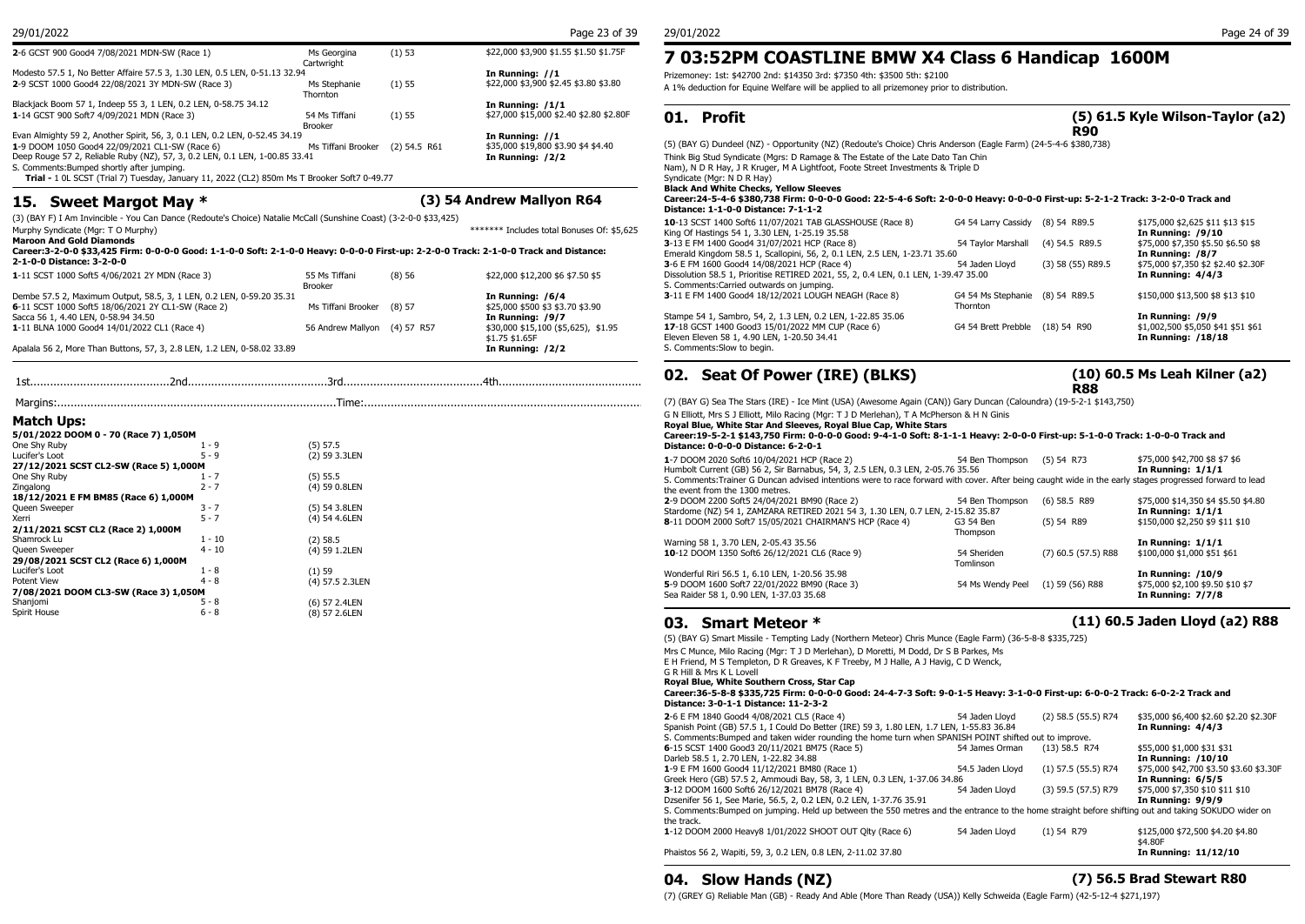#### Dr N F Hacker, B J Sinclair & G W Voller **White, Purple Quarters, Gold Cap**

#### **Career:42-5-12-4 \$271,197 Firm: 0-0-0-0 Good: 21-1-9-0 Soft: 19-4-3-4 Heavy: 2-0-0-0 First-up: 7-1-1-0 Track: 3-0-1-0 Track and Distance: 0-0-0-0 Distance: 13-4-4-1**

| 54 Ms Samantha  | $(12)$ 55 R82        | \$150,000 \$2,250 \$7.50 \$7 \$8 | Uð.<br>warr              |
|-----------------|----------------------|----------------------------------|--------------------------|
|                 |                      | In Running: 14/14/14             | (5) (BAY G) Star Wi      |
| 54 Brad Stewart | $(9)$ 57 R81.5       | \$75,000 \$1,000 \$41 \$41       | G B Morton, Mrs L /      |
|                 |                      | In Running: /9/10                | Black, Gold Cup A        |
| 54 Brad Stewart | $(8)$ 57 R81.5       | \$75,000 \$14,350 \$26 \$21      | Career: 23-4-6-4         |
|                 |                      | In Running: /12/12               | <b>Distance: 3-1-1-0</b> |
| 54 Kvle         | $(11)$ 57 (55) R81.5 | \$100,000 \$1,000 \$17 \$19 \$21 | 4-8 DOOM 2020 So         |
| Wilson-Taylor   |                      |                                  | Zigallene (NZ) 54 1      |
|                 |                      |                                  | 2-10 E FM 2212 Go        |
| 54 Brad Stewart | $(4)$ 56.5 R80       | \$75,000 \$3,500 \$15 \$16 \$18  | London Banker (NZ        |
|                 |                      | In Running: /7/7                 | 6-10 F FM 2400 Go        |
|                 | Collett              |                                  | In Running: /12/11       |

**05. Fort Wayne (6) 55 Ms Tiffani Brooker R77**

(5) (BAY G) Uncle Mo (USA) - Orabelle (Casino Prince) Stuart Kendrick (Sunshine Coast) (20-5-3-2 \$114,225) Krew Racing (Mgr: N R Kendrick), C Perks, A G Perks, A M Smith, G Butler, B Holden, W B Fritz, L P Chew, P J Lestone, U P T (Mgr: B R Frazer), Onachin (Mgr: K Greenway) & Past Champions Racing (Mgr: A J Hart) **Grey, Krew Racing Logo, Red Armbands And Cap, Grey Pom Pom Career:20-5-3-2 \$114,225 Firm: 0-0-0-0 Good: 14-4-2-0 Soft: 5-1-0-2 Heavy: 1-0-1-0 First-up: 4-0-0-1 Track: 10-3-3-1 Track and Distance: 4-1-2-0 Distance: 5-1-2-0 5**-6 E FM 1840 Good4 4/08/2021 CL5 (Race 4) 54 James Orman (5) 59 R75 \$35,000 \$1,200 \$5.50 \$6 \$6.50<br>
Spanish Point (GB) 57.5 1, 4.20 LEN, 1-55.83 36.84 **50 and 51 and 52.91 59 Spanish Point (GB) 57.5 1, 4.20 LEN, 1-55.83** Spanish Point (GB) 57.5 1, 4.20 LEN, 1-55.83 36.84 S. Comments:Laid in under pressure in the home straight.<br> **10**-11 SCST 1200 Soft7 3/12/2021 CG&E BM68 (Race 7) 54.5 Ms Leah Kilner (10) 62 (60.5) R74 **10**-11 SCST 1200 Soft7 3/12/2021 CG&E BM68 (Race 7) 54.5 Ms Leah Kilner (10) 62 (60.5) R74 \$22,000 \$400 \$51 \$41 \$41 Jetty 59 1, 3.40 LEN, 1-11.79 35.06 **In Running: /10/11 6**-12 E FM 1300 Good4 11/12/2021 SUMM PROV NMW (Race 9) 54 Boris Thornton (4) 56 R73 \$105,000 \$1,000 \$17 \$1<br>20ulou Dancer 54 1, 2.60 LEN, 1-17.98 36.03 Zoulou Dancer 54 1, 2.60 LEN, 1-17.98 36.03<br>**2**-11 SCST 1600 Heavy8 27/12/2021 BM65 (Race 7) 54 Baylee (5) 62.5 R72

#### **Nothdurft** Endless Mystery 58 1, Princess Cavallo 54 3, 0.20 LEN, 1-5 LEN, 1-38.98 36.51 **In Running: 3/3/4**<br>1-5 DOOM 1660 Good4 15/01/2022 CL5 (Race 2) 54 Kyle (3) 58 (56) R73 \$35,000 \$19,800 \$5 \$ **1**-5 DOOM 1660 Good4 15/01/2022 CL5 (Race 2) 54 Kyle Wilson-Taylor

Linthorpe Lad 54.5 2, Prinny's Success, 53.5, 3, 0.8 LEN, 0.7 LEN, 1-39.86 34.24 **In Running: 1/1/1**

## **06. Whispered (BLKS) (3) 54.5 Andrew Mallyon R76**

**2**-11 SCST 1600 Heavy8 27/12/2021 BM65 (Race 7)

(5) 62.5 R72 \$22,000 \$3,900 \$4.80 \$4.60 \$4.80F

\$35,000 \$19,800 \$5 \$4.80 \$5

(5) (BAY G) Lonhro - Indiscretions (Commands) Gillian Heinrich (Gold Coast) (21-5-2-2 \$141,515) Heinrich Bloodstock Synd (Mgr: G H Heinrich) \*\*\*\*\*\*\* Includes total Bonuses Of: \$22,500

### **Black, Pink Horseshoes, Pink Sleeves, Black Cap, Pink Horseshoes**

| Career:21-5-2-2 \$141.515 Firm: 0-0-0-0 Good: 12-3-1-1 Soft: 5-1-1-1 Heavv: 4-1-0-0 First-up: 4-1-0-1 Track: 3-1-0-0 Track and |  |
|--------------------------------------------------------------------------------------------------------------------------------|--|
| Distance: 1-1-0-0 Distance: 6-2-0-1                                                                                            |  |

| 3-14 DOOM 1600 Soft7 10/07/2021 BM72 (Race 6)                                         | 54 Rvan Malonev             | (6) 59 R72   | \$55,000 \$5,000 \$5 \$4.80 \$5        | ---<br>----------                                                                                                                                     | .                              |                                        |
|---------------------------------------------------------------------------------------|-----------------------------|--------------|----------------------------------------|-------------------------------------------------------------------------------------------------------------------------------------------------------|--------------------------------|----------------------------------------|
| Mahussey 55.5 1, Momentum to Win RETIRED 2021, 58, 2, 0.2 LEN, 0.8 LEN, 1-40.99 39.90 |                             |              | In Running: 8/9/8                      | (5) (BROWN M) Star Witness - Lunar Snitzel (Snitzel) Barry Lockwood (Eagle Farm) (31-4-9-1 \$145,410)                                                 |                                |                                        |
| 5-10 E FM 1600 Good4 31/07/2021 BM78 (Race 1)                                         | 54 James Orman              | (3) 56 R72   | \$75,000 \$2,100 \$8.50 \$9.50 \$11    | M W Brown & TCB Bloodstock (Mgr: A T Brown)                                                                                                           |                                |                                        |
| Champagne Aunty 54 1, 1.50 LEN, 1-36.56 36.09                                         |                             |              | In Running: 6/6/6                      | <b>Gold, Black Seams And Sleeves</b>                                                                                                                  |                                |                                        |
| 1-5 SCST 1600 Good4 15/08/2021 CL4 (Race 5)                                           | 54 James Orman              | (4) 59.5 R72 | \$22,000 \$12,200 \$4.80 \$3.60 \$3.90 | Career:31-4-9-1 \$145,410 Firm: 0-0-0-0 Good: 18-2-7-1 Soft: 7-1-1-0 Heavy: 5-1-1-0 First-up: 6-1-2-0 Track: 1-1-0-0 Track and                        |                                |                                        |
| Fighting Commando 57 2, Donandkim, 56, 3, 0.2 LEN, 0.2 LEN, 1-37.68 36.42             |                             |              | In Running: 3/4/4                      | Distance: 0-0-0-0 Distance: 4-0-1-0                                                                                                                   |                                |                                        |
| 5-6 SCST 1800 Good4 29/08/2021 CL5 (Race 1)                                           | 54.5 James Orman (5) 60 R76 |              | \$25,000 \$800 \$6 \$8 \$8             | 2-7 E FM 1800 Good4 8/09/2021 BM65 (Race 7)                                                                                                           | (6) 54 R59<br>54 Larry Cassidy | \$35,000 \$6,400 \$4.80 \$3.50 \$3.30  |
| Brilliant Concept 56.5 1, 3.10 LEN, 1-51.49 34.87                                     |                             |              | In Running: 5/4/5                      | Galaxy Belle (NZ) 58 1, Evita La Vie 52 3, 1.30 LEN, 2.7 LEN, 1-51.50 36.05                                                                           |                                | In Running: $1/1/1$                    |
| S. Comments: Forced wider passing the 1600m and raced wide until leaving the 1400m.   |                             |              |                                        | 3-9 E FM 2231 Good4 17/09/2021 BM65 (Race 3)                                                                                                          | (3) 55 R60<br>54 Larry Cassidy | \$35,000 \$3,200 \$1.90 \$1.55 \$1.55F |
| 8-12 DOOM 1350 Good4 15/01/2022 BM78 (Race 8)                                         | 54 Anthony Allen            | (5) 58 R76   | \$35,000 \$500 \$21 \$26 \$31          | Fu Ni 57.5 1, Taaffeite (NZ), 53, 2, 0.8 LEN, 0.2 LEN, 2-24.22 36.43                                                                                  |                                | In Running: 2/2/1                      |
| Red Bloom 53.5 1, 2.70 LEN, 1-19.30 34.41                                             |                             |              | In Running: $/11/11$                   | S. Comments:Over-raced and checked from heels when the pace slackened passing the 1600m before shifting wider and improving to a position outside the |                                |                                        |

## **07. Ocean Treaty (NZ) (BLKS) (4) 54 Ben Thompson R75**

(5) (BAY M) Ocean Park (NZ) - Striker (NZ) (Van Nistelrooy (USA)) Steven O'Dea & Matthew Hoysted (Eagle Farm) (13-5-0-1 \$117,615) M R Graham, A J Norman, J M Cross, O H Goddard, P A Edwards, W D Glass, T D F Hughes, J M T Fish, Mrs M L Rolfe, M A Rolfe, Ms B A Mcloughlin, Mrs P A Goddard & Proven Thoroughbreds (Mgr: A J Walter) **Black, Lime Green Disc, Armbands And Quartered Cap**

#### **Career:13-5-0-1 \$117,615 Firm: 0-0-0-0 Good: 8-4-0-1 Soft: 2-1-0-0 Heavy: 2-0-0-0 First-up: 5-0-0-1 Track: 2-1-0-0 Track and Distance: 0-0-0-0 Distance: 1-0-0-0**

|                                                                              |                   | \$35,000 \$1,200 \$8 \$7.50 \$10<br>In Running: /4/4 | Texa                   |
|------------------------------------------------------------------------------|-------------------|------------------------------------------------------|------------------------|
| 54 Ms Stephanie                                                              | $(11)$ 55 R71     | \$75,000 \$42,700 \$21 \$26 \$31                     | (7) (BROWN G) All      |
| Thornton                                                                     |                   |                                                      | Pine Lodge Thorou      |
| Awesome Lad 58 2, Irish Sequel (IRE), 57, 3, 0.4 LEN, 0.2 LEN, 1-24.65 36.05 |                   | In Running: /8/7                                     | <b>White, Red Diam</b> |
| 54 Ms Stephanie                                                              | $(1)$ 56 R76.5    | \$75,000 \$1,000 \$4.40 \$5.50 \$6.50                | Career: 47-6-8-3       |
| Thornton                                                                     |                   |                                                      | Distance: 0-0-0-       |
|                                                                              |                   | In Running: 4/3/4                                    | 8-12 COFF 1605 So      |
| 54 Jaden Llovd                                                               | (5) 55 (52) R76.5 | \$75,000 \$1,000 \$5.50 \$6 \$5.50                   | Itz Lily RETIRED 20    |
|                                                                              |                   | In Running: $4/4/6$                                  | 5-12 NOLE 1200 Go      |
|                                                                              |                   | 54 Taylor Marshall (2) 54.5 R71                      |                        |

| Sea Raider 57 1, 5.60 LEN, 1-24.99 36.81       | Collett        |              | In Running: /9/11       |
|------------------------------------------------|----------------|--------------|-------------------------|
| 11-14 GCST 1400 Heavy8 8/01/2022 BM85 (Race 9) | 54 Ms Samantha | $(1)$ 54 R75 | \$75,000 \$31 \$31 \$51 |

## **08. Warp Speed**

### **(12) 54 Ms Samantha Collett R74**

(5) (BAY G) Star Witness - Prized Gem (NZ) (Prized (USA)) Robert Heathcote (Eagle Farm) (23-4-6-4 \$152,380)

G B Morton, Mrs L A Morton, G M Morton & J P Morton

**Black, Gold Cup And Striped Sleeves, Quartered Cap**

#### **Career:23-4-6-4 \$152,380 Firm: 0-0-0-0 Good: 17-2-4-4 Soft: 6-2-2-0 Heavy: 0-0-0-0 First-up: 5-0-2-1 Track: 3-1-1-0 Track and Distance: 3-1-1-0 Distance: 4-2-1-0**

| 4-8 DOOM 2020 Soft7 24/07/2021 HCP (Race 2)                                                                                                                  | 54 Robbie Fradd   | $(8)$ 54 R74      | \$75,000 \$3,500 \$3.90 \$3.80 \$4     |
|--------------------------------------------------------------------------------------------------------------------------------------------------------------|-------------------|-------------------|----------------------------------------|
| Zigallene (NZ) 54 1, 1.20 LEN, 2-08.69 35.62                                                                                                                 |                   |                   | In Running: 7/6/5                      |
| 2-10 E FM 2212 Good4 31/07/2021 BM78 (Race 2)                                                                                                                | 54 Robbie Fradd   | $(2)$ 57.5 R74    | \$75,000 \$14,350 \$4.80 \$4.40 \$4.60 |
| London Banker (NZ) 58.5 1, Unamerican 54 3, 2.80 LEN, 0.5 LEN, 2-19.52 37.79                                                                                 |                   |                   | In Running: 6/6/3                      |
| 6-10 E FM 2400 Good4 14/08/2021 BM78 (Race 5)                                                                                                                | 54 Robbie Fradd   | $(6)$ 59 R74      | \$75,000 \$1,000 \$2.45 \$3.20 \$3.50F |
| Two Smokin Barrels 56.5 1, 5.50 LEN, 2-32.53 36.93                                                                                                           |                   |                   | In Running: 9/9/4                      |
| S. Comments: When asked to comment regarding the tactics adopted Jockey R Fradd stated that after beginning well he was unable to find forward cover         |                   |                   |                                        |
| when both ONE FOR BETTY and PUCKISH improved to his inside which then obliged him to settle near the rear. Jockey Fradd also added that he was mindful       |                   |                   |                                        |
| not to place added pressure on his mount in the early stages as it can over race. He further stated that after improving from the 600m the gelding failed to |                   |                   |                                        |
| run on as expected and proved disappointing. Jockey Fradd reported post-race that his mount felt awkward in its action and a subsequent post-race            |                   |                   |                                        |
| veterinary                                                                                                                                                   |                   |                   |                                        |
| 3-8 E FM 2200 Good4 4/09/2021 BM78 (Race 4)                                                                                                                  | 54 Ms Leah Kilner | $(1)$ 57 (54) R74 | \$75,000 \$7,350 \$6 \$7.50 \$7.50     |
|                                                                                                                                                              |                   |                   |                                        |

|                                                                            | ------------------- |              |                                 |
|----------------------------------------------------------------------------|---------------------|--------------|---------------------------------|
| TOP ORDER 55.5 1, Honorable Spirit, 54, 2, 1.5 LEN, 1.3 LEN, 2-19.11 36.87 |                     |              | In Running: 3/3/3               |
| 3-12 DOOM 1350 Good4 15/01/2022 BM78 (Race 8)                              | 54 Luke Dittman     | $(6)$ 57 R74 | \$35,000 \$3,200 \$15 \$12 \$10 |
| Red Bloom 53.5 1, Starvirgo, 56, 2, 0.4 LEN, 0.2 LEN, 1-19.30 34.41        |                     |              | In Running: /9/9                |
|                                                                            |                     |              |                                 |

## **09. Zoulou Dancer (BLKS) (1) 54 Robbie Fradd R74**

(6) (CHESTNUT M) Zoustar - Go Again (Husson (ARG)) Gary Doughty (Gold Coast) (42-6-6-3 \$185,950)

G K Doughty, V E Dickson & Mrs G R Newick

**Black, Lime Green Sleeves And Cap**

**Career:42-6-6-3 \$185,950 Firm: 0-0-0-0 Good: 30-5-4-2 Soft: 8-1-1-1 Heavy: 4-0-1-0 First-up: 5-1-1-1 Track: 6-1-0-0 Track and Distance: 1-0-0-0 Distance: 3-0-0-0**

| 5-6 IPSW 1200 Soft7 10/11/2021 CL5-SW (Race 4)<br>Dragon Miss 54 1, 4.80 LEN, 1-10.37 35.03<br>S. Comments: Slow to begin.         | Micheal Hellver    | $(6)$ 57 R69   | \$35,000 \$1,200 \$17 \$20 \$26<br>In Running: /5/6     |
|------------------------------------------------------------------------------------------------------------------------------------|--------------------|----------------|---------------------------------------------------------|
| 5-11 IPSW 1350 Heavy10 27/11/2021 BM75 (Race 9)<br>Jakama 55.5 1, 1.90 LEN, 1-22.29 35.90                                          | 54 Micheal Hellver | $(11)$ 54 R69  | \$30,000 \$1,000 \$18 \$15 \$21<br>In Running: /8/8     |
| 1-12 E FM 1300 Good4 11/12/2021 SUMM PROV NMW (Race 9)<br>Beau Arrow 54.5 2, Clairvue Star, 54, 3, 1.3 LEN, 0.2 LEN, 1-17.98 36.03 | 54 Robbie Fradd    | $(10)$ 54 R69  | \$105,000 \$61,000 \$26 \$21 \$19<br>In Running: /12/12 |
| 8-14 DOOM 1350 Soft7 1/01/2022 BM78 (Race 5)<br>Strange Charm 56.5 1, 5.10 LEN, 1-22.35 36.27                                      | 54 Robbie Fradd    | $(2)$ 55.5 R75 | \$75,000 \$1,000 \$19 \$18 \$21<br>In Running: /14/13   |
| 12-12 DOOM 1350 Good4 15/01/2022 BM78 (Race 8)<br>Red Bloom 53.5 1, 6 LEN, 1-19.30 34.41                                           | 54 Micheal Hellver | $(8)$ 55.5 R75 | \$35,000 \$18 \$21 \$31<br>In Running: /12/12           |

## **10. Lunasnit \* (9) 54 R70**

## **Distance: 0-0-0-0 Distance: 4-0-1-0**

| 2-7 E FM 1800 Good4 8/09/2021 BM65 (Race 7)                                                                                                           | 54 Larry Cassidy   | $(6)$ 54 R59  | \$35,000 \$6,400 \$4.80 \$3.50 \$3.30  |
|-------------------------------------------------------------------------------------------------------------------------------------------------------|--------------------|---------------|----------------------------------------|
| Galaxy Belle (NZ) 58 1, Evita La Vie 52 3, 1.30 LEN, 2.7 LEN, 1-51.50 36.05                                                                           |                    |               | In Running: $1/1/1$                    |
| 3-9 E FM 2231 Good4 17/09/2021 BM65 (Race 3)                                                                                                          | 54 Larry Cassidy   | (3) 55 R60    | \$35,000 \$3,200 \$1.90 \$1.55 \$1.55F |
| Fu Ni 57.5 1, Taaffeite (NZ), 53, 2, 0.8 LEN, 0.2 LEN, 2-24.22 36.43                                                                                  |                    |               | In Running: 2/2/1                      |
| S. Comments:Over-raced and checked from heels when the pace slackened passing the 1600m before shifting wider and improving to a position outside the |                    |               |                                        |
| lead after passing the 1400m.                                                                                                                         |                    |               |                                        |
| 4-13 TWBA 2000 Good4 25/09/2021 TWBA CUP (Race 7)                                                                                                     | 54 Robbie Fradd    | $(12)$ 54 R60 | \$125,000 \$6,250 \$31 \$41            |
| Wapiti 56 1, 2.70 LEN, 2-03.96 36.97                                                                                                                  |                    |               | In Running: 12/12/10                   |
| 2-11 E FM 2406 Good4 9/10/2021 Olty (Race 8)                                                                                                          | G4 54 Robbie Fradd | $(5)$ 54 R62  | \$130,000 \$23,400 \$7.50 \$10 \$10    |
| Honorable Spirit 55.5 1, Fu Ni 54 3, 0.10 LEN, 1.5 LEN, 2-31.74 38.20                                                                                 |                    |               | In Running: 6/6/4                      |
| S. Comments: Carried wider rounding the home turn when TIDES OF JUPITER shifted wider to improve.                                                     |                    |               |                                        |
| 1-5 SCST 1400 Heavy8 9/01/2022 BM70 (Race 2)                                                                                                          | 54 Ms Samantha     | $(5)$ 55 R66  | \$24,000 \$13,400 \$7 \$8 \$7          |
|                                                                                                                                                       | Collett            |               |                                        |
| Bellissimi Amici 54.5 2, Destiny's Own, 61.5, 3, 0.1 LEN, 1.5 LEN, 1-27.46 34.61                                                                      |                    |               | In Running: /5/5                       |
|                                                                                                                                                       |                    |               |                                        |

## **11. Texas Storm (8) 54 Taylor Marshall R70**

(11) 55 R71 \$75,000 \$42,700 \$21 \$26 \$31 (7) (BROWN G) All American - Stormy Empress (King's Best (USA)) Lawrie Mayfield-Smith (Eagle Farm) (47-6-8-3 \$218,390) Pine Lodge Thoroughbreds (Mgr: Mrs B I O'donnell)

#### **White, Red Diamonds, Striped Sleeves, Red Cap**

#### (1) 56 R76.5 \$75,000 \$1,000 \$4.40 \$5.50 \$6.50 **Career:47-6-8-3 \$218,390 Firm: 0-0-0-0 Good: 25-1-4-2 Soft: 14-2-3-0 Heavy: 8-3-1-1 First-up: 6-2-0-0 Track: 0-0-0-0 Track and Distance: 0-0-0-0 Distance: 7-1-1-0**

| 8-12 COFF 1605 Soft5 5/08/2021 COFFS CUP (Race 7)<br>Itz Lily RETIRED 2021 59 1, 4.40 LEN, 1-38.14 36.99 | 54 Dylan Gibbons (5) 54 R65 |               | \$154,000 \$3,500 \$26 \$26<br>In Running: 1/1/1 |
|----------------------------------------------------------------------------------------------------------|-----------------------------|---------------|--------------------------------------------------|
| 5-12 NCLE 1200 Good4 4/12/2021 BM68 (Race 7)                                                             | 55 Grant Buckley            | (12) 59.5 R65 | \$35,000 \$1,280 \$21 \$20 \$26                  |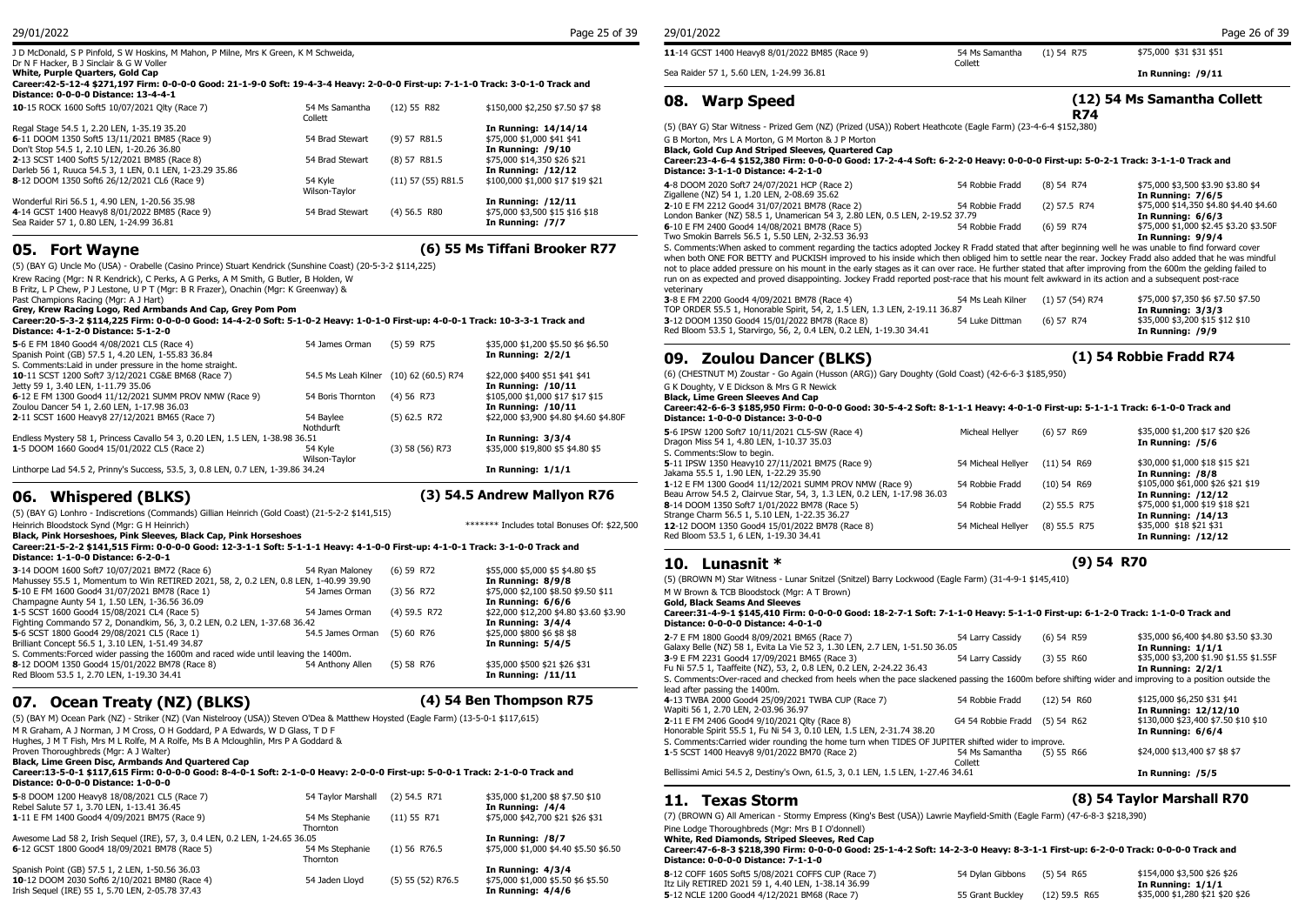| Clearly Regal 55 1, 3.10 LEN, 1-12.21 35.11<br>7-12 NCLE 1250 Good4 18/12/2021 BM64 (Race 7)                                                    | 55 Ms Georgina                   | $(1)$ 61 (58) R64 | <b>In Running: /12/11</b><br>\$35,000 \$1,000 \$21 \$26 \$31               | 8 04:32                            |
|-------------------------------------------------------------------------------------------------------------------------------------------------|----------------------------------|-------------------|----------------------------------------------------------------------------|------------------------------------|
| Wardaddy 55.5 1, 8.60 LEN, 1-12.93 34.34<br>7-12 BEAU 1350 Good4 26/12/2021 CG&E BM64 (Race 7)                                                  | McDonnell<br>55 Ms Louise Dav    | $(1)$ 60 R62      | In Running: /4/4<br>\$35,000 \$1,000 \$21 \$19 \$21                        | Prizemoney: 1st:<br>A 1% deduction |
| More Sundays 6 1, 6.70 LEN, 1-22.02 36.17<br>10-14 BLNA 1590 Good4 14/01/2022 BALLINACUP BM88 (Race 7)<br>Kedah (NZ) 57 1, 6 LEN, 1-38.38 34.97 | 55 Travis Wolfgram (14) 55.5 R77 |                   | In Running: /8/7<br>\$65,000 \$1,625 \$41 \$31 \$31<br>In Running: $5/6/5$ | (Apprentices c<br>Туэ              |

## **12. Prinny's Success (BLKS) (2) 54 Ron Stewart R68**

(5) (BAY G) Mossman - Prinny's Girl (Commands) Robert Heathcote (Eagle Farm) (25-5-2-2 \$93,790)

C R Bennett, U Dumburs, D R Zahnleiter, E Stephen, G Beaton, K W Feeney, Ms J Willacy, Mrs J M Drury, R G Disbrey, M Koenig, L P Hayward, Mrs D L Russell, M A

Kristalyn, W L Graham, R M Worbey, K B Hagan, J Starmer, M Turner, Code 7 Racing

(Mgr: G R Tunny) & The Brainy Fools (Mgr: A M Perrett)

**White, Flying Start Syndications Logo, Black And Teal Checked Sleeves, Quartered Cap**

#### **Career:25-5-2-2 \$93,790 Firm: 0-0-0-0 Good: 16-4-2-2 Soft: 9-1-0-0 Heavy: 0-0-0-0 First-up: 5-1-1-0 Track: 4-0-0-0 Track and Distance: 1-0-0-0 Distance: 6-1-1-0**

| 2-13 DOOM 1350 Good4 23/10/2021 BM70 (Race 8)                                                                                                              | 54 Jake Bayliss   | $(8)$ 58.5 R69          | \$55,000 \$10,000 \$31 \$31         | 8-13 DOOM 1350 Go       |
|------------------------------------------------------------------------------------------------------------------------------------------------------------|-------------------|-------------------------|-------------------------------------|-------------------------|
| Go Wandji 54.5 1, Phantom Court 51.5 3, 4.50 LEN, 0.1 LEN, 1-19.29 34.94                                                                                   |                   |                         | In Running: /12/13                  | Soxagon 54 1, 3.80      |
| 4-11 E FM 1400 Good4 6/11/2021 NMW (Race 7)                                                                                                                | 54 Jake Bavliss   | $(8)$ 54.5 R69          | \$75,000 \$3,500 \$14 \$9.50 \$8.50 | 7-16 E FM 1400 God      |
| Nicci's Spirit 54 1, 1.70 LEN, 1-25.19 35.74                                                                                                               |                   |                         | In Running: /11/8                   | Soxagon 57 1, 5.60      |
| 6-11 IPSW 1350 Good3 15/12/2021 CL5-SW (Race 7)                                                                                                            | Jake Bavliss      | $(10)$ 59 R69.5         | \$35,000 \$500 \$17 \$19 \$21       | 11-13 GCST 900 He       |
| See Marie 55.5 1, 4.80 LEN, 1-18.85 34.89                                                                                                                  |                   |                         | In Running: /10/11                  | Remlaps Gem 54 1,       |
| S. Comments: Stood flat footed as the start was affected and lost significant ground. Connections were advised that a further barrier certificate would be |                   |                         |                                     |                         |
| required prior to the gelding starting again.                                                                                                              |                   |                         |                                     | 02. The H               |
| 7-11 DOOM 1640 Soft5 5/01/2022 BM70 (Race 6)                                                                                                               | 54 Ms Leah Kilner | $(4)$ 58.5 (56.5) R69.5 | \$35,000 \$500 \$7 \$7.50 \$5       |                         |
| Louie La'joy 56.5 1, 2.90 LEN, 1-40.46 34.92                                                                                                               |                   |                         | In Running: 8/7/7                   | (8) (BAY G) Fastnet     |
| S. Comments: Slow to begin. Apprentice L Kilner explained that the slow tempo of the didn't suit the mare today.                                           |                   |                         |                                     | T W Hedlev. Ms J H      |
| 3-5 DOOM 1660 Good4 15/01/2022 CL5 (Race 2)                                                                                                                | 54 Ms Leah Kilner | $(2)$ 55.5 $(53.5)$ R68 | \$35,000 \$3,200 \$7 \$8 \$6        | Braund, I G Johnsor     |
| Fort Wayne 56 1, Linthorpe Lad, 54.5, 2, 0.8 LEN, 0.7 LEN, 1-39.86 34.24                                                                                   |                   |                         | In Running: $5/5/3$                 | <b>Orange, Yellow H</b> |
|                                                                                                                                                            |                   |                         |                                     |                         |

|     |     |    |           | ---<br>.                  |
|-----|-----|----|-----------|---------------------------|
| 1st | znc | ונ | ⁄1 +<br>- | 1600.<br>$\cdot$ MV<br>-- |
|     |     |    |           | $-1$<br>.                 |

|                                               |           |                 | 3-11 DOOM 1200          |
|-----------------------------------------------|-----------|-----------------|-------------------------|
|                                               |           |                 | Eduardo 58.5 1, V       |
| Match Ups:                                    |           |                 | 6-18 E FM 1400 G        |
| 15/01/2022 DOOM BM78 (Race 8) 1,350M          |           |                 | Tofane (NZ) 54.5        |
| <b>Warp Speed</b>                             | $3 - 12$  | (6) 57 0.6LEN   | S. Comments: Disa       |
| Whispered                                     | $8 - 12$  | (5) 58 2.7LEN   | 5-11 DOOM 1350          |
| Zoulou Dancer                                 | $12 - 12$ | (8) 55.5 6LEN   | Tambo's Mate RE         |
| 15/01/2022 DOOM CL5 (Race 2) 1,660M           |           |                 | 3-9 DOOM 1600 S         |
| Fort Wavne                                    | $1 - 5$   | (3)58           | Kubrick 56 1, Cha       |
| Prinny's Success                              | $3 - 5$   | (2) 55.5 1.5LEN |                         |
| 8/01/2022 GCST BM85 (Race 9) 1,400M           |           |                 |                         |
| Slow Hands (NZ)                               | $4 - 14$  | (4) 56.5 0.8LEN | Hard<br>03              |
| Ocean Treaty (NZ)                             | $11 - 14$ | $(1)$ 54 5.6LEN | (8) (CHESTNUT G         |
| 26/12/2021 DOOM CL6 (Race 9) 1,350M           |           |                 | Lima Park Bloodst       |
| Slow Hands (NZ)                               | 8 - 12    | (11) 57 4.9LEN  | Tennick, T M Your       |
| Seat Of Power (IRE)                           | $10 - 12$ | (7) 60.5 6.1LEN | Ackerlev                |
| 11/12/2021 E FM SUMM PROV NMW (Race 9) 1.300M |           |                 | <b>Navy Blue, Yello</b> |
| Zoulou Dancer                                 | $1 - 12$  | $(10)$ 54       | Career: 41-11-1         |
| Fort Wayne                                    | $6 - 12$  | (4) 56 2.6LEN   | Distance: 0-0-0         |
| 4/08/2021 E FM CL5 (Race 4) 1,840M            |           |                 |                         |
| <b>Smart Meteor</b>                           | $2 - 6$   | (2) 58.5 1.8LEN | 1-11 DOOM 1200          |
| Fort Wayne                                    | $5 - 6$   | (5) 59 4.2LEN   | Jonker 56.5 2, Ou       |

## (1) 61 (58) R64 \$35,000 \$1,000 \$21 \$26 \$31 **8 04:32PM COASTLINE BMW SUNSHINE COAST CUP 1400M**

Prizemoney: 1st: \$75400 2nd: \$23400 3rd: \$11700 4th: \$6500 5th: \$3250 A 1% deduction for Equine Welfare will be applied to all prizemoney prior to distribution.

#### **(Apprentices cannot claim)**

### **01. Tyzone (BLKS) (9) 60.5 Noel Callow R106**

(8) (CHESTNUT G) Written Tycoon - Rezonet (Hussonet (USA)) Toby & Trent Edmonds (Bundall) (46-17-4-3 \$1,295,000)

\*\*\*\*\*\*\* Includes total Bonuses Of: \$100,700

| T W Hedlev, G V Posselt, D E Scheffler, Ms J L Cooke, B J McDonald & Mrs N A<br>McDonald                                                                       |                    |                 | ******* Includes total Bonuses Of: \$100,700          |
|----------------------------------------------------------------------------------------------------------------------------------------------------------------|--------------------|-----------------|-------------------------------------------------------|
| <b>Orange, Yellow H</b><br>Career:46-17-4-3 \$1,295,000 Firm: 0-0-0-0 Good: 36-15-1-3 Soft: 7-1-3-0 Heavy: 3-1-0-0 First-up: 11-4-0-1 Track: 1-0-0-0 Track and |                    |                 |                                                       |
| Distance: 1-0-0-0 Distance: 9-2-2-1                                                                                                                            |                    |                 |                                                       |
| 8-11 RHIL 1300 Good4 12/09/2020 THEO MARKS (Race 7)                                                                                                            | G2 53 Jim Byrne    | $(3)$ 58.5 R109 | \$204,000 \$3,500 \$14 \$19 \$19                      |
| Wild Planet 54 1, 3.10 LEN, 1-15.73 34.33<br>11-12 RHIL 1500 Good3 26/09/2020 SHANNON (Race 6)                                                                 | G2 53 Jim Byrne    | $(2)$ 59 R107   | <b>In Running: /10/11</b><br>\$204,000 \$15 \$15 \$17 |
| I Am Superman (IRE) 54.5 1, 4.10 LEN, 1-29.10 34.23                                                                                                            |                    |                 | In Running: /5/5                                      |
| 8-13 DOOM 1350 Good4 19/12/2020 LOUGH NEAGH (Race 9)                                                                                                           | G4 54 Robbie Fradd | $(1)$ 61 R107   | \$150,000 \$2,250 \$16 \$19 \$19                      |
| Soxagon 54 1, 3.80 LEN, 1-18.95 34.50                                                                                                                          |                    |                 | In Running: /7/9                                      |
| 7-16 E FM 1400 Good4 2/01/2021 THE BUFFERING (Race 8)                                                                                                          | Robbie Fradd       | $(13)$ 60 R107  | \$200,000 \$2,750 \$21 \$26 \$31                      |
| Soxagon 57 1, 5.60 LEN, 1-21.88 34.48                                                                                                                          |                    |                 | In Running: /16/16                                    |
| 11-13 GCST 900 Heavy8 8/01/2022 Olty (Race 8)                                                                                                                  | 54 Noel Callow     | $(12)$ 61 R106  | \$105,000 \$31 \$41                                   |
| Remlaps Gem 54 1, 7.10 LEN, 0-52.02 33.75                                                                                                                      |                    |                 | In Running: //13                                      |
|                                                                                                                                                                |                    |                 |                                                       |

## **02. The Harrovian (BLKS) (2) 60 Brad Stewart R105**

(8) (BAY G) Fastnet Rock - Harrow (Dehere (USA)) Toby & Trent Edmonds (Bundall) (36-17-2-4 \$1,028,080)

T W Hedley, Ms J Hedley, W G Massingham, S C Massingham, Miss T L Clark, T J

Braund, I G Johnson, Miss D P Massingham & C R Massingham

**Orange, Yellow H Career:36-17-2-4 \$1,028,080 Firm: 0-0-0-0 Good: 21-12-1-1 Soft: 14-4-1-3 Heavy: 1-1-0-0 First-up: 10-4-0-2 Track: 0-0-0-0 Track and Distance: 0-0-0-0 Distance: 8-4-1-0**

| 5-15 M V 1600 Soft6 13/03/2021 ALL-STAR MILE (Race 8)<br>Mugatoo (IRE) 59 1, 4.20 LEN, 1-39.82 39.28                             | <b>Brad Stewart</b>            | $(7)$ 59 R103   | \$5,000,000 \$150,000 \$31 \$41<br>In Running: 5/5/2      |
|----------------------------------------------------------------------------------------------------------------------------------|--------------------------------|-----------------|-----------------------------------------------------------|
| 3-11 DOOM 1200 Soft6 15/05/2021 DOOMBEN 10,000 (Race 7)<br>Eduardo 58.5 1, Wild Planet, 58.5, 2, 0.4 LEN, 0.2 LEN, 1-10.71 35.81 | G1 Brad Stewart                | $(8)$ 58.5 R104 | \$1,000,000 \$90,000 \$31 \$26 \$21<br>In Running: /9/9   |
| 6-18 E FM 1400 Good4 12/06/2021 STRADBROKE (Race 8)<br>Tofane (NZ) 54.5 1, 1.50 LEN, 1-21.98 35.61                               | G1 49.5 Glen Boss              | (9) 53 R105     | \$1,500,000 \$18,000 \$10 \$9.50 \$11<br>In Running: /6/8 |
| S. Comments: Disappointed for a run between the 400 metres and 150 metres.                                                       |                                |                 |                                                           |
| 5-11 DOOM 1350 Soft5 4/12/2021 TATTS RECOGNIT (Race 7)<br>Tambo's Mate RETIRED 2022 59 1, 1.20 LEN, 1-19.41 34.14                | G4 54 Brad Stewart (9) 60 R105 |                 | \$130,000 \$3,250 \$3.60 \$6 \$7.50<br>In Running: /6/3   |
| 3-9 DOOM 1600 Soft6 26/12/2021 BERNBOROUGH (Race 7)<br>Kubrick 56 1, Charmmebaby (NZ), 55, 2, 0.8 LEN, 0.1 LEN, 1-36.67 35.38    | G4 Ben Thompson                | $(4)$ 57.5 R105 | \$200,000 \$18,000 \$3.20 \$3.80 \$4<br>In Running: 4/4/4 |

## **03. Hard Empire (BLKS) (5) 58 Ben Thompson R101**

(8) (CHESTNUT G) Hard Spun (USA) - Last Quill (Last Tycoon (IRE)) Toby & Trent Edmonds (Bundall) (41-11-1-6 \$587,930)

Lima Park Bloodstock Pty Ltd (Mgr: Mrs C White), G J Richards, D A Tennick, Mrs T E

Tennick, T M Young, Mrs N L Young, Mrs P Burdon, P W Burdon, Mrs B D Ackerley & B P

Ackerley

**Navy Blue, Yellow Epaulettes, Yellow And Red Striped Sleeves, Yellow Cap, Red Stripes Career:41-11-1-6 \$587,930 Firm: 0-0-0-0 Good: 20-5-0-4 Soft: 16-3-1-2 Heavy: 3-2-0-0 First-up: 8-4-0-1 Track: 0-0-0-0 Track and Distance: 0-0-0-0 Distance: 7-2-0-2**

| 1-11 DOOM 1200 Good3 5/12/2020 GEORGE MOORE (Race 8)                               | G3 54 Brad Stewart (5) 57.5 R99 |                  | \$200,000 \$116,000 \$6 \$4.20 \$4.20  |
|------------------------------------------------------------------------------------|---------------------------------|------------------|----------------------------------------|
| Jonker 56.5 2, Outback Barbie RETIRED 2021, 57, 3, 0.2 LEN, 2.8 LEN, 1-08.11 33.72 |                                 |                  | In Running: /6/5                       |
| S. Comments: Slow to begin.                                                        |                                 |                  |                                        |
| 4-16 GCST 1200 Good4 16/01/2021 MM SPRINT (Race 4)                                 | <b>Brad Stewart</b>             | $(11)$ 58.5 R104 | \$1,002,500 \$45,000 \$7.50 \$8 \$7.50 |
| Jonker 57.5 1, 1.70 LEN, 1-09.12 34.33                                             |                                 |                  | In Running: /9/9                       |
| 4-8 DOOM 1200 Soft5 4/12/2021 GEORGE MOORE (Race 9)                                | G3 54 Rvan                      | $(6)$ 58.5 R104  | \$200,000 \$9,750 \$26 \$31 \$31       |
|                                                                                    | Malonev                         |                  |                                        |
| Zoustyle 57.5 1, 2.70 LEN, 1-09.60 33.37                                           |                                 |                  | In Running: /7/7                       |
| 6-13 DOOM 1200 Soft6 26/12/2021 FALVELON (Race 8)                                  | G4 54 Ben                       | $(6)$ 58.5 R103  | \$200,000 \$2,750 \$11 \$9.50 \$12     |
|                                                                                    | Thompson                        |                  |                                        |
| Roheryn 58 1, 2.30 LEN, 1-10.25 34.88                                              |                                 |                  | In Running: /6/6                       |
| 14-18 GCST 1400 Good3 15/01/2022 MM CUP (Race 6)                                   | G4 54 Rvan                      | $(8)$ 56.5 R102  | \$1,002,500 \$5,050 \$15 \$18 \$15     |
|                                                                                    | Malonev                         |                  |                                        |
| Eleven Eleven 58 1, 4 LEN, 1-20.50 34.41                                           |                                 |                  | In Running: /4/4                       |
| S. Comments: Raced three wide without cover for majority.                          |                                 |                  |                                        |

### **04. Desert Lord (12) 57.5 Ryan Maloney R100**

(7) (BAY G) High Chaparral (IRE) - Nova Star (Iglesia) David Vandyke (Sunshine Coast) (27-8-4-5 \$468,530) S J Dillon, K R Bredhauer, G I Turnbull, EST M A Gillman & D Harvey **Dark Blue, Silver Diagonal Stripes**

**Career:27-8-4-5 \$468,530 Firm: 0-0-0-0 Good: 17-7-3-2 Soft: 9-1-1-3 Heavy: 1-0-0-0 First-up: 8-3-1-0 Track: 1-0-0-1 Track and Distance: 1-0-0-1 Distance: 13-4-1-3**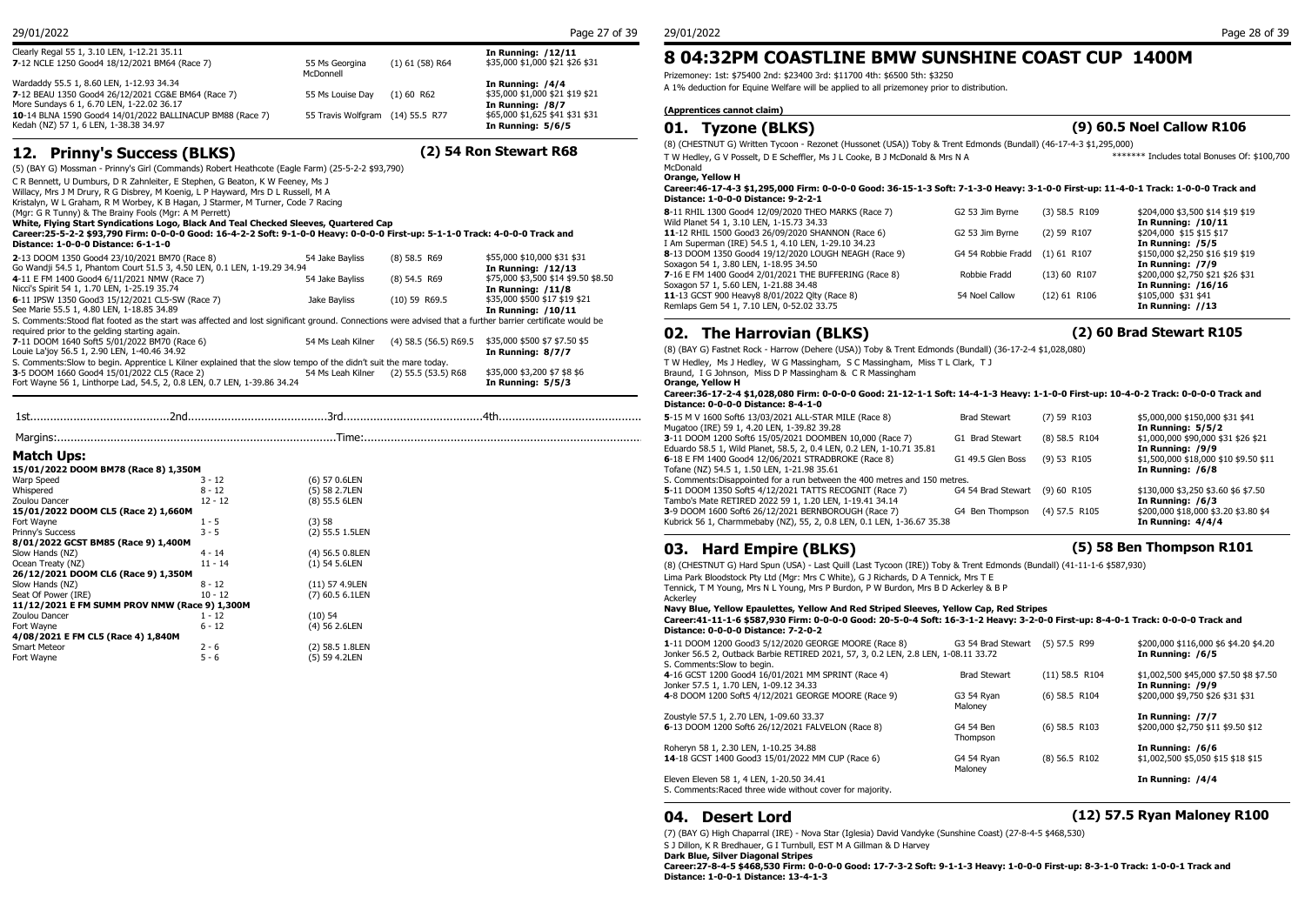| 2-13 DOOM 1350 Good4 23/01/2021 CL6-SW (Race 9)                                                                                                                                                                                                    | Ms Stephanie<br>Thornton         | $(12)$ 59 R93 | \$75,000 \$14,350 \$4 \$4.40 \$3.60F                                              | 8-13 DOOM 1200 Soft6 26/12/2021 FALVELON (Race 8)                                                                                                                                                                                                                                               | G4 54 Adin<br>Thompson | (3) 54 |
|----------------------------------------------------------------------------------------------------------------------------------------------------------------------------------------------------------------------------------------------------|----------------------------------|---------------|-----------------------------------------------------------------------------------|-------------------------------------------------------------------------------------------------------------------------------------------------------------------------------------------------------------------------------------------------------------------------------------------------|------------------------|--------|
| Roman Aureus 56 1, Enterprise Prince 57.5 3, 0.10 LEN, 2.0 LEN, 1-19.03 34.40<br>1-11 IPSW 1200 Good4 19/06/2021 CL6-SW (Race 6)<br>Roman Aureus 57.5 2, Ziemba, 57.5, 3, 1 LEN, 0.1 LEN, 1-11.22 35.04                                            | Ryan Maloney                     | $(6)$ 59 R93  | In Running: /12/11<br>\$77,000 \$43,700 \$2.05 \$2.25 \$2.05F<br>In Running: /9/8 | Roheryn 58 1, 4.50 LEN, 1-10.25 34.88<br>S. Comments: Jumped out at the start and bumped CHICAGO CLUB.                                                                                                                                                                                          |                        |        |
| S. Comments: Raced three-wide with cover in the early stages.<br><b>3-13 SCST 1400 Soft6 11/07/2021 TAB GLASSHOUSE (Race 8)</b>                                                                                                                    | G4 54 Mark Du<br>Plessis         | $(3)$ 54 R93  | \$175,000 \$15,750 \$4.20 \$4.40<br>\$3.60F                                       | <b>Animate (BLKS)</b><br>08.<br>(5) (BAY G) Animal Kingdom (USA) - Flowerchild (Redoute's Choice) Kris Lees (Gold Coast) (24-7-3-3 \$62                                                                                                                                                         |                        |        |
| King Of Hastings 54 1, Charleise, 54, 2, 0.8 LEN, 0.3 LEN, 1-25.19 35.58<br>1-11 GCST 1200 Good4 27/08/2021 GOLDMARKET Olty (Race 7)<br>Tramonto 55 2, Totally Charmed RETIRED 2022, 54, 3, 0.4 LEN, 0.5 LEN, 1-08.62 34.10                        | G4 54 Michael Cahill (3) 54 R94  |               | In Running: /5/5<br>\$125,000 \$72,500 \$3.70 \$3.60 \$3.70<br>In Running: /5/5   | Australian Bloodstock, J Lovett, Dr J R Loughman, G J P Van Ameyden, J K Muirhead, P<br>D Newland, Mrs J Watts, M Sesto, Crikerbush Racing, Stumpy Moose, S Camilleri, G F                                                                                                                      |                        |        |
| 2-14 TWBA 1200 Good4 25/09/2021 WEETWOOD (Race 8)<br>Apache Chase 57.5 1, Royal Hale 54 3, 0.30 LEN, 0.5 LEN, 1-11.79 35.83<br>Trial - 2 0.8L DOOM (Trial 3) Tuesday, January 18, 2022 (No Res) 1000m Ryan Maloney Good4 0-58.78 1st-Oueen Sweeper | G4 54 Michael Cahill (11) 58 R99 |               | \$150,000 \$27,000 \$7.50 \$5.50 \$5.50<br>In Running: /12/11                     | McDonald, B M Emmitt, B W Loder, D P Gray, Shout The Bar, Dynasty No 35, S P<br>Seifert, G D S Fiedler & Mrs J T Toohev<br>Royal Blue, White Horseshoe, Black And White Checked Sleeves And Cap<br>Career: 24-7-3-3 \$623.990 Firm: 0-0-0-0 Good: 14-3-2-2 Soft: 9-4-1-1 Heavy: 1-0-0-0 First-u |                        |        |

## **05. Scallopini (18) 56.5 Boris Thornton R98**

(7) (BAY OR BROWN G) Snitzel - Rose of Mulan (More Than Ready (USA)) Steven O'Dea & Matthew Hoysted (Eagle Farm) (31-9-6-5 \$525,225) Proven Thoroughbreds (Mgr: A J Walter), Moni Plus Racing (Mgr: D J Kelso), S N Gillard,

L J McDonald, A N McMaster, Ms E A McMaster, M A Rolfe, Mrs M L Rolfe, Mrs J A Peck,

Mrs S P Warren, B T Burke, B E Fletcher, B D Peters, M G Cox, D W N Hillhouse, Mrs V A

### Thane, R P Warren & J N Allen

**Black, Lime Green Spot And Armbands, Quartered Cap**

| Career:31-9-6-5 \$525,225 Firm: 0-0-0-0 Good: 26-6-6-5 Soft: 4-3-0-0 Heavy: 1-0-0-0 First-up: 10-4-1-1 Track: 6-2-0-1 Track and<br>Distance: 3-1-0-1 Distance: 12-4-3-1 |                        |                  |                                                      | Kanges JJ.J 2, Jupe<br>5-18 GCST 1400 God |
|-------------------------------------------------------------------------------------------------------------------------------------------------------------------------|------------------------|------------------|------------------------------------------------------|-------------------------------------------|
| 6-16 GCST 1400 Good4 16/01/2021 MM CUP (Race 8)                                                                                                                         | G4 54 Ben<br>Thompson  | $(13)$ 58.5 R100 | \$1,002,500 \$10,000 \$19 \$26 \$26                  | Eleven Eleven 58 1,                       |
| Eleven Eleven 58.5 1, 2.60 LEN, 1-22.69 35.55                                                                                                                           |                        |                  | In Running: /9/10                                    | S. Comments: Held ur                      |
| S. Comments: Raced three-wide with cover throughout.<br>6-9 E FM 1200 Good4 5/06/2021 MORETON CUP (Race 5)                                                              | G2 Baylee<br>Nothdurft | $(3)$ 56 R100    | \$200,000 \$2,750 \$4.60 \$5 \$5                     | <b>Chapt</b><br>09.                       |
| Baller 55.5 1, 7.20 LEN, 1-10.18 35.04<br>6-13 SCST 1400 Soft6 11/07/2021 TAB GLASSHOUSE (Race 8)                                                                       | G4 54 Jag              | $(2)$ 57 R99     | In Running: /4/5<br>\$175,000 \$2,625 \$13 \$17 \$17 | (7) (BROWN G) Roth<br>D M Forbes, N C May |

**6-13 SCST 1400 Soft6 11/07/2021 TAB GLASSHOUSE (Race 8) G4 54 Jag (2) 57 R99** Guthmann-Cheste King Of Hastings 54 1, 2.50 LEN, 1-25.19 35.58<br> **2-13 E** FM 1400 Good4 31/07/2021 HCP (Race 8) **In Running: /1/1** 54 Jaden Lloyd (7) 59 (56) R98 \$575,000 \$14,350 \$5 \$5.50 \$6 **2-13 E FM 1400 Good4 31/07/2021 HCP (Race 8)** 54 Jaden Lloyd (7) 59 (56) R98 \$75,000 \$14,350 \$5 Emerald Kingdom 58.5 1, Profit 54.5 3, 0.10 LEN, 2.5 LEN, 1-23.71 35.60 S. Comments:Raced three wide throughout. Laid out under pressure over the final 200m.<br>
6-13 GCST 1200 Good3 15/01/2022 MM SPRINT (Race 5) Boris Thornton (3) 56 R98 **6**-13 GCST 1200 Good3 15/01/2022 MM SPRINT (Race 5) Boris Thornton (3) 56 R98 \$1,002,500 \$10,000 \$31 \$41 \$61 Isotope 55.5 1, 2.80 LEN, 1-08.12 33.63 **In Running: /6/6**

## **06. Oscar Zulu**

**(6) 54.5 Ms Stephanie Thornton R94**

(4) (BAY G) Epaulette - Ininthree (NZ) (Generous (IRE)) Chris Waller (Gold Coast) (17-6-1-2 \$500,040)

Ms M A Smith, Mrs D Oldfield, Mrs T L Brooks, Mrs K E Barker & Mrs S A Gay \*\*\*\*\*\*\*\*\*\*\*\*\*\*\*\*\*\*\*\*\*\*\*\*\*\*\*\*\*\*\*\*\*\* Includes total Bonuses Of: \$95,625

**Lilac, Red Spots And Red Cap**

#### **Career:17-6-1-2 \$500,040 Firm: 0-0-0-0 Good: 6-2-0-2 Soft: 7-2-1-0 Heavy: 4-2-0-0 First-up: 4-3-0-0 Track: 0-0-0-0 Track and Distance: 0-0-0-0 Distance: 9-2-0-2**

| 6-7 RAND 1400 Heavy8 17/07/2021 BM88 (Race 8)<br>Blondeau 54 1, 4.80 LEN, 1-27.81 36.29                                                  | 53 Kerrin McEvov       | $(3)$ 59 R87   | \$130,000 \$4,000 \$2.70 \$2.80 \$2.90F<br>In Running: /4/3 | <b>3</b> 13 3331 1399 3999.<br>Wisdom Of Water 55 1  |
|------------------------------------------------------------------------------------------------------------------------------------------|------------------------|----------------|-------------------------------------------------------------|------------------------------------------------------|
| 3-10 K GR 1400 Good3 14/08/2021 SPRINGPREV (Race 7)<br>Frosty Rocks 56 1, Gaulois RETIRED 2021, 59.5, 2, 0.8 LEN, 0.2 LEN, 1-21.85 33.73 | 52 Kerrin McEvov       | $(6)$ 53 R87   | \$130,000 \$12,200 \$5 \$4.40 \$4.40<br>In Running: /4/5    | <b>10.</b> Red Ch                                    |
| 10-13 RAND 1500 Soft5 4/09/2021 BM94 (Race 10)<br>Soldier of Love 55.5 1, 3.80 LEN, 1-30.41 35.61                                        | 52 Nash Rawiller       | $(6)$ 57 R88   | \$130,000 \$3,500 \$12 \$14 \$14<br>In Running: /4/6        | (6) (BROWN G) Red Ele                                |
| 1-9 RAND 1400 Good4 18/12/2021 DEC HCP (Race 8)<br>Purple Sector (NZ) 6 2, Dream Circle, 54, 3, 0.5 LEN, 0.7 LEN, 1-23.14 35.94          | 54 Kerrin McEvov       | $(2)$ 54.5 R87 | \$130,000 \$61,250 \$13 \$12 \$13<br>In Running: /5/5       | M P Sherrin<br>Red, Orange Hoops,                    |
| 9-18 GCST 1400 Good3 15/01/2022 MM CUP (Race 6)                                                                                          | G4 54 Kerrin<br>McEvov | $(15)$ 54 R94  | \$1,002,500 \$10,000 \$19 \$17 \$19                         | Career: 40-8-7-4 \$44<br><b>Distance: 2-1-0-0 Di</b> |
| Eleven Eleven 58 1, 2.90 LEN, 1-20.50 34.41                                                                                              |                        |                | In Running: /13/13                                          | 5-10 E FM 1300 Good4                                 |

## **07. Hail Manhattan (BLKS)**

**(10) 54 Adin Thompson (a0) R93**

(5) (BAY G) Manhattan Rain - Beggin (Benicio) Peter & Will Hulbert (Eagle Farm) (24-7-6-0 \$320,175) A T Biacsi, Miss N Collingwood, Mrs J J Collingwood, P R Langdale-Hunt, Mrs L L Langdale-Hunt, Mrs C Petrie, W R Spence & Mrs K J Spence **White, Royal Blue Spot, Royal Blue And Orange Striped Sleeves**

**Career:24-7-6-0 \$320,175 Firm: 0-0-0-0 Good: 16-3-3-0 Soft: 7-4-2-0 Heavy: 1-0-1-0 First-up: 5-2-0-0 Track: 5-2-1-0 Track and Distance: 1-0-1-0 Distance: 6-0-4-0**

| 9-13 E FM 1200 Good4 26/06/2021 WJ HEALY (Race 9)<br>Away Game 54.5 1, 4.60 LEN, 1-11.48 35.08 | G3 54 Ron Stewart (11) 54 R90 |              | \$175,000 \$2,625 \$26 \$31 \$26<br>In Running: /11/11 | 11. Victory<br>(8) (BROWN G) Nadeer           |
|------------------------------------------------------------------------------------------------|-------------------------------|--------------|--------------------------------------------------------|-----------------------------------------------|
| 2-15 ROCK 1600 Soft5 10/07/2021 Olty (Race 7)                                                  | 54 Ryan Wiggins               | $(8)$ 59 R90 | \$150,000 \$27,000 \$8 \$8.50 \$7.50                   |                                               |
| Regal Stage 54.5 1, Bollente 57.5 3, 0.80 LEN, 0.1 LEN, 1-35.19 35.20                          |                               |              | In Running: 4/4/4                                      | T V Clayton, Mrs L J Cla                      |
| 1-13 MKAY 2000 Good4 24/07/2021 Olty (Race 8)                                                  | 54 Rvan Wiggins               | $(4)$ 60 R91 | \$150,000 \$87,000 \$3.40 \$3.80<br>\$3.80F            | P A Mueller, W R McDo<br>Red, White Cross, Ro |
| Buster Block 54 2, Factory Warrior, 54, 3, 1.8 LEN, 1.0 LEN, 2-00.68 36.58                     |                               |              | In Running: $5/4/2$                                    | Career:63-11-6-7 \$3                          |
| 5-16 TOWN 2000 Good3 7/08/2021 Olty (Race 7)                                                   | 54 Ryan Wiggins               | $(6)$ 61 R95 | \$153,000 \$3,750 \$2.80 \$2.70 \$2.90F                | Distance: 10-3-0-1 D                          |
| Fortification RETIRED 2021 54 1, 2.30 LEN, 2-01.95 36.63                                       |                               |              | In Running: 5/5/3                                      | 5-7 SCST 2400 Soft7 1                         |

| 29/01/2022 | Page 29 of 39 | 29/01/2022 |  |
|------------|---------------|------------|--|
|            |               |            |  |

| 29/01/2022                                                    | Page 30 of 39          |              |                                   |
|---------------------------------------------------------------|------------------------|--------------|-----------------------------------|
| 8-13 DOOM 1200 Soft6 26/12/2021 FALVELON (Race 8)             | G4 54 Adin<br>Thompson | $(3)$ 54 R93 | \$200,000 \$2,750 \$71 \$81 \$101 |
| Roheryn 58 1, 4.50 LEN, 1-10.25 34.88                         |                        |              | In Running: /8/8                  |
| S. Comments: Jumped out at the start and bumped CHICAGO CLUB. |                        |              |                                   |

## **08. Animate (BLKS) (7) 54 Andrew Mallyon R91**

(5) (BAY G) Animal Kingdom (USA) - Flowerchild (Redoute's Choice) Kris Lees (Gold Coast) (24-7-3-3 \$623,990) Australian Bloodstock, J Lovett, Dr J R Loughman, G J P Van Ameyden, J K Muirhead, P McDonald, B M Emmitt, B W Loder, D P Gray, Shout The Bar, Dynasty No 35, S P \*\*\*\*\*\*\* Includes total Bonuses Of: \$133,750

**Career:24-7-3-3 \$623,990 Firm: 0-0-0-0 Good: 14-3-2-2 Soft: 9-4-1-1 Heavy: 1-0-0-0 First-up: 5-0-2-1 Track: 0-0-0-0 Track and Distance: 0-0-0-0 Distance: 13-4-1-1**

| 4-6 DOOM 1350 Soft5 26/09/2021 CL6 (Race 3)                                          | 54 Ms Leah Kilner | $(1)$ 62.5 (60.5) R87.5 | \$35,000 \$1,900 \$2.30 \$2.20 \$2.20F |
|--------------------------------------------------------------------------------------|-------------------|-------------------------|----------------------------------------|
| Five Oxford 54 1, 2.90 LEN, 1-20.22 34.18                                            |                   |                         | In Running: /3/3                       |
| 3-8 E FM 1600 Good4 16/10/2021 HCP (Race 6)                                          | 56 Andrew Mallvon | $(6)$ 58.5 R87.5        | \$75,000 \$7,350 \$3.30 \$4 \$4.40     |
| Prioritise RETIRED 2021 53 1, Tokoriki Lad, 57.5, 2, 0.8 LEN, 1.7 LEN, 1-37.39 36.17 |                   |                         | In Running: 2/2/2                      |
| 4-9 E FM 1400 Good4 30/10/2021 CL6-SW (Race 9)                                       | Andrew Mallvon    | $(3)$ 59 R87.5          | \$75,000 \$3,500 \$5.50 \$6 \$6.50     |
| Barney's Law 57.5 1, 4.30 LEN, 1-23.79 35.41                                         |                   |                         | In Running: /7/7                       |
| 1-11 RAND 1200 Good4 26/12/2021 CG&E BM78 (Race 8)                                   | 54 Tyler Schiller | $(8)$ 61 $(58)$ R80     | \$130,000 \$61,250 \$11 \$13 \$15      |
| Ranges 59.5 2, Super Effort, 57.5, 3, 0.6 LEN, 0.5 LEN, 1-10.23 34.16                |                   |                         | In Running: /4/3                       |
| 5-18 GCST 1400 Good3 15/01/2022 MM CUP (Race 6)                                      | G4 54 Andrew      | $(5)$ 54 $(54.5)$ R90   | \$1,002,500 \$25,000 \$26 \$31 \$51    |
|                                                                                      | Mallvon           |                         |                                        |
| Eleven Eleven 58 1, 1.60 LEN, 1-20.50 34.41                                          |                   |                         | In Running: /12/12                     |
| S. Comments: Held up from the 400m to the 200m.                                      |                   |                         |                                        |

## (3) 56 R100 \$200,000 \$2,750 \$4.60 \$5 \$5 **09. Chapter And Verse (BLKS) (1) 54 Jim Byrne R91**

(7) (BROWN G) Rothesay - McFly (Perugino (USA)) Desleigh Forster (Eagle Farm) (34-6-5-6 \$1,143,333) D M Forbes, N C Mayne, Mrs C M Mayne, M J Maloney, A V Vitanza, Ms M T Collier, R J

\*\*\*\*\*\*\* Includes total Bonuses Of: \$38,250

Vickers, M J Vickers, J W Geddes, L Day & N Day **Orange And Purple Diagonal Stripes, Pink Sleeves, Orange Cap, Purple Pom Pom**

**Career:34-6-5-6 \$1,143,333 Firm: 0-0-0-0 Good: 27-5-4-4 Soft: 6-1-1-1 Heavy: 1-0-0-1 First-up: 8-2-0-2 Track: 4-1-1-1 Track and Distance: 3-0-1-1 Distance: 12-0-4-2**

| 7-16 GCST 1300 Good4 16/01/2021 MM QTIS (Race 9)<br>The Odyssey 59 1, 2.30 LEN, 1-16.53 35.19 | 54 Nash Rawiller             | $(4)$ 57 R94    | \$1,002,500 \$10,000 \$11 \$8.50 \$7.50<br><b>In Running: /11/9</b> |
|-----------------------------------------------------------------------------------------------|------------------------------|-----------------|---------------------------------------------------------------------|
| S. Comments: Near the 1000m checked when crowded to the inside of another runner.             |                              |                 |                                                                     |
| 6-10 DOOM 1200 Soft5 13/11/2021 KEITH NOUD (Race 8)                                           | G4 54 Tavlor<br>Marshall     | $(9)$ 54.5 R93  | \$130,000 \$1,950 \$21 \$26 \$31                                    |
| Tambo's Mate RETIRED 2022 58 1, 3.60 LEN, 1-09.99 35.16                                       |                              |                 | In Running: /9/9                                                    |
| 7-8 DOOM 1200 Soft5 4/12/2021 GEORGE MOORE (Race 9)                                           | G3 54 Taylor<br>Marshall     | $(8)$ 54 R93    | \$200,000 \$2,750 \$51 \$61                                         |
| Zoustyle 57.5 1, 6.50 LEN, 1-09.60 33.37                                                      |                              |                 | In Running: /8/8                                                    |
| 6-11 E FM 1400 Good4 18/12/2021 LOUGH NEAGH (Race 8)                                          | G4 54 Ms Samantha<br>Collett | (4) 54 R92      | \$150,000 \$2,250 \$21 \$21 \$21                                    |
| Stampe 54 1, 3.60 LEN, 1-22.85 35.06                                                          |                              |                 | In Running: /5/6                                                    |
| 3-15 GCST 1300 Good3 15/01/2022 MM QTIS (Race 9)                                              | 54 Jim Byrne                 | $(12)$ 55.5 R91 | \$1,002,500 \$91,683 \$15 \$14 \$14                                 |
| Wisdom Of Water 55 1, Boomnova, 54, 2, 1.3 LEN, 0.3 LEN, 1-15.22 34.78                        |                              |                 | In Running: /10/8                                                   |

## **10. Red Chase (11) 54 R91**

(6) (BROWN G) Red Element - Not to Share (Al Maher) Desleigh Forster (Eagle Farm) (40-8-7-4 \$449,925) M P Sherrin **All Accords** 2001 12 and the state of the state of the state of the state Bonuses Of: \$29,200

(15) 54 R94 \$1,002,500 \$10,000 \$19 \$17 \$19 **Career:40-8-7-4 \$449,925 Firm: 0-0-0-0 Good: 29-6-6-2 Soft: 10-2-1-1 Heavy: 1-0-0-1 First-up: 7-0-2-2 Track: 7-1-1-1 Track and Red, Orange Hoops, Diamonds Sleeves Distance: 2-1-0-0 Distance: 20-6-3-2**

| 5-10 E FM 1300 Good4 5/06/2021 GOLD JEWEL (Race 3)                                    | 54 Jim Byrne       | $(2)$ 59 R94        | \$200,000 \$5,500 \$4 \$5 \$5      |
|---------------------------------------------------------------------------------------|--------------------|---------------------|------------------------------------|
| Tumbler Ridge 54 1, 3.30 LEN, 1-16.85 34.90                                           |                    |                     | In Running: /4/3                   |
| 6-6 E FM 1200 Good4 17/07/2021 HCP (Race 4)                                           | 54 Marnu Potgieter | (6) 58.5 (55.5) R93 | \$75,000 \$1,000 \$6.50 \$7 \$6    |
| Boomsara RETIRED 2021 56.5 1, 8.30 LEN, 1-11.63 35.74                                 |                    |                     | In Running: /6/6                   |
| 3-11 DOOM 1350 Soft5 4/12/2021 TATTS RECOGNIT (Race 7)                                | G4 54 Jim Byrne    | $(2)$ 54 R91        | \$130,000 \$9,100 \$26 \$31        |
| Tambo's Mate RETIRED 2022 59 1, Tumbler Ridge, 54, 2, 0.2 LEN, 0.8 LEN, 1-19.41 34.14 |                    |                     | In Running: /5/6                   |
| 11-11 E FM 1400 Good4 18/12/2021 LOUGH NEAGH (Race 8)                                 | G4 54 Jim Byrne    | $(11)$ 54 R92       | \$150,000 \$9.50 \$9 \$15          |
| Stampe 54 1, 12.60 LEN, 1-22.85 35.06                                                 |                    |                     | In Running: /2/3                   |
| 2-6 IPSW 1350 Good3 19/01/2022 HCP (Race 3)                                           | 54 Jim Byrne       | $(3)$ 59.5 R91      | \$35,000 \$6,400 \$3.90 \$4.60 \$5 |
| Zigallene (NZ) 54 1, Goodonya Sonja 51.5 3, 0.80 LEN, 0.5 LEN, 1-19.57 33.98          |                    |                     | In Running: /4/4                   |

## **11. Victory Eight (NZ) (14) 54 Ron Stewart R89**

(8) (BROWN G) Nadeem - Queen's Colours (GB) (Rainbow Quest (USA)) Trevor Miller (Sunshine Coast) (63-11-6-7 \$389,175)

T V Clayton, Mrs L J Clayton, P J Clayton, N Spencer, Mrs K Spencer, Mrs M G Mueller,

P A Mueller, W R McDonald, P J Gallagher & Mrs T M Gallagher

**Red, White Cross, Royal Blue Double Armbands, White Cap**

**Career:63-11-6-7 \$389,175 Firm: 0-0-0-0 Good: 38-6-4-2 Soft: 16-2-2-3 Heavy: 7-3-0-1 First-up: 9-1-2-2 Track: 34-8-2-5 Track and Distance: 10-3-0-1 Distance: 18-3-1-2**

**5**-7 SCST 2400 Soft7 11/07/2021 CALOUNDRA CUP (Race 5) G4 54 Larry Cassidy (1) 54 R90 \$175,000 \$4,375 \$21 \$26 \$21 Stockman (NZ) 55.5 1, 6.60 LEN, 2-32.45 36.78 **In Running: 5/5/6**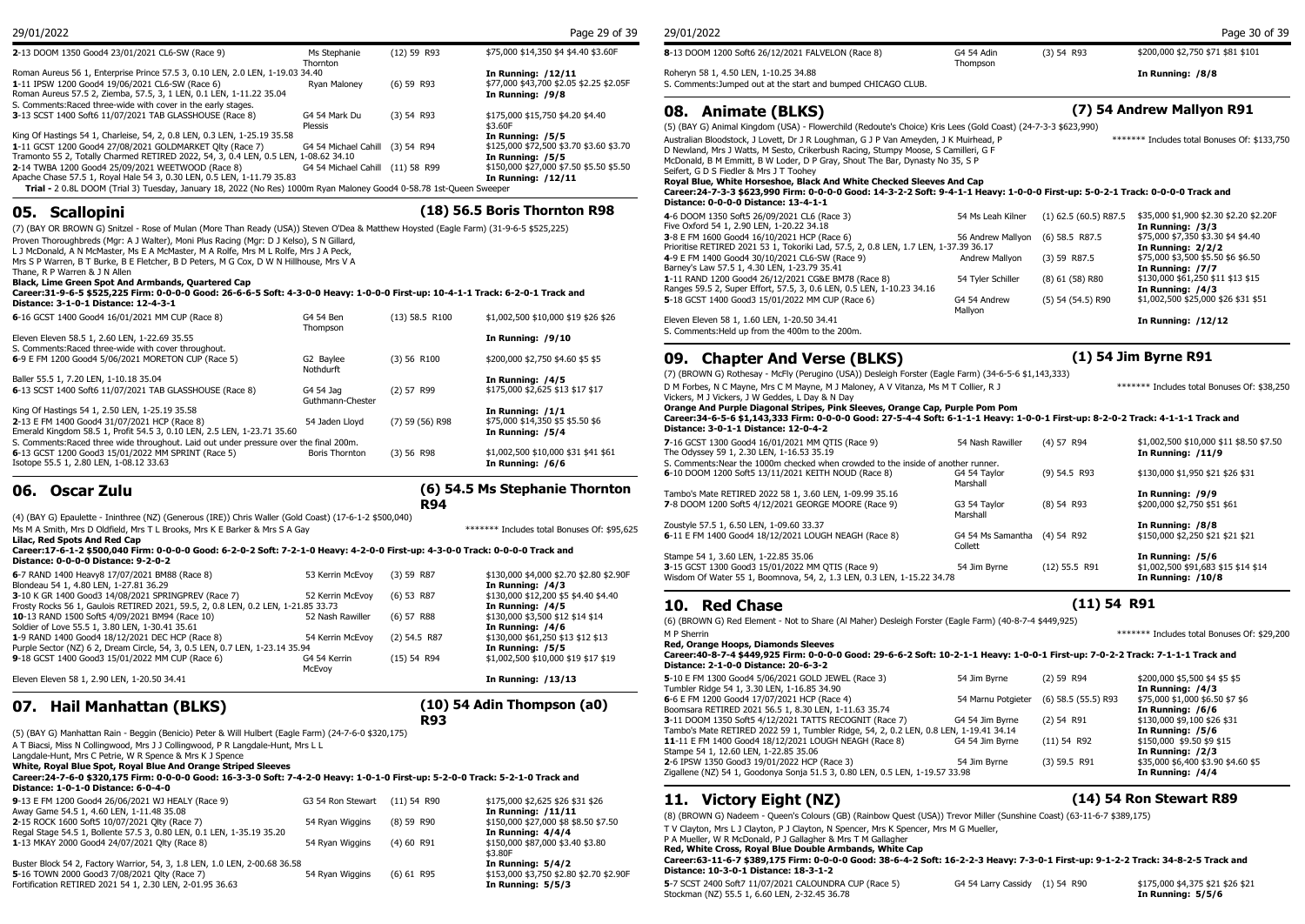**15. Kedah (NZ) (4) 54 Ms Samantha Collett R84**

**17. Fisticuffs \* (13) 54 Ms Tegan Harrison R77**

#### 29/01/2022 Page 31 of 39

(5) 54 R89 \$150,000 \$2,250 \$91 \$81 \$101

**9**-9 SCST 1000 Good3 20/11/2021 SWP (Race 7) Michael Cahill (3) 58 R90 \$125,000 \$1,875 \$151 \$101 \$151 **15. Kedah (NZ)**<br>Zoustyle 58 1, 14.30 LEN, 0-55.72 32.63 (6) (BAY M) Per Incanto (USA) - Malaya (NZ) (Towkay) Kris Lees (Gold Coast) (33-7-4-4 \$219,405) L Petagna, J Greig, R P Moylan, P Webster, S C Seabrook, P A Pavan, Mrs R Pavan, D L Forward, B D Farrelly, D J Pringle, S A Young, D G Hoppe, A R Taylor, N Henry G R

Matthews, A J Farrelly & K C Bedford **Apple Green, Navy Blue Sash, Navy Blue And Yellow Striped Sleeves And Cap**

**Career:33-7-4-4 \$219,405 Firm: 0-0-0-0 Good: 24-5-2-3 Soft: 7-2-2-0 Heavy: 2-0-0-1 First-up: 6-2-0-0 Track: 0-0-0-0 Track and Distance: 0-0-0-0 Distance: 7-1-1-0**

| 3-8 MWBH 1550 Heavy9 10/05/2021 OPEN BM82 (Race 3)                      | 55 Andrew Mallyon (7) 60 R84 |                 | \$22,000 \$2,100 \$2.25 \$3 \$3.40F     |
|-------------------------------------------------------------------------|------------------------------|-----------------|-----------------------------------------|
| Zigallene (NZ) 55.5 1, Glen Ord, 58, 2, 0.2 LEN, 2.2 LEN, 1-37.07 35.44 |                              |                 | In Running: 4/4/3                       |
| 7-13 DOOM 1600 Good4 22/05/2021 CL6-SW (Race 2)                         | Andrew Mallyon               | (5) 57 R80      | \$75,000 \$1,000 \$21 \$26 \$26         |
| Cloak 56 1, 3 LEN, 1-36.13 36.04                                        |                              |                 | In Running: 6/8/10                      |
| S. Comments: Held up momentarily rounding the home turn.                |                              |                 |                                         |
| 6-8 GCST 1200 Good3 18/12/2021 HCP (Race 6)                             | 54 Scott Galloway            | $(2)$ 54 R79    | \$22,000 \$400 \$13 \$15 \$17           |
| Constant Flight 57 1, 2.50 LEN, 1-09.44 33.31                           |                              |                 | In Running: /4/4                        |
| 2-14 DOOM 1350 Soft7 1/01/2022 BM78 (Race 5)                            | 54 Nash Rawiller             | $(10)$ 57.5 R79 | \$75,000 \$14,350 \$14 \$15 \$16        |
| Strange Charm 56.5 1, Fleet Dove 58 3, 1.50 LEN, 0.4 LEN, 1-22.35 36.27 |                              |                 | In Running: /13/11                      |
| 1-14 BLNA 1590 Good4 14/01/2022 BALLINACUP BM88 (Race 7)                | 55 Nash Rawiller             | (3) 57 R84      | \$65,000 \$30,600 \$2.80 \$2.90 \$2.60F |
| Jacksprat 55 2, Toots Is Tops, 55, 3, 0.1 LEN, 2.3 LEN, 1-38.38 34.97   |                              |                 | In Running: 6/5/6                       |

## **16. Mr Money Bags (3) 54 Sean Cormack R83**

(7) (CHESTNUT G) Written Tycoon - Biggietupac (Dubai Destination (USA)) Damien Batters (Sunshine Coast) (44-7-3-4 \$635,830) Gecko Racing (P Lee), A J Brown, D Sudomirski, D Spicer, Mrs N Curran, Boxing On 2 (J Bourke), D Prouse, N Tara, M Rosenzweig, Coronet Racing, S Mccarty, J Mccarty, D Rosenzweig, R Emery, J Kociolek & W Lord \*\*\*\*\*\*\* Includes total Bonuses Of: \$66,400 **Fluorescent Yellow, Navy ATB Logo And Seams Career:44-7-3-4 \$635,830 Firm: 0-0-0-0 Good: 31-7-3-2 Soft: 12-0-0-2 Heavy: 1-0-0-0 First-up: 7-0-1-0 Track: 0-0-0-0 Track and Distance: 0-0-0-0 Distance: 24-6-1-2 3**-13 CAUL 1400 Good4 14/08/2021 BM84 (Race 5) 54 Lachlan Neindorf \$130,000 \$11,700 \$31 \$26 \$31 Elephant (NZ) 56 1, Imperial Lad, 56, 2, 1.3 LEN, 0.1 LEN, 1-23.12 35.06 **In Running: /8/7 11**-12 M V 1600 Soft6 4/09/2021 HCP (Race 9) 54 Declan Bates (3) 54 R86 \$130,000 \$9.50 \$10 \$10 Don't Doubt Dory 51 1, 9.10 LEN, 1-38.61 37.62<br>**12**-16 SANH 1400 Good4 25/09/2021 BM78 (Race 2) **In Running: 9/9**<br>54 Matthew (15) 63.5 (61.5) R85 \$75,000 \$26 \$21 12-16 SANH 1400 Good4 25/09/2021 BM78 (Race 2) Cartwright  $(15)$  63.5  $(61.5)$  R85 Sirileo Miss 58.5 1, 7.10 LEN, 1-23.71 35.04 **In Running: /11/10 13**-13 CAUL 1400 Good4 13/10/2021 BM84 (Race 5) Agreeable 54 1, 6.20 LEN, 1-25.12 34.90<br>**4**-12 DOOM 1350 Good4 15/01/2022 BM78 (Race 8) **In Running: 13/5** Sean Cormack (2) 61.5 R83 \$35,000 \$1,900 \$14 \$17 \$12 **4**-12 DOOM 1350 Good4 15/01/2022 BM78 (Race 8) 54 Sean Cormack (2) 61.5 R83 \$35,000 \$1,900 \$14 \$17 \$12 Red Bloom 53.5 1, 1 LEN, 1-19.30 34.41

## $17.$  Fisticuffs  $*$

(5) (BAY G) Redoute's Choice - Sucker Punch (Encosta de Lago) Mick Mair (Sunshine Coast) (23-5-3-4 \$199,500)

#### **Career:23-5-3-4 \$199,500 Firm: 0-0-0-0 Good: 18-4-2-4 Soft: 4-1-1-0 Heavy: 1-0-0-0 First-up: 6-2-1-1 Track: 1-0-0-0 Track and Distance: 0-0-0-0 Distance: 8-1-0-1**

| 10-12 E FM 1200 Good4 17/07/2021 BM80 (Race 9)<br>Sea Raider 58 1, 7 LEN, 1-12.20 35.45<br>S. Comments: Slow to begin.                                                                    | 54 Justin Huxtable              | $(1)$ 59.5 (58) R81.5 | \$75,000 \$1,000 \$7.50 \$9 \$9<br>In Running: /12/12      |
|-------------------------------------------------------------------------------------------------------------------------------------------------------------------------------------------|---------------------------------|-----------------------|------------------------------------------------------------|
| 2-10 GCST 1200 Soft5 6/11/2021 HCP (Race 7)                                                                                                                                               | 54 Ms Tiffani<br><b>Brooker</b> | $(9)$ 55.5 R81.5      | \$22,000 \$3,900 \$6 \$5.50 \$7                            |
| Freddie Fox Trot 62 1, Rhyme Nor Rhythm RETIRED 2022 58.5 3, 1 LEN, 0.1 LEN, 1-09.16 34.18                                                                                                |                                 |                       | In Running: /9/8                                           |
| S. Comments: Slow to begin. Laid in under pressure over the concluding stages.                                                                                                            |                                 |                       |                                                            |
| 10-11 SCST 1200 Good3 20/11/2021 CL6 (Race 9)                                                                                                                                             | 54 Ms Tiffani<br>Brooker        | $(11)$ 57 R81.5       | \$75,000 \$1,000 \$31 \$31                                 |
| Gee Tee Tee 58.5 1, 3.70 LEN, 1-09.99 34.01                                                                                                                                               |                                 |                       | <b>In Running: /11/10</b>                                  |
| 8-11 IPSW 1350 Good3 15/12/2021 CL5-SW (Race 7)<br>See Marie 55.5 1, 5.40 LEN, 1-18.85 34.89                                                                                              | Ms Tiffani Brooker              | $(11)$ 59 R80         | \$35,000 \$500 \$10 \$15 \$17<br><b>In Running: /11/10</b> |
| S. Comments: Struck in the head by a plate near the 1000m, which caused a minor laceration to the offside ear, in this incident rider T Brooker was also struck<br>in the right shoulder. |                                 |                       |                                                            |
| 14-14 GCST 1400 Heavy8 8/01/2022 BM85 (Race 9)<br>Sea Raider 57 1, 13.40 LEN, 1-24.99 36.81<br>S. Comments: Slow to begin.                                                                | 54 Nash Rawiller                | (13) 56 R79           | \$75,000 \$26 \$18 \$21<br>In Running: /12/14              |
|                                                                                                                                                                                           |                                 |                       |                                                            |

### **18. Wolf Moon \* (17) 54 R70**

(4) (BAY G) Wandjina - Anabaa's Legacy (NZ) (Anabaa (USA)) Billy Healey (Sunshine Coast) (7-3-1-1 \$88,250)

Ezybonds No 1 (Mgr: A P Endresz) **Bottle Green, Red, Yellow And Royal Blue Diamond Band, Diamonds On Sleeves And Cap**

#### **Career:7-3-1-1 \$88,250 Firm: 0-0-0-0 Good: 5-2-0-1 Soft: 1-1-0-0 Heavy: 1-0-1-0 First-up: 3-1-1-0 Track: 3-2-1-0 Track and Distance: 0-0-0-0 Distance: 2-1-0-1**

| 54 Ben Thompson                                                                                |                                                                               | \$35,000 \$19,800 \$1.90 \$1.95 \$1.80F |
|------------------------------------------------------------------------------------------------|-------------------------------------------------------------------------------|-----------------------------------------|
|                                                                                                |                                                                               | In Running: /1/1                        |
| James Orman                                                                                    | $(8)$ 56.5 R64                                                                | \$55,000 \$30,500 \$4.40 \$4 \$4.80     |
| 1-9 DOOM 1350 Good4 11/02/2021 BM65 (Race 8)<br>1-8 SCST 1600 Soft6 27/02/2021 CL3-SW (Race 1) | Expert Eye 56 2, Sweeping The Board, 57.5, 3, 1.3 LEN, 0.1 LEN, 1-21.23 35.11 | $(2)$ 55.5 R60                          |

Stampe 54 1, 8.60 LEN, 1-22.85 35.06 **In Running: /11/10**

### **12. Smart Meteor \* (16) 54 R88**

(5) (BAY G) Smart Missile - Tempting Lady (Northern Meteor) Chris Munce (Eagle Farm) (36-5-8-8 \$335,725)

Darleb 56 1, 5.50 LEN, 1-23.29 35.86<br>**9-**11 E FM 1400 Good4 18/12/2021 LOUGH NEAGH (Race 8) G4 54 Mark Du (5) 54 R89

Mrs C Munce, Milo Racing (Mgr: T J D Merlehan), D Moretti, M Dodd, Dr S B Parkes, Ms

E H Friend, M S Templeton, D R Greaves, K F Treeby, M J Halle, A J Havig, C D Wenck,

One Stryke 52 1, Eloquently, 54, 2, 0.1 LEN, 1.8 LEN, 0-58.31 34.23

**9**-11 E FM 1400 Good4 18/12/2021 LOUGH NEAGH (Race 8)

G R Hill & Mrs K L Lovell **Royal Blue, White Southern Cross, Star Cap**

#### **Career:36-5-8-8 \$335,725 Firm: 0-0-0-0 Good: 24-4-7-3 Soft: 9-0-1-5 Heavy: 3-1-0-0 First-up: 6-0-0-2 Track: 6-0-2-2 Track and Distance: 2-0-1-0 Distance: 9-0-3-2**

Zoustyle 58 1, 14.30 LEN, 0-55.72 32.63 **In Running: /9/9 3**-6 SCPT 1000 Synthetic 26/11/2021 HCP (Race 3) 54 Paul Hamblin (2) 61 R90 \$22,000 \$2,100 \$61 \$61 One Stryke 52 1, Eloquently, 54, 2, 0.1 LEN, 1.8 LEN, 0-58.31 34.23

**10**-13 SCST 1400 Soft5 5/12/2021 BM85 (Race 8) 54 Paul Hamblin (7) 61.5 R90 \$75,000 \$1,000 \$61 \$61 \$61 \$61 \$61<br>Darleb 56 1. 5.50 LEN. 1-23.29 35.86

Plessis

| 2-6 E FM 1840 Good4 4/08/2021 CL5 (Race 4)                                                                                                          | 54 Jaden Llovd   | (2) 58.5 (55.5) R74   | \$35,000 \$6,400 \$2.60 \$2.20 \$2.30F  | Jacksprat 55 2, Toots Is Tops, 55, 3, 0.1 LEN, 2.3 LEN, 1-38.38 34.97                                  |                      |                 |
|-----------------------------------------------------------------------------------------------------------------------------------------------------|------------------|-----------------------|-----------------------------------------|--------------------------------------------------------------------------------------------------------|----------------------|-----------------|
| Spanish Point (GB) 57.5 1, I Could Do Better (IRE) 59 3, 1.80 LEN, 1.7 LEN, 1-55.83 36.84                                                           |                  |                       | In Running: 4/4/3                       |                                                                                                        |                      |                 |
| S. Comments: Bumped and taken wider rounding the home turn when SPANISH POINT shifted out to improve.                                               |                  |                       |                                         | 16. Mr Money Bags                                                                                      |                      |                 |
| 6-15 SCST 1400 Good3 20/11/2021 BM75 (Race 5)                                                                                                       | 54 James Orman   | $(13)$ 58.5 R74       | \$55,000 \$1,000 \$31 \$31              |                                                                                                        |                      |                 |
| Darleb 58.5 1, 2.70 LEN, 1-22.82 34.88                                                                                                              |                  |                       | In Running: /10/10                      | (7) (CHESTNUT G) Written Tycoon - Biggietupac (Dubai Destination (USA)) Damien Batters (Sunshine Coast |                      |                 |
| 1-9 E FM 1600 Good4 11/12/2021 BM80 (Race 1)                                                                                                        | 54.5 Jaden Llovd | $(1)$ 57.5 (55.5) R74 | \$75,000 \$42,700 \$3.50 \$3.60 \$3.30F | Australian Thoroughbred Bloodstock Pty Ltd (D Dance), M Burgess, P Mcclymans, Brown                    |                      |                 |
| Greek Hero (GB) 57.5 2, Ammoudi Bay, 58, 3, 1 LEN, 0.3 LEN, 1-37.06 34.86                                                                           |                  |                       | In Running: 6/5/5                       | Gecko Racing (P Lee), A J Brown, D Sudomirski, D Spicer, Mrs N Curran, Boxing On 2 (J                  |                      |                 |
| 3-12 DOOM 1600 Soft6 26/12/2021 BM78 (Race 4)                                                                                                       | 54 Jaden Llovd   | (3) 59.5 (57.5) R79   | \$75,000 \$7,350 \$10 \$11 \$10         | Bourke), D Prouse, N Tara, M Rosenzweig, Coronet Racing, S Mccarty, J Mccarty, D                       |                      |                 |
| Dzsenifer 56 1, See Marie, 56.5, 2, 0.2 LEN, 0.2 LEN, 1-37.76 35.91                                                                                 |                  |                       | In Running: 9/9/9                       | Rosenzweig, R Emery, J Kociolek & W Lord                                                               |                      |                 |
| S. Comments: Bumped on jumping. Held up between the 550 metres and the entrance to the home straight before shifting out and taking SOKUDO wider on |                  |                       |                                         | Fluorescent Yellow, Navy ATB Logo And Seams                                                            |                      |                 |
| the track.                                                                                                                                          |                  |                       |                                         | Career:44-7-3-4 \$635,830 Firm: 0-0-0-0 Good: 31-7-3-2 Soft: 12-0-0-2 Heavy: 1-0-0-0 First-up          |                      |                 |
| 1-12 DOOM 2000 Heavy8 1/01/2022 SHOOT OUT Olty (Race 6)                                                                                             | 54 Jaden Llovd   | $(1)$ 54 R79          | \$125,000 \$72,500 \$4.20 \$4.80        | Distance: 0-0-0-0 Distance: 24-6-1-2                                                                   |                      |                 |
|                                                                                                                                                     |                  |                       | \$4.80F                                 |                                                                                                        | 54 Lachlan           |                 |
| Phaistos 56 2, Wapiti, 59, 3, 0.2 LEN, 0.8 LEN, 2-11.02 37.80                                                                                       |                  |                       | In Running: 11/12/10                    | 3-13 CAUL 1400 Good4 14/08/2021 BM84 (Race 5)                                                          | Alla for all and the | $(9)$ 61 $(59)$ |

## **13. East Asia (NZ) (8) 54 Robbie Fradd R87.5**

(5) (BAY M) Swiss Ace - China Choice (Encosta de Lago) Robert Heathcote (Eagle Farm) (16-5-2-3 \$224,745)

D D Dwyer, S P Blake, N J Blake , D Evans & I Matheson

**White, Red Crest, Collar, Cuffs And Cap**

**Career:16-5-2-3 \$224,745 Firm: 0-0-0-0 Good: 7-2-1-2 Soft: 6-2-1-1 Heavy: 3-1-0-0 First-up: 4-1-1-0 Track: 1-1-0-0 Track and Distance: 1-1-0-0 Distance: 4-2-1-1**

| 1-12 DOOM 1350 Soft5 23/06/2021 BM72 (Race 8)                                  | 54 Luke Dittman                | $(4)$ 56 R70           | \$35,000 \$19,800 \$2.90 \$2.70 \$2.70  | 4-12 DOOM 1350 Good4 15/01/2022 BM78 (Race 8)                      |
|--------------------------------------------------------------------------------|--------------------------------|------------------------|-----------------------------------------|--------------------------------------------------------------------|
| Shijin 56 2, Mccovey Cove, 57.5, 3, 0.4 LEN, 0.1 LEN, 1-20.35 35.37            |                                |                        | In Running: /8/8                        | Red Bloom 53.5 1, 1 LEN, 1-19.30 34.41                             |
| S. Comments: Had difficulty obtaining clear running over the final 200 metres. |                                |                        |                                         |                                                                    |
| 1-11 SCST 1400 Soft6 11/07/2021 BM75 (Race 9)                                  | 54 Luke Dittman                | $(11)$ 56.5 R74.5      | \$75,000 \$42,700 \$3.40 \$3.50 \$3.30F | 17. Fisticuffs $*$                                                 |
| Baanone (NZ) 58 2, Spirit Esprit, 57.5, 3, 0.5 LEN, 2.5 LEN, 1-25.70 36.68     |                                |                        | In Running: /10/10                      |                                                                    |
| 8-16 DOOM 1200 Soft5 4/12/2021 TATTS CLASSIC (Race 8)                          | G4 Luke Dittman                | $(10)$ 55.5 (56) R79.5 | \$130,000 \$1,950 \$17 \$19 \$21        | (5) (BAY G) Redoute's Choice - Sucker Punch (Encosta de Lago) Mick |
| Miami Fleiss 56.5 1, 2.20 LEN, 1-09.62 34.26                                   |                                |                        | In Running: /12/11                      | Strawberry Hill Stud (Mgr: J Singleton) & T Raudonikis             |
| 1-10 E FM 1300 Good4 11/12/2021 JUST NOW (Race 6)                              | G4 54 Ron Stewart (5) 54 R79.5 |                        | \$130,000 \$75,400 \$14 \$15 \$11       | <b>Royal Blue, White Crossed Sashes</b>                            |
| Eloquently 56 2, Tycoon Evie, 55.5, 3, 0.1 LEN, 0.2 LEN, 1-16.30 34.95         |                                |                        | In Running: /9/9                        | Career: 23-5-3-4 \$199,500 Firm: 0-0-0-0 Good: 18-4-2-4 Soft:      |
| 4-14 DOOM 1200 Heavy10 1/01/2022 NUDGEE (Race 9)                               | G4 Luke Dittman                | $(7)$ 56.5 R86         | \$200,000 \$9,750 \$5.50 \$10 \$9.50    | Distance: 0-0-0-0 Distance: 8-1-0-1                                |
| Salateen 55.5 1, 2.60 LEN, 1-12.72 36.95                                       |                                |                        | In Running: /14/13                      | 10-12 E FM 1200 Good4 17/07/2021 BM80 (Race 9)                     |

## **14. Star Of Michelin**

(5) (BAY G) Jet Spur - Conca Bella (Show a Heart) Stuart Kendrick (Sunshine Coast) (20-6-2-0 \$313,100)

**White, Black Quarters, Orange Cap**

| Career:20-6-2-0 \$313,100 Firm: 0-0-0-0 Good: 14-5-1-0 Soft: 5-1-1-0 Heavy: 1-0-0-0 First-up: 3-0-1-0 Track: 6-2-0-0 Track and |                             |                    |                                        |                                            |
|--------------------------------------------------------------------------------------------------------------------------------|-----------------------------|--------------------|----------------------------------------|--------------------------------------------|
| Distance: 1-0-0-0 Distance: 6-2-1-0                                                                                            |                             |                    |                                        | Gee Tee Tee 58.5 1,                        |
| 7-12 DOOM 2000 Good3 5/12/2020 Olty (Race 6)                                                                                   | 54 Ms Stephanie<br>Thornton | $(11)$ 54 R83      | \$105,000 \$1,000 \$7 \$9.50 \$9.50    | 8-11 IPSW 1350 Go<br>See Marie 55.5 1, 5.  |
| So You Win 57 1, 3.20 LEN, 2-02.29 34.84                                                                                       |                             |                    | In Running: 12/11/12                   | S. Comments: Struck                        |
| 2-11 E FM 2150 Soft5 16/12/2020 BM75 (Race 5)                                                                                  | 54 Sheriden<br>Tomlinson    | $(2)$ 63 $(6)$ R83 | \$35,000 \$6,400 \$3.50 \$3.10 \$3.40F | in the right shoulder<br>14-14 GCST 1400 H |

Warp Speed 52.5 1, Takeittothelimit 56 3, 0.30 LEN, 2.3 LEN, 2-13.46 35.82<br>**10**-14 GCST 1800 Soft5 9/01/2021 THE WAVE (Race 8) Ben Thompson (13) 58.5 R84 \$250,000 \$3,125 \$26 \$18 \$20 **10**-14 GCST 1800 Soft5 9/01/2021 THE WAVE (Race 8) Ben Thompson (13) 58.5 R84 \$250,000 \$3,125 \$26 \$18 \$26 \$18 \$20<br>Paradee RETIRED 2022 56.5 1, 6.70 LEN, 1-48.69 34.31 Paradee RETIRED 2022 56.5 1, 6.70 LEN, 1-48.69 34.31 S. Comments:Bumped heavily at the start. Raced three wide with cover for majority of the event.<br>1-10 SCST 1600 Good4 30/01/2021 CL6 (Race 5) 54 Sheriden (7) 58 (55) R83 **1**-10 SCST 1600 Good4 30/01/2021 CL6 (Race 5) Tomlinson (7) 58 (55) R83 \$75,000 \$42,700 \$4.80 \$4.40 \$4.40 Penshurst (IRE) RETIRED 2021 56.5 2, Couldn't Refuse, 55.5, 3, 0.2 LEN, 0.5 LEN, 1-37.03 34.39 **In Running: 2/3/3** S. Comments: Laid in during the early stages of the home straight.<br>
9-11 SCST 1600 Soft5 27/02/2021 MEMBERS CUP (Race 8) G4 54 Sheriden **9**-11 SCST 1600 Soft5 27/02/2021 MEMBERS CUP (Race 8) G4 54 Sheriden (4) 54 R87.5 Tomlinson (4) 54 R87.5 \$125,000 \$1,875 \$8 \$9.50 \$11 Hail Manhattan 54 1, 2.40 LEN, 1-37.64 34.67 **In Running: 6/6/5**

S. Comments:Slow to begin.

**Trial -** 1 0L SCST (Trial 1) Tuesday, January 11, 2022 (No Res) 1200m Ms T Brooker Soft7 1-13.44

## **(15) 54 Ms Tiffani Brooker**

Showtime Breeding (Mgr: J M Cutts) \*\*\*\*\*\*\* Includes total Bonuses Of: \$64,500

**R87.5**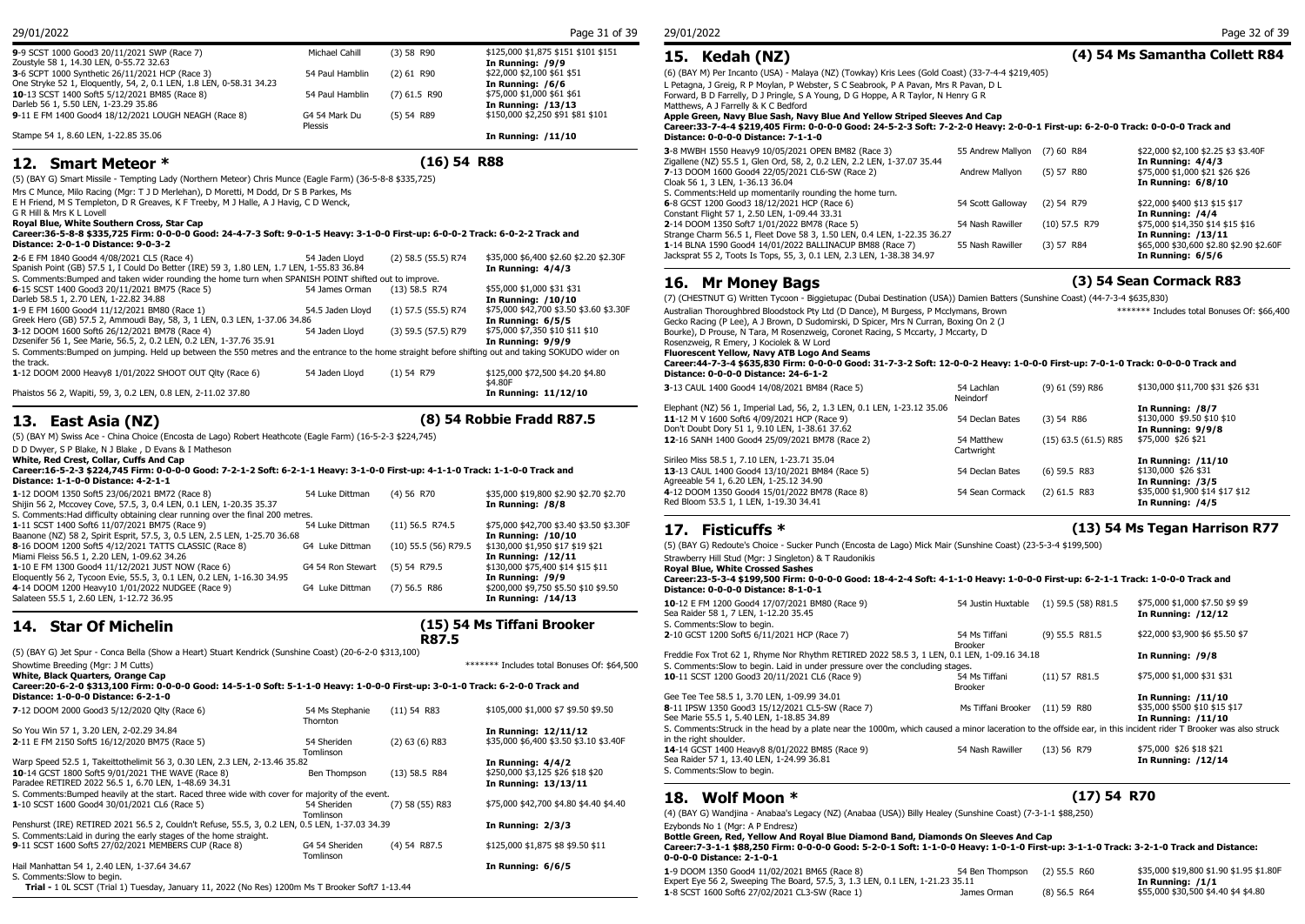|  | 29/01/2022 |
|--|------------|
|  |            |

| Word for Word RETIRED 2021 57 2, Smart Meteor, 56, 3, 0.4 LEN, 2.8 LEN, 1-39.83 33.74                                                                       |                                  | In Running: $1/1/1$                     | 9 05:12PM COASTLINE BMW M4 Class 6 Handicap 1200M                                                          |                                             |
|-------------------------------------------------------------------------------------------------------------------------------------------------------------|----------------------------------|-----------------------------------------|------------------------------------------------------------------------------------------------------------|---------------------------------------------|
| 3-6 E FM 1400 Good3 17/04/2021 DAYBREAK LOVER (Race 5)                                                                                                      | $(3)$ 57 R69.5<br>G4 James Orman | \$125,000 \$11,250 \$4.80 \$4.60 \$4.40 |                                                                                                            |                                             |
| Apache Chase 57 1, Mass Destruction, 57, 2, 2.8 LEN, 4.2 LEN, 1-23.82 35.60                                                                                 |                                  | In Running: /2/2                        | Prizemoney: 1st: \$42700 2nd: \$14350 3rd: \$7350 4th: \$3500 5th: \$2100                                  |                                             |
| 7-12 IPSW 1680 Good4 3/05/2021 BM68 (Race 7)                                                                                                                | 54 James Orman (3) 59 R69.5      | \$25,000 \$500 \$1.55 \$1.90 \$1.95F    | A 1% deduction for Equine Welfare will be applied to all prizemoney prior to distribution.                 |                                             |
| Southern Swing 59 1, 5 LEN, 1-43.06 37.20                                                                                                                   |                                  | In Running: 3/3/3                       |                                                                                                            |                                             |
| S. Comments: When asked to comment on the performance, rider J Orman reported that after settling in a favourable position, failed to respond to his riding |                                  |                                         |                                                                                                            |                                             |
| and in his opinion proved disappointing. A post-race veterinary examination revealed some mild soreness in both forelegs. Trainer B Healey advised that he  |                                  |                                         | 01. Hilo                                                                                                   | (7) 61 Noel Callow R89                      |
| would have his veterinary surgeon examine the horse and report back to Stewards if anything came to light which may have had a bearing on today's           |                                  |                                         |                                                                                                            |                                             |
| performance. He further added that he may give consideration to sending the gelding for a spell.                                                            |                                  |                                         | (5) (BAY OR BROWN G) Lonhro - Kona (New Approach (IRE)) Gillian Heinrich (Gold Coast) (21-4-3-4 \$325,540) |                                             |
| 2-10 SCST 1200 Heavy9 7/01/2022 CL3 (Race 6)                                                                                                                | 54 Ben Thompson (9) 59.5 R69.5   | \$50,000 \$9,000 \$2.50 \$6.50 \$5.50EF | Heinrich Bloodstock Synd (Mgr: G H Heinrich)                                                               | ******* Includes total Bonuses Of: \$23.750 |
| The Lioness 55 1, Sacca 55.5 3, 0.40 LEN, 0.5 LEN, 1-12.40 35.11                                                                                            |                                  | In Running: $/1/1$                      | Black, Pink Horseshoes, Pink Sleeves, Black Cap, Pink Horseshoes                                           |                                             |
|                                                                                                                                                             |                                  |                                         |                                                                                                            |                                             |

|                                          |                                                |                 | PBGIKE, V-V-V       |
|------------------------------------------|------------------------------------------------|-----------------|---------------------|
|                                          |                                                |                 | 2-13 RAND 1400 9    |
|                                          |                                                |                 | Edison 54 1, Irithe |
|                                          |                                                |                 | 6-16 E FM 1400 G    |
| <b>Match Ups:</b>                        |                                                |                 | Soxagon 57 1, 5.2   |
|                                          |                                                |                 | 4-9 E FM 1200 Go    |
| 15/01/2022 GCST MM CUP (Race 6) 1,400M   |                                                |                 | Superium 54 1, 1.   |
| Animate                                  | $5 - 18$                                       | (5) 54 1.6LEN   | 10-13 E FM 1200     |
| Oscar Zulu                               | $9 - 18$                                       | (15) 54 2.9LEN  | Away Game 54.5      |
| Hard Empire                              | $14 - 18$                                      | (8) 56.5 4LEN   | 4-8 DOOM 1110 G     |
| 26/12/2021 DOOM FALVELON (Race 8) 1,200M |                                                |                 |                     |
| Hard Empire                              | $6 - 13$                                       | (6) 58.5 2.3LEN | Fasano 54.5 1, 0.4  |
| Hail Manhattan                           | $8 - 13$                                       | (3) 54 4.5LEN   |                     |
|                                          | 18/12/2021 E FM LOUGH NEAGH (Race 8) 1,400M    |                 |                     |
| Chapter And Verse                        | $6 - 11$                                       | (4) 54 3.6LEN   | 02.<br>Boor         |
| Victory Eight (NZ)                       | $9 - 11$                                       | $(5)$ 54 8.6LEN |                     |
| Red Chase                                | $11 - 11$                                      | (11) 54 12.6LEN | (6) (BAY M) Spirit  |
|                                          | 4/12/2021 DOOM GEORGE MOORE (Race 9) 1,200M    |                 | Glenlogan Park (M   |
| Hard Empire                              | $4 - 8$                                        | (6) 58.5 2.7LEN | Maroon, White I     |
| <b>Chapter And Verse</b>                 | $7 - 8$                                        | (8) 54 6.5LEN   | Career: 35-6-13-    |
|                                          | 4/12/2021 DOOM TATTS RECOGNIT (Race 7) 1,350M  |                 | Distance: 1-0-1-    |
| Red Chase                                | $3 - 11$                                       | (2) 54 1LEN     |                     |
| The Harrovian                            | $5 - 11$                                       | (9) 60 1.2LEN   | 8-15 GRAF 1200 S    |
|                                          | 11/07/2021 SCST TAB GLASSHOUSE (Race 8) 1,400M |                 | Southern Lad 55 1   |
| Desert Lord                              | $3 - 13$                                       | $(3)$ 54 1.1LEN | 8-9 SCST 1000 Go    |
| Scallopini                               | $6 - 13$                                       | (2) 57 2.5LEN   | Zoustyle 58 1, 6.3  |
|                                          |                                                |                 | 4-12 F FM 1200 G    |

### **01. Hilo (7) 61 Noel Callow R89**

#### **Career:21-4-3-4 \$325,540 Firm: 0-0-0-0 Good: 12-1-2-2 Soft: 6-2-1-1 Heavy: 3-1-0-1 First-up: 6-2-1-0 Track: 0-0-0-0 Track and Distance: 0-0-0-0 Distance: 9-3-0-3 2-**13 RAND 1400 Soft5 19/12/2020 DEC HCP (Race 8) 52 Ms Rachel King (1) 53 R86 \$125,000 \$23,000 \$3 \$3F

| Edison 54 1, Irithea RETIRED 2021 59 3, 1.50 LEN, 1.3 LEN, 1-23.06 34.77 |                                 |                         | In Running: /3/4                  |
|--------------------------------------------------------------------------|---------------------------------|-------------------------|-----------------------------------|
| 6-16 E FM 1400 Good4 2/01/2021 THE BUFFERING (Race 8)                    | Nash Rawiller                   | $(9)$ 56 R90            | \$200,000 \$2,750 \$9 \$9 \$9     |
| Soxagon 57 1, 5.20 LEN, 1-21.88 34.48                                    |                                 |                         | In Running: /11/12                |
| 4-9 E FM 1200 Good4 12/06/2021 HINKLER (Race 6)                          | G4 54 Michael Cahill (5) 54 R90 |                         | \$150,000 \$7,500 \$26 \$26       |
| Superium 54 1, 1.40 LEN, 1-11.55 34.92                                   |                                 |                         | In Running: /8/8                  |
| 10-13 E FM 1200 Good4 26/06/2021 WJ HEALY (Race 9)                       | G3 54 Michael Cahill (2) 54 R90 |                         | \$175,000 \$2,625 \$21 \$26       |
| Away Game 54.5 1, 4.90 LEN, 1-11.48 35.08                                |                                 |                         | In Running: /7/8                  |
| 4-8 DOOM 1110 Good4 15/01/2022 CL6 (Race 5)                              | 54 Sheriden                     | $(3)$ 63.5 $(60.5)$ R89 | \$35,000 \$1,900 \$9.50 \$12 \$14 |
|                                                                          | Tomlinson                       |                         |                                   |
| Fasano 54.5 1, 0.40 LEN, 1-04.04 34.02                                   |                                 |                         | In Running: /5/4                  |

## **02. Boomtown Lass (BLKS)**

```
(1) 59 Kyle Wilson-Taylor (a2) 
R89.5
```
(6) (BAY M) Spirit of Boom - Boomalicious (Red Dazzler) Chris Anderson (Eagle Farm) (35-6-13-2 \$685,125)

Glenlogan Park (Mgr: J M Haseler) \*\*\*\*\*\*\* Includes total Bonuses Of: \$117,600

#### **Maroon, White Epaulettes Career:35-6-13-2 \$685,125 Firm: 0-0-0-0 Good: 29-6-11-2 Soft: 4-0-1-0 Heavy: 2-0-1-0 First-up: 8-2-5-0 Track: 3-0-2-0 Track and**

| Distance: 1-0-1-0 Distance: 20-2-7-1              |                    |                 |                                     |
|---------------------------------------------------|--------------------|-----------------|-------------------------------------|
| 8-15 GRAF 1200 Soft5 7/07/2021 RAMORNIE (Race 7)  | G4 54 Jake Bayliss | $(4)$ 54 R92    | \$200,000 \$3,500 \$14 \$12 \$16    |
| Southern Lad 55 1, 5.70 LEN, 1-08.52 34.05        |                    |                 | In Running: /7/7                    |
| 8-9 SCST 1000 Good3 20/11/2021 SWP (Race 7)       | Jim Byrne          | $(1)$ 54 R93    | \$125,000 \$1,875 \$10 \$16 \$18    |
| Zoustyle 58 1, 6.30 LEN, 0-55.72 32.63            |                    |                 | In Running: /5/3                    |
| 4-12 E FM 1200 Good4 11/12/2021 CL6-SW (Race 8)   | Ron Stewart        | $(10)$ 57 R92   | \$75,000 \$3,500 \$16 \$20 \$26     |
| Garibaldi 57.5 1, 1.80 LEN, 1-10.90 34.92         |                    |                 | In Running: /2/2                    |
| 12-14 DOOM 1200 Heavy10 1/01/2022 NUDGEE (Race 9) | G4 Ron Stewart     | $(11)$ 55.5 R91 | \$200,000 \$81 \$71 \$51            |
| Salateen 55.5 1, 6.80 LEN, 1-12.72 36.95          |                    |                 | In Running: /4/5                    |
| 7-15 GCST 1300 Good3 15/01/2022 MM QTIS (Race 9)  | 54 Craig Williams  | $(11)$ 54 R90   | \$1,002,500 \$10,000 \$21 \$16 \$26 |
| Wisdom Of Water 55 1, 3.20 LEN, 1-15.22 34.78     |                    |                 | In Running: /13/13                  |
|                                                   |                    |                 |                                     |

### **03. Mass Destruction (3) 56.5 James Orman R80**

(4) (BROWN G) Spirit of Boom - Kinka Rhode (Encosta de Lago) Tony Gollan (Eagle Farm) (18-4-6-4 \$406,575)

S Cincotta, Mrs E Cincotta, A Carney, Mrs T Carney, S Kurtz, J Kurtz, K Bradford, Mrs C Young, S Sclavos, C Arkadieff, M Irvine, M Abbott, P Farrugia, D Mcgovern, H Mcalpine, S Burman, Mrs M Burman, L Chapman, Ladies Golf Punt (Mgr: Mrs C J Pontin) & Eureka Stud (Mgr: S C Mcalpine) \*\*\*\*\*\*\* Includes total Bonuses Of: \$72,500 **Grey, Old Gold Epaulettes Career:18-4-6-4 \$406,575 Firm: 0-0-0-0 Good: 11-3-4-3 Soft: 5-1-2-1 Heavy: 2-0-0-0 First-up: 4-1-2-0 Track: 2-1-1-0 Track and Distance: 0-0-0-0 Distance: 9-1-3-3 2**-11 E FM 1200 Good4 5/06/2021 QLD DAY (Race 9) G4 Hugh Bowman (8) 57 R75 \$200,000 \$37,000 \$7 \$7.50 \$6.50<br>Setanta 57 1, Tramonto 57 3, 0.10 LEN, 0.1 LEN, 1-11.33 35.36 **Games 1.1.31 35.36 In Running: /7/6** Setanta 57 1, Tramonto 57 3, 0.10 LEN, 0.1 LEN, 1-11.33 35.36 **In Running: /7/6 In Running: /7/6**<br>**3-**10 E FM 1200 Good4 26/06/2021 3YC&G (Race 3) 54 Ryan Maloney (2) 59 R77 \$7,000 \$7,350 (\$3,500), \$3.10 \$4 **3**-10 E FM 1200 Good4 26/06/2021 3YC&G (Race 3) 54 Ryan Maloney (2) 59 R77  $$4.60$ <br>In Running: /5/5 Garoppolo (NZ) 51 1, Kingston's Here, 54, 2, 1.3 LEN, 3.5 LEN, 1-11.02 35.25 **7**-12 E FM 1200 Good4 11/12/2021 CL6-SW (Race 8) Ms Stephanie (8) 54.5 R77 Thornton (8) 54.5 R77 \$75,000 \$1,000 \$7 \$6.50 \$9.50

Garibaldi 57.5 1, 3.20 LEN, 1-10.90 34.92<br> **1-15 DOOM 1200 Soft6 26/12/2021 CL3-SW** (Race 5) **In Running: /11/11**<br>
James McDonald (13) 59 R76 \$55,000 \$30,500 \$5 \$6 \$7 1-15 DOOM 1200 Soft6 26/12/2021 CL3-SW (Race 5) James McDonald (13) 59 R76 \$55,000 \$30,500 \$30,500 \$5 \$55,000 \$5<br>Boomnova 57 2. Stormy Rock, 57.5. 3. 0.2 LEN, 2.8 LEN, 1-10.72 34.58 Boomnova 57 2, Stormy Rock, 57.5, 3, 0.2 LEN, 2.8 LEN, 1-10.72 34.58 **In Running: /4/3 In Running: /4/3 5-**14 GCST 1400 Heavy8 8/01/2022 BM85 (Race 9) **In Running: /4/3 5-14 GCST 1400 Heavy8 8/01/2022 BM85** (Race 9) **5**-14 GCST 1400 Heavy8 8/01/2022 BM85 (Race 9) 554 Ryan Maloney (6) 56.5 R80 \$75,000 \$2,100 \$3.50 \$4.60 \$3.50 \$4.60<br>Sea Raider 57 1, 1.10 LEN, 1-24.99 36.81 Sea Raider 57 1, 1.10 LEN, 1-24.99 36.81 S. Comments:Began awkwardly.

## **04. Beau Ideal (GB) (11) 56 Brad Stewart R79**

(7) (BAY OR BROWN G) Exceed And Excel - Lay Time (GB) (Galileo (IRE)) David Vandyke (Sunshine Coast) (14-2-2-3 \$157,261) M D Keating, Mrs S J Keating, S P Mayer, J S Brown, Mrs M L Brown, J P Oehlers & DVD

Racing (Mgr: D J Vandyke)

**Red, White Stripes, Dark Blue Sleeves, Red And White Striped Cap**

**Career:14-2-2-3 \$157,261 Firm: 2-1-1-0 Good: 4-0-0-1 Soft: 7-1-1-2 Heavy: 1-0-0-0 First-up: 5-1-1-0 Track: 0-0-0-0 Track and Distance: 0-0-0-0 Distance: 5-1-0-1**

| 3-8 RHIL 1100 Good4 2/11/2019 BM88 (Race 4) | 53 James | $(6)$ 56.5 R81 | \$125,000 \$12,000 \$4.20 \$4.40 \$4.20 |
|---------------------------------------------|----------|----------------|-----------------------------------------|
|                                             | McDonald |                |                                         |

Sandbar 6 1, Junglized RETIRED 2020, 56.5, 2, 0.3 LEN, 0.1 LEN, 1-04.00 34.23 **In Running: /7/6**

29/01/2022 Page 34 of 39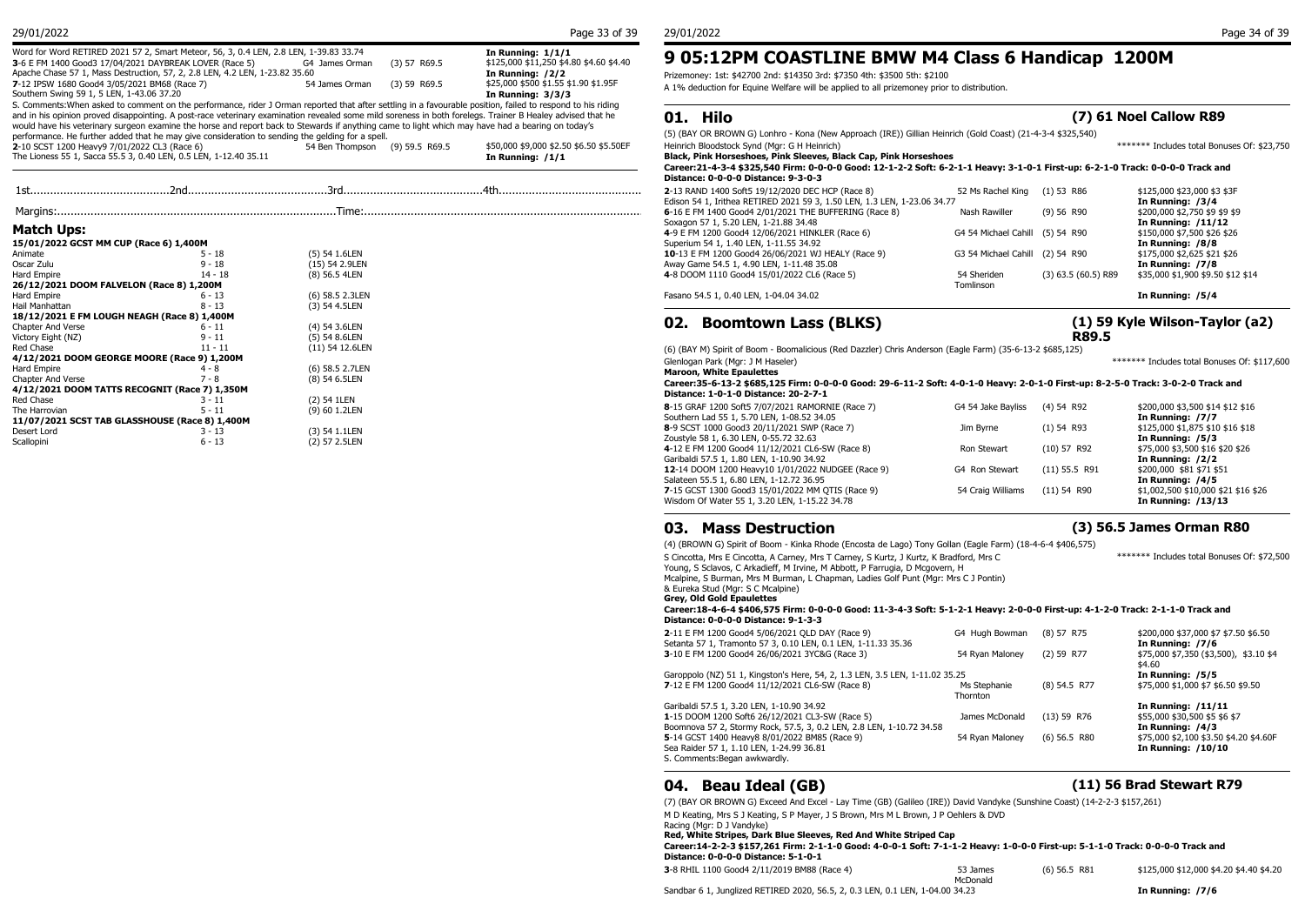| 4-10 CANT 1100 Soft6 7/04/2021 BM88 (Race 8)                         | 54 Hugh Bowman                | (8) 57.5 R81          | \$50,000 \$3,400 \$21 \$26            | 1-14 GRAF 1100 Soft5   |
|----------------------------------------------------------------------|-------------------------------|-----------------------|---------------------------------------|------------------------|
| Enchanted Heart 57.5 1, 3.30 LEN, 1-04.43 35.38                      |                               |                       | In Running: /10/9                     |                        |
| 7-11 RAND 1200 Good4 24/04/2021 BM88 (Race 9)                        | 52.5 Hugh Bowman (8) 56.5 R81 |                       | \$125,000 \$3,500 \$31 \$31           | Savanna Jeune RETIRI   |
| Lost And Running (NZ) 58.5 1, 5.50 LEN, 1-08.75 33.96                |                               |                       | In Running: /8/8                      | 1-7 DOOM 1200 Good     |
| 3-9 DOOM 1110 Soft7 15/05/2021 CL6 (Race 1)                          | 54 James                      | $(4)$ 56.5 R80        | \$75,000 \$7,350 \$4.60 \$3.90 \$3.90 |                        |
|                                                                      | McDonald                      |                       |                                       | Morethannumberone 5    |
| Gee Tee Tee 56 1, ZAC ATTACK, 54, 2, 2.3 LEN, 0.4 LEN, 1-05.48 34.79 |                               |                       | In Running: /4/3                      | 1-6 LISM 1100 Good3    |
| S. Comments: Raced keenly in the middle stages.                      |                               |                       |                                       | Shanjomi 58.5 2, Rose  |
| 5-8 DOOM 1110 Good4 12/01/2022 BM75 (Race 5)                         | 54 Ms Leah Kilner             | $(1)$ 61.5 (59.5) R80 | \$35,000 \$1,200 \$4.20 \$5 \$6       | 1-7 DOOM 1200 Good     |
| Toorooloo 58 1, 5.10 LEN, 1-04.69 33.50                              |                               |                       | In Running: /3/3                      | Frozen In Time 59 2, 9 |

### **05. Starvirgo (4) 55 Ron Stewart R77**

\*\*\*\*\*\*\* Includes total Bonuses Of: \$13,200

(6) (BAY G) Zoustar - Lady La Douce (Foreplay) Robert Heathcote (Eagle Farm) (43-5-11-6 \$261,630)

M L Davies, D Cox, Rastas Racing (Mgr: Mrs R Izzard), C K Choi, S W Davies, T D

Grevell, S G Hill, B R O'Reilly, G T Ward, Woodys Racing (Mgr: T L Woodward), J K R

Racing (Mgr: D Gremmo), M Harrison, K Harrison, A J Harrison & M D Sullivan

**White, Gold And Black Band, Black And Gold Stars Sleeves, Black Cap**

#### **Career:43-5-11-6 \$261,630 Firm: 0-0-0-0 Good: 29-3-9-3 Soft: 10-1-1-1 Heavy: 0-0-0-0 First-up: 8-1-2-0 Track: 7-1-0-3 Track and Distance: 2-1-0-0 Distance: 19-4-6-2**

| 9-13 DOOM 1350 Soft7 24/07/2021 CG&E CL6 (Race 9)<br>Ulysses 56.5 1, 4.90 LEN, 1-20.85 36.31 | 54 Luke Dittman | $(9)$ 57.5 R81.5  | \$75,000 \$1,000 \$31 \$41 \$31<br>In Running: /9/9 | Career: 24-5-1-4 \$1<br><b>Distance: 1-0-0-0 D</b> |
|----------------------------------------------------------------------------------------------|-----------------|-------------------|-----------------------------------------------------|----------------------------------------------------|
| 7-11 SCST 1200 Good3 20/11/2021 CL6 (Race 9)                                                 | 54 Luke Dittman | $(4)$ 56 R79.5    | \$75,000 \$1,000 \$41 \$31 \$31                     | 5-8 DOOM 1200 Good                                 |
| Gee Tee Tee 58.5 1, 1.90 LEN, 1-09.99 34.01                                                  |                 |                   | In Running: /6/5                                    | Weona Smartone (NZ)                                |
| 6-13 SCST 1400 Soft5 5/12/2021 BM85 (Race 8)                                                 | 54 Sean Cormack | $(3)$ 55.5 R78    | \$75,000 \$1,000 \$31 \$41 \$21                     | 9-11 SCST 1200 Soft5                               |
| Darleb 56 1, 2 LEN, 1-23.29 35.86                                                            |                 |                   | In Running: /5/4                                    | L'cosmo RETIRED 202                                |
| 7-12 DOOM 1350 Soft6 26/12/2021 CL6 (Race 9)                                                 | 54 Jaden Llovd  | $(3)$ 55 (53) R77 | \$100,000 \$1,000 \$12 \$11 \$15                    | 6-8 E FM 1600 Good4                                |
| Wonderful Riri 56.5 1, 3.90 LEN, 1-20.56 35.98                                               |                 |                   | In Running: /5/5                                    | Smart Meteor 55 1, 5.                              |
| 2-12 DOOM 1350 Good4 15/01/2022 BM78 (Race 8)                                                | 54 Jaden Llovd  | $(3)$ 58 (56) R76 | \$35,000 \$6,400 \$5.50 \$4.60 \$4.20               | 8-12 DOOM 1615 Soft                                |
| Red Bloom 53.5 1, Warp Speed 57 3, 0.40 LEN, 0.2 LEN, 1-19.30 34.41                          |                 |                   | In Running: /3/3                                    | Willo Titto 57 1, 3.70 L                           |
|                                                                                              |                 |                   |                                                     | $\overline{1000001111002}$                         |

## **06. Fanaar (NZ) (9) 54.5 Micheal Hellyer R76**

(5) (BAY G) Stratum - Dubonnet (NZ) (O'Reilly (NZ)) Bevan Laming & Melissa Laming (Jacobs Well) (24-6-5-3 \$135,765) K A Thomas \*\*\*\*\*\*\* Includes total Bonuses Of: \$5,625

**White, Emerald Green Maltese Cross, Quartered Cap**

#### **Career:24-6-5-3 \$135,765 Firm: 0-0-0-0 Good: 16-5-5-2 Soft: 8-1-0-1 Heavy: 0-0-0-0 First-up: 7-1-2-1 Track: 0-0-0-0 Track and Distance: 0-0-0-0 Distance: 11-4-2-0**

| 3-15 DOOM 1350 Good4 28/08/2021 BM78 (Race 9)<br>Catesby 6 1, Acrobatic, 57.5, 2, 0.2 LEN, 0.3 LEN, 1-18.95 34.58 | 54 Michael Cahill             | $(9)$ 56.5 R73 | \$75,000 \$7,350 \$21 \$20 \$21<br>In Running: /6/6 | Career: 8-3-0-1 \$88<br>0-0-0-0 Distance: 4 |
|-------------------------------------------------------------------------------------------------------------------|-------------------------------|----------------|-----------------------------------------------------|---------------------------------------------|
| 2-6 YEPP 1400 Good3 14/09/2021 CL6-SW (Race 6)                                                                    | Adam Sewell                   | (5) 57.5 R76.5 | \$18,500 \$3,275 \$1.50 \$1.45 \$1.45F              | 12-14 DOOM 1110 Go                          |
| Cavellton 58 1, Velaro 56 3, 0.10 LEN, 0.4 LEN, 1-21.46 00.00                                                     |                               |                | In Running: /2/2                                    | Kisukano 55 1, 4.60 L                       |
| <b>10</b> -11 DOOM 1350 Soft6 2/10/2021 NMW (Race 2)                                                              | 54 Mark Du Plessis (1) 55 R74 |                | \$75,000 \$1,000 \$13 \$9.50 \$11                   | S. Comments: Near the                       |
| Big Bad Bruce 54.5 1, 7.90 LEN, 1-20.01 35.51                                                                     |                               |                | In Running: /4/5                                    | 8-11 E FM 1200 Good                         |
| 6-9 E FM 1200 Good4 18/12/2021 CG&E NMW (Race 1)                                                                  | 54 Micheal Hellver            | (8) 57.5 R73   | \$75,000 \$1,000 \$14 \$9 \$9                       | Setanta 57 1, 2 LEN,                        |
| Mccovey Cove 57 1, 2.10 LEN, 1-11.56 34.55                                                                        |                               |                | In Running: /3/3                                    | 1-10 E FM 1200 Good                         |
| 1-8 DOOM 1200 Soft5 5/01/2022 BM75 (Race 4)                                                                       | 54 Micheal Hellver            | $(2)$ 57.5 R72 | \$35,000 \$19,800 \$16 \$20 \$20                    | Kingston's Here 54 2,                       |
| Purroni 55 2, Maya Bay, 57, 3, 0.1 LEN, 0.2 LEN, 1-10.59 34.50                                                    |                               |                | In Running: /5/5                                    | 3-12 E FM 1200 Good                         |
| S. Comments: Over-raced in the early stages.                                                                      |                               |                |                                                     |                                             |

## **07. Enterprise Keren (BLKS) (13) 54 Jim Byrne R79**

(5) (CHESTNUT M) Mossman - Lillabiddy (Nediym (IRE)) Michael Lakey (Deagon) (19-5-4-4 \$175,105)

| Dr B F Purtle                                                                                                                                                                                                            |                          |                       | ******* Includes total Bonuses Of: \$5.625                                | SAFEWORK wider o                                              |
|--------------------------------------------------------------------------------------------------------------------------------------------------------------------------------------------------------------------------|--------------------------|-----------------------|---------------------------------------------------------------------------|---------------------------------------------------------------|
| <b>Roval Blue, White Stripe, Sleeves And Cap</b><br>Career:19-5-4-4 \$175,105 Firm: 0-0-0-0 Good: 9-3-3-1 Soft: 7-1-0-2 Heavy: 3-1-1-1 First-up: 5-0-2-1 Track: 1-0-0-1 Track and<br>Distance: 0-0-0-0 Distance: 5-2-1-1 |                          |                       |                                                                           | <b>Bona</b>                                                   |
| 6-16 GCST 1400 Soft6 8/05/2021 SILK STOCKING (Race 9)                                                                                                                                                                    | G4 54 Taylor<br>Marshall | $(4)$ 54 R73.5        | \$150,000 \$2,250 \$51 \$81 \$81                                          | $(6)$ (BAY G) Pierro<br>Mrs T Kendrick, L K                   |
| Yamazaki 56.5 1, 5.70 LEN, 1-23.71 35.62<br>3-9 GCST 1300 Good4 18/09/2021 F&M-Olty (Race 7)<br>Miami Fleiss 55 1, The Pines, 57.5, 2, 1.3 LEN, 0.3 LEN, 1-16.16 35.35                                                   | 54 Taylor Marshall       | $(4)$ 54 R73.5        | In Running: /4/4<br>\$125,000 \$11,250 \$26 \$41 \$41<br>In Running: /6/6 | D F Bourke, D P Ke<br>Wessel Thoroughbr<br>Rabbits (Mgr:S Two |
| 1-10 E FM 1400 Good4 9/10/2021 BM72 (Race 6)<br>Danezel 53.5 2, Jack the Lad, 57, 3, 0.8 LEN, 0.4 LEN, 1-24.47 35.53<br>S. Comments: Raced greenly and shifted ground when placed under pressure over the final 200m.    | 54 Jaden Llovd           | (8) 57.5 (54.5) R73.5 | \$55,000 \$30,500 \$4 \$4.60 \$5<br>In Running: /1/1                      | White, Royal Blu<br>Career: 26-4-5-5<br>Distance: 1-1-0-      |
| 4-9 DOOM 1615 Good4 23/10/2021 CL6-SW (Race 7)<br>Kubrick 54.5 1, 3.70 LEN, 1-37.27 35.37                                                                                                                                | Kyle Wilson-Taylor       | $(3)$ 55.5 (52.5) R78 | \$75,000 \$3,500 \$5 \$6.50 \$5.50<br>In Running: 5/5/5                   | 5-7 DOOM 1200 Go                                              |
| 2-8 DOOM 1110 Good4 15/01/2022 CL6 (Race 5)<br>Fasano 54.5 1, Dusty Tycoon 55.5 3, 0.20 LEN, 0.1 LEN, 1-04.04 34.02                                                                                                      | 54 Jaden Lloyd           | $(8)$ 56 $(54)$ R78   | \$35,000 \$6,400 \$10 \$12 \$12<br>In Running: /7/8                       | Sir Warwick 58.5 1<br>1-6 SCST 1300 Sof<br>Jakama 54 2, Kaay  |

## **(2) 54 Ms Stephanie Thornton R78**

(4) (BAY M) Real Impact (JPN) - Pouting (Fastnet Rock) Stephen Lee (Ballina) (9-5-3-0 \$133,030) er Aronson Contract Contract Contract Arouse Communication of the Contract Arouse of: \$11,250 Changes Of: \$11,250 Changes Of: \$11,250 Changes Of: \$11,250 Changes Of: \$11,250 Changes Of: \$11,250 Changes Of: \$11,250 Changes

**Orange, Black Maltese Cross, Black Cap**

**08. Lasting Kiss** 

**Career:9-5-3-0 \$133,030 Firm: 0-0-0-0 Good: 6-4-1-0 Soft: 3-1-2-0 Heavy: 0-0-0-0 First-up: 3-0-2-0 Track: 0-0-0-0 Track and Distance: 0-0-0-0 Distance: 4-2-2-0**

| 29/01/2022 | Page 35 of 39<br>. | 29/01/2022 |  |
|------------|--------------------|------------|--|
|            |                    |            |  |

| 1-14 GRAF 1100 Soft5 7/07/2021 F&M CL2 (Race 5)                                           | 55 Ms Alysha<br>Collett | (5) 55 R55        | \$30,000 \$15,100 (\$5,625), \$2.50<br>\$2.70 \$2.35F |
|-------------------------------------------------------------------------------------------|-------------------------|-------------------|-------------------------------------------------------|
| Savanna Jeune RETIRED 2021 53 2, Testa's Flower, 55.5, 3, 2.2 LEN, 0.1 LEN, 1-03.97 34.75 |                         |                   | In Running: /2/2                                      |
| 1-7 DOOM 1200 Good4 28/07/2021 CL3 (Race 2)                                               | 54 Ms Stephanie         | $(6)$ 54 R64      | \$35,000 \$19,800 \$4 \$4.60 \$5                      |
|                                                                                           | Thornton                |                   |                                                       |
| Morethannumberone 55.5 2, Fifteen Rounds, 57, 3, 0.1 LEN, 1.8 LEN, 1-09.65 33.56          |                         |                   | In Running: /3/2                                      |
| 1-6 LISM 1100 Good3 23/08/2021 CL3 (Race 4)                                               | 55 Ashley Morgan        | $(4)$ 59.5 R67    | \$24,000 \$12,280 \$2.10 \$2 \$2.20                   |
| Shanjomi 58.5 2, Rose Bouquet, 55.5, 3, 0.4 LEN, 0.5 LEN, 1-03.62 33.09                   |                         |                   | In Running: /2/2                                      |
| 1-7 DOOM 1200 Good4 11/09/2021 F&M NMW (Race 1)                                           | 54 Ryan Maloney         | $(2)$ 58 R73      | \$75,000 \$42,700 \$2.50 \$2.70 \$2.70F               |
| Frozen In Time 59 2, Sing For Violet RETIRED 2021, 55, 3, 0.2 LEN, 2.8 LEN, 1-09.69 34.13 |                         |                   | In Running: /4/3                                      |
| 8-8 DOOM 1110 Good4 15/01/2022 CL6 (Race 5)                                               | 54 Kvle                 | $(5)$ 56 (54) R78 | \$35,000 \$500 \$3 \$3 \$3                            |
|                                                                                           | Wilson-Tavlor           |                   |                                                       |
| Fasano 54.5 1, 5.10 LEN, 1-04.04 34.02                                                    |                         |                   | In Running: /4/3                                      |

### **09. Fasano**

**(6) 54 Ms Samantha Collett R74.5**

(5) (BAY G) Lonhro - Florentina (Redoute's Choice) Robert Heathcote (Eagle Farm) (24-5-1-4 \$181,115)

J A Duff, C J Norris, M A Tobin, G T Boland, N G Wormwell & M J Wallis \*\*\*\*\*\*\* Includes total Bonuses Of: \$5,625

**Pink, Black Checks And Sleeves, Checked Cap**

Enterprise Keren 54 2, Dusty Tycoon, 55.5, 3, 0.2 LEN, 0.1 LEN, 1-04.04 34.02

| Thin piach checks and siceres, checked cap                                                                                                                            |                    |                       |                                                        |
|-----------------------------------------------------------------------------------------------------------------------------------------------------------------------|--------------------|-----------------------|--------------------------------------------------------|
| Career:24-5-1-4 \$181,115 Firm: 0-0-0-0 Good: 18-3-1-3 Soft: 5-2-0-1 Heavy: 1-0-0-0 First-up: 6-3-0-1 Track: 3-0-0-0 Track and<br>Distance: 1-0-0-0 Distance: 8-3-0-1 |                    |                       |                                                        |
| 5-8 DOOM 1200 Good4 2/06/2021 BM78 (Race 7)<br>Weona Smartone (NZ) 57 1, 10 LEN, 1-09.31 33.70                                                                        | 54 Robbie Fradd    | $(6)$ 57.5 R75        | \$35,000 \$1,200 \$19 \$21 \$21<br>In Running: /6/8    |
| 9-11 SCST 1200 Soft5 18/06/2021 BM75 (Race 7)<br>L'cosmo RETIRED 2021 56.5 1, 5 LEN, 1-11.31 35.26                                                                    | 54 Mark Du Plessis | $(6)$ 58 R73.5        | \$30,000 \$500 \$31 \$26 \$31<br>In Running: /10/10    |
| 6-8 E FM 1600 Good4 7/07/2021 BM78 (Race 5)<br>Smart Meteor 55 1, 5.70 LEN, 1-37.94 36.29                                                                             | 54 Robbie Fradd    | $(6)$ 56 R72          | \$35,000 \$500 \$11 \$10 \$9<br>In Running: 7/8/7      |
| 8-12 DOOM 1615 Soft7 24/07/2021 BM85 (Race 7)<br>Willo Titto 57 1, 3.70 LEN, 1-38.84 36.68                                                                            | 54 Mark Du Plessis | $(10)$ 54 R71         | \$75,000 \$1,000 \$31 \$41<br><b>In Running: 3/4/5</b> |
| 1-8 DOOM 1110 Good4 15/01/2022 CL6 (Race 5)                                                                                                                           | 54 Anthony Allen   | $(7)$ 54 $(54.5)$ R70 | \$35,000 \$19,800 \$26 \$26                            |

1-8 DOOM 1110 Good4 15/01/2022 CL6 (Race 5) 54 Anthony Allen (7) 54 (54.5) R70 \$35,000 \$19,800 \$26<br>Enterprise Keren 54 2, Dusty Tycoon, 55.5, 3, 0.2 LEN, 0.1 LEN, 1-04.04 34.02

## **10. Garoppolo (NZ) \* (14) 54 R73.5**

(4) (BROWN G) Per Incanto (USA) - Savamour (NZ) (Savabeel) Maryann Brosnan (Gold Coast) (8-3-0-1 \$88,375)

Miss K A Fuller, L Takau & N Fuller **White, Black Seams**

#### **Career:8-3-0-1 \$88,375 Firm: 0-0-0-0 Good: 6-3-0-1 Soft: 2-0-0-0 Heavy: 0-0-0-0 First-up: 3-2-0-1 Track: 1-1-0-0 Track and Distance: 0-0-0-0 Distance: 4-1-0-1**

| 12-14 DOOM 1110 Good4 22/05/2021 3Y-SW (Race 4)<br>Kisukano 55 1, 4.60 LEN, 1-04.85 34.39                                                       | Robbie Fradd    | (2) 56 R65           | \$125,000 \$10 \$12 \$14<br>In Running: /10/11 |  |
|-------------------------------------------------------------------------------------------------------------------------------------------------|-----------------|----------------------|------------------------------------------------|--|
| S. Comments: Near the 450m put in an awkward stride.                                                                                            |                 |                      |                                                |  |
| 8-11 E FM 1200 Good4 5/06/2021 QLD DAY (Race 9)                                                                                                 | G4 Robbie Fradd | $(1)$ 57 R65         | \$200,000 \$2,750 \$41 \$51 \$41               |  |
| Setanta 57 1, 2 LEN, 1-11.33 35.36                                                                                                              |                 |                      | In Running: /8/9                               |  |
| 1-10 E FM 1200 Good4 26/06/2021 3YC&G (Race 3)                                                                                                  | 54 Jaden Lloyd  | $(10)$ 54 $(51)$ R65 | \$75,000 \$42,700 \$5 \$6.50 \$6.50            |  |
| Kingston's Here 54 2, Mass Destruction, 59, 3, 1.3 LEN, 3.5 LEN, 1-11.02 35.25                                                                  |                 |                      | In Running: /10/10                             |  |
| 3-12 E FM 1200 Good4 11/12/2021 CL6-SW (Race 8)                                                                                                 | Jaden Lloyd     | $(12)$ 54.5 $(52.5)$ | \$75,000 \$7,350 \$4.80 \$6.50 \$5.50          |  |
|                                                                                                                                                 |                 | R72.5                |                                                |  |
| Garibaldi 57.5 1, Boom Spender, 57.5, 2, 1.3 LEN, 0.3 LEN, 1-10.90 34.92                                                                        |                 |                      | In Running: /12/12                             |  |
| 6-15 DOOM 1200 Soft6 26/12/2021 CL3-SW (Race 5)                                                                                                 | Jaden Llovd     | $(1)$ 59 (57) R73.5  | \$55,000 \$1,000 \$3.30 \$4.40 \$5F            |  |
| Mass Destruction 59 1, 3.50 LEN, 1-10.72 34.58                                                                                                  |                 |                      | In Running: /8/8                               |  |
| S. Comments: Held up and had difficulty obtaining clear running between the 200 metres and the 100 metres and when shifting out to improve took |                 |                      |                                                |  |
| SAFEWORK wider on the track and being awkwardly placed at the heels of PALLADAS for a short distance.                                           |                 |                      |                                                |  |

## **11. Bonaparte (10) 54 Ms Tiffani Brooker R73**

 $$35.000$  \$1,200 \$7.50 \$9 \$11

(4) 54 R73.5 \$150,000 \$2,250 \$51 \$81 \$81 Mrs T Kendrick, L K Wahlstrom, G A Kendrick, M A McLean, A Stephenson, M K Lindsay, (6) (BAY G) Pierro - Trafalgar Miss (War Pass (USA)) Stuart Kendrick (Eudlo) (26-4-5-5 \$117,810) D F Bourke, D P Kevin, P A Wessel, B W Hooper, R E Thornthwaite, S P Thornthwaite, Wessel Thoroughbreds (Mgr: C J Wessel), Ascar Racing (Mgr:S Mclady), Redcliffe Rabbits (Mgr:S Twomey) & Fill Up Racing (Mgr:D Ridge) **White, Royal Blue Stars, Royal Blue And White Stars Sleeves And Cap Career:26-4-5-5 \$117,810 Firm: 0-0-0-0 Good: 16-2-3-2 Soft: 5-2-0-1 Heavy: 2-0-1-0 First-up: 6-2-0-1 Track: 7-3-2-1 Track and Distance: 1-1-0-0 Distance: 9-2-1-1 5**-7 DOOM 1200 Good4 6/10/2021 CL3 (Race 5) 54 Baylee 51 54 Baylee 51 Nothdurft Sir Warwick 58.5 1, 7 LEN, 1-09.18 33.03 **In Running: /3/4**

| Better Than Groovy 54.5 1, Astro Boy Toy, 57.5, 2, 0.2 LEN, 0.8 LEN, 1-23.88 36.36 |                                      |                 | In Running: /4/3                        |
|------------------------------------------------------------------------------------|--------------------------------------|-----------------|-----------------------------------------|
|                                                                                    | <b>Brooker</b>                       |                 |                                         |
| 3-12 SCST 1400 Soft5 5/12/2021 BM75 (Race 9)                                       | 54 Ms Tiffani                        | $(5)$ 58 R73    | \$22,000 \$2,100 \$4.40 \$3.20 \$3.70   |
| Darleb 58.5 1, Moonan Me 54.5 3, 0.50 LEN, 0.5 LEN, 1-22.82 34.88                  |                                      |                 | In Running: /4/3                        |
| 2-15 SCST 1400 Good3 20/11/2021 BM75 (Race 5)                                      | 54 Rvan Malonev                      | $(15)$ 57.5 R72 | \$55,000 \$10,000 \$8 \$8.50 \$6        |
| Barney's Law 57.5 1, 5.30 LEN, 1-23.79 35.41                                       |                                      |                 | In Running: /6/8                        |
| 7-9 E FM 1400 Good4 30/10/2021 CL6-SW (Race 9)                                     | Kyle Wilson-Taylor $(7)$ 56 (53) R72 |                 | \$75,000 \$1,000 \$8.50 \$8 \$8.50      |
| Jakama 54 2, Kaaydeh, 56.5, 3, 3 LEN, 1.0 LEN, 1-17.00 34.59                       |                                      |                 | In Running: /3/3                        |
| 1-6 SCST 1300 Soft5 17/10/2021 CL4 (Race 1)                                        | 54 Rvan Malonev                      | $(1)$ 57.5 R68  | \$22,000 \$12,200 \$2.80 \$2.90 \$2.40F |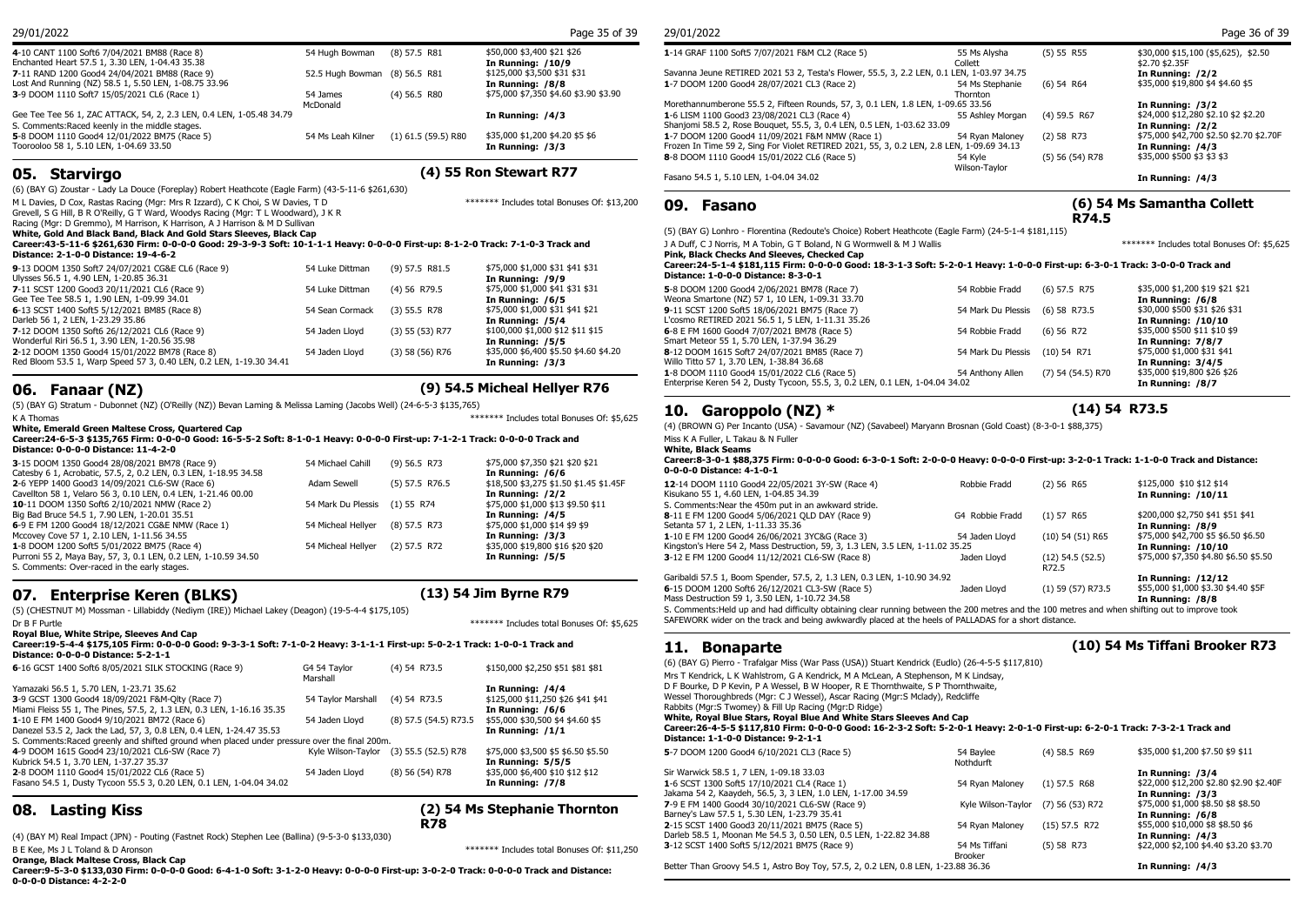## **12. Explosive Quality**

## **(8) 54 Sheriden Tomlinson (a3) R73**

(5) (BAY M) Shooting to Win - Witless (Stratum) Gillian Heinrich (Gold Coast) (14-4-3-3 \$98,150)

Heinrich Bloodstock (Mgr: G H Heinrich)

#### **Black, Pink Horseshoes, Pink Sleeves, Black Cap, Pink Horseshoes**

| Career:14-4-3-3 \$98,150 Firm: 0-0-0-0 Good: 10-3-2-2 Soft: 4-1-1-1 Heavy: 0-0-0-0 First-up: 5-2-1-0 Track: 4-2-1-1 Track and<br>Distance: 2-2-0-0 Distance: 6-2-1-1 |                                |                |                                         | Melisma 54.5 1, 5 LEN, 0-57.75 33.83   | S. Comments: Raced three wide with cover for the majority of the event. |                 | In Running: /7/8 |
|----------------------------------------------------------------------------------------------------------------------------------------------------------------------|--------------------------------|----------------|-----------------------------------------|----------------------------------------|-------------------------------------------------------------------------|-----------------|------------------|
| 1-11 DOOM 1110 Soft5 27/03/2021 F&M CL3-SW (Race 7)                                                                                                                  | Michael Cahill                 | $(4)$ 57.5 R66 | \$55,000 \$30,500 \$6.50 \$8.50 \$8.50  |                                        |                                                                         |                 |                  |
| Ashzaya 57.5 2, Iamican, 56, 3, 0.1 LEN, 0.2 LEN, 1-04.64 34.61                                                                                                      |                                |                | In Running: /3/3                        |                                        |                                                                         |                 |                  |
| 1-10 GCST 1300 Good4 24/04/2021 CL3 (Race 10)                                                                                                                        | 54 Noel Callow                 | $(3)$ 58 R70   | \$25,000 \$14,000 \$2.50 \$2.20 \$2.40F |                                        |                                                                         |                 |                  |
| Goldifox 60.5 2, Danish Fortune, 56, 3, 3.8 LEN, 0.1 LEN, 1-17.05 34.55                                                                                              |                                |                | In Running: /1/1                        |                                        |                                                                         |                 |                  |
| 3-9 GCST 1300 Good4 29/05/2021 CL4 (Race 7)                                                                                                                          | 54 Andrew Mallvon (1) 58.5 R74 |                | \$22,000 \$2,100 \$2,25 \$1,65 \$1,65F  |                                        |                                                                         |                 |                  |
| Ready To Humble 59.5 1, Zoulou Dancer, 54, 2, 2.5 LEN, 0.5 LEN, 1-17.15 35.43                                                                                        |                                |                | In Running: /3/2                        |                                        |                                                                         |                 |                  |
| S. Comments: Rider reported that he was satisfied with the mare's efforts however felt that the rise in class and a month between runs may have had an               |                                |                |                                         | <b>Match Ups:</b>                      |                                                                         |                 |                  |
| effect on the mare's finishing effort.                                                                                                                               |                                |                |                                         | 15/01/2022 DOOM CL6 (Race 5) 1.110M    |                                                                         |                 |                  |
| 10-13 DOOM 1200 Soft7 24/07/2021 BM72 (Race 6)                                                                                                                       | 54 Michael Cahill              | $(2)$ 58 R74   | \$55,000 \$1,000 \$17 \$18 \$20         | Fasano                                 |                                                                         | $(7)$ 54        |                  |
| Luskin Hero 57 1, 7.20 LEN, 1-11.67 36.56                                                                                                                            |                                |                | In Running: /6/8                        | Enterprise Keren                       | 2 - 8                                                                   | (8) 56 0.2LEN   |                  |
| S. Comments: Near the 850 metres had to be steadied from the heels of LUSKIN HERO.                                                                                   |                                |                |                                         |                                        | $4 - 8$                                                                 | (3) 63.5 0.4LEN |                  |
| 8-12 E FM 1200 Good4 11/12/2021 CL6-SW (Race 8)                                                                                                                      | Anthony Allen                  | $(3)$ 54 R73   | \$75,000 \$1,000 \$31 \$41 \$31         | Lasting Kiss                           | $8 - 8$                                                                 | (5) 56 5.1LEN   |                  |
| Garibaldi 57.5 1, 4 LEN, 1-10.90 34.92                                                                                                                               |                                |                | In Running: /6/7                        | 26/12/2021 DOOM CL3-SW (Race 5) 1.200M |                                                                         |                 |                  |
|                                                                                                                                                                      |                                |                |                                         | Mass Dasturettes                       | $\overline{1}$                                                          | $(12)$ $\Gamma$ |                  |

**13. The Lioness \* (12) 54 Ben Thompson R72.5**

(4) (BAY M) Exosphere - Kallisto (General Nediym) Toby & Trent Edmonds (Bundall) (8-4-3-0 \$79,200)

R J Holt, A Burgess, G D West, D E Watling, B R West, S Ireland, S C Clarke, C J White,

L C Anderson, B Holt, Mrs R A Denys, B R Denys, N C Waller, B M Edwards, Mrs L M Kennelly, A J Kennelly, D R Wockner & P Thomas

**Royal Blue And White Seams, White Sleeves, Royal Blue Seams**

**Career:8-4-3-0 \$79,200 Firm: 0-0-0-0 Good: 4-2-1-0 Soft: 3-1-2-0 Heavy: 1-1-0-0 First-up: 3-2-1-0 Track: 1-1-0-0 Track and Distance: 1-1-0-0 Distance: 4-2-1-0**

| 1-13 GCST 1200 Good4 17/04/2021 BM65 (Race 8)                                                                                                                                                    | 54 Matthew<br>McGillivray | $(8)$ 54 R59        | \$22,000 \$12,200 \$4 \$3.80 \$3.60F                                          | 26/06/2021 E FM 3Y<br>Garoppolo (NZ)<br><b>Mass Destruction</b>                      |
|--------------------------------------------------------------------------------------------------------------------------------------------------------------------------------------------------|---------------------------|---------------------|-------------------------------------------------------------------------------|--------------------------------------------------------------------------------------|
| Phionaix 59 2, Perfect Quality, 57.5, 3, 1 LEN, 1.0 LEN, 1-10.42 34.97<br>2-10 IPSW 1350 Good4 19/05/2021 BM65 (Race 7)<br>Red Bloom 56.5 1, Golly Hutt 57.5 3, 3.30 LEN, 0.2 LEN, 1-20.76 34.81 | 54 Robbie Fradd           | (5) 56 R64          | In Running: /1/1<br>\$35,000 \$6,400 \$3.50 \$3.40 \$4.20<br>In Running: /2/2 | 5/06/2021 E FM OLD<br>Mass Destruction<br>Garoppolo (NZ)                             |
| 1-7 GCST 1100 Good4 20/11/2021 CL3 (Race 8)<br>Deference 58.5 2, Whittington Ways, 58, 3, 0.3 LEN, 0.1 LEN, 1-02.83 34.46                                                                        | 54 Zac Llovd              | (4) 55 (53) R64     | \$22,000 \$12,200 \$2.80 \$4.20 \$4.60<br>In Running: /4/4                    |                                                                                      |
| S. Comments: Bumped on jumping.<br>4-9 IPSW 1200 Good4 15/12/2021 BM68 (Race 4)                                                                                                                  | 54 Robbie Fradd           | (9) 57 R68          | \$35,000 \$1,900 \$5 \$5.50                                                   |                                                                                      |
| Jinx 'n' Drinx 55.5 1, 0.80 LEN, 1-10.13 33.98<br>S. Comments: Began awkwardly. Raced wide throughout.                                                                                           |                           |                     | In Running: /6/5                                                              | 13. Regimental (<br>(4) (CH M) Gene                                                  |
| 1-10 SCST 1200 Heavy9 7/01/2022 CL3 (Race 6)<br>Wolf Moon 59.5 2, Sacca, 55.5, 3, 0.4 LEN, 0.5 LEN, 1-12.40 35.11<br>S. Comments: Laid in under pressure in the home straight.                   | 54 Zac Llovd              | $(6)$ 57 $(55)$ R68 | \$50,000 \$27,500 \$5.50 \$6 \$6<br>In Running: /5/5                          | W T Larkins, F I<br>Yellow, Black Ho<br>Career: 16-7-2-4<br>$2 - 0 - 0 - 2$ Track an |

## **14. Magic In Me (5) 54 Taylor Marshall R64**

(4) (BROWN OR BLACK G) Holy Roman Emperor (IRE) - Cuban (Iglesia) Garry Schwenke (Warwick) (19-3-1-1 \$73,250)

G R Schwenke, Mrs J L Schwenke, D R Amedee, Mrs S M Amedee, J A Barr, Mrs D P

Barr, R M Cavanagh, Mrs A Cavanagh, D W Reid & Miss P Geddes **Red, Yellow Diamonds, Armbands And Cap**

#### **Career:19-3-1-1 \$73,250 Firm: 0-0-0-0 Good: 15-2-1-1 Soft: 3-0-0-0 Heavy: 1-1-0-0 First-up: 4-1-1-1 Track: 1-0-0-0 Track and Distance: 0-0-0-0 Distance: 10-2-1-0**

| 1-9 NNGO 1000 Good3 22/05/2021 CL2 (Race 3)                                                                      | 55 Ty Wheeler      | $(2)$ 61 (58) R60     | \$12,000 \$6,700 (\$8,500), \$4 \$4.80<br>\$3.40 | 10-20 DU<br>Red Oog 5<br>S. Commer |
|------------------------------------------------------------------------------------------------------------------|--------------------|-----------------------|--------------------------------------------------|------------------------------------|
| Bay of Dragons 55.5 2, Sherwood Prince, 60.5, 3, 1.5 LEN, 0.8 LEN, 0-57.78 00.00                                 |                    |                       | In Running: /3/4                                 |                                    |
| FF-14 MKAY 1300 Good4 29/05/2021 3Y HCP (Race 4)                                                                 | 54 Scott Sheargold | $(13)$ 55.5 R64       | \$105,000 \$15 \$18 \$21                         |                                    |
| 35.85                                                                                                            |                    |                       | In Running: //                                   |                                    |
| 4-11 DOOM 1200 Soft5 23/06/2021 CG&E CL3 (Race 7)                                                                | 54 Mr Allan Chau   | $(6)$ 55.5 R64        | \$35,000 \$1,900 \$31 \$41 \$51                  | Line 1: Clot                       |
| Big Bad Bruce 56.5 1, 1.60 LEN, 1-10.72 35.11                                                                    |                    |                       | In Running: /1/1                                 | <b>Line 2: OTI:</b>                |
| 5-8 E FM 1200 Good4 7/07/2021 3Y BM65 (Race 8)                                                                   | 54 Sheriden        | $(4)$ 58.5 (55.5) R64 | \$35,000 \$1,200 \$19 \$18 \$19                  | <b>Line 3: Owr</b>                 |
|                                                                                                                  | Tomlinson          |                       |                                                  | Line 4: Colc                       |
| Kudu 54 1, 3.70 LEN, 1-12.48 35.92                                                                               |                    |                       | In Running: /2/2                                 | <b>Line 5-6: C</b>                 |
| 2-10 IPSW 1200 Good3 19/01/2022 0 - 65 (Race 6)                                                                  | 54 Marnu Potgieter | $(2)$ 58 (55) R63     | \$35,000 \$6,400 \$11 \$12 \$13                  | Line 7-17:                         |
| Bella Royale 54.5 1, First Crown 59 3, 0.10 LEN, 0.8 LEN, 1-09.75 35.15                                          |                    |                       | In Running: /2/3                                 | Line 1:                            |
| S. Comments: Bumped on jumping. Had difficulty obtaining clear running in the early stages of the home straight. |                    |                       |                                                  | $M = -1$                           |

## **15. Perfect Aim (15) 54 R64**

(6) (CHESTNUT G) Golden Archer - Dodgalady (Dodge) Pat Duff (Deagon) (58-5-7-4 \$230,120)

**Pale Green, Black Sleeves, Quartered Cap**

R J Rochford & Mrs C M Rochford \*\*\*\*\*\* Includes total Bonuses Of: \$32,300

\*\*\*\*\*\*\* Includes total Bonuses Of: \$18,200

## **Career:58-5-7-4 \$230,120 Firm: 0-0-0-0 Good: 35-2-4-4 Soft: 18-3-2-0 Heavy: 5-0-1-0 First-up: 7-0-2-1 Track: 17-3-2-1 Track and Distance: 12-3-1-0 Distance: 34-5-3-2**



| 29/01/2022<br>29/01/2022<br>37 of 39<br>Page 38 of 39<br>Dano<br>raye <i>J</i> , |
|----------------------------------------------------------------------------------|
|----------------------------------------------------------------------------------|

| \$35,000 \$500 \$41 \$31<br>6-9 DOOM 1050 Soft5 5/01/2022 0 - 70 (Race 7)<br>$(3)$ 57.5 (55.5) R66<br>55.5 Kvle<br>Wilson-Taylor<br>One Shy Ruby 57.5 1, 3.50 LEN, 1-01.26 34.14<br>In Running: /5/5<br>\$24,000 \$470 \$71 \$51 \$31<br>7-11 SCST 1000 Soft6 23/01/2022 BM65 (Race 5)<br>$(10)$ 59 $(56)$ R65<br>54 Ms Melea Castle<br>Melisma 54.5 1, 5 LEN, 0-57.75 33.83<br>In Running: /7/8<br>S. Comments: Raced three wide with cover for the majority of the event. | 11-11 SCST 1200 Good3 20/11/2021 CL6 (Race 9)<br>Gee Tee Tee 58.5 1, 9.20 LEN, 1-09.99 34.01 | 54 Ms Kate Cowan | (8) 54 (51) R66 | \$75,000 \$101 \$151 \$151<br>In Running: /9/11 |
|-----------------------------------------------------------------------------------------------------------------------------------------------------------------------------------------------------------------------------------------------------------------------------------------------------------------------------------------------------------------------------------------------------------------------------------------------------------------------------|----------------------------------------------------------------------------------------------|------------------|-----------------|-------------------------------------------------|
|                                                                                                                                                                                                                                                                                                                                                                                                                                                                             |                                                                                              |                  |                 |                                                 |
|                                                                                                                                                                                                                                                                                                                                                                                                                                                                             |                                                                                              |                  |                 |                                                 |

#### (8) 54 R59 \$22,000 \$12,200 \$4 \$3.80 \$3.60F Garoppolo (NZ) 1 - 10 (10) 54 1st..........................................2nd..........................................3rd..........................................4th............................................ **Match Ups: 15/01/2022 DOOM CL6 (Race 5) 1,110M**<br>Fasano 1 - 8 (7) 54 Fasano 1 - 8 (7) 54 Enterprise Keren 2 - 8 (8) 56 0.2LEN<br>Hilo (3) 63 5 0.4LEN Hilo (3) 63.5 0.4LEN<br>
1 asting Kiss (5) 56 5.1LEN 8 - 8 (5) 56 5.1 LEN **26/12/2021 DOOM CL3-SW (Race 5) 1,200M**<br>Mass Destruction 1 - 15 (13) 59 Mass Destruction  $1 - 15$  (13) 59<br>Garoppolo (NZ) 6 - 15 (1) 59 3.5LEN Garoppolo (NZ) 6 - 15 **11/12/2021 E FM CL6-SW (Race 8) 1,200M**<br>Garoppolo (NZ) (12) 54.5 1.6LEN Garoppolo (NZ) 3 - 12<br>Boomtown Lass 4 - 12  $A - 12$  (10) 57 1.8LEN<br>  $A - 12$  (8) 54.5 3.2LEN Mass Destruction Explosive Quality 8 - 12 (3) 54 4LEN **20/11/2021 SCST CL6 (Race 9) 1,200M**<br>Starvirgo 7 - 11 7 - 11 (4) 56 1.9LEN<br>11 - 11 (8) 54 9.2LEN  $(8)$  54 9.2LEN **26/06/2021 E FM 3YC&G (Race 3) 1,200M** Mass Destruction 3 - 10 (2) 59 4.8LEN **5/06/2021 E FM QLD DAY (Race 9) 1,200M**<br>Mass Destruction 2 - 11 (8) 57 0.11 EN Mass Destruction 2 - 11 (8) 57 0.1LE<br>
Garoppolo (NZ) 8 - 11 (1) 57 2LEN Garoppolo (NZ) **How To Read Your Form Guide**

**13. Regimental Gal \* (5) 56 J Byrne (4) (CH M) General Nediym - Hallaya (Yallah Prince) () (16-7-2-4 \$1,615,350) W T Larkins, F I Roberts, G Vettiger, L J Gessner, D J & P H Dwyer, R C & R F Woo, B F Fisher & Mrs G A Dwyer Yellow, Black Hooped Sleeves And Cap Career:16-7-2-4 \$1,615,350 Fast: 0-0-0-0 Good: 11-5-2-3 Dead: 5-2-0-1 Slow: 0-0-0-0 Heavy: 0-0-0-0 First-up: 5-3-0-2 Track: 3-0-0-2 Track and Distance: 0-0-0-0 Distance: 1-0-1-0** 3-7 CAUL 1000 Good 9/10/2004 SCHILLACI (Race 4) Patpong 55 1, Alizes (NZ), 49.5, 2, 1.3 LEN, 0.1 LEN, 58.24 **In Running: /3/3** In Running: /3/3<br>2-7 M V 1000 Good 23/10/2004 SCHWEPPES (Race 4) G2 Steven King (3) 55 \$151,000 \$1.5 \$1.8 \$1.75F 2-7 M V 1000 Good 23/10/2004 SCHWEPPES (Race 4) **G2 Steven King (3) 55** \$151,000 \$1.5 \$1.<br>Bomber Bill 57.5 1, Dance the Waves 57.5 3, 1.30 LEN, 1.3 LEN, 58.4 **In Running**: /1/1 **Bomber Bill 57.5 1, Dance the Waves 57.5 3, 1.30 LEN, 1.3 LEN, 58.4** In Running: /1/1<br>7-9 FLEM 1200 Dead 4/11/2004 LEXUS CLSC (Race 8) G2 Steven King (1) 55 \$251,500 \$4.6 \$6.50 **7-9 FLEM 1200 Dead 4/11/2004 LEXUS CLSC (Race 8) G2 Steven King (1) 55 \$251,500 \$4.6 \$6.50 Fastnet Rock 52.5 1, 8 LEN, 1-9.08 In Running: /1/1** 3-15 DOOM 1200 Dead 30/04/2005 WFA (Race 7) G2 0 J Byrne (12) 55 \$301,100 \$30,000 **\$12.000 \$12.000 \$12.00**<br>Spark of Life 57.5 1, St. Basil (NZ), 57.5, 2, 1.8 LEN, 0.2 LEN, 1-09.00 34.44 In Running: 0/1/1 **Spark of Life 57.5 1, St. Basil (NZ), 57.5, 2, 1.8 LEN, 0.2 LEN, 1-09.00 34.44 In Running: 0/1/1** 18-20 DOOM 1350 Dead 21/05/2005 WFA (Race 7) **G1 0 J Byrne** (5) 55.5 \$656,600 \$11.00 \$<br>Red Oog 58 1, 10 LEN, 1-18.63 34.59<br> $\frac{1}{11}$ Red Oog 58 1, 10 LEN, 1-18.63 34.59 **S. Comments:Raced wide throughout.**

Line 1: Cloth Number, Horse Name (\* = multiple accepter), Barrier, weight, Jockey **Line 2:** QTIS Horse, Horse Age, Colour, Sex, Sire, Dam, Trainer, Career Record

**Line 3:** Owner Details

**Line 4:** Colours **Line 5-6:** Career Summary

Line 7-17: Last 5 starts for TAB and last 3 starts + latest win for Non Tab. Each start consists of two-three lines: **Line 1:** Position-Total Runners, Track, Distance, Track Rating, Date, Class, Race Number, Weight Limit, Jockey, Barrier, Weight, Race Prizemoney,

Winning Prizemoney, Opening Odds, Starting Odds

**Line 2:** Weight Carried, Position, Margins, Race Win Time, In Running: 1200m/800m/400m

**Line 3:** Stewards Comments